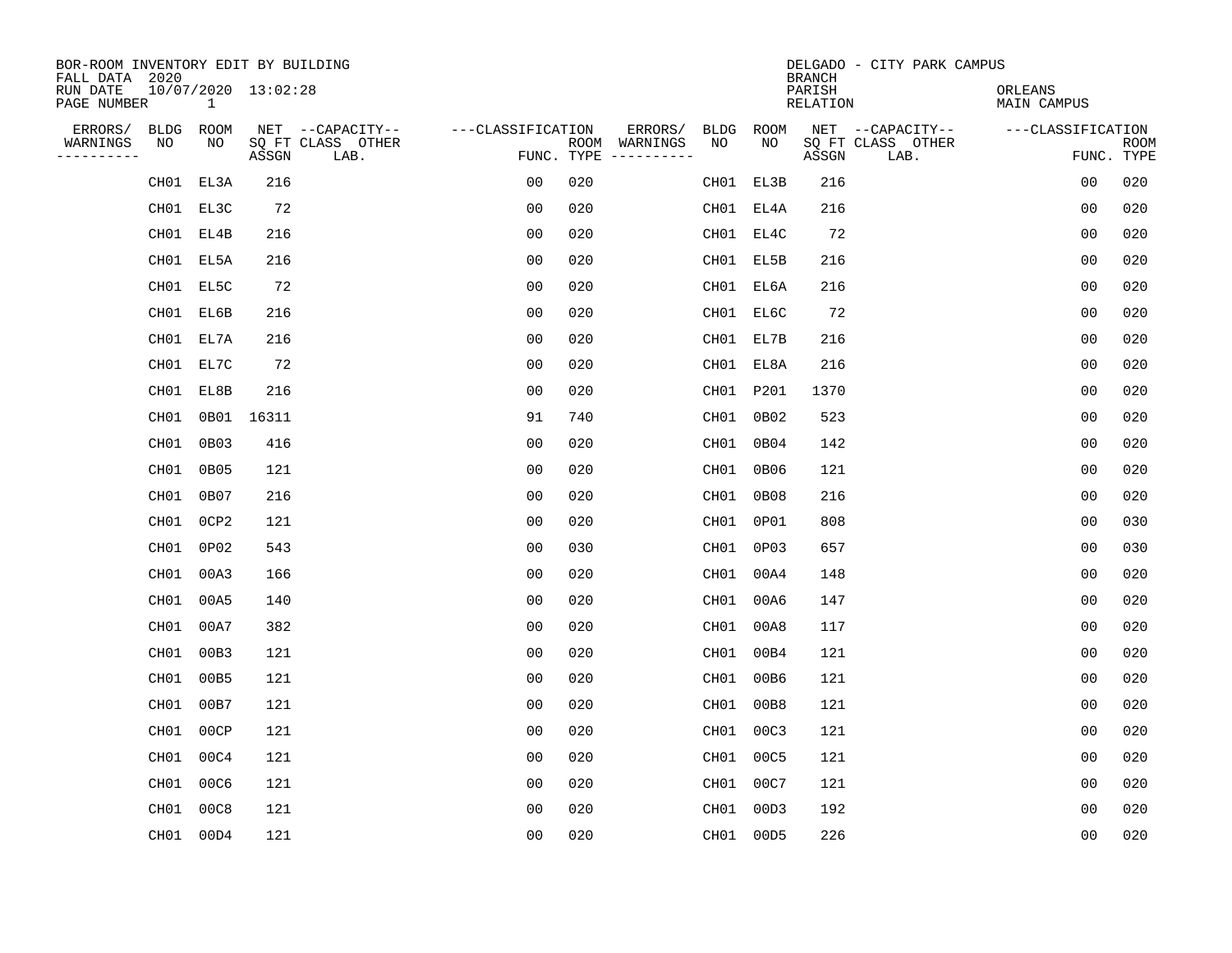| BOR-ROOM INVENTORY EDIT BY BUILDING<br>FALL DATA 2020 |                          |       |                           |                   |            |                              |             |             | <b>BRANCH</b>             | DELGADO - CITY PARK CAMPUS |                               |                           |
|-------------------------------------------------------|--------------------------|-------|---------------------------|-------------------|------------|------------------------------|-------------|-------------|---------------------------|----------------------------|-------------------------------|---------------------------|
| RUN DATE<br>PAGE NUMBER                               | 10/07/2020 13:02:28<br>2 |       |                           |                   |            |                              |             |             | PARISH<br><b>RELATION</b> |                            | ORLEANS<br><b>MAIN CAMPUS</b> |                           |
| ERRORS/<br>BLDG                                       | ROOM                     |       | NET --CAPACITY--          | ---CLASSIFICATION |            | ERRORS/                      | <b>BLDG</b> | <b>ROOM</b> |                           | NET --CAPACITY--           | ---CLASSIFICATION             |                           |
| NO<br>WARNINGS<br>----------                          | NO                       | ASSGN | SQ FT CLASS OTHER<br>LAB. |                   | FUNC. TYPE | ROOM WARNINGS<br>----------- | NO          | NO          | ASSGN                     | SQ FT CLASS OTHER<br>LAB.  |                               | <b>ROOM</b><br>FUNC. TYPE |
| CH01                                                  | 00D6                     | 226   |                           | 0 <sub>0</sub>    | 020        |                              | CH01        | 00D7        | 226                       |                            | 0 <sub>0</sub>                | 020                       |
| CH01                                                  | 00D8                     | 211   |                           | 0 <sub>0</sub>    | 020        |                              | CH01        | 0100        | 1694                      |                            | 45                            | 650                       |
| CH01                                                  | 0101                     | 1030  |                           | 0 <sub>0</sub>    | 030        |                              |             | CH01 0102   | 13938                     |                            | 91                            | 740                       |
| CH01                                                  | 0104                     | 102   |                           | 0 <sub>0</sub>    | 020        |                              | CH01        | 0105        | 43                        |                            | 0 <sub>0</sub>                | 030                       |
| CH01                                                  | 0106                     | 229   |                           | 0 <sub>0</sub>    | 030        |                              |             | CH01 0107   | 856                       |                            | 0 <sub>0</sub>                | 030                       |
|                                                       | CH01 0108                | 120   |                           | 0 <sub>0</sub>    | 030        |                              |             | CH01 0108A  | 205                       |                            | 0 <sub>0</sub>                | 030                       |
| CH01                                                  | 0109                     | 549   |                           | 0 <sub>0</sub>    | 030        |                              |             | CH01 0110   | 1550                      |                            | 0 <sub>0</sub>                | 020                       |
|                                                       | CH01 0111                | 156   |                           | 0 <sub>0</sub>    | 030        |                              |             | CH01 0112   | 145                       | $\mathbf{1}$               | 45                            | 310                       |
| CH01                                                  | 0113                     | 135   |                           | 0 <sub>0</sub>    | 030        |                              | CH01        | 0114        | 160                       |                            | 0 <sub>0</sub>                | 020                       |
|                                                       | CH01 0115                | 144   |                           | 45                | 313        |                              |             | CH01 0116   | 181                       |                            | 45                            | 315                       |
| CH01                                                  | 0117                     | 142   |                           | 0 <sub>0</sub>    | 020        |                              | CH01        | 0118        | 121                       |                            | 0 <sub>0</sub>                | 020                       |
|                                                       | CH01 0119                | 121   |                           | 0 <sub>0</sub>    | 020        |                              |             | CH01 0120   | 216                       |                            | 0 <sub>0</sub>                | 020                       |
| CH01                                                  | 0121                     | 216   |                           | 0 <sub>0</sub>    | 020        |                              | CH01        | 0122        | 80                        |                            | 0 <sub>0</sub>                | 020                       |
|                                                       | CH01 0200                | 523   |                           | 0 <sub>0</sub>    | 020        |                              | CH01        | 0201        | 16981                     |                            | 91                            | 740                       |
| CH01                                                  | 0300                     | 774   |                           | 0 <sub>0</sub>    | 020        |                              | CH01        | 0301        | 740                       |                            | 41                            | 455                       |
| CH01                                                  | 0301B                    | 307   |                           | 46                | 315        |                              | CH01        | 0301C       | 520                       | 4                          | 41                            | 440                       |
| CH01                                                  | 0301E                    | 68    |                           | 0 <sub>0</sub>    | 030        | 9                            | CH01        | 0301F       | 3881                      | 30                         | 41                            | 430                       |
| CH01                                                  | 0301G                    | 258   | 8                         | 41                | 680        |                              | CH01        | 0301H       | 266                       | 8                          | 41                            | 680                       |
| CH01                                                  | 0302                     | 168   |                           | 41                | 325        |                              | CH01        | 0303        | 87                        | 1                          | 41                            | 310                       |
| CH01                                                  | 0304                     | 51    |                           | 0 <sub>0</sub>    | 030        |                              | CH01        | 0305        | 100                       |                            | 0 <sub>0</sub>                | 030                       |
| CH01                                                  | 0306                     | 191   |                           | 0 <sub>0</sub>    | 030        |                              | CH01        | 0307        | 139                       |                            | 0 <sub>0</sub>                | 030                       |
| CH01                                                  | 0308                     | 583   |                           | 0 <sub>0</sub>    | 030        |                              | CH01        | 0309        | 39                        |                            | 0 <sub>0</sub>                | 010                       |
| CH01                                                  | 0310A                    | 93    | $\mathbf 1$               | 51                | 310        |                              |             | CH01 0310B  | 91                        | 1                          | 51                            | 310                       |
| CH01                                                  | 0310C                    | 93    | $\mathbf 1$               | 51                | 310        |                              |             | CH01 0310D  | 89                        | $\mathbf 1$                | 51                            | 310                       |
| CH01                                                  | 0310E                    | 88    | $\mathbf{1}$              | 51                | 310        |                              |             | CH01 0310F  | 93                        | 1                          | 51                            | 310                       |
|                                                       | CH01 0311                | 543   | 20                        | 11                | 260        |                              |             | CH01 0312   | 32                        |                            | 00                            | 010                       |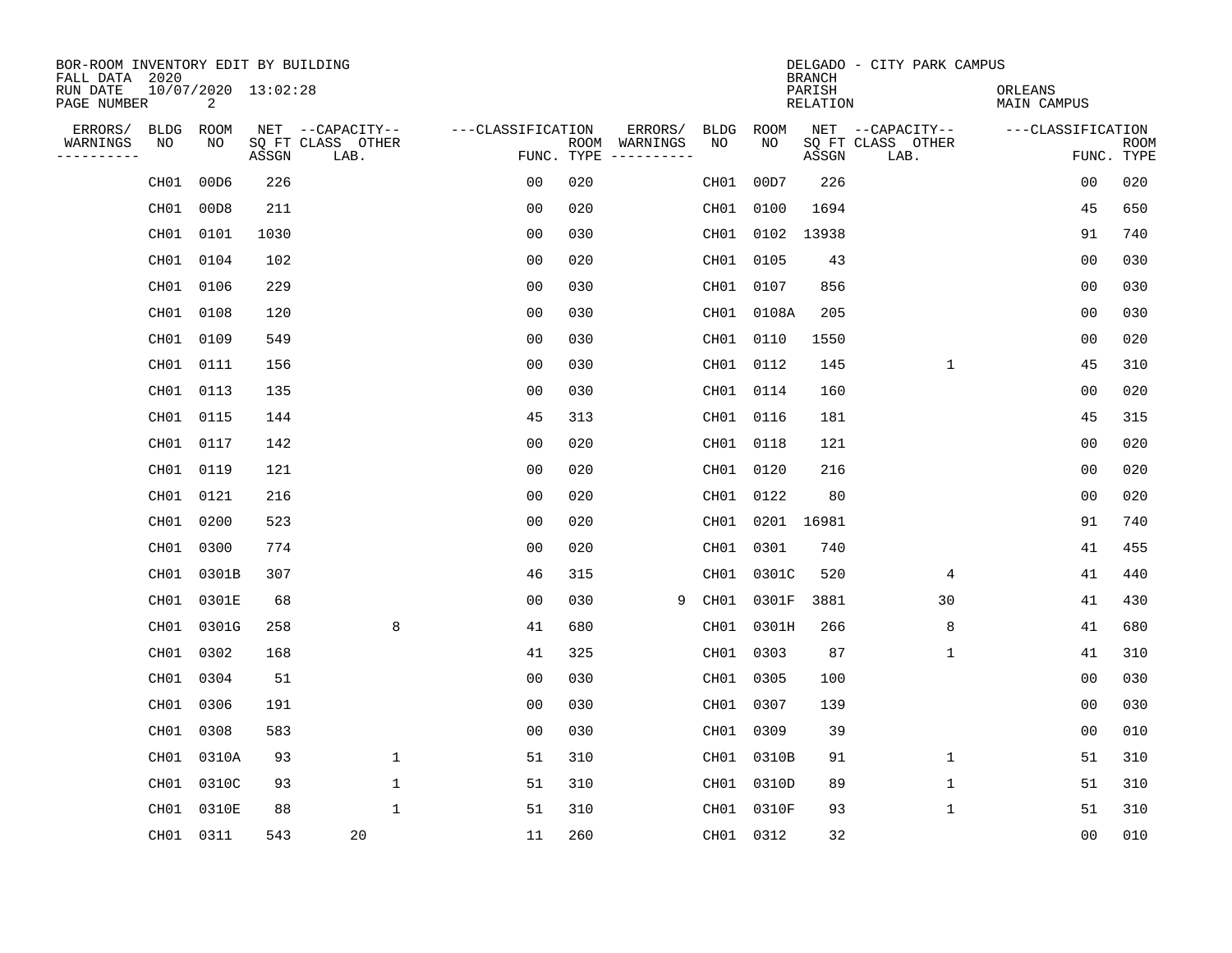| BOR-ROOM INVENTORY EDIT BY BUILDING<br>FALL DATA 2020 |             |                          |       |                           |              |                   |     |                                      |             |            | <b>BRANCH</b>      | DELGADO - CITY PARK CAMPUS |              |                        |                           |
|-------------------------------------------------------|-------------|--------------------------|-------|---------------------------|--------------|-------------------|-----|--------------------------------------|-------------|------------|--------------------|----------------------------|--------------|------------------------|---------------------------|
| RUN DATE<br>PAGE NUMBER                               |             | 10/07/2020 13:02:28<br>3 |       |                           |              |                   |     |                                      |             |            | PARISH<br>RELATION |                            |              | ORLEANS<br>MAIN CAMPUS |                           |
| ERRORS/                                               | <b>BLDG</b> | ROOM                     |       | NET --CAPACITY--          |              | ---CLASSIFICATION |     | ERRORS/                              | <b>BLDG</b> | ROOM       |                    | NET --CAPACITY--           |              | ---CLASSIFICATION      |                           |
| WARNINGS<br>----------                                | NO          | NO                       | ASSGN | SQ FT CLASS OTHER<br>LAB. |              |                   |     | ROOM WARNINGS<br>FUNC. TYPE $------$ | NO.         | NO.        | ASSGN              | SQ FT CLASS OTHER<br>LAB.  |              |                        | <b>ROOM</b><br>FUNC. TYPE |
|                                                       | CH01        | 0313                     | 27    |                           |              | 11                | 260 |                                      | CH01        | 0314       | 283                | 8                          |              | 11                     | 210                       |
|                                                       | CH01        | 0315                     | 621   |                           | 15           | 43                | 530 |                                      | CH01        | 0316       | 253                |                            | 1            | 43                     | 535                       |
|                                                       | CH01        | 0317                     | 253   |                           |              | 43                | 731 |                                      |             | CH01 0318  | 233                |                            | $\mathbf 1$  | 11                     | 310                       |
|                                                       | CH01        | 0318A                    | 104   |                           |              | 11                | 535 |                                      |             | CH01 0318B | 34                 |                            |              | 11                     | 315                       |
|                                                       | CH01        | 0318C                    | 40    |                           |              | 11                | 315 |                                      |             | CH01 0319  | 54                 |                            |              | 0 <sub>0</sub>         | 020                       |
|                                                       |             | CH01 0319A               | 19    |                           | 1            | 11                | 410 |                                      |             | CH01 0319B | 19                 |                            | 1            | 11                     | 410                       |
|                                                       | CH01        | 0319C                    | 19    |                           | $\mathbf{1}$ | 11                | 410 | 9                                    |             | CH01 0319D | 51                 |                            | $\mathbf 1$  | 11                     | 410                       |
|                                                       | CH01        | 0320                     | 120   | $\mathbf{1}$              |              | 11                | 260 |                                      |             | CH01 0321  | 98                 |                            | $\mathbf{1}$ | 43                     | 310                       |
|                                                       | CH01        | 0322                     | 653   |                           |              | 11                | 325 |                                      | CH01        | 0325       | 1503               |                            |              | 0 <sub>0</sub>         | 020                       |
|                                                       |             | CH01 0326                | 940   |                           |              | 52                | 650 |                                      |             | CH01 0327  | 1242               |                            |              | 0 <sub>0</sub>         | 020                       |
|                                                       | CH01        | 0400                     | 2696  |                           |              | 0 <sub>0</sub>    | 020 |                                      |             | CH01 0401  | 126                |                            | $\mathbf 1$  | 11                     | 310                       |
|                                                       |             | CH01 0402                | 126   |                           | 1            | 11                | 310 |                                      |             | CH01 0403  | 1022               | 57                         |              | 11                     | 110                       |
|                                                       | CH01        | 0404                     | 1022  | 57                        |              | 11                | 110 |                                      | CH01        | 0405       | 1023               | 57                         |              | 11                     | 110                       |
|                                                       | CH01        | 0406                     | 1023  | 57                        |              | 11                | 110 |                                      | CH01        | 0407       | 127                |                            | 6            | 11                     | 350                       |
|                                                       | CH01        | 0408                     | 127   |                           | 6            | 11                | 350 |                                      | CH01        | 0409       | 98                 |                            | 1            | 11                     | 355                       |
|                                                       |             | CH01 0410                | 98    |                           | 1            | 11                | 310 |                                      | CH01        | 0411       | 97                 |                            | 1            | 11                     | 310                       |
|                                                       | CH01        | 0412                     | 97    |                           | $\mathbf 1$  | 11                | 310 |                                      | CH01        | 0413       | 99                 |                            | 1            | 11                     | 310                       |
|                                                       | CH01        | 0414                     | 99    |                           | 1            | 11                | 310 |                                      | CH01        | 0415       | 91                 |                            | 1            | 11                     | 310                       |
|                                                       | CH01        | 0416                     | 91    |                           | $\mathbf{1}$ | 11                | 310 |                                      | CH01        | 0417       | 1024               | 57                         |              | 11                     | 260                       |
|                                                       | CH01        | 0418                     | 66    |                           |              | 0 <sub>0</sub>    | 030 |                                      |             | CH01 0419  | 43                 |                            |              | 0 <sub>0</sub>         | 030                       |
|                                                       | CH01        | 0420                     | 810   | 45                        |              | 11                | 110 |                                      | CH01        | 0420A      | 203                |                            |              | 11                     | 115                       |
|                                                       | CH01        | 0421                     | 1022  | 57                        |              | 11                | 110 |                                      | CH01        | 0422       | 1010               | 57                         |              | 11                     | 110                       |
|                                                       | CH01        | 0423                     | 138   |                           | $\mathbf 1$  | 11                | 310 |                                      |             | CH01 0424  | 90                 |                            | 1            | 11                     | 310                       |
|                                                       | CH01        | 0425                     | 54    |                           |              | 11                | 315 |                                      |             | CH01 0426  | 96                 |                            | 1            | 11                     | 310                       |
|                                                       | CH01        | 0427                     | 117   |                           | $\mathbf 1$  | 11                | 310 |                                      |             | CH01 0428  | 91                 |                            | $\mathbf{1}$ | 11                     | 310                       |
|                                                       |             | CH01 0429                | 23    |                           |              | 0 <sub>0</sub>    | 030 |                                      |             | CH01 0430  | 95                 |                            | 1            | 11                     | 310                       |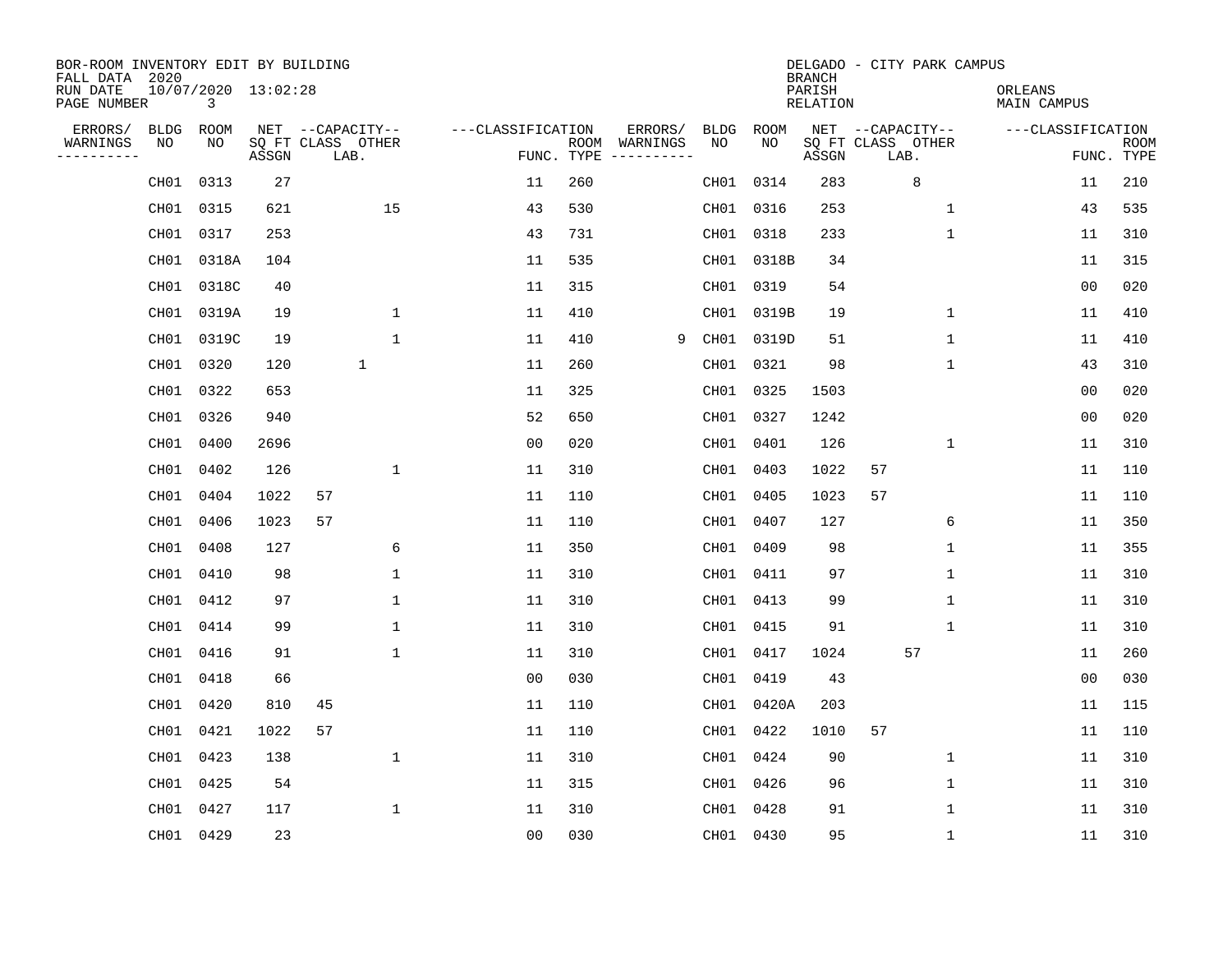| BOR-ROOM INVENTORY EDIT BY BUILDING<br>FALL DATA 2020 |           |                          |       |                           |                   |     |                                      |      |            | <b>BRANCH</b>      | DELGADO - CITY PARK CAMPUS |             |                        |                |             |
|-------------------------------------------------------|-----------|--------------------------|-------|---------------------------|-------------------|-----|--------------------------------------|------|------------|--------------------|----------------------------|-------------|------------------------|----------------|-------------|
| RUN DATE<br>PAGE NUMBER                               |           | 10/07/2020 13:02:28<br>4 |       |                           |                   |     |                                      |      |            | PARISH<br>RELATION |                            |             | ORLEANS<br>MAIN CAMPUS |                |             |
| ERRORS/                                               | BLDG      | ROOM                     |       | NET --CAPACITY--          | ---CLASSIFICATION |     | ERRORS/                              | BLDG | ROOM       |                    | NET --CAPACITY--           |             | ---CLASSIFICATION      |                |             |
| WARNINGS<br>----------                                | NO        | NO.                      | ASSGN | SQ FT CLASS OTHER<br>LAB. |                   |     | ROOM WARNINGS<br>FUNC. TYPE $------$ | NO.  | NO.        | ASSGN              | SQ FT CLASS OTHER<br>LAB.  |             |                        | FUNC. TYPE     | <b>ROOM</b> |
|                                                       | CH01      | 0431                     | 14    |                           | 0 <sub>0</sub>    | 010 |                                      | CH01 | 0432       | 123                |                            | $\mathbf 1$ |                        | 11             | 310         |
|                                                       | CH01      | 0433                     | 997   | 55                        | 11                | 110 |                                      |      | CH01 0434  | 584                |                            |             |                        | 0 <sub>0</sub> | 030         |
|                                                       | CH01      | 0435                     | 46    |                           | 0 <sub>0</sub>    | 010 |                                      |      | CH01 0435B | 42                 |                            |             |                        | 0 <sub>0</sub> | 030         |
|                                                       | CH01      | 0436                     | 85    | $\mathbf 1$               | 11                | 310 |                                      |      | CH01 0437  | 226                |                            |             |                        | 0 <sub>0</sub> | 030         |
|                                                       | CH01      | 0437A                    | 44    |                           | 0 <sub>0</sub>    | 030 |                                      |      | CH01 0438  | 383                |                            |             |                        | 0 <sub>0</sub> | 030         |
|                                                       | CH01      | 0438A                    | 73    |                           | 0 <sub>0</sub>    | 030 |                                      |      | CH01 0439  | 1028               | 57                         |             |                        | 11             | 110         |
|                                                       | CH01      | 0440                     | 1022  | 57                        | 11                | 110 |                                      |      | CH01 0500  | 2599               |                            |             |                        | 0 <sub>0</sub> | 020         |
|                                                       | CH01      | 0500B                    | 127   |                           | 0 <sub>0</sub>    | 020 |                                      |      | CH01 0501  | 95                 |                            | $\mathbf 1$ |                        | 11             | 310         |
|                                                       | CH01      | 0502                     | 132   | $\mathbf 1$               | 11                | 310 |                                      |      | CH01 0503  | 84                 |                            | $\mathbf 1$ |                        | 11             | 310         |
|                                                       | CH01 0504 |                          | 88    | $\mathbf{1}$              | 11                | 310 |                                      |      | CH01 0505  | 138                |                            | $\mathbf 1$ |                        | 11             | 310         |
|                                                       | CH01      | 0506                     | 91    | $\mathbf 1$               | 11                | 310 |                                      | CH01 | 0507       | 1368               |                            |             |                        | 11             | 240         |
|                                                       | CH01      | 0507A                    | 87    | $\mathbf 1$               | 11                | 310 |                                      |      | CH01 0507B | 140                |                            | 2           |                        | 11             | 310         |
|                                                       | CH01      | 0507C                    | 115   |                           | 11                | 225 |                                      | CH01 | 0507D      | 67                 |                            |             |                        | 11             | 225         |
|                                                       | CH01      | 0507E                    | 48    |                           | 11                | 225 |                                      | CH01 | 0508       | 1351               | 40                         |             |                        | 11             | 110         |
|                                                       | CH01      | 0508A                    | 53    |                           | 11                | 115 |                                      | CH01 | 0508B      | 117                |                            |             |                        | 11             | 115         |
|                                                       | CH01      | 0509                     | 1037  | 25                        | 11                | 260 |                                      | CH01 | 0510       | 1319               | 74                         |             |                        | 11             | 110         |
|                                                       | CH01      | 0510A                    | 53    |                           | 11                | 115 |                                      |      | CH01 0510B | 122                |                            |             |                        | 11             | 115         |
|                                                       | CH01      | 0510C                    | 33    |                           | 11                | 115 |                                      |      | CH01 0511  | 90                 |                            | 1           |                        | 11             | 310         |
|                                                       | CH01      | 0512                     | 88    | 1                         | 11                | 310 |                                      |      | CH01 0513  | 87                 |                            | 1           |                        | 11             | 310         |
|                                                       | CH01      | 0514                     | 86    | $\mathbf 1$               | 11                | 310 |                                      |      | CH01 0515  | 91                 |                            | 1           |                        | 11             | 310         |
|                                                       | CH01      | 0516                     | 89    | $\mathbf 1$               | 11                | 310 |                                      |      | CH01 0517  | 84                 |                            | 1           |                        | 11             | 310         |
|                                                       | CH01      | 0518                     | 83    | $\mathbf{1}$              | 11                | 310 |                                      |      | CH01 0519  | 55                 |                            |             |                        | 11             | 315         |
|                                                       | CH01      | 0520                     | 45    |                           | 0 <sub>0</sub>    | 030 |                                      |      | CH01 0521  | 1312               |                            | 34          |                        | 11             | 260         |
|                                                       | CH01      | 0521C                    | 182   |                           | 11                | 215 |                                      |      | CH01 0522  | 87                 |                            | $\mathbf 1$ |                        | 11             | 310         |
|                                                       | CH01      | 0523                     | 198   | 2                         | 11                | 310 |                                      |      | CH01 0524  | 83                 |                            | 1           |                        | 11             | 310         |
|                                                       | CH01 0525 |                          | 106   | $\mathbf{1}$              | 11                | 310 |                                      |      | CH01 0526  | 87                 |                            | $\mathbf 1$ |                        | 11             | 310         |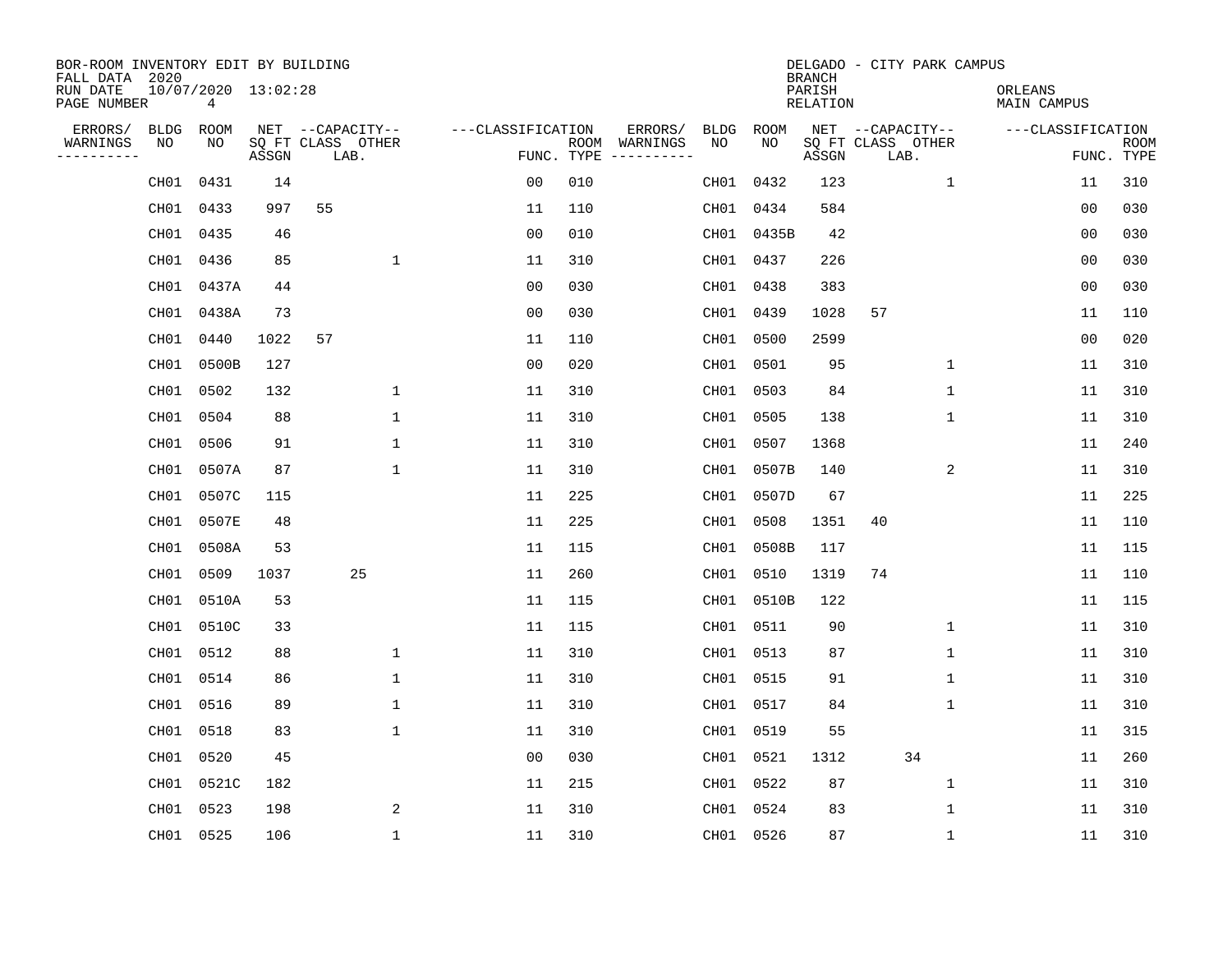| BOR-ROOM INVENTORY EDIT BY BUILDING<br>FALL DATA 2020 |                  |                          |       |                           |                   |     |                                      |      |             | <b>BRANCH</b>      |                           | DELGADO - CITY PARK CAMPUS |                        |                           |
|-------------------------------------------------------|------------------|--------------------------|-------|---------------------------|-------------------|-----|--------------------------------------|------|-------------|--------------------|---------------------------|----------------------------|------------------------|---------------------------|
| RUN DATE<br>PAGE NUMBER                               |                  | 10/07/2020 13:02:28<br>5 |       |                           |                   |     |                                      |      |             | PARISH<br>RELATION |                           |                            | ORLEANS<br>MAIN CAMPUS |                           |
| ERRORS/                                               | <b>BLDG</b>      | ROOM                     |       | NET --CAPACITY--          | ---CLASSIFICATION |     | ERRORS/                              | BLDG | <b>ROOM</b> |                    | NET --CAPACITY--          |                            | ---CLASSIFICATION      |                           |
| WARNINGS<br>----------                                | NO               | NO                       | ASSGN | SQ FT CLASS OTHER<br>LAB. |                   |     | ROOM WARNINGS<br>FUNC. TYPE $------$ | NO.  | NO.         | ASSGN              | SQ FT CLASS OTHER<br>LAB. |                            |                        | <b>ROOM</b><br>FUNC. TYPE |
|                                                       | CH <sub>01</sub> | 0527                     | 8     |                           | 0 <sub>0</sub>    | 010 |                                      |      | CH01 0528   | 83                 |                           | 1                          | 11                     | 310                       |
|                                                       | CH01             | 0529                     | 57    |                           | 0 <sub>0</sub>    | 030 |                                      |      | CH01 0530   | 87                 |                           | 1                          | 11                     | 310                       |
|                                                       | CH01             | 0531                     | 21    |                           | 0 <sub>0</sub>    | 010 |                                      |      | CH01 0532   | 997                | 55                        |                            | 11                     | 110                       |
|                                                       | CH01             | 0532A                    | 85    |                           | 11                | 115 |                                      |      | CH01 0533   | 122                |                           | 1                          | 11                     | 310                       |
|                                                       | CH01             | 0534                     | 583   |                           | 0 <sub>0</sub>    | 030 |                                      |      | CH01 0535   | 46                 |                           |                            | 00                     | 010                       |
|                                                       | CH01             | 0536                     | 236   |                           | 0 <sub>0</sub>    | 030 |                                      |      | CH01 0536A  | 44                 |                           |                            | 0 <sub>0</sub>         | 030                       |
|                                                       | CH01             | 0537                     | 383   |                           | 0 <sub>0</sub>    | 030 |                                      |      | CH01 0537A  | 73                 |                           |                            | 00                     | 030                       |
|                                                       | CH01             | 0538                     | 1028  | 26                        | 11                | 260 |                                      |      | CH01 0539A  | 50                 |                           |                            | 11                     | 215                       |
|                                                       | CH01             | 0539B                    | 65    |                           | 11                | 215 |                                      |      | CH01 0539C  | 54                 |                           |                            | 11                     | 215                       |
|                                                       | CH01             | 0539D                    | 550   | 15                        | 11                | 210 |                                      |      | CH01 0539E  | 727                |                           | 35                         | 11                     | 210                       |
|                                                       | CH01             | 06 <sub>LA</sub>         | 92    | $\mathbf{1}$              | 11                | 310 |                                      |      | CH01 06LB   | 93                 |                           | $\mathbf{1}$               | 11                     | 310                       |
|                                                       | CH01             | 06LC                     | 93    | $\mathbf{1}$              | 11                | 310 |                                      |      | CH01 06LD   | 74                 |                           |                            | 11                     | 315                       |
|                                                       | CH01             | 0601                     | 150   |                           | 0 <sub>0</sub>    | 030 |                                      |      | CH01 0602   | 152                |                           |                            | 0 <sub>0</sub>         | 030                       |
|                                                       | CH01             | 0603                     | 145   | 1                         | 11                | 313 |                                      |      | CH01 0603A  | 209                |                           | 1                          | 11                     | 310                       |
|                                                       | CH01             | 0603B                    | 209   | 2                         | 46                | 325 |                                      | CH01 | 0603C       | 95                 |                           |                            | 11                     | 315                       |
|                                                       | CH01             | 0604                     | 380   | 4                         | 11                | 350 |                                      |      | CH01 0605   | 23                 |                           |                            | 11                     | 315                       |
|                                                       | CH <sub>01</sub> | 0606                     | 289   | 3                         | 46                | 325 |                                      |      | CH01 0606A  | 51                 |                           |                            | 11                     | 315                       |
|                                                       | CH01             | 0607                     | 89    | $\mathbf{1}$              | 11                | 310 |                                      |      | CH01 0608   | 103                |                           | 1                          | 11                     | 313                       |
|                                                       | CH01             | 0609                     | 110   | 1                         | 11                | 310 |                                      |      | CH01 0610   | 64                 |                           |                            | 11                     | 315                       |
|                                                       | CH01             | 0611                     | 210   | 1                         | 11                | 325 |                                      |      | CH01 0612   | 67                 |                           |                            | 11                     | 315                       |
|                                                       | CH <sub>01</sub> | 0613                     | 1203  | 10                        | 11                | 313 |                                      |      | CH01 0613A  | 138                |                           | 1                          | 11                     | 310                       |
|                                                       | CH01             | 0613B                    | 95    | 1                         | 11                | 310 |                                      |      | CH01 0613C  | 185                |                           | 1                          | 11                     | 310                       |
|                                                       | CH01             | 0613D                    | 64    | 1                         | 11                | 310 |                                      |      | CH01 0613E  | 103                |                           | 1                          | 11                     | 310                       |
|                                                       | CH01             | 0613F                    | 80    | $\mathbf{1}$              | 11                | 310 |                                      |      | CH01 0613G  | 41                 |                           |                            | 0 <sub>0</sub>         | 030                       |
|                                                       | CH <sub>01</sub> | 0613H                    | 183   |                           | 11                | 315 |                                      |      | CH01 0613I  | 173                |                           |                            | 11                     | 315                       |
|                                                       |                  | CH01 0613J               | 164   |                           | 11                | 315 |                                      |      | CH01 0614   | 172                |                           |                            | 11                     | 315                       |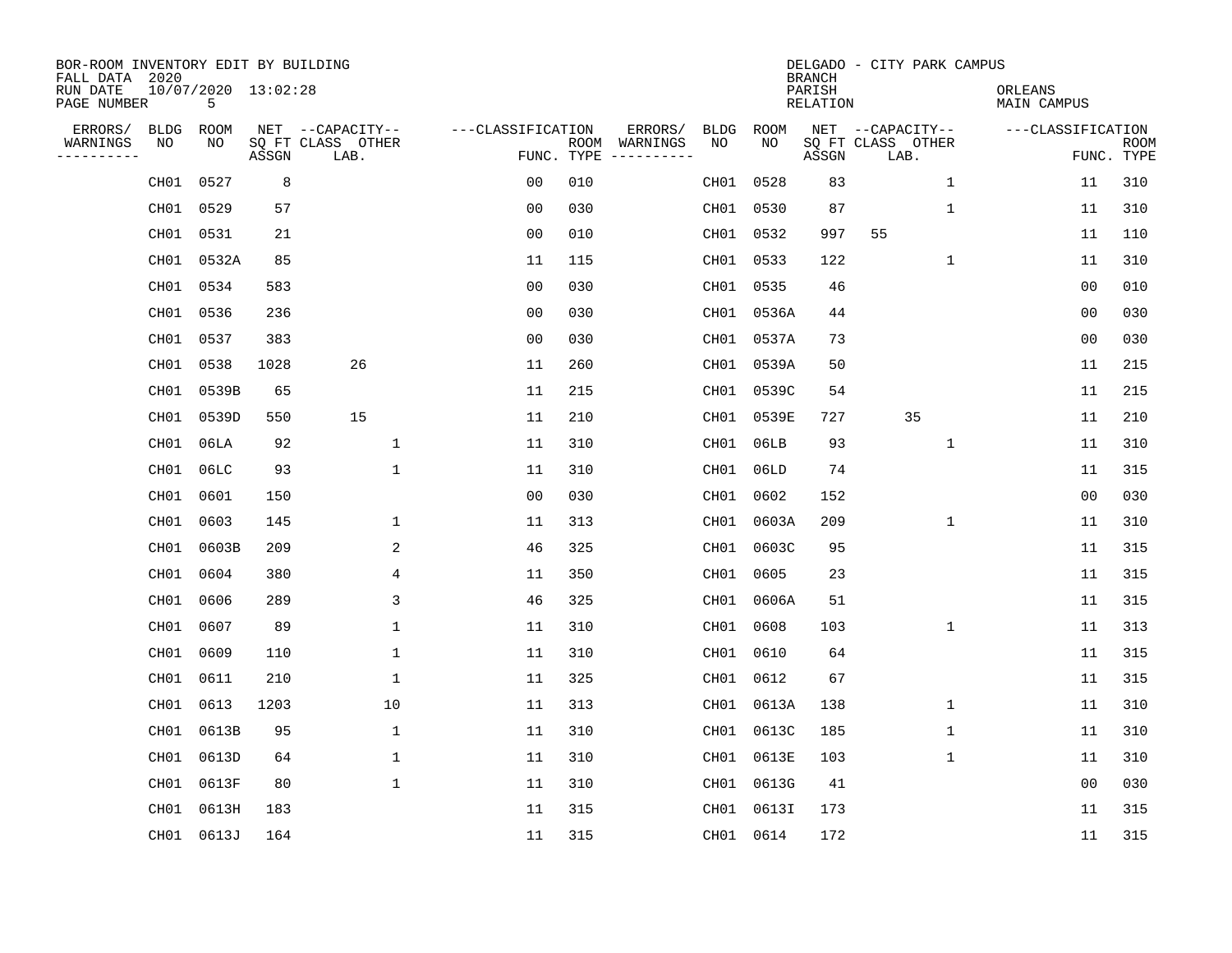| BOR-ROOM INVENTORY EDIT BY BUILDING<br>FALL DATA 2020 |                  |           |                     |                           |                   |     |                                            |            | <b>BRANCH</b>             | DELGADO - CITY PARK CAMPUS |                               |                           |
|-------------------------------------------------------|------------------|-----------|---------------------|---------------------------|-------------------|-----|--------------------------------------------|------------|---------------------------|----------------------------|-------------------------------|---------------------------|
| RUN DATE<br>PAGE NUMBER                               |                  | 6         | 10/07/2020 13:02:28 |                           |                   |     |                                            |            | PARISH<br><b>RELATION</b> |                            | ORLEANS<br><b>MAIN CAMPUS</b> |                           |
| ERRORS/                                               | <b>BLDG</b>      | ROOM      |                     | NET --CAPACITY--          | ---CLASSIFICATION |     | ERRORS/<br><b>BLDG</b>                     | ROOM       |                           | NET --CAPACITY--           | ---CLASSIFICATION             |                           |
| WARNINGS<br>----------                                | NO               | NO        | ASSGN               | SQ FT CLASS OTHER<br>LAB. |                   |     | ROOM WARNINGS<br>NO<br>FUNC. TYPE $------$ | NO         | ASSGN                     | SQ FT CLASS OTHER<br>LAB.  |                               | <b>ROOM</b><br>FUNC. TYPE |
|                                                       | CH01             | 0615      | 104                 | 1                         | 11                | 310 |                                            | CH01 0616  | 58                        |                            | 11                            | 315                       |
|                                                       | CH01             | 0617      | 107                 | $\mathbf 1$               | 11                | 310 |                                            | CH01 0618  | 98                        |                            | 11                            | 315                       |
|                                                       | CH01             | 0619      | 208                 | 2                         | 46                | 325 |                                            | CH01 0620  | 109                       | $\mathbf 1$                | 11                            | 310                       |
|                                                       | CH01             | 0621      | 95                  | $\mathbf 1$               | 11                | 310 |                                            | CH01 0622  | 97                        | 1                          | 11                            | 310                       |
|                                                       | CH01             | 0623      | 107                 | $\mathbf{1}$              | 11                | 310 |                                            | CH01 0624  | 209                       | $\mathbf{1}$               | 11                            | 310                       |
|                                                       | CH01             | 0625      | 174                 | $\mathbf{1}$              | 11                | 310 |                                            | CH01 0626  | 1214                      |                            | 52                            | 650                       |
|                                                       | CH01             | 0627      | 148                 |                           | 52                | 655 |                                            | CH01 0627A | 76                        |                            | 52                            | 655                       |
|                                                       | CH01             | 0628      | 112                 |                           | 0 <sub>0</sub>    | 030 |                                            | CH01 0629  | 16                        |                            | 0 <sub>0</sub>                | 010                       |
|                                                       | CH01             | 0630      | 71                  |                           | 0 <sub>0</sub>    | 030 |                                            | CH01 0631  | 140                       |                            | 11                            | 315                       |
|                                                       | CH01             | 0633      | 135                 |                           | 11                | 315 |                                            | CH01 0634  | 33                        |                            | 0 <sub>0</sub>                | 030                       |
|                                                       | CH01             | 0635      | 91                  | $\mathbf 1$               | 11                | 310 |                                            | CH01 0636  | 93                        | $\mathbf 1$                | 11                            | 310                       |
|                                                       | CH01             | 0637      | 92                  | $\mathbf{1}$              | 11                | 310 |                                            | CH01 0638  | 90                        | $\mathbf{1}$               | 11                            | 310                       |
|                                                       | CH01             | 0639      | 193                 | 4                         | 11                | 350 |                                            | CH01 0640  | 105                       | $\mathbf 1$                | 11                            | 310                       |
|                                                       | CH01             | 0641      | 58                  |                           | 11                | 315 |                                            | CH01 0642  | 588                       |                            | 0 <sub>0</sub>                | 030                       |
|                                                       | CH01             | 0643      | 750                 |                           | 0 <sub>0</sub>    | 020 |                                            | CH01 0644  | 88                        | 1                          | 11                            | 310                       |
|                                                       | CH01             | 0645      | 97                  | 1                         | 11                | 310 |                                            | CH01 0646  | 86                        | 1                          | 11                            | 310                       |
|                                                       | CH <sub>01</sub> | 0647      | 104                 | 1                         | 11                | 310 | CH01                                       | 0648       | 100                       | 1                          | 11                            | 310                       |
|                                                       | CH <sub>01</sub> | 0649      | 213                 | 8                         | 11                | 350 |                                            | CH01 0650  | 209                       | 8                          | 11                            | 350                       |
|                                                       | CH01             | 0651      | 88                  | $\mathbf{1}$              | 11                | 310 |                                            | CH01 0652  | 86                        | 1                          | 11                            | 310                       |
|                                                       | CH01             | 0653      | 209                 | 8                         | 11                | 350 |                                            | CH01 0654  | 87                        | 1                          | 11                            | 310                       |
|                                                       | CH <sub>01</sub> | 0655      | 87                  | 1                         | 11                | 310 |                                            | CH01 0656  | 93                        | 1                          | 11                            | 310                       |
|                                                       | CH01             | 0657      | 88                  | $\mathbf 1$               | 11                | 310 |                                            | CH01 0658  | 111                       | 1                          | 11                            | 310                       |
|                                                       | CH01             | 0659      | 86                  | 1                         | 11                | 310 |                                            | CH01 0660  | 211                       | 8                          | 11                            | 350                       |
|                                                       | CH01             | 0661      | 95                  | $\mathbf 1$               | 11                | 310 |                                            | CH01 0663  | 383                       |                            | 0 <sub>0</sub>                | 020                       |
|                                                       | CH <sub>01</sub> | 0664      | 762                 |                           | 0 <sub>0</sub>    | 020 |                                            | CH01 0665  | 3343                      |                            | 0 <sub>0</sub>                | 020                       |
|                                                       |                  | CH01 0666 | 46                  |                           | 0 <sub>0</sub>    | 010 |                                            | CH01 0667  | 48                        |                            | 00                            | 020                       |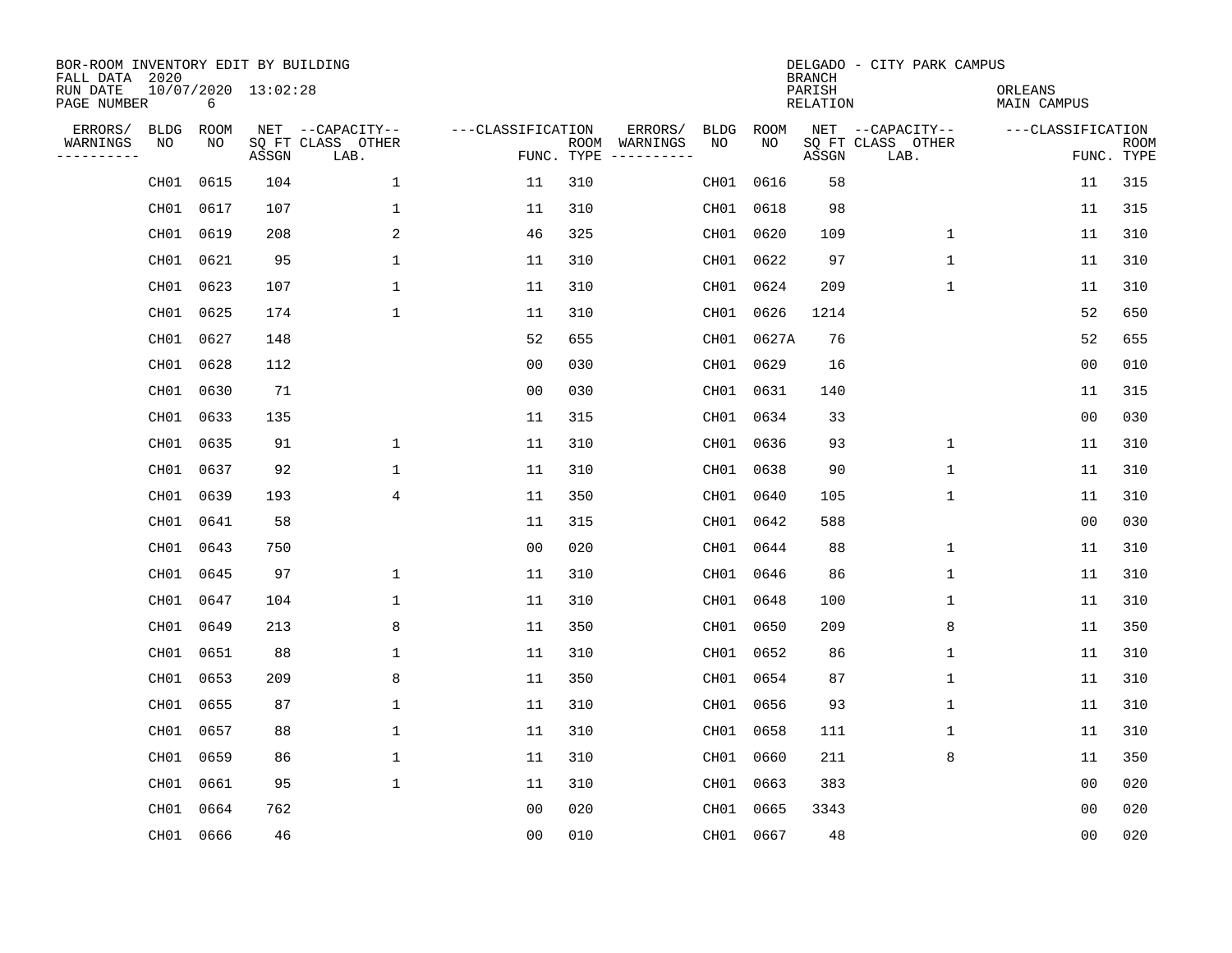| BOR-ROOM INVENTORY EDIT BY BUILDING<br>FALL DATA 2020 |                              |                |                           |                   |     |                                      |           |            | <b>BRANCH</b>      | DELGADO - CITY PARK CAMPUS |                        |                           |
|-------------------------------------------------------|------------------------------|----------------|---------------------------|-------------------|-----|--------------------------------------|-----------|------------|--------------------|----------------------------|------------------------|---------------------------|
| RUN DATE<br>PAGE NUMBER                               | $10/07/2020$ $13:02:28$<br>7 |                |                           |                   |     |                                      |           |            | PARISH<br>RELATION |                            | ORLEANS<br>MAIN CAMPUS |                           |
| ERRORS/<br>BLDG                                       | ROOM                         |                | NET --CAPACITY--          | ---CLASSIFICATION |     | ERRORS/                              | BLDG      | ROOM       |                    | NET --CAPACITY--           | ---CLASSIFICATION      |                           |
| WARNINGS<br>NO<br>----------                          | NO.                          | ASSGN          | SQ FT CLASS OTHER<br>LAB. |                   |     | ROOM WARNINGS<br>FUNC. TYPE $------$ | <b>NO</b> | NO         | ASSGN              | SQ FT CLASS OTHER<br>LAB.  |                        | <b>ROOM</b><br>FUNC. TYPE |
| CH01                                                  | 0668                         | 42             |                           | 0 <sub>0</sub>    | 020 |                                      | CH01      | 0701       | 6537               | 350                        | 11                     | 610                       |
| CH01                                                  | 0701A                        | 48             |                           | 0 <sub>0</sub>    | 030 |                                      |           | CH01 0701B | 46                 |                            | 0 <sub>0</sub>         | 010                       |
|                                                       | CH01 0701C                   | 81             |                           | 0 <sub>0</sub>    | 020 |                                      |           | CH01 0701D | 42                 |                            | 0 <sub>0</sub>         | 020                       |
|                                                       | CH01 0702                    | 2513           |                           | 72                | 730 |                                      |           | CH01 0702A | 543                |                            | 72                     | 730                       |
|                                                       | CH01 0702B                   | 542            |                           | 72                | 730 |                                      |           | CH01 0702C | 32                 |                            | 0 <sub>0</sub>         | 030                       |
|                                                       | CH01 0703                    | 264            |                           | 52                | 635 |                                      |           | CH01 0703A | 85                 |                            | 52                     | 635                       |
|                                                       | CH01 0704                    | 119            |                           | 0 <sub>0</sub>    | 030 |                                      |           | CH01 0704A | 100                |                            | 00                     | 030                       |
|                                                       | CH01 0705                    | 73             |                           | 0 <sub>0</sub>    | 030 | 9                                    |           | CH01 0706  | 128                | 25                         | 11                     | 210                       |
|                                                       | CH01 0707                    | 928            |                           | 0 <sub>0</sub>    | 030 |                                      |           | CH01 0708  | 173                | $\mathbf{1}$               | 11                     | 310                       |
|                                                       | CH01 0708B                   | 132            |                           | 11                | 315 |                                      |           | CH01 0708C | 131                | $\mathbf{1}$               | 11                     | 310                       |
|                                                       | CH01 0709                    | 101            |                           | 0 <sub>0</sub>    | 030 |                                      |           | CH01 0710  | 334                |                            | 0 <sub>0</sub>         | 030                       |
|                                                       | CH01 0711                    | 493            | 5                         | 11                | 314 |                                      |           | CH01 0712  | 1930               |                            | 52                     | 630                       |
|                                                       | CH01 0713                    | 949            |                           | 0 <sub>0</sub>    | 020 |                                      |           | CH01 0714  | 1076               |                            | 0 <sub>0</sub>         | 020                       |
|                                                       | CH01 0800                    | 812            |                           | 00                | 020 |                                      | CH01      | 0801       | 1990               | 15                         | 11                     | 520                       |
| CH01                                                  | 0801A                        | 148            |                           | 11                | 525 |                                      | CH01      | 0801B      | 148                |                            | 11                     | 525                       |
| CH01                                                  | 0801C                        | 141            |                           | 11                | 525 |                                      | CH01      | 0801D      | 4305               |                            | 81                     | 520                       |
| CH01                                                  | 301AA                        | 22             |                           | 11                | 315 |                                      | CH01      | 301AB      | 24                 |                            | 11                     | 315                       |
| CH01                                                  | 301AC                        | 23             |                           | 11                | 315 |                                      |           | CH01 301AD | 25                 |                            | 11                     | 315                       |
|                                                       | CH01 301AE                   | $\overline{4}$ |                           | 11                | 315 |                                      |           | CH01 301BA | 54                 |                            | 46                     | 315                       |
|                                                       | CH01 3011                    | 100            | $\mathbf{1}$              | 11                | 310 |                                      |           | CH01 3012  | 157                | $\mathbf 1$                | 11                     | 310                       |
|                                                       | CH01 3013                    | 141            | $\mathbf{1}$              | 11                | 310 |                                      |           | CH01 3014  | 185                | $\mathbf 1$                | 11                     | 310                       |
|                                                       | CH01 3015                    | 54             | $\mathbf{1}$              | 11                | 310 |                                      |           | CH01 3016  | 101                |                            | 11                     | 325                       |
|                                                       | CH01 3017                    | 52             | 1                         | 11                | 310 |                                      |           | CH01 3018  | 55                 | $\mathbf 1$                | 11                     | 310                       |
| CH01                                                  | 3019                         | 54             | 1                         | 11                | 310 |                                      |           | CH01 3020  | 84                 |                            | 11                     | 315                       |
|                                                       | CH01 3021                    | 82             | $\mathbf{1}$              | 11                | 310 |                                      |           | CH01 3022  | 82                 | $\mathbf 1$                | 11                     | 310                       |
|                                                       | CH01 3023                    | 72             | $\mathbf{1}$              | 11                | 310 |                                      |           | CH01 318BA | 88                 |                            | 11                     | 315                       |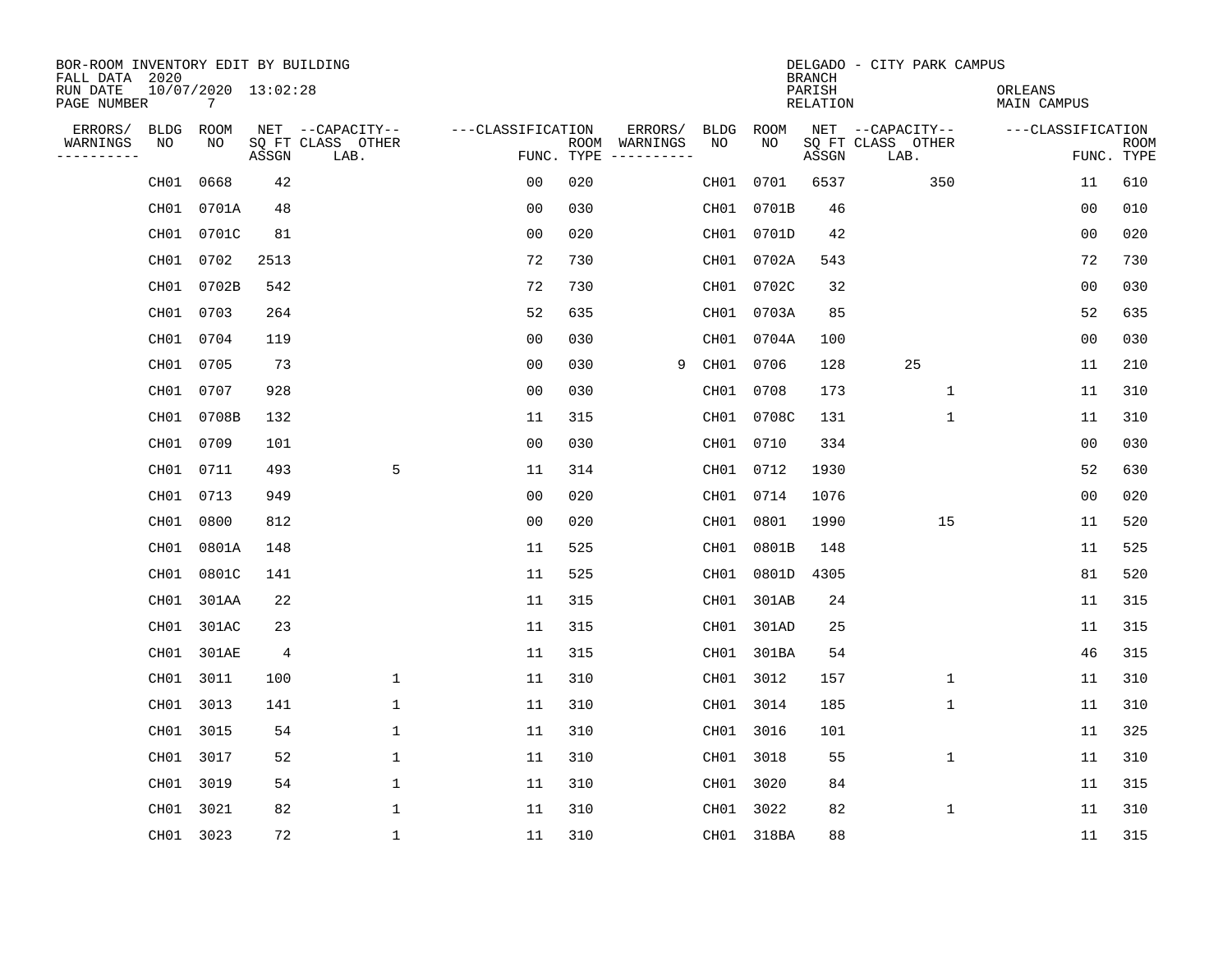| BOR-ROOM INVENTORY EDIT BY BUILDING<br>FALL DATA 2020 |             |                          |       |                           |                   |            |                              |             |                                                                | <b>BRANCH</b>             | DELGADO - CITY PARK CAMPUS                                                                                                                          |                                                  |                           |
|-------------------------------------------------------|-------------|--------------------------|-------|---------------------------|-------------------|------------|------------------------------|-------------|----------------------------------------------------------------|---------------------------|-----------------------------------------------------------------------------------------------------------------------------------------------------|--------------------------------------------------|---------------------------|
| RUN DATE<br>PAGE NUMBER                               |             | 10/07/2020 13:02:28<br>8 |       |                           |                   |            |                              |             |                                                                | PARISH<br><b>RELATION</b> |                                                                                                                                                     | ORLEANS<br><b>MAIN CAMPUS</b>                    |                           |
| ERRORS/                                               | <b>BLDG</b> | <b>ROOM</b>              |       | NET --CAPACITY--          | ---CLASSIFICATION |            | ERRORS/                      | <b>BLDG</b> | ROOM                                                           |                           | NET --CAPACITY--                                                                                                                                    | ---CLASSIFICATION                                |                           |
| WARNINGS<br>. _ _ _ _ _ _ _ _ _                       | NO          | NO                       | ASSGN | SQ FT CLASS OTHER<br>LAB. |                   | FUNC. TYPE | ROOM WARNINGS<br>----------- | NO          | NO                                                             | ASSGN                     | SQ FT CLASS OTHER<br>LAB.                                                                                                                           |                                                  | <b>ROOM</b><br>FUNC. TYPE |
|                                                       |             | CH01 318BB               | 35    |                           | 11                | 315        |                              | CH01        | 507AB                                                          | 103                       |                                                                                                                                                     | 11                                               | 225                       |
|                                                       |             | CH01 D0010               | 121   |                           | 0 <sub>0</sub>    | 020        |                              |             | CH01 D0011                                                     | 121                       |                                                                                                                                                     | 0 <sub>0</sub>                                   | 020                       |
|                                                       |             | CH01 D0013               | 142   |                           | 0 <sub>0</sub>    | 020        |                              |             | CH01 E002A                                                     | 216                       |                                                                                                                                                     | 0 <sub>0</sub>                                   | 020                       |
|                                                       |             | CH01 E002B               | 216   |                           | 0 <sub>0</sub>    | 020        |                              |             | CH01 E002C<br>TOTAL NUMBER CLASSROOMS<br>TOTAL NUMBER LABS 210 | 123                       | TOTAL ASSIGNABLE & UNASSIGNABLE SQFT:<br>TOTAL NET ASSIGN SQ. FT. IN ROOM FILE<br>TOTAL NUMBER COMPUTER CLASSROOMS<br>TOTAL NUMBER SPECIAL LABS 220 | 00<br>163,828<br>119,738<br>13<br>$\overline{4}$ | 020                       |
|                                                       | CP01        | 0100                     | 5888  |                           | 0 <sub>0</sub>    | 020        |                              |             | CP01 0100E                                                     | 705                       | 24                                                                                                                                                  | 11                                               | 210                       |
|                                                       | CP01        | 0100W                    | 520   | 15                        | 11                | 210        |                              | CP01        | 01001                                                          | 172                       |                                                                                                                                                     | 11                                               | 215                       |
|                                                       | CP01        | 01002                    | 165   | $\mathbf{1}$              | 11                | 310        |                              |             | CP01 0101                                                      | 3160                      |                                                                                                                                                     | 0 <sub>0</sub>                                   | 020                       |
|                                                       | CP01        | 0101E                    | 450   | 31                        | 11                | 210        |                              | CP01        | 0101W                                                          | 959                       | 28                                                                                                                                                  | 11                                               | 210                       |
|                                                       | CP01        | 01011                    | 304   |                           | 11                | 215        |                              |             | CP01 01012                                                     | 62                        |                                                                                                                                                     | 0 <sub>0</sub>                                   | 010                       |
|                                                       | CP01        | 01013                    | 62    |                           | 0 <sub>0</sub>    | 010        |                              | CP01        | 0102                                                           | 616                       |                                                                                                                                                     | 0 <sub>0</sub>                                   | 020                       |
|                                                       | CP01        | 0102E                    | 705   | 62                        | 11                | 110        |                              | CP01        | 0102W                                                          | 755                       | 21                                                                                                                                                  | 11                                               | 210                       |
|                                                       | CP01        | 01021                    | 133   |                           | 11                | 215        |                              | CP01        | 0103                                                           | 475                       | 4                                                                                                                                                   | 11                                               | 310                       |
|                                                       | CP01        | 0104E                    | 767   | 64                        | 11                | 110        |                              | CP01        | 01041                                                          | 62                        |                                                                                                                                                     | 00                                               | 010                       |
|                                                       | CP01        | 0105                     | 325   |                           | 0 <sub>0</sub>    | 020        |                              | CP01        | 0105E                                                          | 102                       |                                                                                                                                                     | 0 <sub>0</sub>                                   | 030                       |
|                                                       | CP01        | 01051                    | 98    | $\mathbf{1}$              | 11                | 310        |                              | CP01        | 01052                                                          | 148                       |                                                                                                                                                     | 0 <sub>0</sub>                                   | 030                       |
|                                                       | CP01        | 0106                     | 645   |                           | 0 <sub>0</sub>    | 020        |                              | CP01        | 0106E                                                          | 476                       |                                                                                                                                                     | 11                                               | 215                       |
|                                                       | CP01        | 0106W                    | 5700  | 455                       | 11                | 610        |                              | CP01        | 01061                                                          | 345                       |                                                                                                                                                     | 72                                               | 730                       |
|                                                       | CP01        | 0107                     | 645   |                           | 0 <sub>0</sub>    | 020        |                              | CP01        | 0107E                                                          | 705                       | 25                                                                                                                                                  | 11                                               | 210                       |
|                                                       | CP01        | 0107W                    | 300   | $\mathbf 1$               | 11                | 310        |                              | CP01        | 01071                                                          | 180                       |                                                                                                                                                     | 11                                               | 215                       |
|                                                       | CP01        | 0108                     | 276   |                           | 0 <sub>0</sub>    | 020        |                              | CP01        | 0108E                                                          | 450                       | 62                                                                                                                                                  | 11                                               | 110                       |
|                                                       | CP01        | 01081                    | 134   |                           | 11                | 215        |                              | CP01        | 01082                                                          | 149                       |                                                                                                                                                     | 11                                               | 215                       |
|                                                       | CP01        | 0109                     | 203   |                           | 0 <sub>0</sub>    | 030        |                              | CP01        | 0109E                                                          | 705                       | 27                                                                                                                                                  | 11                                               | 210                       |
|                                                       |             | CP01 01091               | 110   |                           | 11                | 215        |                              |             | CP01 01092                                                     | 152                       |                                                                                                                                                     | 11                                               | 215                       |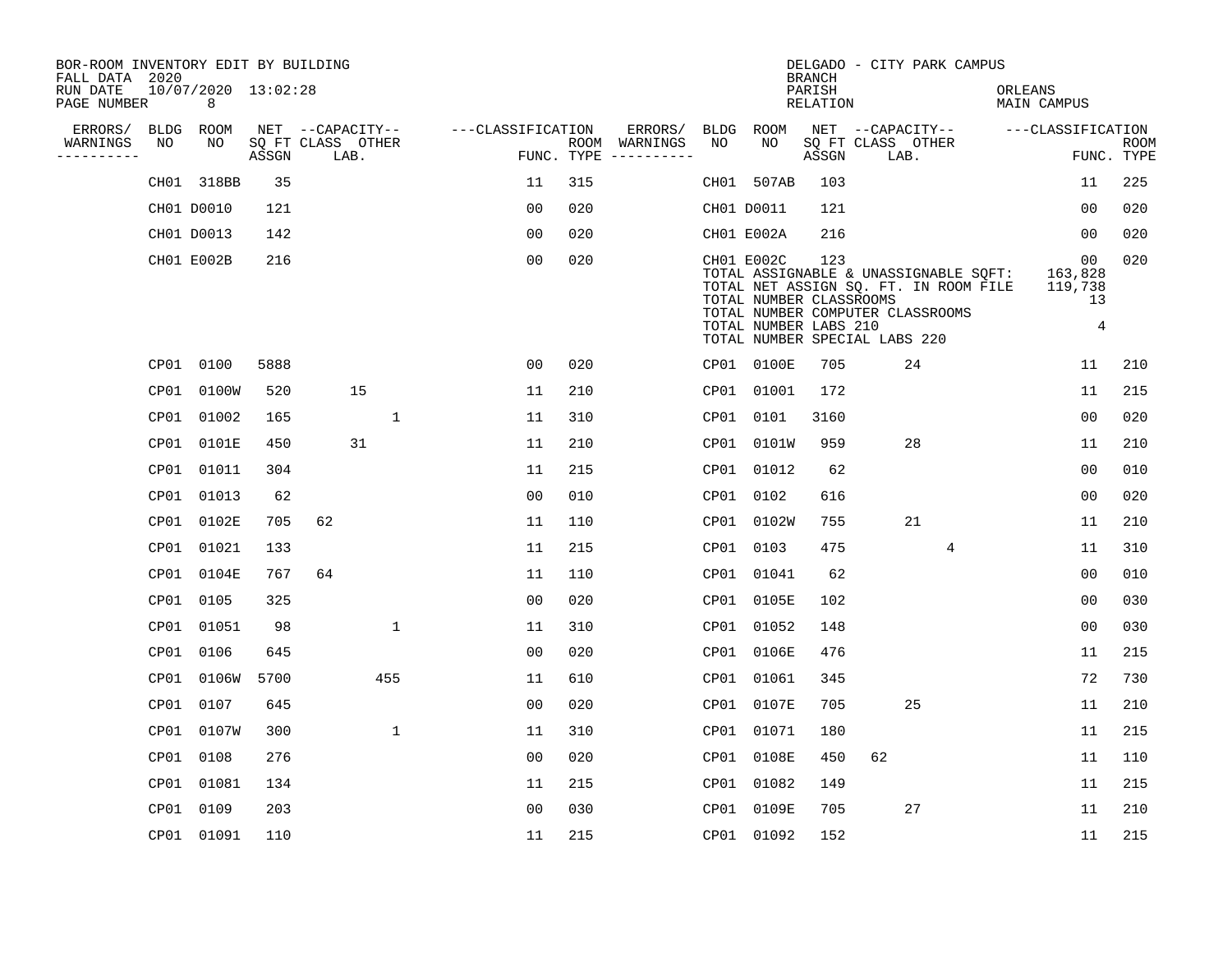| BOR-ROOM INVENTORY EDIT BY BUILDING<br>FALL DATA 2020 |      |                          |       |                           |                   |     |                                      |      |                 | <b>BRANCH</b>             |      | DELGADO - CITY PARK CAMPUS |                               |                |                           |
|-------------------------------------------------------|------|--------------------------|-------|---------------------------|-------------------|-----|--------------------------------------|------|-----------------|---------------------------|------|----------------------------|-------------------------------|----------------|---------------------------|
| RUN DATE<br>PAGE NUMBER                               |      | 10/07/2020 13:02:28<br>9 |       |                           |                   |     |                                      |      |                 | PARISH<br><b>RELATION</b> |      |                            | ORLEANS<br><b>MAIN CAMPUS</b> |                |                           |
| ERRORS/                                               | BLDG | ROOM                     |       | NET --CAPACITY--          | ---CLASSIFICATION |     | ERRORS/                              | BLDG | ROOM            |                           |      | NET --CAPACITY--           | ---CLASSIFICATION             |                |                           |
| WARNINGS<br>----------                                | NO   | NO                       | ASSGN | SQ FT CLASS OTHER<br>LAB. |                   |     | ROOM WARNINGS<br>FUNC. TYPE $------$ | NO.  | NO.             | ASSGN                     | LAB. | SQ FT CLASS OTHER          |                               |                | <b>ROOM</b><br>FUNC. TYPE |
|                                                       | CP01 | 0110                     | 266   |                           | 0 <sub>0</sub>    | 030 |                                      |      | CP01 01103      | 392                       |      |                            |                               | 0 <sub>0</sub> | 030                       |
|                                                       | CP01 | 01104                    | 180   |                           | 0 <sub>0</sub>    | 030 |                                      |      | CP01 01105      | 117                       |      |                            |                               | 0 <sub>0</sub> | 030                       |
|                                                       | CP01 | 01106                    | 182   |                           | 0 <sub>0</sub>    | 020 |                                      |      | CP01 0111       | 266                       |      |                            |                               | 00             | 030                       |
|                                                       | CP01 | 0111W                    | 727   | 27                        | 11                | 110 |                                      |      | CP01 0112       | 228                       |      |                            |                               | 00             | 030                       |
|                                                       | CP01 | 01121                    | 77    |                           | 11                | 615 |                                      |      | CP01 0113       | 5181                      |      |                            |                               | 00             | 020                       |
|                                                       | CP01 | 01131 4987               |       | 56                        | 11                | 310 |                                      |      | CP01 01132      | 281                       |      |                            |                               | 11             | 315                       |
|                                                       | CP01 | 01133                    | 430   | 15                        | 11                | 350 |                                      |      | CP01 01134      | 226                       |      |                            |                               | 11             | 680                       |
|                                                       | CP01 | 01135                    | 39    |                           | 0 <sub>0</sub>    | 020 |                                      |      | CP01 0114       | 539                       |      |                            |                               | 0 <sub>0</sub> | 030                       |
|                                                       | CP01 | 0115                     | 266   | 2                         | 11                | 310 |                                      |      | CP01 0115X      | 268                       |      |                            |                               | 11             | 315                       |
|                                                       |      | CP01 0115Z               | 1932  | 33                        | 11                | 310 |                                      |      | CP01 01151      | 215                       |      |                            |                               | 0 <sub>0</sub> | 030                       |
|                                                       | CP01 | 01152                    | 318   |                           | 0 <sub>0</sub>    | 030 |                                      |      | CP01 01153      | 40                        |      |                            |                               | 0 <sub>0</sub> | 020                       |
|                                                       | CP01 | 0116                     | 575   |                           | 0 <sub>0</sub>    | 020 |                                      |      | CP01 01161      | 109                       |      |                            |                               | 0 <sub>0</sub> | 020                       |
|                                                       | CP01 | 0117                     | 304   |                           | 0 <sub>0</sub>    | 030 |                                      |      | CP01 0117H      | 1627                      |      |                            |                               | 0 <sub>0</sub> | 020                       |
|                                                       |      | CP01 01171               | 86    |                           | 0 <sub>0</sub>    | 030 |                                      |      | CP01 0118H      | 799                       |      |                            |                               | 0 <sub>0</sub> | 020                       |
|                                                       | CP01 | 01181 1502               |       | 21                        | 11                | 310 |                                      |      | CP01 01182      | 135                       |      |                            |                               | 11             | 315                       |
|                                                       | CP01 | 01183                    | 85    | 6                         | 11                | 350 |                                      |      | CP01 01184      | 64                        |      |                            |                               | 72             | 730                       |
|                                                       | CP01 | 0119H                    | 657   |                           | 0 <sub>0</sub>    | 020 |                                      |      | CP01 01191 1255 |                           |      | 17                         |                               | 11             | 310                       |
|                                                       | CP01 | 01192                    | 94    | 6                         | 11                | 350 |                                      |      | CP01 01193      | 72                        |      |                            |                               | 72             | 730                       |
|                                                       | CP01 | 0120                     | 600   | 6                         | 11                | 310 |                                      |      | CP01 0120H      | 331                       |      | 3                          |                               | 11             | 325                       |
|                                                       | CP01 | 0120W                    | 1063  | 45                        | 11                | 110 |                                      |      | CP01 01201      | 173                       |      |                            |                               | 72             | 730                       |
|                                                       | CP01 | 01202                    | 137   | 1                         | 11                | 310 |                                      |      | CP01 01203      | 121                       |      | 1                          |                               | 11             | 310                       |
|                                                       | CP01 | 01204                    | 188   | $\mathbf{1}$              | 11                | 310 |                                      |      | CP01 01205      | 95                        |      | 1                          |                               | 11             | 310                       |
|                                                       | CP01 | 01206                    | 263   | 12                        | 11                | 350 |                                      |      | CP01 0121W      | 590                       | 27   |                            |                               | 11             | 110                       |
|                                                       | CP01 | 0122C                    | 81    |                           | 0 <sub>0</sub>    | 030 |                                      |      | CP01 0122E      | 4359                      |      | 60                         |                               | 11             | 220                       |
|                                                       | CP01 | 0122M                    | 24    |                           | 0 <sub>0</sub>    | 030 |                                      |      | CP01 0122W      | 767                       | 64   |                            |                               | 11             | 110                       |
|                                                       |      | CP01 01222               | 284   |                           | 0 <sub>0</sub>    | 030 |                                      |      | CP01 01223      | 278                       |      |                            |                               | 0 <sub>0</sub> | 030                       |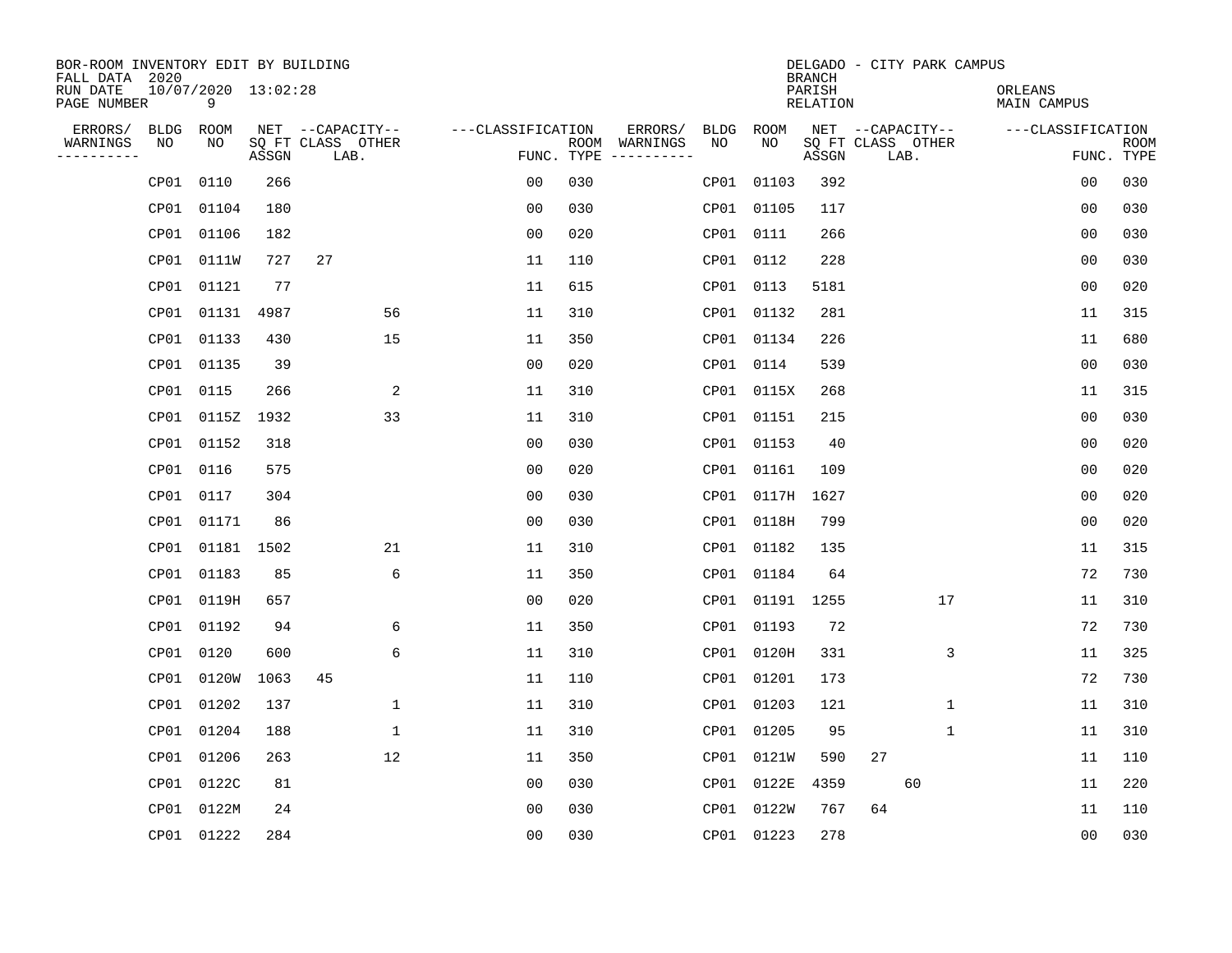| BOR-ROOM INVENTORY EDIT BY BUILDING<br>FALL DATA 2020 |      |                           |       |    |                           |                |                   |     |                                      |             |            | <b>BRANCH</b>      | DELGADO - CITY PARK CAMPUS |             |                        |                           |
|-------------------------------------------------------|------|---------------------------|-------|----|---------------------------|----------------|-------------------|-----|--------------------------------------|-------------|------------|--------------------|----------------------------|-------------|------------------------|---------------------------|
| RUN DATE<br>PAGE NUMBER                               |      | 10/07/2020 13:02:28<br>10 |       |    |                           |                |                   |     |                                      |             |            | PARISH<br>RELATION |                            |             | ORLEANS<br>MAIN CAMPUS |                           |
| ERRORS/                                               | BLDG | ROOM                      |       |    | NET --CAPACITY--          |                | ---CLASSIFICATION |     | ERRORS/                              | <b>BLDG</b> | ROOM       |                    | NET --CAPACITY--           |             | ---CLASSIFICATION      |                           |
| WARNINGS<br>----------                                | NO   | NO                        | ASSGN |    | SQ FT CLASS OTHER<br>LAB. |                |                   |     | ROOM WARNINGS<br>FUNC. TYPE $------$ | NO.         | NO.        | ASSGN              | SQ FT CLASS OTHER<br>LAB.  |             |                        | <b>ROOM</b><br>FUNC. TYPE |
|                                                       | CP01 | 01224                     | 278   |    |                           |                | 0 <sub>0</sub>    | 030 |                                      | CP01        | 01225      | 134                |                            |             | 0 <sub>0</sub>         | 030                       |
|                                                       | CP01 | 01226                     | 162   |    |                           | 2              | 11                | 310 |                                      |             | CP01 01227 | 142                |                            | 2           | 11                     | 310                       |
|                                                       | CP01 | 0123                      | 300   |    |                           | $\overline{4}$ | 64                | 310 |                                      |             | CP01 0124W | 988                | 35                         |             | 11                     | 210                       |
|                                                       | CP01 | 0125W                     | 514   |    | 24                        |                | 11                | 210 |                                      |             | CP01 0126  | 507                | 24                         |             | 11                     | 210                       |
|                                                       | CP01 | 0127                      | 273   |    |                           | 4              | 64                | 310 |                                      |             | CP01 01271 | 31                 |                            | 1           | 64                     | 310                       |
|                                                       | CP01 | 01272                     | 20    |    |                           |                | 0 <sub>0</sub>    | 030 |                                      |             | CP01 01273 | 142                |                            | 1           | 64                     | 310                       |
|                                                       | CP01 | 0200                      | 5695  |    |                           |                | 0 <sub>0</sub>    | 020 |                                      |             | CP01 0200E | 450                | 62                         |             | 11                     | 110                       |
|                                                       | CP01 | 0200W                     | 879   | 37 |                           |                | 11                | 110 |                                      |             | CP01 02001 | 147                |                            |             | 11                     | 115                       |
|                                                       | CP01 | 0201                      | 2833  |    |                           |                | 0 <sub>0</sub>    | 020 |                                      |             | CP01 0201E | 705                | 62                         |             | 11                     | 110                       |
|                                                       | CP01 | 02011                     | 154   |    |                           | 1              | 11                | 310 |                                      |             | CP01 02012 | 17                 |                            |             | 11                     | 315                       |
|                                                       | CP01 | 0202                      | 999   |    |                           |                | 0 <sub>0</sub>    | 020 |                                      |             | CP01 0202E | 767                | 64                         |             | 11                     | 110                       |
|                                                       | CP01 | 02021                     | 192   |    |                           |                | 11                | 115 |                                      |             | CP01 0203  | 1976               |                            |             | 0 <sub>0</sub>         | 020                       |
|                                                       | CP01 | 0203W                     | 769   | 37 |                           |                | 11                | 110 |                                      |             | CP01 02031 | 192                |                            | $\mathbf 1$ | 11                     | 310                       |
|                                                       | CP01 | 02032                     | 126   |    |                           | 1              | 11                | 310 |                                      |             | CP01 02033 | 112                |                            | $\mathbf 1$ | 11                     | 310                       |
|                                                       | CP01 | 0204                      | 176   |    |                           |                | 00                | 030 |                                      |             | CP01 0204W | 707                | 37                         |             | 11                     | 110                       |
|                                                       | CP01 | 02041                     | 121   |    |                           |                | 0 <sub>0</sub>    | 030 |                                      |             | CP01 0205  | 325                |                            |             | 0 <sub>0</sub>         | 020                       |
|                                                       | CP01 | 0206                      | 651   |    |                           |                | 0 <sub>0</sub>    | 020 |                                      | CP01        | 0207       | 651                |                            |             | 0 <sub>0</sub>         | 020                       |
|                                                       | CP01 | 0208                      | 276   |    |                           |                | 0 <sub>0</sub>    | 020 |                                      |             | CP01 0208E | 705                | 62                         |             | 11                     | 110                       |
|                                                       | CP01 | 0208W                     | 606   | 37 |                           |                | 11                | 110 |                                      |             | CP01 0209  | 399                |                            |             | 0 <sub>0</sub>         | 020                       |
|                                                       | CP01 | 0209E                     | 450   |    | 24                        |                | 11                | 210 |                                      |             | CP01 0209W | 425                | 37                         |             | 11                     | 240                       |
|                                                       | CP01 | 02091                     | 159   |    |                           | 1              | 11                | 310 |                                      |             | CP01 02092 | 157                |                            | 1           | 11                     | 310                       |
|                                                       | CP01 | 02094                     | 101   |    |                           | 1              | 11                | 310 |                                      |             | CP01 02095 | 151                |                            | 1           | 11                     | 310                       |
|                                                       | CP01 | 02096                     | 318   |    |                           | 4              | 11                | 310 |                                      |             | CP01 0210E | 705                | 62                         |             | 11                     | 260                       |
|                                                       | CP01 | 0210W                     | 494   | 37 |                           |                | 11                | 110 |                                      |             | CP01 0211E | 767                | 21                         |             | 11                     | 210                       |
|                                                       | CP01 | 0211W                     | 766   |    | 25                        |                | 11                | 210 |                                      |             | CP01 02111 | 110                |                            | 1           | 11                     | 310                       |
|                                                       |      | CP01 0212                 | 1209  |    |                           |                | 0 <sub>0</sub>    | 020 |                                      |             | CP01 0212E | 644                | 62                         |             | 11                     | 110                       |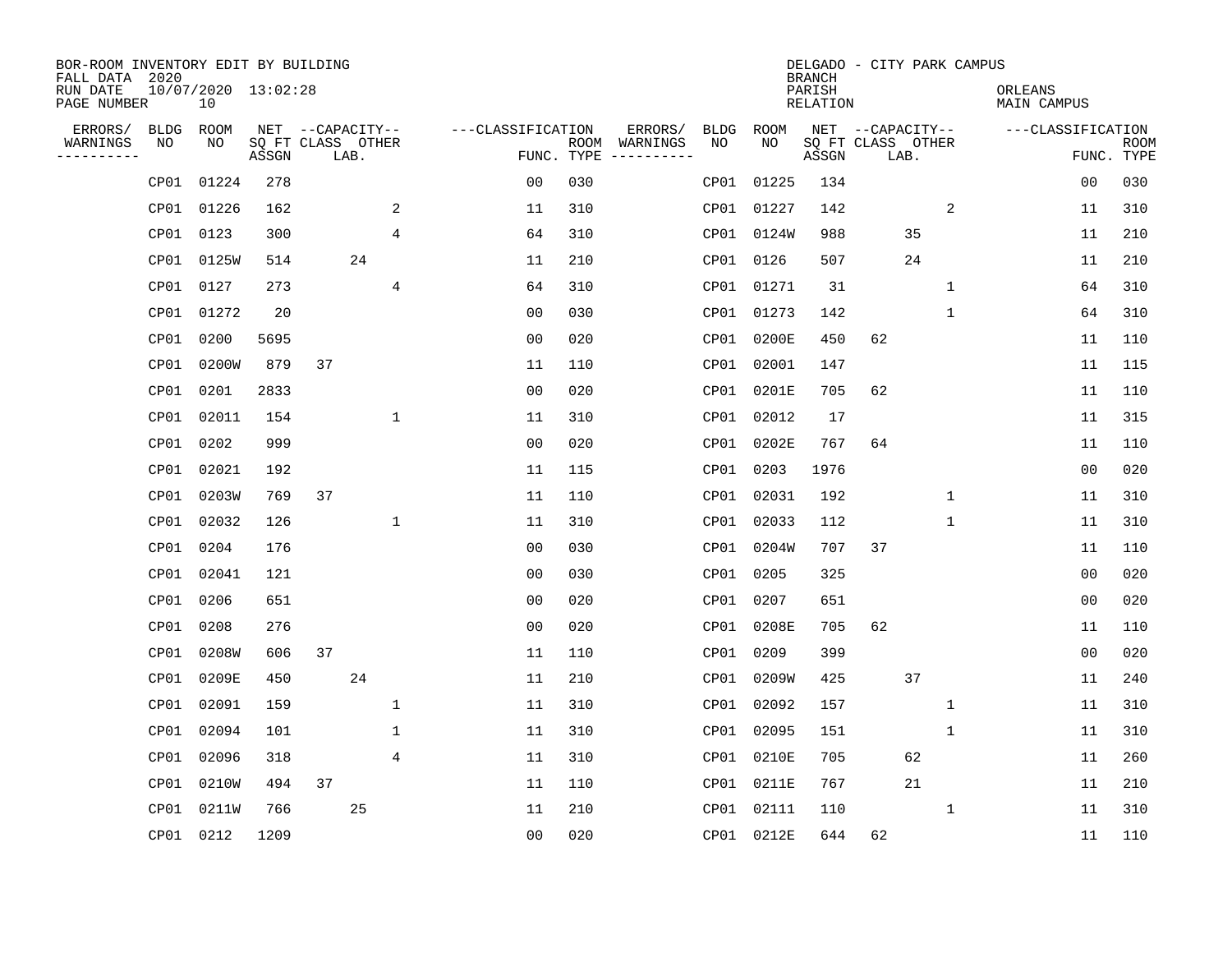| BOR-ROOM INVENTORY EDIT BY BUILDING<br>FALL DATA 2020 |             |                           |       |                           |              |                   |      |                                 |             |             | <b>BRANCH</b>             |    | DELGADO - CITY PARK CAMPUS |                        |                   |                           |
|-------------------------------------------------------|-------------|---------------------------|-------|---------------------------|--------------|-------------------|------|---------------------------------|-------------|-------------|---------------------------|----|----------------------------|------------------------|-------------------|---------------------------|
| RUN DATE<br>PAGE NUMBER                               |             | 10/07/2020 13:02:28<br>11 |       |                           |              |                   |      |                                 |             |             | PARISH<br><b>RELATION</b> |    |                            | ORLEANS<br>MAIN CAMPUS |                   |                           |
| ERRORS/                                               | <b>BLDG</b> | ROOM                      |       | NET --CAPACITY--          |              | ---CLASSIFICATION |      | ERRORS/                         | <b>BLDG</b> | <b>ROOM</b> |                           |    | NET --CAPACITY--           |                        | ---CLASSIFICATION |                           |
| WARNINGS<br>----------                                | NO          | NO                        | ASSGN | SQ FT CLASS OTHER<br>LAB. |              |                   | ROOM | WARNINGS<br>FUNC. TYPE $------$ | NO          | NO          | ASSGN                     |    | SQ FT CLASS OTHER<br>LAB.  |                        |                   | <b>ROOM</b><br>FUNC. TYPE |
|                                                       | CP01        | 02121                     | 270   |                           | 1            | 11                | 310  |                                 |             | CP01 02122  | 270                       |    | 6                          |                        | 11                | 310                       |
|                                                       | CP01        | 02123                     | 270   |                           | 6            | 11                | 310  |                                 |             | CP01 02124  | 100                       |    | 2                          |                        | 11                | 310                       |
|                                                       | CP01        | 02125                     | 100   |                           | 2            | 11                | 310  |                                 |             | CP01 02126  | 100                       |    | 2                          |                        | 11                | 310                       |
|                                                       | CP01        | 02127                     | 100   |                           | 2            | 11                | 310  |                                 |             | CP01 02128  | 100                       |    | 2                          |                        | 11                | 310                       |
|                                                       | CP01        | 02129                     | 452   |                           |              | 0 <sub>0</sub>    | 020  |                                 |             | CP01 0213   | 513                       |    |                            |                        | 0 <sub>0</sub>    | 030                       |
|                                                       | CP01        | 02141                     | 120   |                           | $\mathbf{1}$ | 11                | 310  |                                 |             | CP01 0216   | 527                       |    |                            |                        | 0 <sub>0</sub>    | 020                       |
|                                                       | CP01        | 0216B                     | 252   |                           | 5            | 11                | 310  |                                 |             | CP01 0216C  | 252                       |    | 5                          |                        | 11                | 310                       |
|                                                       | CP01        | 0216D                     | 204   | 12                        |              | 11                | 210  |                                 |             | CP01 0216E  | 450                       | 62 |                            |                        | 11                | 110                       |
|                                                       | CP01        | 0216F                     | 164   |                           | 2            | 11                | 310  |                                 |             | CP01 0216W  | 684                       |    | 20                         |                        | 11                | 240                       |
|                                                       | CP01        | 0217E                     | 567   | 62                        |              | 11                | 110  |                                 |             | CP01 0217W  | 404                       | 27 |                            |                        | 11                | 110                       |
|                                                       | CP01        | 0218E                     | 767   | 64                        |              | 11                | 110  |                                 |             | CP01 0218W  | 434                       |    | 25                         |                        | 11                | 210                       |
|                                                       | CP01        | 02181                     | 90    |                           | $\mathbf{1}$ | 11                | 310  |                                 |             | CP01 02182  | 93                        |    | $\mathbf{1}$               |                        | 11                | 310                       |
|                                                       | CP01        | 0219                      | 195   |                           |              | 0 <sub>0</sub>    | 020  |                                 |             | CP01 0219W  | 439                       | 26 |                            |                        | 11                | 110                       |
|                                                       | CP01        | 02191                     | 169   |                           |              | 00                | 010  |                                 |             | CP01 0220   | 818                       |    | 1                          |                        | 11                | 310                       |
|                                                       | CP01        | 0220A                     | 52    |                           |              | 0 <sub>0</sub>    | 030  |                                 | CP01        | 0220W       | 388                       | 25 |                            |                        | 11                | 110                       |
|                                                       | CP01        | 02201                     | 320   |                           | 1            | 11                | 310  |                                 |             | CP01 02202  | 460                       |    |                            |                        | 0 <sub>0</sub>    | 020                       |
|                                                       | CP01        | 02203                     | 240   |                           | 1            | 11                | 310  |                                 | CP01        | 02204       | 224                       |    | 1                          |                        | 11                | 325                       |
|                                                       | CP01        | 02205                     | 290   |                           | 15           | 11                | 350  |                                 |             | CP01 02206  | 64                        |    |                            |                        | 0 <sub>0</sub>    | 030                       |
|                                                       | CP01        | 02207                     | 64    |                           |              | 0 <sub>0</sub>    | 030  |                                 |             | CP01 02208  | 158                       |    | 1                          |                        | 11                | 310                       |
|                                                       | CP01        | 02209                     | 276   |                           |              | 0 <sub>0</sub>    | 020  |                                 |             | CP01 0221W  | 577                       |    | 20                         |                        | 11                | 210                       |
|                                                       | CP01        | 02211                     | 376   |                           |              | 0 <sub>0</sub>    | 030  |                                 |             | CP01 02212  | 71                        |    |                            |                        | 0 <sub>0</sub>    | 030                       |
|                                                       | CP01        | 02213                     | 154   |                           | 1            | 11                | 310  |                                 |             | CP01 02214  | 120                       |    | 1                          |                        | 11                | 310                       |
|                                                       | CP01        | 02215                     | 78    |                           |              | 11                | 315  |                                 |             | CP01 0222   | 561                       |    |                            |                        | 0 <sub>0</sub>    | 020                       |
|                                                       | CP01        | 0222E                     | 705   | 62                        |              | 11                | 110  |                                 |             | CP01 02221  | 510                       |    | 30                         |                        | 11                | 210                       |
|                                                       | CP01        | 02222                     | 26    |                           |              | 72                | 730  |                                 |             | CP01 02223  | 109                       |    | 1                          |                        | 11                | 310                       |
|                                                       |             | CP01 02224                | 109   |                           | 1            | 11                | 310  |                                 |             | CP01 02225  | 117                       |    | 1                          |                        | 11                | 310                       |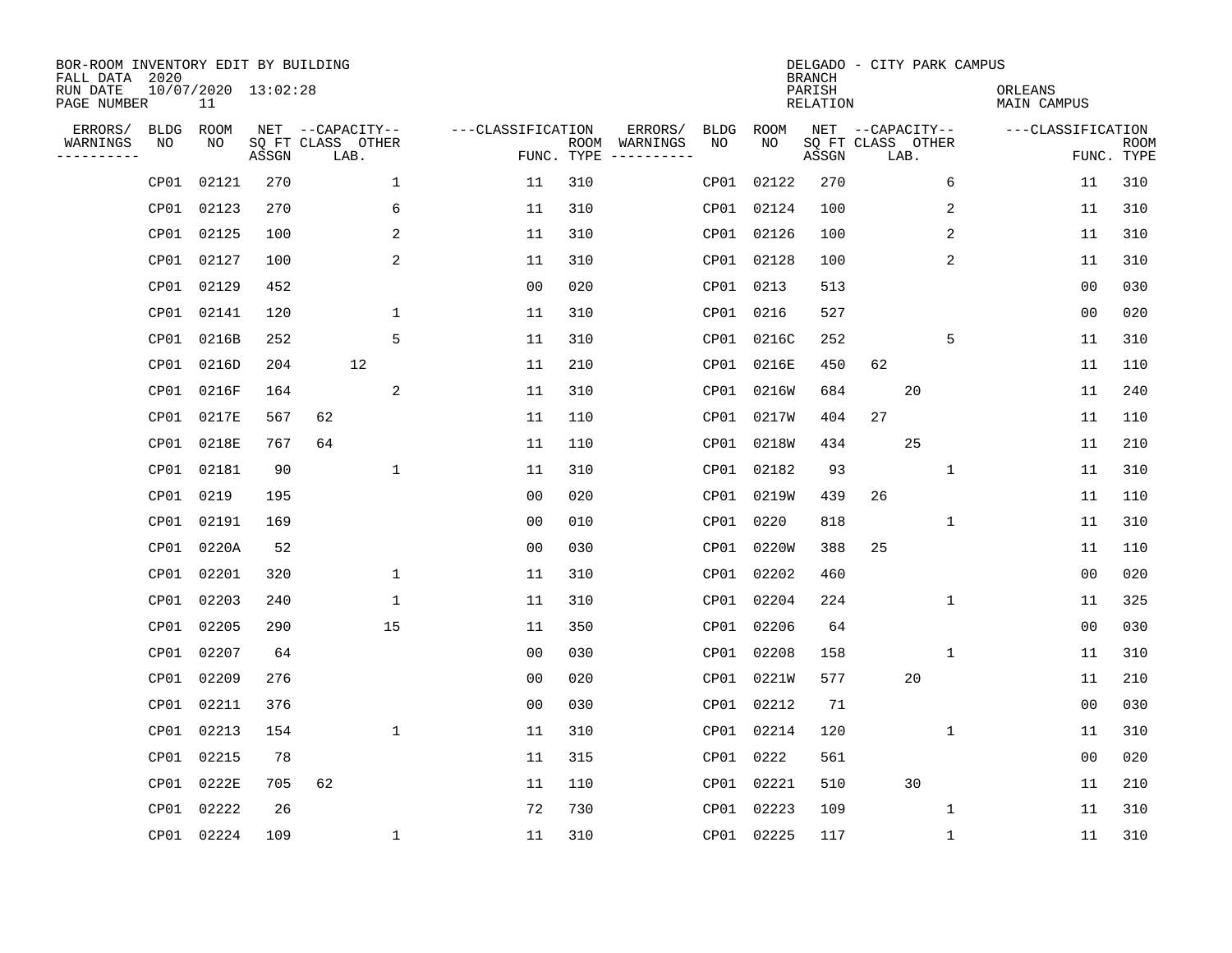| BOR-ROOM INVENTORY EDIT BY BUILDING<br>FALL DATA 2020 |             |                           |       |    |                           |                   |     |                                      |      |            | <b>BRANCH</b>      | DELGADO - CITY PARK CAMPUS |    |              |                        |                |                           |
|-------------------------------------------------------|-------------|---------------------------|-------|----|---------------------------|-------------------|-----|--------------------------------------|------|------------|--------------------|----------------------------|----|--------------|------------------------|----------------|---------------------------|
| RUN DATE<br>PAGE NUMBER                               |             | 10/07/2020 13:02:28<br>12 |       |    |                           |                   |     |                                      |      |            | PARISH<br>RELATION |                            |    |              | ORLEANS<br>MAIN CAMPUS |                |                           |
| ERRORS/                                               | <b>BLDG</b> | ROOM                      |       |    | NET --CAPACITY--          | ---CLASSIFICATION |     | ERRORS/                              | BLDG | ROOM       |                    | NET --CAPACITY--           |    |              | ---CLASSIFICATION      |                |                           |
| WARNINGS<br>----------                                | NO          | NO                        | ASSGN |    | SQ FT CLASS OTHER<br>LAB. |                   |     | ROOM WARNINGS<br>FUNC. TYPE $------$ | NO.  | NO.        | ASSGN              | SQ FT CLASS OTHER<br>LAB.  |    |              |                        |                | <b>ROOM</b><br>FUNC. TYPE |
|                                                       | CP01        | 02226                     | 186   |    | 12                        | 11                | 210 |                                      | CP01 | 0223E      | 527                | 62                         |    |              |                        | 11             | 110                       |
|                                                       | CP01        | 0224                      | 442   |    |                           | 0 <sub>0</sub>    | 030 |                                      |      | CP01 02241 | 71                 |                            |    |              |                        | 0 <sub>0</sub> | 030                       |
|                                                       | CP01        | 02242                     | 58    |    |                           | 0 <sub>0</sub>    | 030 |                                      |      | CP01 0225  | 126                |                            |    |              |                        | 72             | 730                       |
|                                                       | CP01        | 0226E                     | 775   | 62 |                           | 11                | 110 |                                      |      | CP01 0300  | 1254               |                            |    |              |                        | 00             | 020                       |
|                                                       | CP01        | 0300E                     | 2110  | 64 |                           | 11                | 110 |                                      |      | CP01 0300W | 3459               |                            | 60 |              |                        | 11             | 270                       |
|                                                       | CP01        | 03001                     | 178   |    | 1                         | 11                | 310 |                                      |      | CP01 03002 | 140                |                            |    | $\mathbf{1}$ |                        | 11             | 310                       |
|                                                       | CP01        | 03003                     | 120   |    | $\mathbf 1$               | 11                | 310 |                                      |      | CP01 03004 | 100                |                            |    | $\mathbf 1$  |                        | 11             | 310                       |
|                                                       | CP01        | 0301                      | 1022  |    |                           | 11                | 625 |                                      |      | CP01 0301W | 503                |                            | 20 |              |                        | 11             | 210                       |
|                                                       | CP01        | 03011                     | 165   |    |                           | 11                | 115 |                                      |      | CP01 03012 | 88                 |                            |    |              |                        | 11             | 115                       |
|                                                       | CP01        | 03013                     | 551   |    |                           | 72                | 730 |                                      |      | CP01 0302  | 704                |                            |    |              |                        | 0 <sub>0</sub> | 020                       |
|                                                       | CP01        | 0302W                     | 1876  |    |                           | 11                | 620 |                                      |      | CP01 03021 | 121                |                            |    |              |                        | 0 <sub>0</sub> | 030                       |
|                                                       | CP01        | 0303                      | 662   |    |                           | 0 <sub>0</sub>    | 020 |                                      |      | CP01 0303W | 1059               |                            | 34 |              |                        | 11             | 240                       |
|                                                       | CP01        | 0304                      | 1379  |    |                           | 0 <sub>0</sub>    | 020 |                                      |      | CP01 0305  | 165                |                            |    |              |                        | 0 <sub>0</sub> | 020                       |
|                                                       | CP01        | 0306                      | 651   |    |                           | 0 <sub>0</sub>    | 020 |                                      |      | CP01 0306E | 643                |                            | 50 |              |                        | 11             | 240                       |
|                                                       | CP01        | 0306W                     | 616   | 47 |                           | 11                | 110 |                                      |      | CP01 03061 | 106                |                            |    |              |                        | 11             | 115                       |
|                                                       | CP01        | 03062                     | 132   |    |                           | 11                | 115 |                                      |      | CP01 0307  | 1309               |                            | 34 |              |                        | 11             | 220                       |
|                                                       | CP01        | 0307E                     | 1383  |    | 45                        | 11                | 240 |                                      |      | CP01 0307W | 650                | 30                         |    |              |                        | 11             | 110                       |
|                                                       | CP01        | 0308                      | 276   |    |                           | 0 <sub>0</sub>    | 020 |                                      |      | CP01 0308E | 1308               |                            | 34 |              |                        | 11             | 260                       |
|                                                       | CP01        | 0308W                     | 465   | 27 |                           | 11                | 110 |                                      |      | CP01 0309  | 266                |                            |    |              |                        | 00             | 020                       |
|                                                       | CP01        | 0309W                     | 611   | 39 |                           | 11                | 110 |                                      |      | CP01 0310  | 266                |                            |    |              |                        | 0 <sub>0</sub> | 030                       |
|                                                       | CP01        | 0310W                     | 455   | 32 |                           | 11                | 110 |                                      |      | CP01 0311  | 209                |                            |    |              |                        | 0 <sub>0</sub> | 030                       |
|                                                       | CP01        | 0311W                     | 535   | 34 |                           | 11                | 110 |                                      |      | CP01 03111 | 263                |                            |    |              |                        | 00             | 030                       |
|                                                       | CP01        | 0312E                     | 384   |    | 30                        | 11                | 210 |                                      |      | CP01 0312W | 500                |                            | 20 |              |                        | 11             | 270                       |
|                                                       | CP01        | 0313E                     | 384   | 28 |                           | 11                | 110 |                                      |      | CP01 0313W | 500                |                            | 20 |              |                        | 11             | 270                       |
|                                                       | CP01        | 03137                     | 61    |    | $\mathbf{1}$              | 11                | 270 |                                      |      | CP01 0314  | 60                 |                            |    |              |                        | 0 <sub>0</sub> | 030                       |
|                                                       |             | CP01 0314E                | 534   | 35 |                           | 11                | 110 |                                      |      | CP01 0315  | 317                |                            |    |              |                        | 0 <sub>0</sub> | 030                       |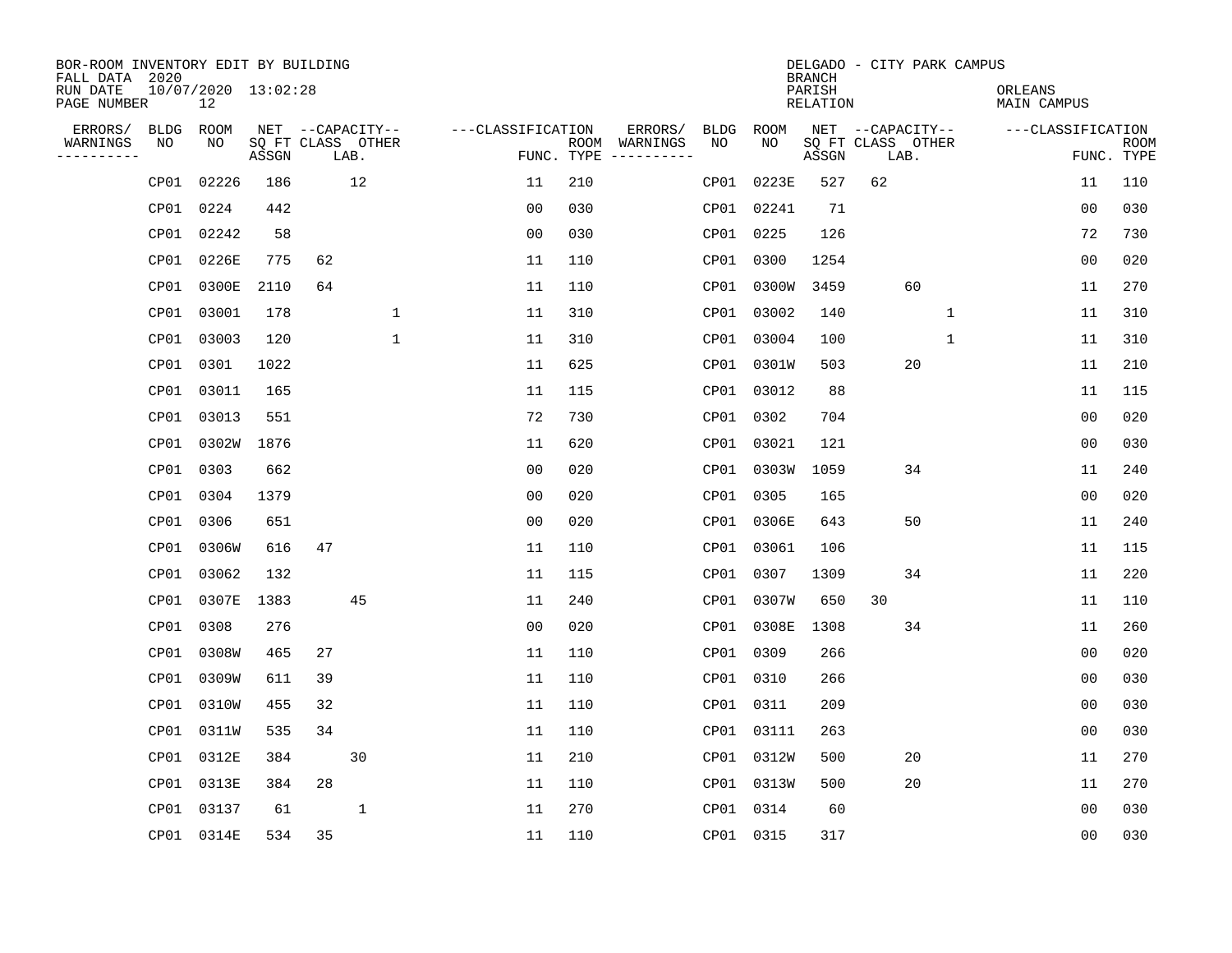| BOR-ROOM INVENTORY EDIT BY BUILDING<br>FALL DATA 2020 |                           |       |                           |              |                   |     |                                      |      |                                                                                                                                           | <b>BRANCH</b>      |    |                           | DELGADO - CITY PARK CAMPUS                                                     |                                           |                           |
|-------------------------------------------------------|---------------------------|-------|---------------------------|--------------|-------------------|-----|--------------------------------------|------|-------------------------------------------------------------------------------------------------------------------------------------------|--------------------|----|---------------------------|--------------------------------------------------------------------------------|-------------------------------------------|---------------------------|
| RUN DATE<br>PAGE NUMBER                               | 10/07/2020 13:02:28<br>13 |       |                           |              |                   |     |                                      |      |                                                                                                                                           | PARISH<br>RELATION |    |                           | ORLEANS                                                                        | MAIN CAMPUS                               |                           |
| ERRORS/<br>BLDG                                       | ROOM                      |       | NET --CAPACITY--          |              | ---CLASSIFICATION |     | ERRORS/                              | BLDG | ROOM                                                                                                                                      |                    |    | NET --CAPACITY--          |                                                                                | ---CLASSIFICATION                         |                           |
| WARNINGS<br>NO<br>----------                          | NO                        | ASSGN | SQ FT CLASS OTHER<br>LAB. |              |                   |     | ROOM WARNINGS<br>FUNC. TYPE $------$ | NO   | NO.                                                                                                                                       | ASSGN              |    | SQ FT CLASS OTHER<br>LAB. |                                                                                |                                           | <b>ROOM</b><br>FUNC. TYPE |
| CP01                                                  | 0315E                     | 647   | 41                        |              | 11                | 110 |                                      | CP01 | 0316E                                                                                                                                     | 665                | 41 |                           |                                                                                | 11                                        | 110                       |
| CP01                                                  | 0316W                     | 2367  | 75                        |              | 11                | 210 |                                      |      | CP01 03161                                                                                                                                | 35                 |    |                           |                                                                                | 00                                        | 020                       |
| CP01                                                  | 03162                     | 70    |                           |              | 0 <sub>0</sub>    | 020 |                                      |      | CP01 03163                                                                                                                                | 300                |    |                           |                                                                                | 11                                        | 215                       |
| CP01                                                  | 03164                     | 120   |                           |              | 11                | 215 |                                      |      | CP01 0317E                                                                                                                                | 684                |    | 43                        |                                                                                | 11                                        | 210                       |
| CP01                                                  | 0318E                     | 2952  | 50                        |              | 11                | 210 |                                      |      | CP01 0319                                                                                                                                 | 403                |    |                           |                                                                                | 00                                        | 030                       |
|                                                       | CP01 03191                | 71    |                           |              | 0 <sub>0</sub>    | 030 |                                      |      | CP01 0320                                                                                                                                 | 135                |    |                           |                                                                                | 11                                        | 215                       |
|                                                       | CP01 0321                 | 192   |                           |              | 0 <sub>0</sub>    | 020 |                                      |      | CP01 03211                                                                                                                                | 182                |    |                           |                                                                                | 00                                        | 010                       |
|                                                       | CP01 218EW                | 641   | 30                        |              | 11                | 210 |                                      |      | CP01 306E1                                                                                                                                | 601                |    | 50                        |                                                                                | 11                                        | 240                       |
| CP01                                                  | 306E2                     | 96    |                           | $\mathbf{1}$ | 11                | 310 |                                      |      | CP01 306E3                                                                                                                                | 127                |    | $\mathbf{1}$              |                                                                                | 11                                        | 310                       |
|                                                       | CP01 312W1                | 575   | 12                        |              | 11                | 110 |                                      |      | CP01 312W2                                                                                                                                | 398                | 10 |                           |                                                                                | 11                                        | 110                       |
|                                                       | CP01 312W3                | 581   | 12                        |              | 11                | 110 |                                      |      | CP01 312W4                                                                                                                                | 233                |    | $\mathbf{1}$              |                                                                                | 11                                        | 310                       |
|                                                       | CP01 312W5                | 268   |                           | $\mathbf{1}$ | 11                | 325 |                                      |      | CP01 312W6                                                                                                                                | 268                |    | $\mathbf{1}$              |                                                                                | 11                                        | 310                       |
| CP01                                                  | 313W3                     | 90    | $\mathbf 1$               |              | 11                | 270 |                                      |      | CP01 313W4                                                                                                                                | 120                |    | $\mathbf{1}$              |                                                                                | 11                                        | 270                       |
|                                                       | CP01 313W5                | 68    | $\mathbf 1$               |              | 11                | 270 |                                      |      | CP01 313W6                                                                                                                                | 36                 |    | $\mathbf{1}$              |                                                                                | 11                                        | 270                       |
|                                                       | CP01 313W7                | 35    | $\mathbf 1$               |              | 11                | 270 |                                      |      | CP01 318E                                                                                                                                 | 1218               | 43 |                           |                                                                                | 11                                        | 110                       |
|                                                       | CP01 318E1                | 320   |                           |              | 11                | 731 |                                      |      | CP01 318E2                                                                                                                                | 478                |    | 10                        |                                                                                | 11                                        | 240                       |
| CP01                                                  | 318E3                     | 266   |                           | 2            | 11                | 310 |                                      |      | CP01 318E4                                                                                                                                | 101                |    | 1                         |                                                                                | 11                                        | 310                       |
|                                                       | CP01 318E5                | 1185  | 20                        |              | 11                | 210 |                                      |      | CP01 C01221                                                                                                                               | 28                 |    |                           |                                                                                | 00                                        | 020                       |
|                                                       | CP01 C01222               | 70    |                           |              | 0 <sub>0</sub>    | 020 |                                      |      | CP01 C01224 1001<br>TOTAL NUMBER CLASSROOMS<br>TOTAL NUMBER COMPUTER CLASSROOMS<br>TOTAL NUMBER LABS 210<br>TOTAL NUMBER SPECIAL LABS 220 |                    |    |                           | TOTAL ASSIGNABLE & UNASSIGNABLE SQFT:<br>TOTAL NET ASSIGN SQ. FT. IN ROOM FILE | 00<br>155,565<br>101,845<br>41<br>25<br>2 | 020                       |
| CP02                                                  | 0001A 1800                |       |                           |              | 0 <sub>0</sub>    | 030 |                                      |      | CP02 0001B                                                                                                                                | 460                |    | $\mathbf{1}$              |                                                                                | 11                                        | 310                       |
| CP02                                                  | 0001C                     | 144   |                           |              | 0 <sub>0</sub>    | 030 |                                      | CP02 | 0001D                                                                                                                                     | 64                 |    |                           |                                                                                | 00                                        | 030                       |
| CP02                                                  | 0001E                     | 48    |                           |              | 0 <sub>0</sub>    | 030 |                                      | CP02 | 0005                                                                                                                                      | 132                |    |                           |                                                                                | 0 <sub>0</sub>                            | 030                       |
|                                                       | CP02 0006                 | 800   | 30                        |              | 11                | 110 |                                      |      | CP02 0008                                                                                                                                 | 200                |    |                           |                                                                                | 00                                        | 010                       |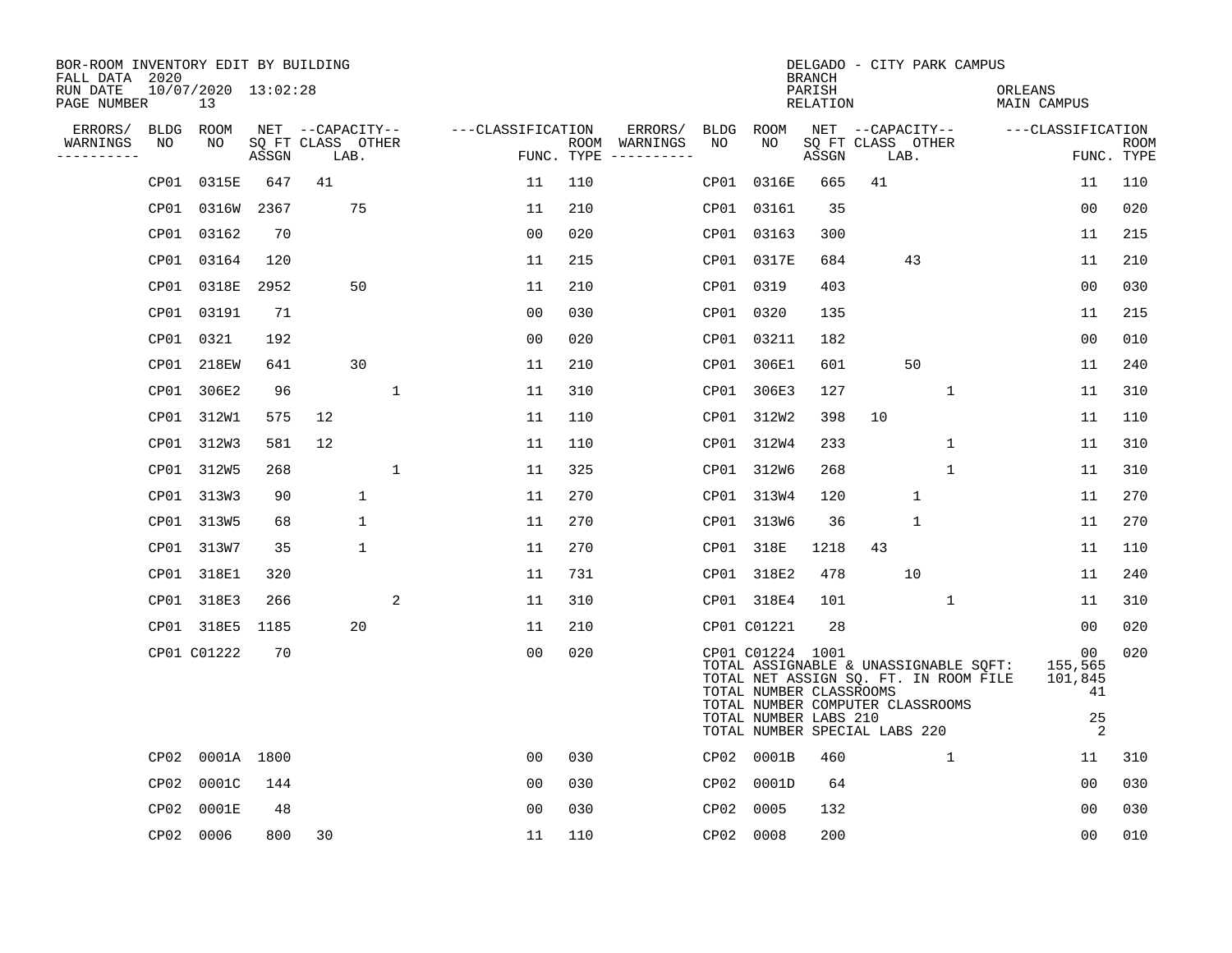| BOR-ROOM INVENTORY EDIT BY BUILDING<br>FALL DATA 2020 |                  |                           |       |                           |              |                   |            |                              |                  |            | <b>BRANCH</b>      |                   |             | DELGADO - CITY PARK CAMPUS |                   |                           |
|-------------------------------------------------------|------------------|---------------------------|-------|---------------------------|--------------|-------------------|------------|------------------------------|------------------|------------|--------------------|-------------------|-------------|----------------------------|-------------------|---------------------------|
| RUN DATE<br>PAGE NUMBER                               |                  | 10/07/2020 13:02:28<br>14 |       |                           |              |                   |            |                              |                  |            | PARISH<br>RELATION |                   |             | ORLEANS<br>MAIN CAMPUS     |                   |                           |
| ERRORS/                                               | <b>BLDG</b>      | ROOM                      |       | NET --CAPACITY--          |              | ---CLASSIFICATION |            | ERRORS/                      | <b>BLDG</b>      | ROOM       |                    | NET --CAPACITY--  |             |                            | ---CLASSIFICATION |                           |
| WARNINGS<br>----------                                | NO               | NO.                       | ASSGN | SQ FT CLASS OTHER<br>LAB. |              |                   | FUNC. TYPE | ROOM WARNINGS<br>----------- | NO.              | NO.        | ASSGN              | SQ FT CLASS OTHER | LAB.        |                            |                   | <b>ROOM</b><br>FUNC. TYPE |
|                                                       | CP <sub>02</sub> | 0010                      | 53    |                           |              | 0 <sub>0</sub>    | 010        |                              | CP02             | 0011       | 53                 |                   |             |                            | 0 <sub>0</sub>    | 030                       |
|                                                       | CP02             | 0012                      | 53    |                           |              | 0 <sub>0</sub>    | 030        |                              | CP02             | 0013       | 200                |                   |             |                            | 72                | 730                       |
|                                                       | CP02             | 0016                      | 265   |                           |              | 92                | 630        |                              | CP02             | 0023       | 230                |                   |             |                            | 0 <sub>0</sub>    | 030                       |
|                                                       | CP02             | 0100                      | 120   |                           | $\mathbf{1}$ | 11                | 310        |                              | CP02             | 0100A      | 1800               |                   |             |                            | 72                | 730                       |
|                                                       | CP02             | 0100B                     | 98    |                           |              | 11                | 630        |                              | CP02             | 0100C      | 105                |                   |             |                            | 00                | 030                       |
|                                                       | CP02             | 0100D                     | 120   |                           |              | 0 <sub>0</sub>    | 030        |                              | CP02             | 0100E      | 48                 |                   |             |                            | 0 <sub>0</sub>    | 030                       |
|                                                       | CP02             | 0100F                     | 3060  |                           |              | 0 <sub>0</sub>    | 030        |                              | CP02             | 0100H      | 2773               |                   |             |                            | 00                | 020                       |
|                                                       | CP <sub>02</sub> | 0100N 1750                |       | 30                        |              | 11                | 210        |                              | CP02             | 0101       | 2070               |                   | $\mathbf 1$ |                            | 51                | 310                       |
|                                                       | CP02             | 0101A                     | 137   |                           | $\mathbf{1}$ | 55                | 310        |                              | CP02             | 0101B      | 878                |                   |             |                            | 0 <sub>0</sub>    | 020                       |
|                                                       | CP02             | 0101D                     | 80    |                           | 1            | 55                | 310        |                              | CP02             | 0101E      | 857                | 57                |             |                            | 11                | 110                       |
|                                                       | CP02             | 0101F                     | 100   |                           | $\mathbf 1$  | 55                | 310        |                              | CP02             | 0101G      | 80                 |                   | $\mathbf 1$ |                            | 55                | 310                       |
|                                                       | CP02             | 0101H                     | 113   |                           |              | 55                | 315        |                              | CP02             | 0101I      | 85                 |                   |             |                            | 55                | 315                       |
|                                                       | CP02             | 0101J                     | 326   |                           | 6            | 54                | 310        |                              | CP02             | 0102       | 572                |                   | 1           |                            | 51                | 310                       |
|                                                       | CP02             | 0102C                     | 500   | 20                        |              | 11                | 210        |                              | CP02             | 0102D      | 1000               |                   | 20          |                            | 11                | 210                       |
|                                                       | CP02             | 0102E                     | 737   | 30                        |              | 11                | 210        |                              | CP02             | 0103       | 2700               |                   | 35          |                            | 11                | 210                       |
|                                                       | CP02             | 0103B                     | 408   | 15                        |              | 11                | 210        |                              | CP02             | 0103C      | 900                |                   | 25          |                            | 11                | 210                       |
|                                                       | CP02             | 0103E                     | 751   | 35                        |              | 11                | 110        |                              | CP02             | 01031      | 312                |                   | 2           |                            | 11                | 310                       |
|                                                       | CP02             | 0104                      | 144   |                           | 1            | 11                | 310        |                              | CP02             | 0104E      | 735                | 30                |             |                            | 11                | 110                       |
|                                                       | CP02             | 0104G                     | 800   |                           | 6            | 51                | 310        |                              | CP02             | 0105E      | 749                | 35                |             |                            | 11                | 110                       |
|                                                       | CP02             | 0106                      | 800   | 35                        |              | 11                | 110        |                              | CP02             | 0106A      | 450                |                   |             |                            | 0 <sub>0</sub>    | 030                       |
|                                                       | CP02             | 0106B                     | 450   |                           |              | 0 <sub>0</sub>    | 030        |                              | CP02             | 0106C      | 42                 |                   |             |                            | 0 <sub>0</sub>    | 030                       |
|                                                       | CP02             | 0106D                     | 800   |                           |              | 0 <sub>0</sub>    | 020        |                              | CP02             | 0106E      | 735                | 35                |             |                            | 11                | 110                       |
|                                                       | CP02             | 0106H                     | 400   |                           |              | 0 <sub>0</sub>    | 030        |                              | CP02             | 0106L      | 493                | 26                |             |                            | 11                | 110                       |
|                                                       | CP02             | 0106N                     | 494   | 28                        |              | 11                | 110        |                              | CP <sub>02</sub> | 0106P      | 495                | 28                |             |                            | 11                | 110                       |
|                                                       | CP <sub>02</sub> | 0107E                     | 876   | 35                        |              | 11                | 110        |                              | CP02             | 0108       | 425                |                   |             |                            | 0 <sub>0</sub>    | 030                       |
|                                                       |                  | CP02 0109                 | 789   | 30                        |              | 11                | 110        |                              |                  | CP02 0109E | 855                | 35                |             |                            | 11                | 110                       |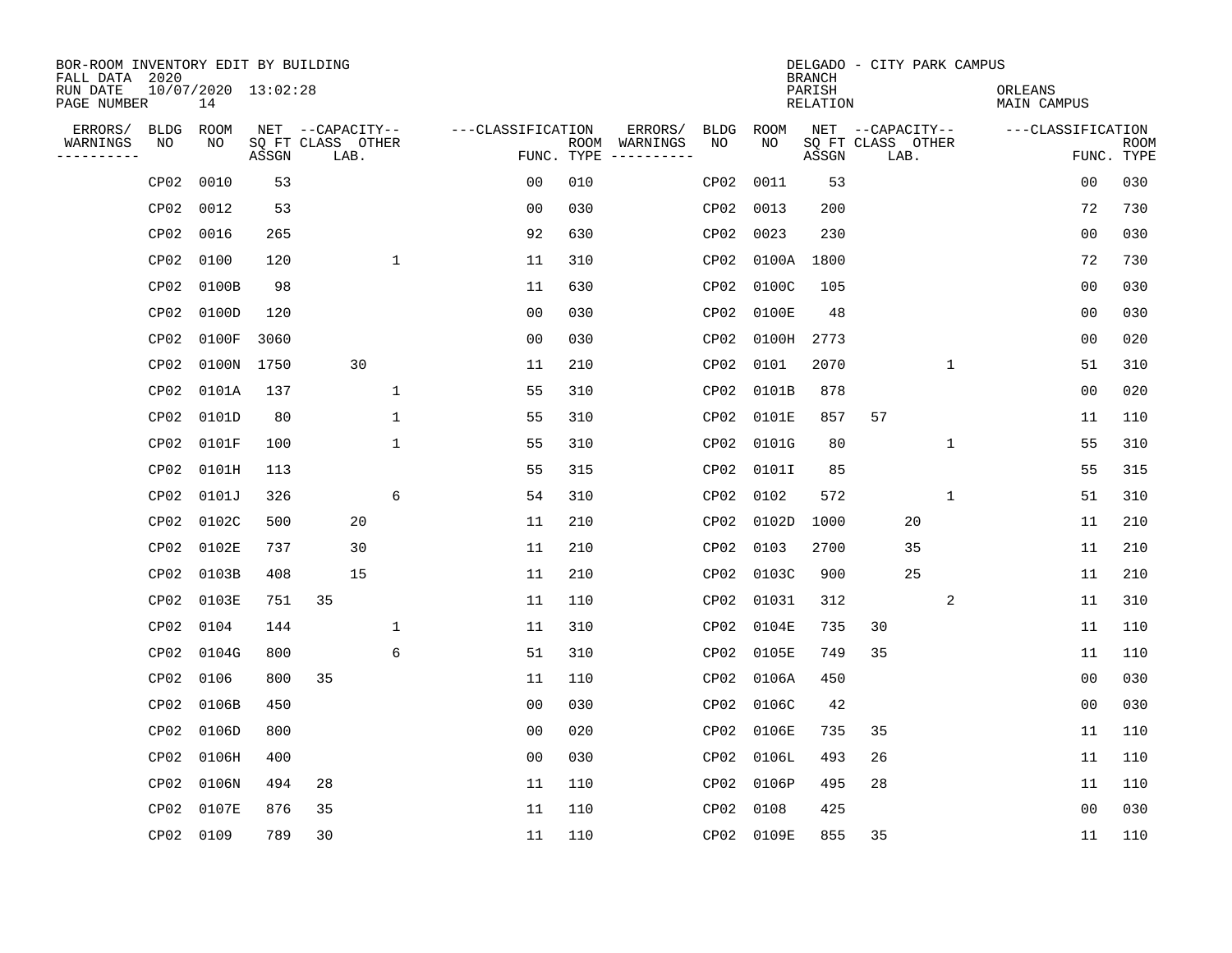| BOR-ROOM INVENTORY EDIT BY BUILDING<br>FALL DATA 2020 |             |                           |       |    |                           |                   |     |                                      |      |            | <b>BRANCH</b>      |    | DELGADO - CITY PARK CAMPUS |                        |                |                           |
|-------------------------------------------------------|-------------|---------------------------|-------|----|---------------------------|-------------------|-----|--------------------------------------|------|------------|--------------------|----|----------------------------|------------------------|----------------|---------------------------|
| RUN DATE<br>PAGE NUMBER                               |             | 10/07/2020 13:02:28<br>15 |       |    |                           |                   |     |                                      |      |            | PARISH<br>RELATION |    |                            | ORLEANS<br>MAIN CAMPUS |                |                           |
| ERRORS/                                               | <b>BLDG</b> | ROOM                      |       |    | NET --CAPACITY--          | ---CLASSIFICATION |     | ERRORS/                              | BLDG | ROOM       |                    |    | NET --CAPACITY--           | ---CLASSIFICATION      |                |                           |
| WARNINGS<br>----------                                | NO          | NO                        | ASSGN |    | SQ FT CLASS OTHER<br>LAB. |                   |     | ROOM WARNINGS<br>FUNC. TYPE $------$ | NO.  | NO.        | ASSGN              |    | SQ FT CLASS OTHER<br>LAB.  |                        |                | <b>ROOM</b><br>FUNC. TYPE |
|                                                       | CP02        | 0110                      | 200   |    |                           | 0 <sub>0</sub>    | 030 |                                      | CP02 | 0110B      | 802                | 32 |                            |                        | 11             | 110                       |
|                                                       | CP02        | 0111                      | 200   |    |                           | 0 <sub>0</sub>    | 030 |                                      | CP02 | 0111E      | 872                | 35 |                            |                        | 11             | 110                       |
|                                                       | CP02        | 0112                      | 221   |    |                           | 0 <sub>0</sub>    | 020 |                                      | CP02 | 0112D      | 318                |    |                            |                        | 22             | 270                       |
|                                                       | CP02        | 0112F                     | 600   | 35 |                           | 11                | 110 |                                      |      | CP02 0114  | 468                |    |                            |                        | 0 <sub>0</sub> | 020                       |
|                                                       | CP02        | 0115                      | 114   |    |                           | 0 <sub>0</sub>    | 020 |                                      | CP02 | 0116       | 1116               |    | 24                         |                        | 11             | 210                       |
|                                                       | CP02        | 0116E                     | 719   | 35 |                           | 11                | 110 |                                      |      | CP02 0116G | 585                | 33 |                            |                        | 11             | 110                       |
|                                                       | CP02        | 0116H                     | 305   |    | $\mathbf 1$               | 11                | 310 |                                      |      | CP02 0116I | 117                |    | $\mathbf 1$                |                        | 11             | 310                       |
|                                                       | CP02        | 0116J                     | 117   |    | $\mathbf{1}$              | 11                | 310 |                                      |      | CP02 0118  | 233                |    |                            |                        | 11             | 620                       |
|                                                       | CP02        | 0119                      | 160   |    |                           | 11                | 660 |                                      | CP02 | 0120       | 216                |    |                            |                        | 11             | 660                       |
|                                                       | CP02        | 0121                      | 710   |    |                           | 52                | 650 |                                      |      | CP02 0121E | 863                | 35 |                            |                        | 11             | 110                       |
|                                                       | CP02        | 0122                      | 363   |    |                           | 11                | 665 |                                      |      | CP02 0123  | 264                |    |                            |                        | 11             | 620                       |
|                                                       | CP02        | 0123E                     | 828   | 35 |                           | 11                | 110 |                                      |      | CP02 0124  | 170                |    |                            |                        | 11             | 750                       |
|                                                       | CP02        | 0126                      | 170   |    |                           | 11                | 590 |                                      |      | CP02 0127  | 230                |    | $\mathbf 1$                |                        | 11             | 530                       |
|                                                       | CP02        | 0128                      | 350   |    |                           | 11                | 680 |                                      |      | CP02 0129  | 170                |    |                            |                        | 11             | 620                       |
|                                                       | CP02        | 0129E                     | 771   | 35 |                           | 11                | 110 |                                      | CP02 | 0130       | 1800               |    |                            |                        | 11             | 660                       |
|                                                       | CP02        | 0130A                     | 1800  |    | 30                        | 11                | 210 |                                      |      | CP02 0131  | 294                |    |                            |                        | 72             | 730                       |
|                                                       | CP02        | 0132                      | 99    |    |                           | 0 <sub>0</sub>    | 020 |                                      | CP02 | 0133       | 1766               |    | 1                          |                        | 11             | 310                       |
|                                                       | CP02        | 0134                      | 102   |    |                           | 11                | 660 |                                      |      | CP02 0135  | 273                |    |                            |                        | 11             | 625                       |
|                                                       | CP02        | 0136                      | 143   |    | $\mathbf{1}$              | 11                | 310 |                                      |      | CP02 0136A | 72                 |    |                            |                        | 0 <sub>0</sub> | 020                       |
|                                                       | CP02        | 0137                      | 4453  |    |                           | 11                | 625 |                                      | CP02 | 0138       | 33                 |    |                            |                        | 0 <sub>0</sub> | 030                       |
|                                                       | CP02        | 0139                      | 45    |    |                           | 72                | 730 |                                      |      | CP02 0140  | 136                |    |                            |                        | 72             | 730                       |
|                                                       | CP02        | 0141                      | 69    |    |                           | 0 <sub>0</sub>    | 030 |                                      |      | CP02 0142  | 117                |    |                            |                        | 11             | 830                       |
|                                                       | CP02        | 0142A                     | 20    |    |                           | 0 <sub>0</sub>    | 020 |                                      |      | CP02 0143  | 32                 |    |                            |                        | 0 <sub>0</sub> | 010                       |
|                                                       | CP02        | 0144                      | 150   |    | $\mathbf 1$               | 11                | 310 |                                      |      | CP02 0160  | 5400               |    | 40                         |                        | 11             | 210                       |
|                                                       | CP02        | 0200                      | 270   |    |                           | 0 <sub>0</sub>    | 030 |                                      | CP02 | 0201       | 108                |    | 1                          |                        | 55             | 310                       |
|                                                       |             | CP02 0201A                | 128   |    | $\mathbf{1}$              | 11                | 310 |                                      |      | CP02 0201B | 128                |    | 1                          |                        | 11             | 310                       |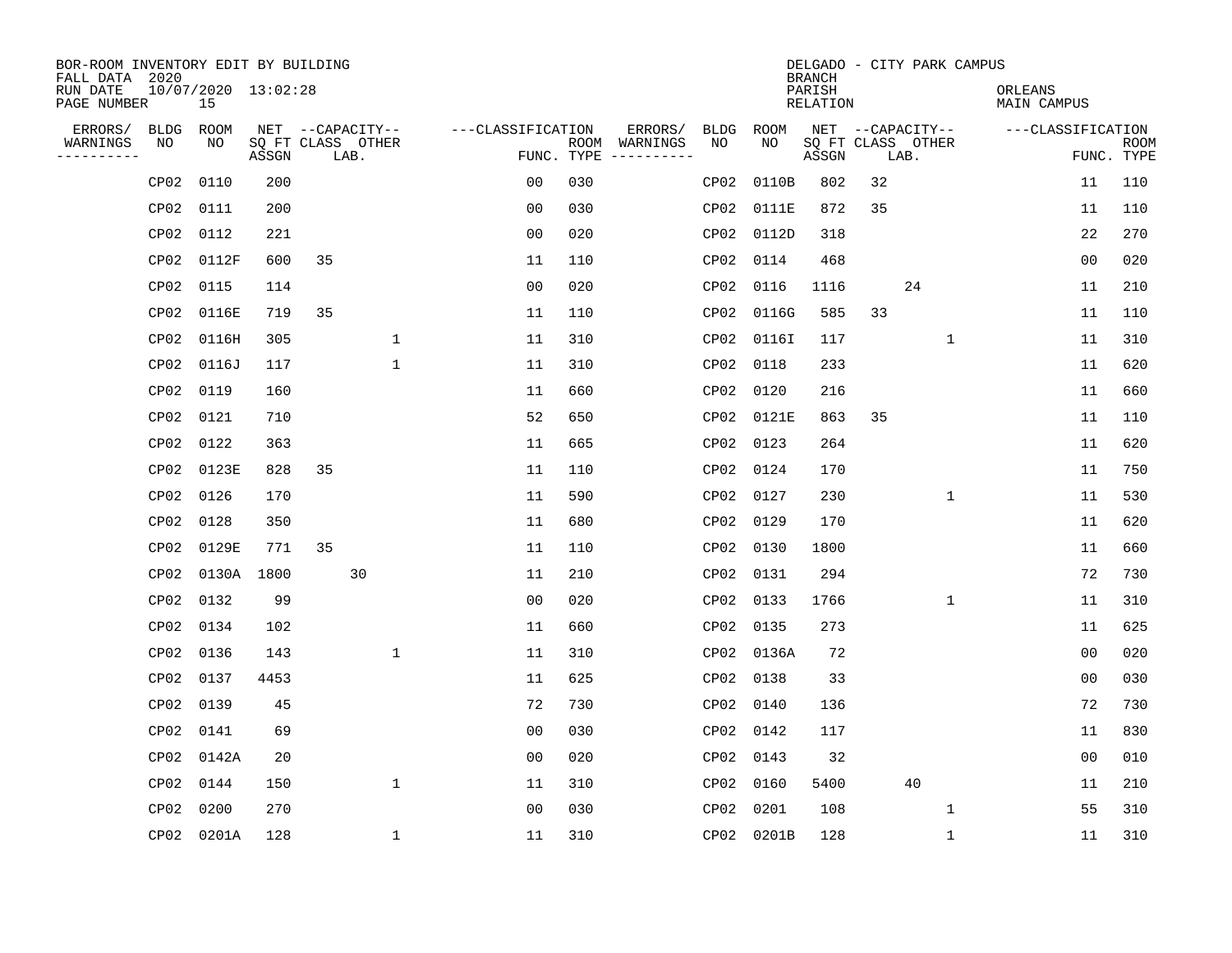| BOR-ROOM INVENTORY EDIT BY BUILDING<br>FALL DATA 2020 |                           |       |                           |                   |     |                                      |             |             | <b>BRANCH</b>             | DELGADO - CITY PARK CAMPUS |                               |                           |
|-------------------------------------------------------|---------------------------|-------|---------------------------|-------------------|-----|--------------------------------------|-------------|-------------|---------------------------|----------------------------|-------------------------------|---------------------------|
| RUN DATE<br>PAGE NUMBER                               | 10/07/2020 13:02:28<br>16 |       |                           |                   |     |                                      |             |             | PARISH<br><b>RELATION</b> |                            | ORLEANS<br><b>MAIN CAMPUS</b> |                           |
| ERRORS/<br><b>BLDG</b>                                | ROOM                      |       | NET --CAPACITY--          | ---CLASSIFICATION |     | ERRORS/                              | <b>BLDG</b> | <b>ROOM</b> |                           | NET --CAPACITY--           | ---CLASSIFICATION             |                           |
| WARNINGS<br>NO<br>----------                          | NO                        | ASSGN | SQ FT CLASS OTHER<br>LAB. |                   |     | ROOM WARNINGS<br>FUNC. TYPE $------$ | NO          | NO          | ASSGN                     | SQ FT CLASS OTHER<br>LAB.  |                               | <b>ROOM</b><br>FUNC. TYPE |
| CP02                                                  | 0201C                     | 173   | $\mathbf 1$               | 11                | 310 |                                      | CP02        | 0201D       | 25                        |                            | 72                            | 730                       |
| CP02                                                  | 0202                      | 252   | 1                         | 55                | 310 |                                      | CP02        | 0202B       | 334                       |                            | 0 <sub>0</sub>                | 020                       |
| CP02                                                  | 0202C                     | 110   | $\mathbf{1}$              | 55                | 310 |                                      | CP02        | 0202D       | 100                       | $\mathbf{1}$               | 55                            | 310                       |
| CP02                                                  | 0202E                     | 1106  | 35                        | 11                | 110 |                                      | CP02        | 0202F       | 152                       | $\mathbf{1}$               | 55                            | 310                       |
| CP02                                                  | 0202G                     | 110   | $\mathbf{1}$              | 55                | 310 |                                      | CP02        | 0202H       | 145                       | $\mathbf{1}$               | 55                            | 310                       |
| CP02                                                  | 0202J                     | 186   |                           | 55                | 315 |                                      | CP02        | 0202K       | 156                       | $\mathbf{1}$               | 55                            | 310                       |
| CP02                                                  | 0202L                     | 30    |                           | 0 <sub>0</sub>    | 030 |                                      | CP02        | 0202M       | 108                       | $\mathbf 1$                | 55                            | 310                       |
| CP02                                                  | 0202N                     | 428   |                           | 55                | 590 |                                      | CP02        | 0202W       | 24                        |                            | 55                            | 730                       |
|                                                       | CP02 0203                 | 285   | 15                        | 55                | 310 |                                      | CP02        | 0203B       | 132                       | $\mathbf{1}$               | 55                            | 310                       |
|                                                       | CP02 0203C                | 98    | $\mathbf{1}$              | 55                | 310 |                                      | CP02        | 0203D       | 98                        | $\mathbf{1}$               | 55                            | 310                       |
|                                                       | CP02 0203E                | 1140  | 20                        | 11                | 210 |                                      | CP02        | 0203F       | 210                       | $\mathbf{1}$               | 55                            | 310                       |
|                                                       | CP02 0203J                | 351   | 2                         | 55                | 310 |                                      | CP02        | 0203M       | 60                        | $\mathbf{1}$               | 55                            | 310                       |
| CP02                                                  | 0203N                     | 90    | 1                         | 55                | 310 |                                      | CP02        | 0203P       | 90                        | $\mathbf 1$                | 55                            | 310                       |
| CP02                                                  | 02030                     | 120   | 1                         | 55                | 310 |                                      | CP02        | 0203R       | 90                        | 1                          | 55                            | 310                       |
| CP02                                                  | 0203S                     | 186   | 2                         | 55                | 310 |                                      | CP02        | 0203T       | 333                       |                            | 55                            | 730                       |
| CP02                                                  | 0204                      | 147   | $\mathbf{1}$              | 55                | 310 |                                      | CP02        | 0205        | 388                       | 6                          | 11                            | 310                       |
| CP02                                                  | 0205A                     | 204   |                           | 55                | 590 |                                      | CP02        | 0205B       | 136                       | 1                          | 11                            | 310                       |
| CP02                                                  | 0206                      | 1235  | 4                         | 55                | 325 |                                      | CP02        | 0207        | 900                       | $\mathbf 1$                | 55                            | 310                       |
|                                                       | CP02 0207A                | 63    | $\mathbf{1}$              | 54                | 310 |                                      | CP02        | 0207B       | 63                        | $\mathbf 1$                | 54                            | 310                       |
| CP02                                                  | 0207C                     | 86    | 1                         | 54                | 310 |                                      | CP02        | 0207D       | 499                       |                            | 0 <sub>0</sub>                | 020                       |
| CP02                                                  | 0207E                     | 126   | 1                         | 54                | 310 |                                      | CP02        | 0207F       | 124                       |                            | 54                            | 730                       |
| CP02                                                  | 0207G                     | 342   | 2                         | 54                | 310 |                                      | CP02        | 0207H       | 72                        | $\mathbf 1$                | 54                            | 310                       |
| CP02                                                  | 0207J                     | 90    | $\mathbf{1}$              | 54                | 310 |                                      | CP02        | 0207K       | 90                        | $\mathbf 1$                | 54                            | 310                       |
| CP02                                                  | 0207L                     | 134   | $\mathbf{1}$              | 54                | 310 |                                      | CP02        | 0207M       | 111                       |                            | 0 <sub>0</sub>                | 020                       |
| CP02                                                  | 0207N                     | 444   |                           | 54                | 730 |                                      | CP02        | 0207P       | 444                       |                            | 54                            | 730                       |
|                                                       | CP02 0207Q                | 596   |                           | 54                | 315 |                                      |             | CP02 0207R  | 85                        | 1                          | 54                            | 310                       |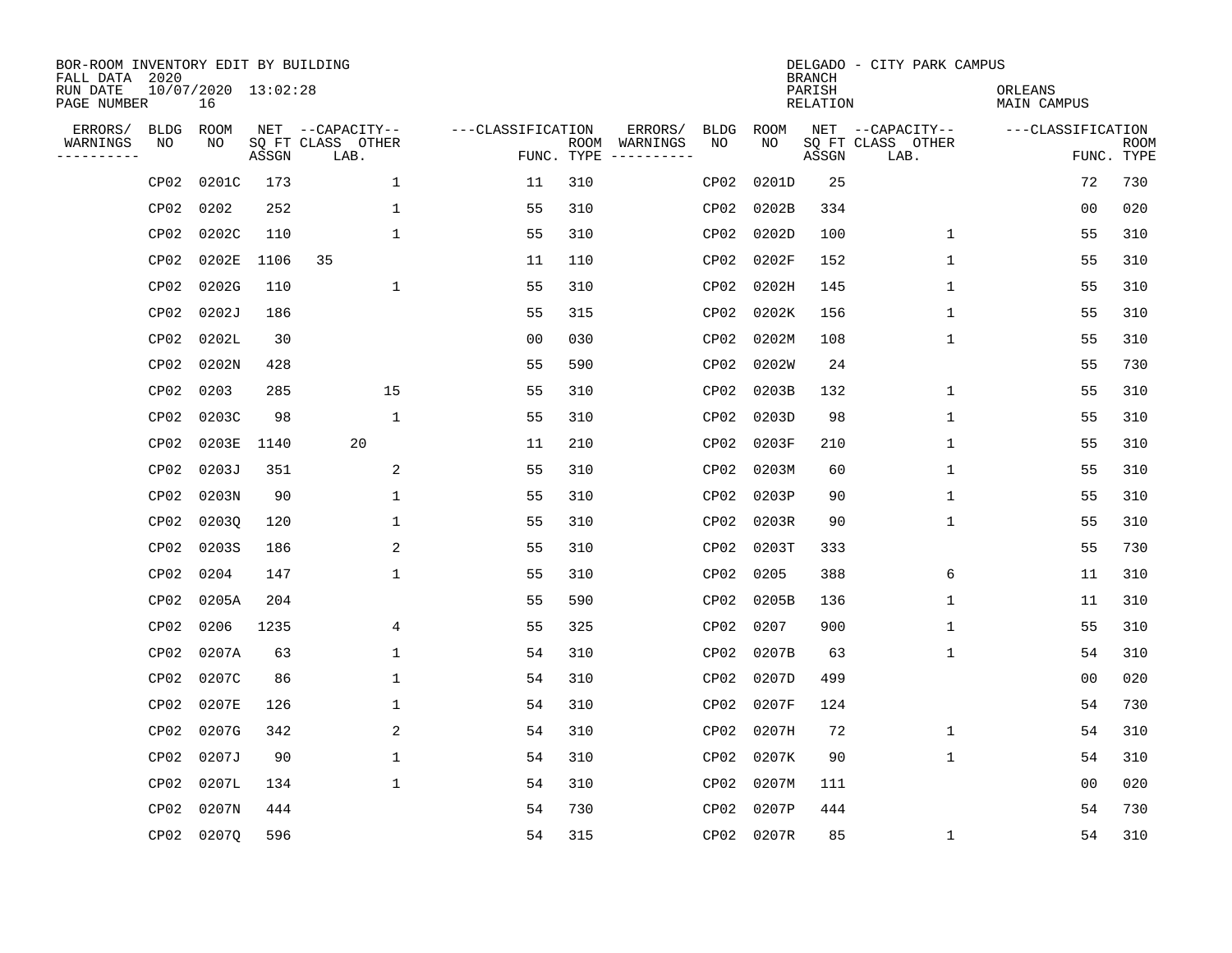| BOR-ROOM INVENTORY EDIT BY BUILDING<br>FALL DATA 2020 |                  |                           |                            |                  |      |              |                   |            |                              |             |             | <b>BRANCH</b>             | DELGADO - CITY PARK CAMPUS |              |                               |                           |
|-------------------------------------------------------|------------------|---------------------------|----------------------------|------------------|------|--------------|-------------------|------------|------------------------------|-------------|-------------|---------------------------|----------------------------|--------------|-------------------------------|---------------------------|
| RUN DATE<br>PAGE NUMBER                               |                  | 10/07/2020 13:02:28<br>17 |                            |                  |      |              |                   |            |                              |             |             | PARISH<br><b>RELATION</b> |                            |              | ORLEANS<br><b>MAIN CAMPUS</b> |                           |
| ERRORS/                                               | <b>BLDG</b>      | ROOM                      |                            | NET --CAPACITY-- |      |              | ---CLASSIFICATION |            | ERRORS/                      | <b>BLDG</b> | <b>ROOM</b> |                           | NET --CAPACITY--           |              | ---CLASSIFICATION             |                           |
| WARNINGS<br>----------                                | NO               | NO                        | SQ FT CLASS OTHER<br>ASSGN |                  | LAB. |              |                   | FUNC. TYPE | ROOM WARNINGS<br>----------- | NO          | NO          | ASSGN                     | SQ FT CLASS OTHER<br>LAB.  |              |                               | <b>ROOM</b><br>FUNC. TYPE |
|                                                       | CP <sub>02</sub> | 0207S                     | 68                         |                  |      | $\mathbf{1}$ | 54                | 310        |                              | CP02        | 0207T       | 98                        |                            | $\mathbf{1}$ | 54                            | 310                       |
|                                                       | CP <sub>02</sub> | 0207U                     | 219                        |                  |      | 1            | 54                | 310        |                              | CP02        | 0207V       | 85                        |                            |              | 54                            | 315                       |
|                                                       | CP <sub>02</sub> | 0207W                     | 65                         |                  |      | $\mathbf 1$  | 54                | 310        |                              | CP02        | 0207X       | 74                        |                            | 1            | 54                            | 310                       |
|                                                       | CP02             | 0207Y                     | 68                         |                  |      | $\mathbf 1$  | 54                | 310        |                              | CP02        | 0207Z       | 73                        |                            | 1            | 54                            | 310                       |
|                                                       | CP02             | 0208                      | 145                        |                  |      |              | 0 <sub>0</sub>    | 030        |                              | CP02        | 0208A       | 109                       |                            | $\mathbf 1$  | 54                            | 310                       |
|                                                       | CP <sub>02</sub> | 0208B                     | 109                        |                  |      |              | 54                | 315        |                              | CP02        | 0208C       | 101                       |                            | 1            | 54                            | 310                       |
|                                                       | CP02             | 0208D                     | 101                        |                  |      | $\mathbf 1$  | 54                | 310        |                              | CP02        | 0208E       | 197                       |                            |              | 0 <sub>0</sub>                | 020                       |
|                                                       | CP02             | 0208F                     | 339                        |                  |      |              | 0 <sub>0</sub>    | 030        |                              | CP02        | 0208G       | 176                       |                            |              | 54                            | 315                       |
|                                                       | CP02             | 0208H                     | 396                        |                  |      | 12           | 54                | 350        |                              | CP02        | 0208J       | 73                        |                            |              | 0 <sub>0</sub>                | 030                       |
|                                                       | CP02             | 0208K                     | 33                         |                  |      |              | 0 <sub>0</sub>    | 030        |                              | CP02        | 0209        | 145                       |                            | 1            | 55                            | 310                       |
|                                                       | CP02             | 0209H                     | 4121                       |                  |      |              | 0 <sub>0</sub>    | 020        |                              | CP02        | 0210        | 2457                      | 157                        |              | 11                            | 210                       |
|                                                       | CP02             | 0211                      | 204                        |                  |      |              | 0 <sub>0</sub>    | 020        |                              | CP02        | 0212        | 412                       | 25                         |              | 11                            | 110                       |
|                                                       | CP02             | 0213                      | 441                        |                  |      | 8            | 56                | 350        |                              | CP02        | 0214        | 200                       |                            | 1            | 56                            | 310                       |
|                                                       |                  | CP02 0215                 | 94                         |                  |      |              | 0 <sub>0</sub>    | 020        |                              | CP02        | 0216        | 758                       | 40                         |              | 11                            | 110                       |
|                                                       | CP02             | 0217                      | 1128                       |                  | 23   |              | 11                | 220        |                              | CP02        | 0218        | 323                       | 30                         |              | 11                            | 260                       |
|                                                       | CP02             | 0219                      | 106                        |                  |      | 2            | 11                | 310        |                              | CP02        | 0220        | 481                       | 16                         |              | 11                            | 210                       |
|                                                       | CP02             | 0221                      | 534                        | 25               |      |              | 11                | 110        |                              | 9<br>CP02   | 0222        | 78                        | 22                         |              | 11                            | 210                       |
|                                                       | CP02             | 0223                      | 669                        |                  | 22   |              | 11                | 210        |                              | CP02        | 0224        | 98                        |                            | 4            | 11                            | 315                       |
|                                                       | CP02             | 0225                      | 270                        |                  |      | 12           | 11                | 350        |                              | CP02        | 0226        | 409                       | 18                         |              | 11                            | 110                       |
|                                                       | CP02             | 0227                      | 5644                       |                  |      |              | 0 <sub>0</sub>    | 020        |                              | CP02        | 0228        | 435                       | 24                         |              | 11                            | 110                       |
|                                                       | CP02             | 0229                      | 953                        | 58               |      |              | 11                | 110        |                              | CP02        | 0230        | 670                       | 35                         |              | 11                            | 110                       |
|                                                       | CP02             | 0300B                     | 62                         |                  |      |              | 0 <sub>0</sub>    | 030        |                              | CP02        | 0301        | 690                       | 18                         |              | 53                            | 250                       |
|                                                       | CP02             | 0301A                     | 645                        |                  | 18   |              | 53                | 250        |                              | CP02        | 0301B       | 693                       | 15                         |              | 53                            | 110                       |
|                                                       | CP <sub>02</sub> | 0301C                     | 129                        |                  |      | $\mathbf 1$  | 53                | 310        |                              | CP02        | 0302        | 1065                      |                            | 12           | 53                            | 310                       |
|                                                       | CP02             | 0302B                     | 682                        | 25               |      |              | 53                | 110        |                              | CP02        | 0302C       | 347                       |                            | 1            | 53                            | 310                       |
|                                                       |                  | CP02 0303                 | 1022                       |                  | 35   |              | 53                | 260        |                              |             | CP02 0303A  | 347                       |                            | 18           | 53                            | 350                       |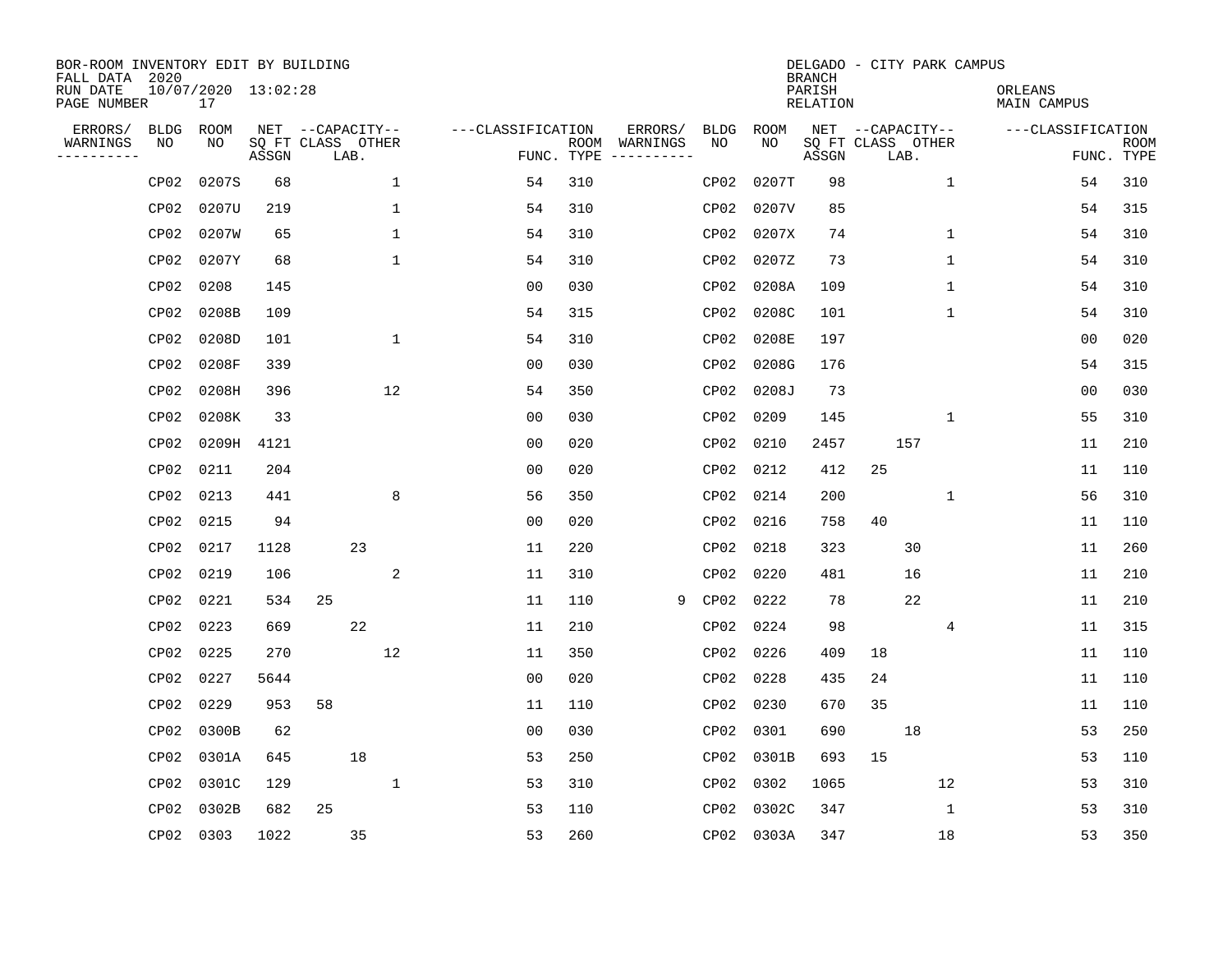| BOR-ROOM INVENTORY EDIT BY BUILDING<br>FALL DATA 2020 |      |                           |       |                           |                   |     |                                      |      |                                                                | <b>BRANCH</b>      | DELGADO - CITY PARK CAMPUS                                                                                                                          |                                                       |                           |
|-------------------------------------------------------|------|---------------------------|-------|---------------------------|-------------------|-----|--------------------------------------|------|----------------------------------------------------------------|--------------------|-----------------------------------------------------------------------------------------------------------------------------------------------------|-------------------------------------------------------|---------------------------|
| RUN DATE<br>PAGE NUMBER                               |      | 10/07/2020 13:02:28<br>18 |       |                           |                   |     |                                      |      |                                                                | PARISH<br>RELATION |                                                                                                                                                     | ORLEANS<br>MAIN CAMPUS                                |                           |
| ERRORS/                                               |      | BLDG ROOM                 |       | NET --CAPACITY--          | ---CLASSIFICATION |     | ERRORS/                              | BLDG | ROOM                                                           |                    | NET --CAPACITY--                                                                                                                                    | ---CLASSIFICATION                                     |                           |
| WARNINGS<br>----------                                | NO   | NO                        | ASSGN | SQ FT CLASS OTHER<br>LAB. |                   |     | ROOM WARNINGS<br>FUNC. TYPE $------$ | NO.  | NO                                                             | ASSGN              | SQ FT CLASS OTHER<br>LAB.                                                                                                                           |                                                       | <b>ROOM</b><br>FUNC. TYPE |
|                                                       | CP02 | 0303B                     | 705   | 30                        | 53                | 240 |                                      | CP02 | 0303M                                                          | 359                |                                                                                                                                                     | 0 <sub>0</sub>                                        | 030                       |
|                                                       | CP02 | 0304                      | 702   | 26                        | 53                | 270 |                                      |      | CP02 0304A                                                     | 715                | 20                                                                                                                                                  | 53                                                    | 260                       |
|                                                       | CP02 | 0304B                     | 692   | 23                        | 53                | 110 |                                      |      | CP02 0304C                                                     | 72                 |                                                                                                                                                     | 53                                                    | 730                       |
|                                                       | CP02 | 0305                      | 411   | 2                         | 53                | 310 |                                      |      | CP02 0305B                                                     | 203                |                                                                                                                                                     | 53                                                    | 215                       |
|                                                       | CP02 | 0306                      | 210   | 10                        | 53                | 410 |                                      |      | CP02 0306A                                                     | 43                 | 2                                                                                                                                                   | 11                                                    | 310                       |
|                                                       | CP02 | 0306B                     | 215   |                           | 0 <sub>0</sub>    | 030 |                                      |      | CP02 0306C                                                     | 30                 |                                                                                                                                                     | 00                                                    | 030                       |
|                                                       | CP02 | 0307                      | 145   |                           | 53                | 315 |                                      |      | CP02 0307A                                                     | 128                |                                                                                                                                                     | 53                                                    | 730                       |
|                                                       | CP02 | 0307B                     | 171   |                           | 53                | 315 |                                      |      | CP02 0307C                                                     | 120                | $\mathbf{1}$                                                                                                                                        | 53                                                    | 310                       |
|                                                       | CP02 | 0307D                     | 119   | $\mathbf{1}$              | 53                | 310 |                                      |      | CP02 0307E                                                     | 119                | $\mathbf{1}$                                                                                                                                        | 53                                                    | 310                       |
|                                                       | CP02 | 0307F                     | 116   | $\mathbf 1$               | 53                | 310 |                                      |      | CP02 0307G                                                     | 110                | $\mathbf 1$                                                                                                                                         | 53                                                    | 310                       |
|                                                       | CP02 | 0307H                     | 198   | $\mathbf 1$               | 53                | 310 |                                      |      | CP02 0307I                                                     | 109                | $\mathbf{1}$                                                                                                                                        | 53                                                    | 310                       |
|                                                       | CP02 | 0307J                     | 203   | 12                        | 53                | 350 |                                      |      | CP02 0307K                                                     | 123                |                                                                                                                                                     | 53                                                    | 730                       |
|                                                       | CP02 | 0307L                     | 145   | 2                         | 53                | 310 |                                      |      | CP02 0307M                                                     | 530                | 27                                                                                                                                                  | 53                                                    | 210                       |
|                                                       | CP02 | 0307N                     | 232   | 4                         | 53                | 310 |                                      |      | CP02 03070                                                     | 145                | 2                                                                                                                                                   | 53                                                    | 310                       |
|                                                       | CP02 | 0307P                     | 56    | $\mathbf{1}$              | 53                | 310 |                                      | CP02 | 0307Q                                                          | 276                |                                                                                                                                                     | 00                                                    | 020                       |
|                                                       | CP02 | 0307R                     | 660   |                           | 00                | 020 |                                      |      | CP02 0308                                                      | 132                | 1                                                                                                                                                   | 53                                                    | 310                       |
|                                                       | CP02 | 0308A                     | 133   | $\mathbf 1$               | 53                | 310 |                                      | CP02 | 0308B                                                          | 133                | 1                                                                                                                                                   | 53                                                    | 310                       |
|                                                       | CP02 | 0308C                     | 133   | $\mathbf 1$               | 53                | 310 |                                      |      | CP02 0308D                                                     | 399                | 16                                                                                                                                                  | 53                                                    | 210                       |
|                                                       | CP02 | 0308E                     | 105   | $\mathbf 1$               | 53                | 310 |                                      |      | CP02 0308F                                                     | 108                | 2                                                                                                                                                   | 53                                                    | 310                       |
|                                                       | CP02 | 0308G                     | 104   |                           | 0 <sub>0</sub>    | 020 |                                      |      | CP02 0308H                                                     | 128                |                                                                                                                                                     | 53                                                    | 730                       |
|                                                       |      | CP02 0308I                | 133   | $\mathbf 1$               | 53                | 310 |                                      |      | CP02 0308J<br>TOTAL NUMBER CLASSROOMS<br>TOTAL NUMBER LABS 210 | 140                | TOTAL ASSIGNABLE & UNASSIGNABLE SQFT:<br>TOTAL NET ASSIGN SQ. FT. IN ROOM FILE<br>TOTAL NUMBER COMPUTER CLASSROOMS<br>TOTAL NUMBER SPECIAL LABS 220 | 00<br>118,856<br>91,060<br>32<br>17<br>$\overline{1}$ | 020                       |
|                                                       | CP03 | 0101                      | 94    |                           | 91                | 315 |                                      |      | CP03 0102                                                      | 472                |                                                                                                                                                     | 91                                                    | 665                       |
|                                                       |      | CP03 0103                 | 96    |                           | 00                | 010 |                                      |      | CP03 0104                                                      | 132                | 1                                                                                                                                                   | 91                                                    | 310                       |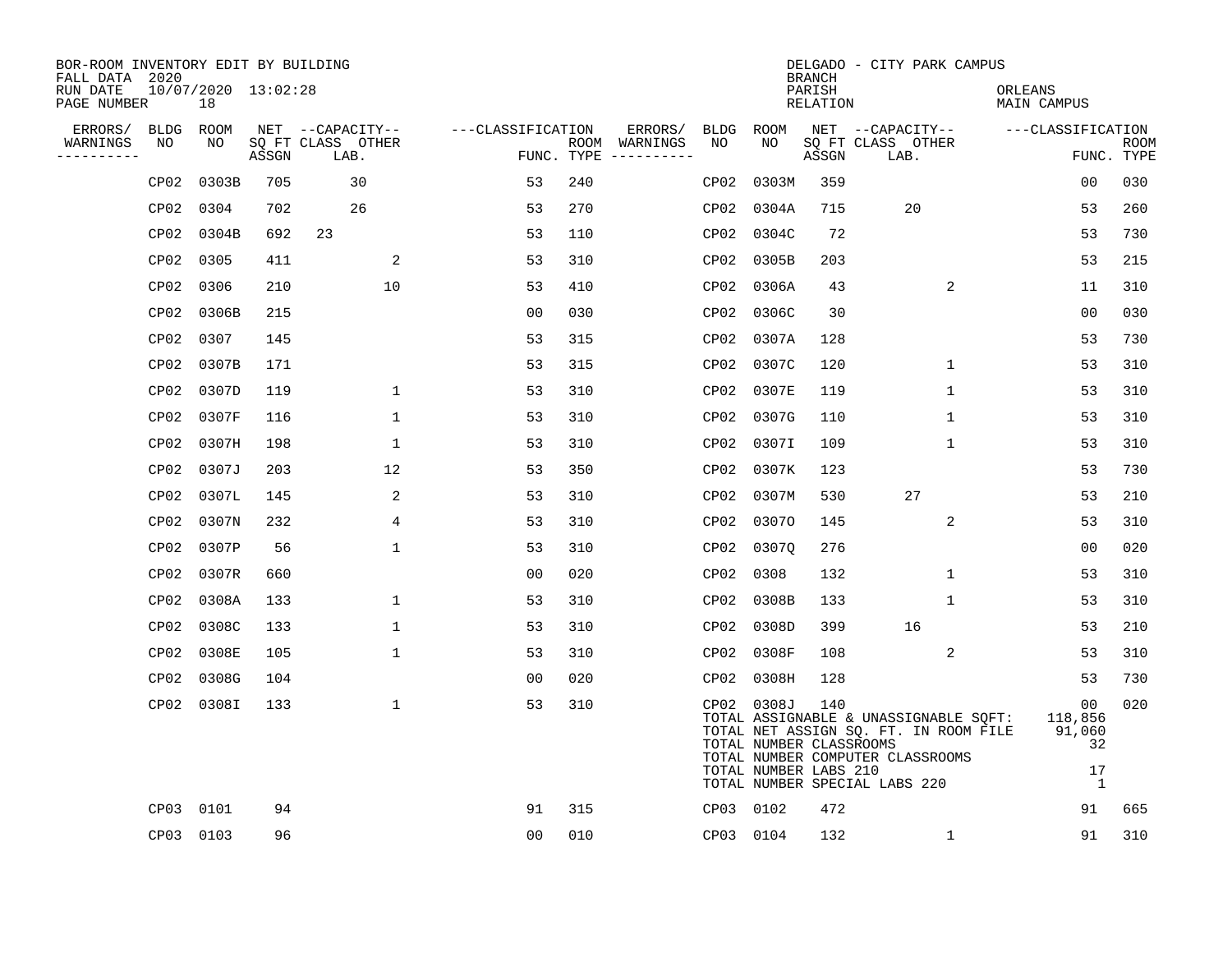| BOR-ROOM INVENTORY EDIT BY BUILDING<br>FALL DATA 2020 |           |                           |       |                           |   |                   |            |               |      |            | DELGADO - CITY PARK CAMPUS<br><b>BRANCH</b>                                                                                                                                                             |    |                  |              |                               |                |                           |
|-------------------------------------------------------|-----------|---------------------------|-------|---------------------------|---|-------------------|------------|---------------|------|------------|---------------------------------------------------------------------------------------------------------------------------------------------------------------------------------------------------------|----|------------------|--------------|-------------------------------|----------------|---------------------------|
| RUN DATE<br>PAGE NUMBER                               |           | 10/07/2020 13:02:28<br>19 |       |                           |   |                   |            |               |      |            | PARISH<br><b>RELATION</b>                                                                                                                                                                               |    |                  |              | ORLEANS<br><b>MAIN CAMPUS</b> |                |                           |
| ERRORS/                                               | BLDG      | ROOM                      |       | NET --CAPACITY--          |   | ---CLASSIFICATION |            | ERRORS/       | BLDG | ROOM       |                                                                                                                                                                                                         |    | NET --CAPACITY-- |              | ---CLASSIFICATION             |                |                           |
| WARNINGS<br>----------                                | NO        | NO                        | ASSGN | SQ FT CLASS OTHER<br>LAB. |   |                   | FUNC. TYPE | ROOM WARNINGS | NO   | NO         | SQ FT CLASS OTHER<br>ASSGN                                                                                                                                                                              |    | LAB.             |              |                               |                | <b>ROOM</b><br>FUNC. TYPE |
|                                                       | CP03      | 0104A                     | 28    |                           |   | 91                | 315        |               | CP03 | 0105       | 116                                                                                                                                                                                                     |    |                  |              |                               | 91             | 665                       |
|                                                       | CP03      | 0106                      | 27    |                           |   | 91                | 665        |               | CP03 | 0107       | 193                                                                                                                                                                                                     |    |                  | $\mathbf{1}$ |                               | 91             | 310                       |
|                                                       | CP03      | 0108                      | 10    |                           |   | 0 <sub>0</sub>    | 030        |               | CP03 | 0109       | 32                                                                                                                                                                                                      |    |                  |              |                               | 00             | 020                       |
|                                                       | CP03      | 0110                      | 16    |                           |   | 0 <sub>0</sub>    | 020        |               | CP03 | 0111       | 57                                                                                                                                                                                                      |    |                  |              |                               | 0 <sub>0</sub> | 030                       |
|                                                       | CP03      | 0112                      | 23    |                           |   | 0 <sub>0</sub>    | 010        |               | CP03 | 0113       | 94                                                                                                                                                                                                      |    |                  |              |                               | 91             | 665                       |
|                                                       | CP03 0114 |                           | 107   |                           |   | 91                | 665        |               |      | CP03 0115  | 94                                                                                                                                                                                                      |    |                  |              |                               | 91             | 665                       |
|                                                       | CP03      | 0116                      | 317   |                           |   | 91                | 665        |               | CP03 | 0117       | 904                                                                                                                                                                                                     |    |                  |              |                               | 91             | 660                       |
|                                                       | CP03 0118 |                           | 124   |                           |   | 91                | 660        |               | CP03 | 0119       | 230                                                                                                                                                                                                     |    |                  |              |                               | 91             | 665                       |
|                                                       | CP03      | 0120                      | 82    |                           |   | 0 <sub>0</sub>    | 010        |               | CP03 | 0200       | 1188                                                                                                                                                                                                    |    |                  |              |                               | 91             | 665                       |
|                                                       | CP03 0201 |                           | 116   |                           |   | 0 <sub>0</sub>    | 030        |               |      |            | TOTAL ASSIGNABLE & UNASSIGNABLE SQFT:<br>TOTAL NET ASSIGN SQ. FT. IN ROOM FILE<br>TOTAL NUMBER CLASSROOMS<br>TOTAL NUMBER COMPUTER CLASSROOMS<br>TOTAL NUMBER LABS 210<br>TOTAL NUMBER SPECIAL LABS 220 |    |                  |              |                               | 4,552<br>4,120 |                           |
|                                                       | CP04 0100 |                           | 802   | 20                        |   | 11                | 210        |               |      | CP04 0100A | 150                                                                                                                                                                                                     |    |                  |              |                               | 11             | 215                       |
|                                                       | CP04 0101 |                           | 724   | 40                        |   | 11                | 110        |               |      | CP04 0102  | 730                                                                                                                                                                                                     | 40 |                  |              |                               | 11             | 110                       |
|                                                       | CP04 0103 |                           | 437   | 20                        |   | 11                | 210        |               |      | CP04 0103A | 131                                                                                                                                                                                                     |    |                  |              |                               | 11             | 215                       |
|                                                       |           | CP04 0103B                | 149   |                           |   | 11                | 215        |               | CP04 | 0103C      | 50                                                                                                                                                                                                      |    |                  |              |                               | 11             | 215                       |
|                                                       |           | CP04 0103D                | 63    |                           |   | 11                | 215        |               | CP04 | 0104       | 667                                                                                                                                                                                                     | 30 |                  |              |                               | 11             | 110                       |
|                                                       | CP04 0105 |                           | 720   |                           |   | 11                | 215        |               | CP04 | 0106       | 727                                                                                                                                                                                                     |    | 25               |              |                               | 11             | 210                       |
|                                                       |           | CP04 0107A                | 109   |                           |   | 11                | 215        |               | CP04 | 0108       | 525                                                                                                                                                                                                     | 20 |                  |              |                               | 11             | 110                       |
|                                                       |           | CP04 0108A                | 674   | 20                        |   | 11                | 210        |               | CP04 | 0108B      | 105                                                                                                                                                                                                     |    |                  |              |                               | 11             | 215                       |
|                                                       |           | CP04 0108C                | 148   |                           |   | 11                | 215        |               | CP04 | 0108D      | 837                                                                                                                                                                                                     |    |                  |              |                               | 73             | 730                       |
|                                                       | CP04 0110 |                           | 881   | 25                        |   | 11                | 210        |               |      | CP04 0110A | 91                                                                                                                                                                                                      |    |                  |              |                               | 11             | 215                       |
|                                                       | CP04 0112 |                           | 2021  | 40                        |   | 11                | 210        |               | CP04 | 0112A      | 278                                                                                                                                                                                                     |    |                  |              |                               | 11             | 215                       |
|                                                       | CP04 0113 |                           | 291   |                           | 1 | 11                | 310        |               |      | CP04 0113A | 46                                                                                                                                                                                                      |    |                  |              |                               | 11             | 315                       |
|                                                       |           | CP04 0113B                | 98    |                           |   | 11                | 315        |               |      | CP04 0114A | 80                                                                                                                                                                                                      |    |                  |              |                               | 0 <sub>0</sub> | 030                       |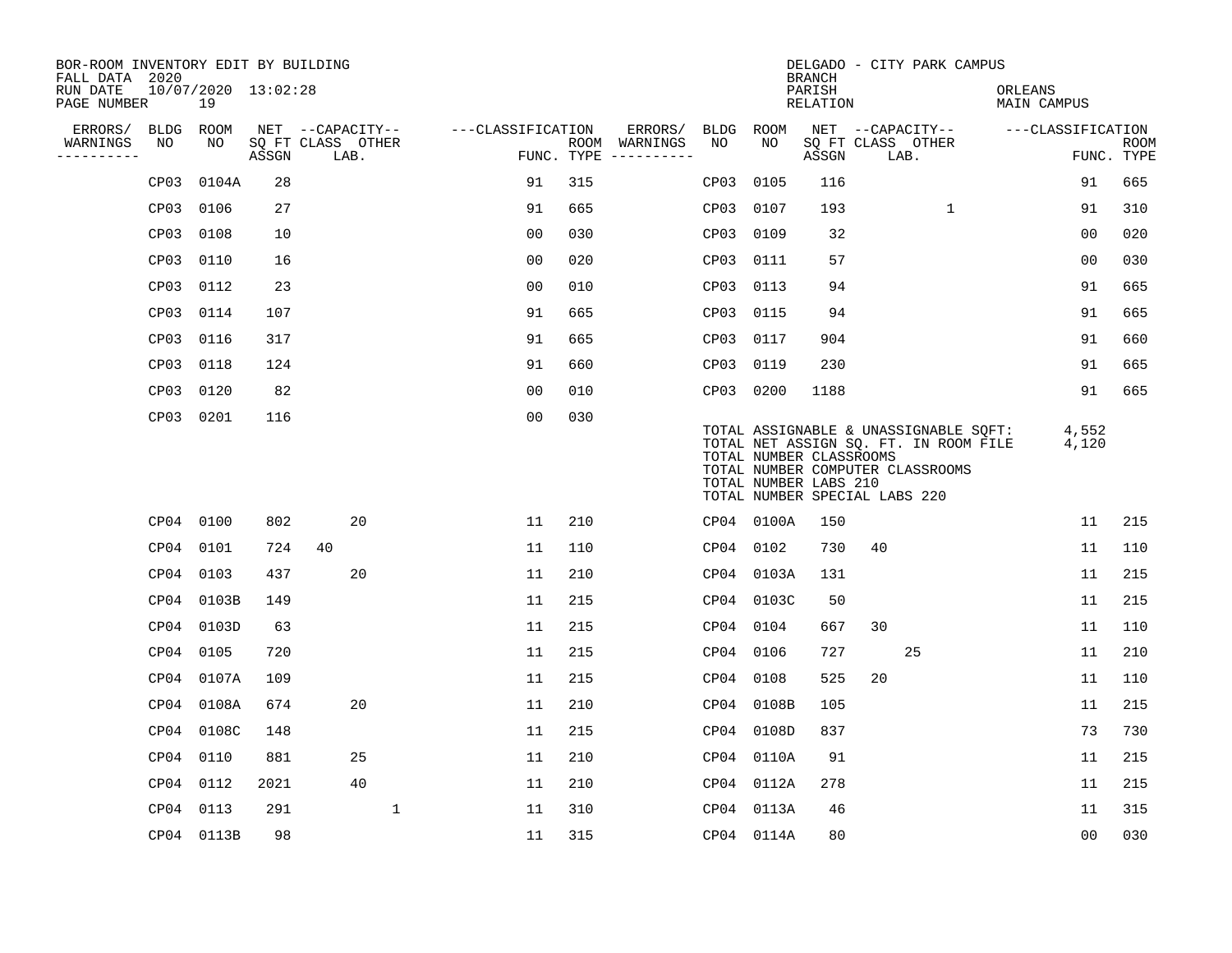| BOR-ROOM INVENTORY EDIT BY BUILDING<br>FALL DATA 2020 |                           |                |                           |                   |     |                                            |             | <b>BRANCH</b>             | DELGADO - CITY PARK CAMPUS |                               |                           |
|-------------------------------------------------------|---------------------------|----------------|---------------------------|-------------------|-----|--------------------------------------------|-------------|---------------------------|----------------------------|-------------------------------|---------------------------|
| RUN DATE<br>PAGE NUMBER                               | 10/07/2020 13:02:28<br>20 |                |                           |                   |     |                                            |             | PARISH<br><b>RELATION</b> |                            | ORLEANS<br><b>MAIN CAMPUS</b> |                           |
| ERRORS/                                               | <b>BLDG</b><br>ROOM       |                | NET --CAPACITY--          | ---CLASSIFICATION |     | ERRORS/<br><b>BLDG</b>                     | <b>ROOM</b> |                           | NET --CAPACITY--           | ---CLASSIFICATION             |                           |
| WARNINGS<br>----------                                | NO<br>NO                  | ASSGN          | SQ FT CLASS OTHER<br>LAB. |                   |     | NO<br>ROOM WARNINGS<br>FUNC. TYPE $------$ | NO          | ASSGN                     | SQ FT CLASS OTHER<br>LAB.  |                               | <b>ROOM</b><br>FUNC. TYPE |
|                                                       | 0114B<br>CP04             | 70             |                           | 0 <sub>0</sub>    | 030 | CP04                                       | 0115        | 50                        |                            | 53                            | 730                       |
|                                                       | CP04<br>0117              | 123            |                           | 11                | 315 |                                            | CP04 0117A  | 69                        |                            | 11                            | 315                       |
|                                                       | CP04<br>0117B             | 275            | $\mathbf 1$               | 11                | 310 |                                            | CP04 0118   | 218                       | $\mathbf 1$                | 11                            | 310                       |
|                                                       | CP04<br>0119              | 132            |                           | 0 <sub>0</sub>    | 030 |                                            | CP04 0120   | 130                       |                            | 0 <sub>0</sub>                | 030                       |
|                                                       | 0121<br>CP04              | 51             |                           | 0 <sub>0</sub>    | 030 |                                            | CP04 0121A  | 10                        |                            | 0 <sub>0</sub>                | 010                       |
|                                                       | CP04 0122                 | 51             |                           | 0 <sub>0</sub>    | 030 |                                            | CP04 0123   | 139                       |                            | 0 <sub>0</sub>                | 010                       |
|                                                       | CP04 0124                 | 132            |                           | 64                | 715 |                                            | CP04 0125   | 137                       | $\mathbf 1$                | 11                            | 310                       |
|                                                       | CP04 0126                 | 138            | 1                         | 11                | 310 |                                            | CP04 0127   | 137                       | $\mathbf{1}$               | 11                            | 310                       |
|                                                       | CP04<br>0128              | 138            | 1                         | 11                | 310 |                                            | CP04 0129   | 164                       |                            | 11                            | 315                       |
|                                                       | CP04 0130                 | 118            | 1                         | 11                | 310 |                                            | CP04 0131   | 222                       | 14                         | 11                            | 210                       |
|                                                       | CP04<br>0132              | 598            | 28                        | 11                | 110 |                                            | CP04 0133   | 204                       | $\mathbf 1$                | 46                            | 310                       |
|                                                       | CP04 0133A                | 237            | $\mathbf{1}$              | 46                | 310 |                                            | CP04 0133B  | 216                       | $\mathbf 1$                | 46                            | 325                       |
|                                                       | CP04<br>0134              | 141            |                           | 0 <sub>0</sub>    | 030 |                                            | CP04 0134A  | 290                       | 10                         | 11                            | 350                       |
|                                                       | CP04 0135                 | 120            |                           | 11                | 315 |                                            | CP04 0135A  | 93                        |                            | 11                            | 315                       |
|                                                       | CP04<br>0136              | 240            | $\mathbf 1$               | 11                | 310 |                                            | CP04 0136A  | 215                       | 1                          | 11                            | 310                       |
|                                                       | CP04 0136B                | 213            | 1                         | 11                | 310 | CP04                                       | 0300        | 162                       | 1                          | 11                            | 310                       |
|                                                       | 0301<br>CP04              | 210            | 2                         | 11                | 310 | CP04                                       | 0301A       | 5                         |                            | 11                            | 315                       |
|                                                       | 0301B<br>CP04             | 5              |                           | 11                | 315 | CP04                                       | 0301C       | 37                        |                            | 11                            | 315                       |
|                                                       | CP04<br>0302              | 211            | $\mathbf{1}$              | 11                | 310 |                                            | CP04 0302A  | 5                         |                            | 11                            | 315                       |
|                                                       | CP04<br>0302B             | $\overline{4}$ |                           | 11                | 315 |                                            | CP04 0302C  | 37                        |                            | 11                            | 315                       |
|                                                       | 0303<br>CP04              | 205            | 2                         | 11                | 310 |                                            | CP04 0303A  | 5                         |                            | 11                            | 315                       |
|                                                       | CP04<br>0303B             | 5              |                           | 11                | 315 |                                            | CP04 0303C  | 80                        |                            | 11                            | 315                       |
|                                                       | 0304<br>CP04              | 207            | 2                         | 11                | 310 |                                            | CP04 0304A  | 5                         |                            | 11                            | 315                       |
|                                                       | CP04<br>0304B             | 4              |                           | 11                | 315 |                                            | CP04 0305   | 205                       | 2                          | 11                            | 310                       |
|                                                       | CP04<br>0305A             | 5              |                           | 11                | 315 |                                            | CP04 0305B  | 5                         |                            | 11                            | 315                       |
|                                                       | CP04 0305C                | 80             |                           | 11                | 315 |                                            | CP04 0306   | 205                       | $\overline{c}$             | 11                            | 310                       |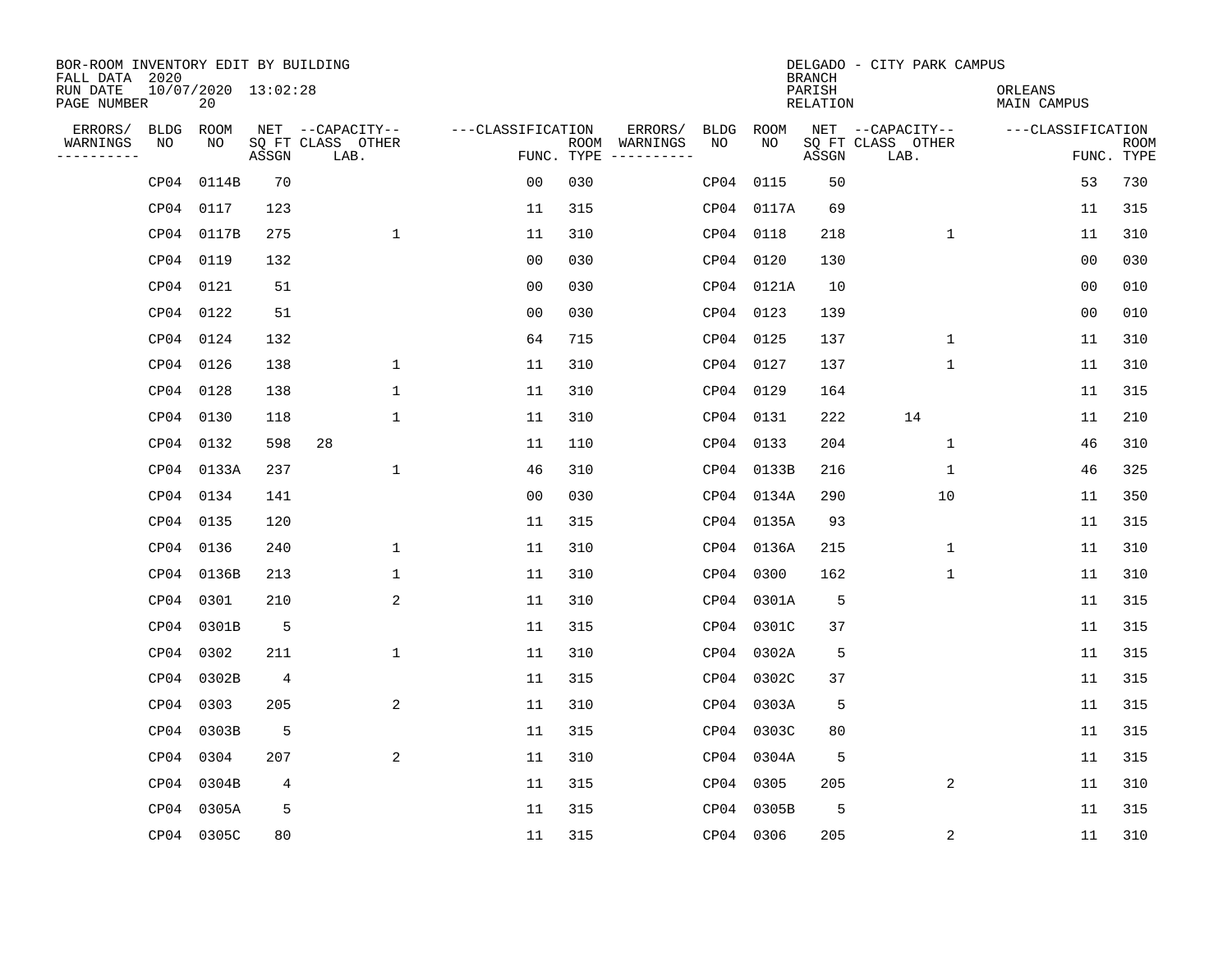| BOR-ROOM INVENTORY EDIT BY BUILDING<br>FALL DATA 2020 |                           |                 |                           |                   |     |                                      |           |                                                  | <b>BRANCH</b>      | DELGADO - CITY PARK CAMPUS                                                                                                                          |                                          |                           |
|-------------------------------------------------------|---------------------------|-----------------|---------------------------|-------------------|-----|--------------------------------------|-----------|--------------------------------------------------|--------------------|-----------------------------------------------------------------------------------------------------------------------------------------------------|------------------------------------------|---------------------------|
| RUN DATE<br>PAGE NUMBER                               | 10/07/2020 13:02:28<br>21 |                 |                           |                   |     |                                      |           |                                                  | PARISH<br>RELATION |                                                                                                                                                     | ORLEANS<br>MAIN CAMPUS                   |                           |
| ERRORS/                                               | BLDG ROOM                 |                 | NET --CAPACITY--          | ---CLASSIFICATION |     | ERRORS/                              | BLDG      | ROOM                                             |                    | NET --CAPACITY-- ---CLASSIFICATION                                                                                                                  |                                          |                           |
| WARNINGS<br>NO<br>----------                          | NO                        | ASSGN           | SQ FT CLASS OTHER<br>LAB. |                   |     | ROOM WARNINGS<br>FUNC. TYPE $------$ | NO        | NO                                               | ASSGN              | SQ FT CLASS OTHER<br>LAB.                                                                                                                           |                                          | <b>ROOM</b><br>FUNC. TYPE |
|                                                       | CP04 0306A                | 5               |                           | 11                | 315 |                                      | CP04      | 0306B                                            | 4                  |                                                                                                                                                     | 11                                       | 315                       |
|                                                       | CP04 0307                 | 205             | 2                         | 11                | 310 |                                      |           | CP04 0307A                                       | 4                  |                                                                                                                                                     | 11                                       | 315                       |
|                                                       | CP04 0307B                | 5               |                           | 11                | 315 |                                      |           | CP04 0307C                                       | 86                 |                                                                                                                                                     | 11                                       | 315                       |
|                                                       | CP04 0308                 | 205             | 2                         | 11                | 310 |                                      |           | CP04 0308A                                       | 5                  |                                                                                                                                                     | 11                                       | 315                       |
|                                                       | CP04 0308B                | 5               |                           | 11                | 315 |                                      | CP04 0309 |                                                  | 205                | 2                                                                                                                                                   | 11                                       | 310                       |
|                                                       | CP04 0309A                | 4               |                           | 11                | 315 |                                      |           | CP04 0309B                                       | 5                  |                                                                                                                                                     | 11                                       | 315                       |
|                                                       | CP04 0309C                | 80              |                           | 11                | 315 |                                      | CP04 0310 |                                                  | 204                | 2                                                                                                                                                   | 11                                       | 310                       |
|                                                       | CP04 0310A                | 5               |                           | 11                | 315 |                                      |           | CP04 0310B                                       | 5                  |                                                                                                                                                     | 11                                       | 315                       |
|                                                       | CP04 0311                 | 788             | 20                        | 11                | 240 |                                      |           | CP04 0312                                        | 210                | 2                                                                                                                                                   | 53                                       | 310                       |
|                                                       | CP04 0312A                | 6               |                           | 53                | 315 |                                      |           | CP04 0312B                                       | 5                  |                                                                                                                                                     | 53                                       | 315                       |
|                                                       | CP04 0312C                | 92              |                           | 53                | 315 |                                      | CP04 0313 |                                                  | 207                | 2                                                                                                                                                   | 53                                       | 310                       |
|                                                       | CP04 0313A                | 6               |                           | 53                | 315 |                                      |           | CP04 0313B                                       | 6                  |                                                                                                                                                     | 53                                       | 315                       |
|                                                       | CP04 0314                 | 206             | 2                         | 11                | 310 |                                      |           | CP04 0314A                                       | 4                  |                                                                                                                                                     | 11                                       | 315                       |
|                                                       | CP04 0314B                | 4               |                           | 11                | 315 |                                      |           | CP04 0314C                                       | 84                 |                                                                                                                                                     | 11                                       | 315                       |
|                                                       | CP04 0315                 | 208             | 2                         | 11                | 310 |                                      |           | CP04 0315A                                       | $\overline{4}$     |                                                                                                                                                     | 11                                       | 315                       |
|                                                       | CP04 0315B                | 4               |                           | 11                | 315 |                                      | CP04 0316 |                                                  | 212                | 2                                                                                                                                                   | 11                                       | 310                       |
|                                                       | CP04 0316A                | 5               |                           | 11                | 315 |                                      |           | CP04 0316B                                       | 6                  |                                                                                                                                                     | 11                                       | 315                       |
|                                                       | CP04 0316C                | 45              |                           | 11                | 315 |                                      | CP04 0317 |                                                  | 245                | $\mathbf{1}$                                                                                                                                        | 11                                       | 310                       |
|                                                       | CP04 0317A                | $7\phantom{.0}$ |                           | 11                | 315 |                                      |           | CP04 0317B                                       | 133                |                                                                                                                                                     | 11                                       | 315                       |
|                                                       | CP04 0317C                | 40              |                           | 11                | 315 |                                      |           | CP04 0317D                                       | 192                |                                                                                                                                                     | 11                                       | 315                       |
|                                                       | CP04 0318                 | 24              |                           | 0 <sub>0</sub>    | 010 |                                      |           | CP04 0319                                        | 214                |                                                                                                                                                     | 0 <sub>0</sub>                           | 030                       |
|                                                       | CP04 0326                 | 7725            |                           | 00                | 020 |                                      |           | TOTAL NUMBER CLASSROOMS<br>TOTAL NUMBER LABS 210 |                    | TOTAL ASSIGNABLE & UNASSIGNABLE SQFT:<br>TOTAL NET ASSIGN SQ. FT. IN ROOM FILE<br>TOTAL NUMBER COMPUTER CLASSROOMS<br>TOTAL NUMBER SPECIAL LABS 220 | 30,006<br>21,239<br>5<br>$7\phantom{.0}$ |                           |
|                                                       | CP05 0101                 | 148             |                           | 00                | 020 |                                      | CP05 0102 |                                                  | 98                 | 1                                                                                                                                                   | 31                                       | 310                       |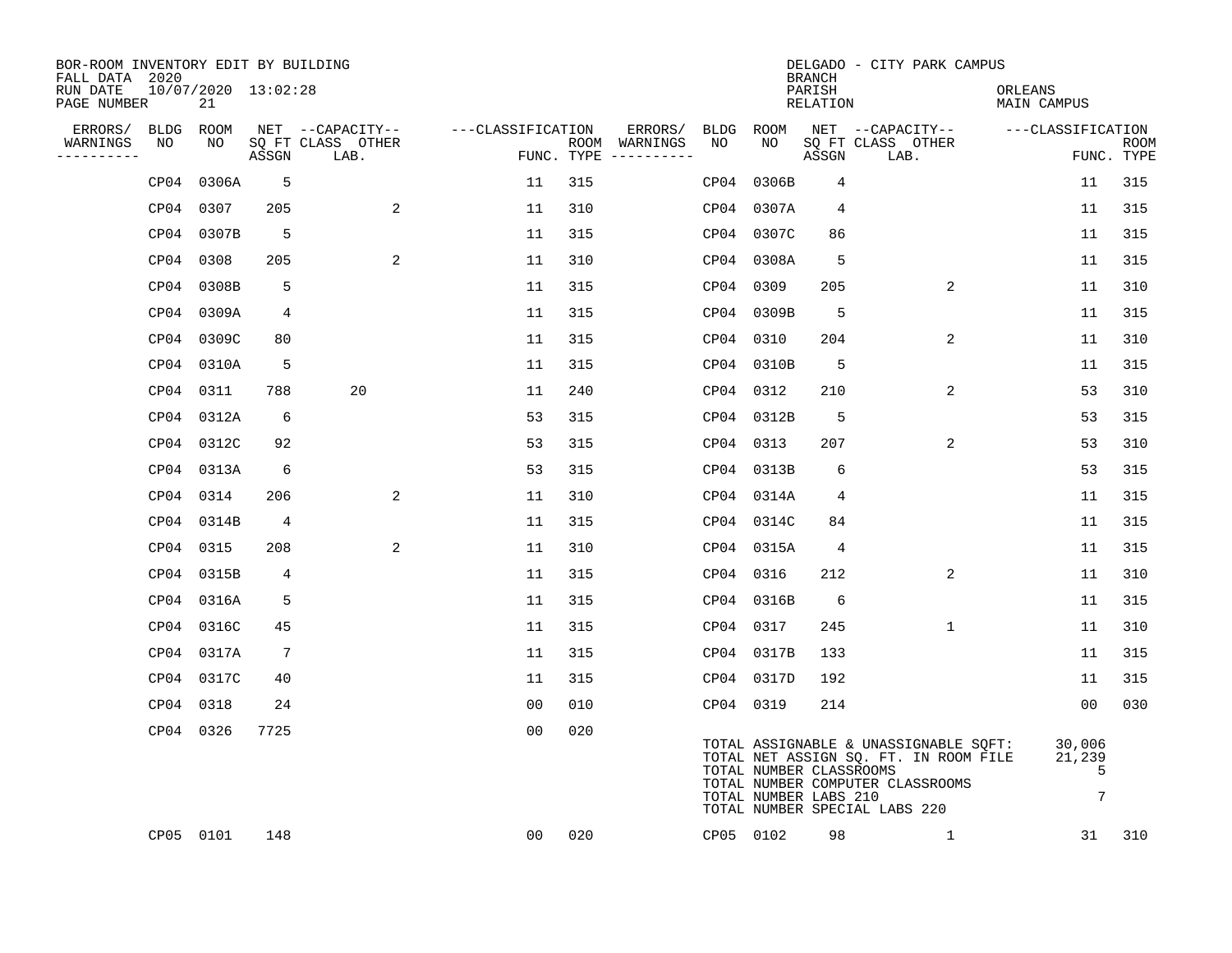| BOR-ROOM INVENTORY EDIT BY BUILDING<br>FALL DATA 2020 |           |                     |                           |                   |     |                                      |      |             | <b>BRANCH</b>      | DELGADO - CITY PARK CAMPUS |                               |                           |
|-------------------------------------------------------|-----------|---------------------|---------------------------|-------------------|-----|--------------------------------------|------|-------------|--------------------|----------------------------|-------------------------------|---------------------------|
| RUN DATE<br>PAGE NUMBER                               | 22        | 10/07/2020 13:02:28 |                           |                   |     |                                      |      |             | PARISH<br>RELATION |                            | ORLEANS<br><b>MAIN CAMPUS</b> |                           |
| ERRORS/<br><b>BLDG</b>                                | ROOM      |                     | NET --CAPACITY--          | ---CLASSIFICATION |     | ERRORS/                              | BLDG | <b>ROOM</b> |                    | NET --CAPACITY--           | ---CLASSIFICATION             |                           |
| WARNINGS<br>NO<br>----------                          | NO        | ASSGN               | SQ FT CLASS OTHER<br>LAB. |                   |     | ROOM WARNINGS<br>FUNC. TYPE $------$ | NO   | NO          | ASSGN              | SQ FT CLASS OTHER<br>LAB.  |                               | <b>ROOM</b><br>FUNC. TYPE |
| CP05                                                  | 0103      | 41                  |                           | 31                | 645 |                                      | CP05 | 0104        | 54                 |                            | 31                            | 645                       |
| CP05                                                  | 0105      | 127                 |                           | 31                | 325 |                                      | CP05 | 0106        | 134                | 6                          | 31                            | 350                       |
| CP05                                                  | 0107      | 110                 |                           | 31                | 315 |                                      | CP05 | 0108        | 84                 |                            | 0 <sub>0</sub>                | 020                       |
|                                                       | CP05 0109 | 78                  |                           | 31                | 313 |                                      | CP05 | 0110        | 80                 |                            | 0 <sub>0</sub>                | 020                       |
|                                                       | CP05 0111 | 112                 |                           | 31                | 645 |                                      | CP05 | 0112        | 103                |                            | 31                            | 645                       |
|                                                       | CP05 0113 | 225                 |                           | 31                | 650 |                                      |      | CP05 0114   | 37                 |                            | 31                            | 315                       |
|                                                       | CP05 0115 | 41                  |                           | 31                | 645 |                                      | CP05 | 0116        | 22                 |                            | 0 <sub>0</sub>                | 010                       |
|                                                       | CP05 0117 | 14                  |                           | 0 <sub>0</sub>    | 030 |                                      | CP05 | 0118        | 37                 |                            | 31                            | 645                       |
|                                                       | CP05 0119 | 33                  |                           | 31                | 645 |                                      | CP05 | 0120        | 35                 |                            | 31                            | 645                       |
|                                                       | CP05 0121 | 463                 |                           | 31                | 640 |                                      | CP05 | 0122        | 465                |                            | 31                            | 640                       |
|                                                       | CP05 0123 | 33                  |                           | 31                | 645 |                                      | CP05 | 0124        | 38                 |                            | 31                            | 645                       |
|                                                       | CP05 0125 | 35                  |                           | 31                | 645 |                                      | CP05 | 0126        | 463                |                            | 31                            | 640                       |
|                                                       | CP05 0127 | 35                  |                           | 31                | 645 |                                      | CP05 | 0128        | 33                 |                            | 31                            | 645                       |
|                                                       | CP05 0129 | 34                  |                           | 31                | 645 |                                      | CP05 | 0130        | 70                 |                            | 31                            | 645                       |
|                                                       | CP05 0131 | 469                 |                           | 31                | 640 |                                      | CP05 | 0132        | 469                |                            | 31                            | 640                       |
| CP05                                                  | 0133      | 31                  |                           | 31                | 645 |                                      | CP05 | 0134        | 35                 |                            | 31                            | 645                       |
| CP05                                                  | 0135      | 35                  |                           | 31                | 645 |                                      | CP05 | 0136        | 31                 |                            | 31                            | 645                       |
| CP05                                                  | 0137      | 348                 |                           | 0 <sub>0</sub>    | 020 |                                      | CP05 | 0138        | 239                |                            | 0 <sub>0</sub>                | 020                       |
| CP05                                                  | 0139      | 320                 |                           | 0 <sub>0</sub>    | 020 |                                      | CP05 | 0140        | 58                 |                            | 31                            | 645                       |
| CP05                                                  | 0141      | 463                 |                           | 31                | 640 |                                      | CP05 | 0142        | 35                 |                            | 31                            | 645                       |
| CP05                                                  | 0143      | 33                  |                           | 31                | 645 |                                      | CP05 | 0144        | 20                 |                            | 31                            | 645                       |
| CP05                                                  | 0145      | 56                  |                           | 0 <sub>0</sub>    | 020 |                                      | CP05 | 0146        | 156                |                            | 0 <sub>0</sub>                | 030                       |
| CP05                                                  | 0147      | 313                 |                           | 31                | 645 |                                      | CP05 | 0148        | 35                 |                            | 31                            | 645                       |
| CP05                                                  | 0149      | 463                 |                           | 31                | 640 |                                      | CP05 | 0150        | 35                 |                            | 31                            | 645                       |
| CP05                                                  | 0151      | 33                  |                           | 31                | 645 |                                      |      | CP05 0152   | 24                 |                            | 31                            | 645                       |
|                                                       | CP05 0153 | 20                  |                           | 31                | 710 |                                      |      | CP05 0154   | 37                 |                            | 0 <sub>0</sub>                | 030                       |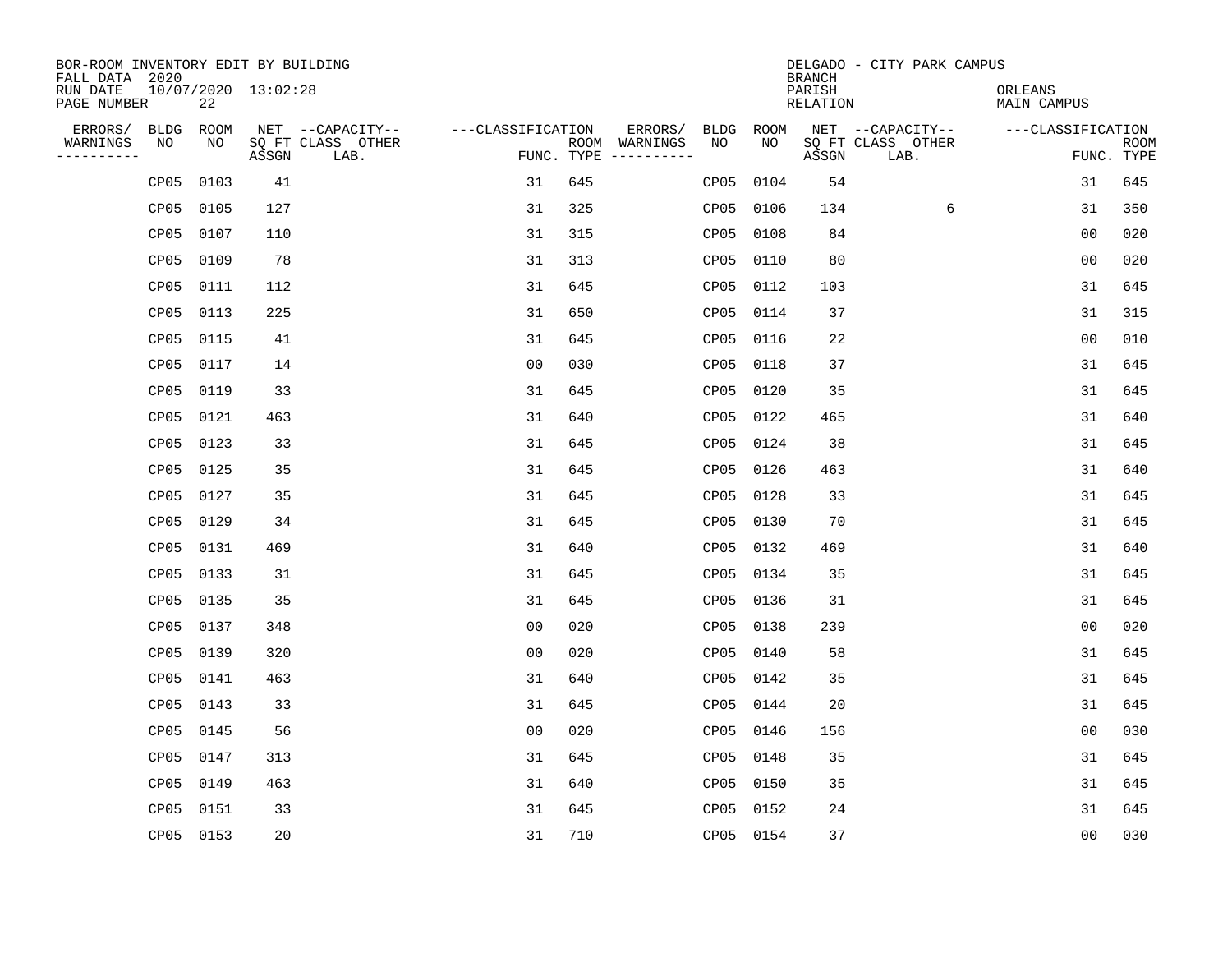| BOR-ROOM INVENTORY EDIT BY BUILDING<br>FALL DATA 2020 |                  |                           |       |    |                           |                   |     |                                      |      |                                                                                                | <b>BRANCH</b>      |                           | DELGADO - CITY PARK CAMPUS                                                                                         |         |                                    |                           |
|-------------------------------------------------------|------------------|---------------------------|-------|----|---------------------------|-------------------|-----|--------------------------------------|------|------------------------------------------------------------------------------------------------|--------------------|---------------------------|--------------------------------------------------------------------------------------------------------------------|---------|------------------------------------|---------------------------|
| RUN DATE<br>PAGE NUMBER                               |                  | 10/07/2020 13:02:28<br>23 |       |    |                           |                   |     |                                      |      |                                                                                                | PARISH<br>RELATION |                           |                                                                                                                    | ORLEANS | MAIN CAMPUS                        |                           |
| ERRORS/                                               | BLDG             | ROOM                      |       |    | NET --CAPACITY--          | ---CLASSIFICATION |     | ERRORS/                              | BLDG | ROOM                                                                                           |                    |                           |                                                                                                                    |         | NET --CAPACITY-- ---CLASSIFICATION |                           |
| WARNINGS<br>----------                                | NO               | NO                        | ASSGN |    | SQ FT CLASS OTHER<br>LAB. |                   |     | ROOM WARNINGS<br>FUNC. TYPE $------$ | NO.  | NO.                                                                                            | ASSGN              | SQ FT CLASS OTHER<br>LAB. |                                                                                                                    |         |                                    | <b>ROOM</b><br>FUNC. TYPE |
|                                                       | CP <sub>05</sub> | 0155                      | 14    |    |                           | 0 <sub>0</sub>    | 030 |                                      | CP05 | 0156                                                                                           | 17                 |                           |                                                                                                                    |         | 00                                 | 030                       |
|                                                       |                  | CP05 0157                 | 6     |    |                           | 31                | 315 |                                      |      | CP05 0158<br>TOTAL NUMBER CLASSROOMS<br>TOTAL NUMBER LABS 210<br>TOTAL NUMBER SPECIAL LABS 220 | 3                  |                           | TOTAL ASSIGNABLE & UNASSIGNABLE SQFT:<br>TOTAL NET ASSIGN SQ. FT. IN ROOM FILE<br>TOTAL NUMBER COMPUTER CLASSROOMS |         | $\overline{00}$<br>7,080<br>5,542  | 010                       |
|                                                       |                  | CP06 0102                 | 933   |    | 24                        | 11                | 240 |                                      |      | CP06 0103                                                                                      | 898                | 24                        |                                                                                                                    |         | 11                                 | 140                       |
|                                                       | CP06             | 0104                      | 49    |    |                           | 0 <sub>0</sub>    | 030 |                                      | CP06 | 0105                                                                                           | 892                | 20                        |                                                                                                                    |         | 11                                 | 140                       |
|                                                       |                  | CP06 0106                 | 126   |    |                           | 11                | 731 |                                      | CP06 | 0106A                                                                                          | 58                 |                           |                                                                                                                    |         | 0 <sub>0</sub>                     | 030                       |
|                                                       | CP06             | 0107                      | 826   |    | $\mathbf{1}$              | 11                | 310 |                                      | CP06 | 0107A                                                                                          | 128                |                           | $\mathbf{1}$                                                                                                       |         | 11                                 | 310                       |
|                                                       |                  | CP06 0108                 | 184   |    |                           | 0 <sub>0</sub>    | 030 |                                      | CP06 | 0110                                                                                           | 66                 |                           |                                                                                                                    |         | 0 <sub>0</sub>                     | 010                       |
|                                                       | CP06             | 0112                      | 186   |    |                           | 0 <sub>0</sub>    | 030 |                                      | CP06 | 0114                                                                                           | 282                |                           |                                                                                                                    |         | 0 <sub>0</sub>                     | 030                       |
|                                                       |                  | CP06 0116                 | 132   |    |                           | 11                | 315 |                                      | CP06 | 0116A                                                                                          | 106                |                           | 1                                                                                                                  |         | 11                                 | 310                       |
|                                                       | CP06             | 0116B                     | 114   |    | $\mathbf 1$               | 11                | 310 |                                      | CP06 | 0118                                                                                           | 38                 |                           |                                                                                                                    |         | 11                                 | 731                       |
|                                                       | CP06             | 0119                      | 85    |    |                           | 11                | 710 |                                      | CP06 | 0120                                                                                           | 30                 |                           |                                                                                                                    |         | 0 <sub>0</sub>                     | 030                       |
|                                                       | CP06             | 0121                      | 58    |    |                           | 0 <sub>0</sub>    | 020 |                                      | CP06 | 0122                                                                                           | 161                |                           |                                                                                                                    |         | 0 <sub>0</sub>                     | 020                       |
|                                                       | CP06             | 0123                      | 515   |    |                           | 0 <sub>0</sub>    | 020 |                                      | CP06 | 0124                                                                                           | 209                |                           |                                                                                                                    |         | 0 <sub>0</sub>                     | 020                       |
|                                                       | CP06             | 0125                      | 468   |    |                           | 0 <sub>0</sub>    | 020 |                                      | CP06 | 0126                                                                                           | 15                 |                           |                                                                                                                    |         | 0 <sub>0</sub>                     | 030                       |
|                                                       | CP06             | 0127                      | 15    |    |                           | 0 <sub>0</sub>    | 030 |                                      | CP06 | 0202                                                                                           | 699                | 20                        |                                                                                                                    |         | 11                                 | 140                       |
|                                                       | CP06             | 0202A                     | 101   |    |                           | 11                | 350 |                                      | CP06 | 0202B                                                                                          | 135                |                           |                                                                                                                    |         | 11                                 | 350                       |
|                                                       | CP06             | 0202C                     | 35    |    |                           | 11                | 731 |                                      | CP06 | 0203                                                                                           | 446                |                           |                                                                                                                    |         | 11                                 | 650                       |
|                                                       | CP06             | 0204                      | 226   |    | $\mathbf 1$               | 11                | 310 |                                      | CP06 | 0204A                                                                                          | 112                |                           |                                                                                                                    |         | 11                                 | 325                       |
|                                                       | CP06             | 0205                      | 452   | 14 |                           | 11                | 140 |                                      | CP06 | 0206                                                                                           | 74                 |                           |                                                                                                                    |         | 00                                 | 030                       |
|                                                       | CP06             | 0207                      | 440   | 14 |                           | 11                | 140 |                                      | CP06 | 0208                                                                                           | 260                |                           |                                                                                                                    |         | 0 <sub>0</sub>                     | 030                       |
|                                                       | CP06             | 0209                      | 441   | 14 |                           | 11                | 140 |                                      | CP06 | 0210                                                                                           | 403                |                           | 14                                                                                                                 |         | 11                                 | 310                       |
|                                                       | CP06             | 0211                      | 741   |    | 16                        | 11                | 310 |                                      | CP06 | 0212                                                                                           | 181                |                           |                                                                                                                    |         | 11                                 | 260                       |
|                                                       |                  | CP06 0212A                | 45    |    |                           | 11                | 260 |                                      |      | CP06 0213                                                                                      | 88                 |                           | $\mathbf 1$                                                                                                        |         | 11                                 | 310                       |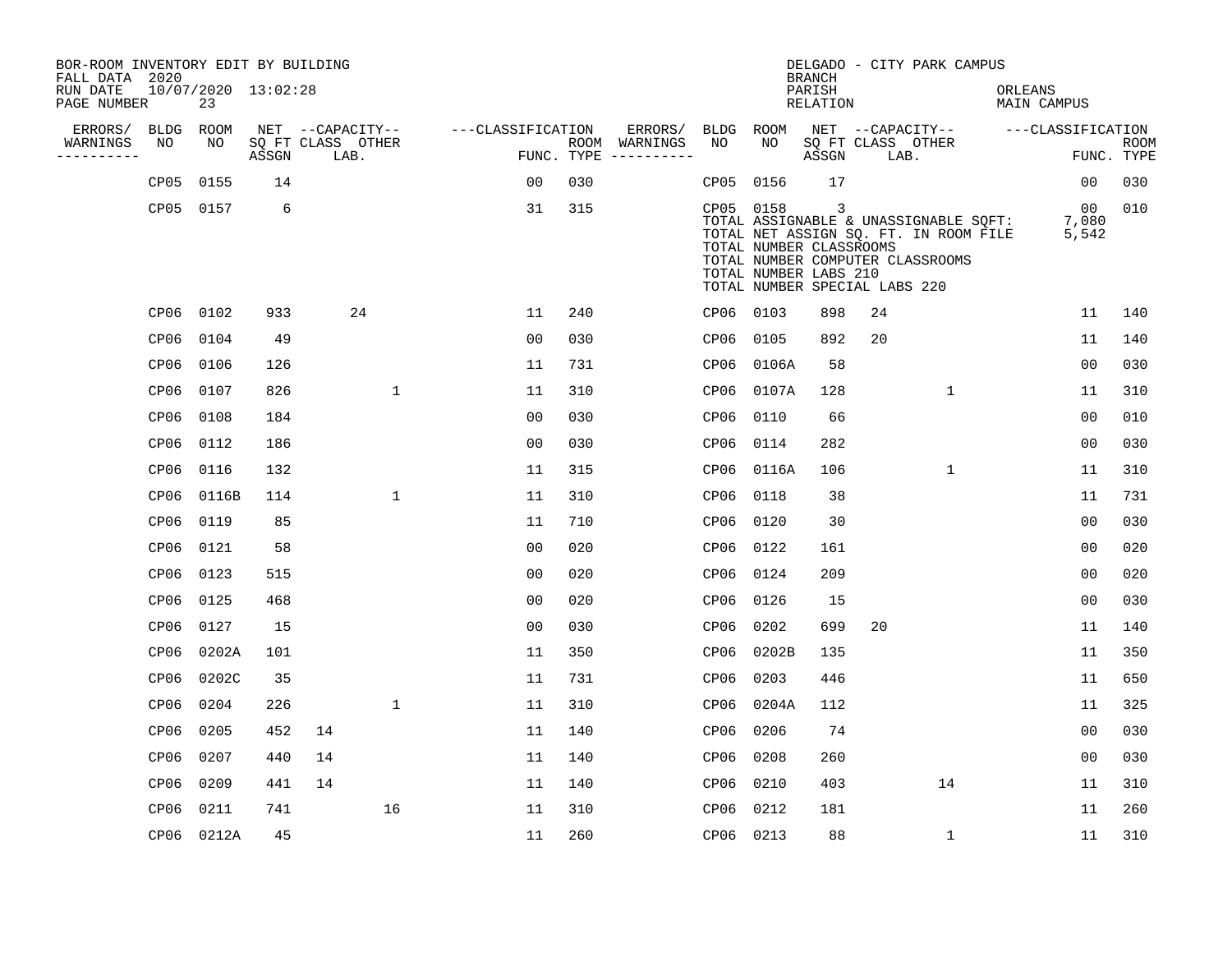| BOR-ROOM INVENTORY EDIT BY BUILDING<br>FALL DATA 2020 |             |                           |       |                           |                   |            |                              |           |                                                  | <b>BRANCH</b>             | DELGADO - CITY PARK CAMPUS                                                                                                                          |                               |                           |
|-------------------------------------------------------|-------------|---------------------------|-------|---------------------------|-------------------|------------|------------------------------|-----------|--------------------------------------------------|---------------------------|-----------------------------------------------------------------------------------------------------------------------------------------------------|-------------------------------|---------------------------|
| RUN DATE<br>PAGE NUMBER                               |             | 10/07/2020 13:02:28<br>24 |       |                           |                   |            |                              |           |                                                  | PARISH<br><b>RELATION</b> |                                                                                                                                                     | ORLEANS<br><b>MAIN CAMPUS</b> |                           |
| ERRORS/                                               | <b>BLDG</b> | ROOM                      |       | NET --CAPACITY--          | ---CLASSIFICATION |            | ERRORS/                      | BLDG ROOM |                                                  |                           | NET --CAPACITY--                                                                                                                                    | ---CLASSIFICATION             |                           |
| WARNINGS<br>----------                                | NO          | NO                        | ASSGN | SQ FT CLASS OTHER<br>LAB. |                   | FUNC. TYPE | ROOM WARNINGS<br>----------- | NO        | NO                                               | ASSGN                     | SQ FT CLASS OTHER<br>LAB.                                                                                                                           |                               | <b>ROOM</b><br>FUNC. TYPE |
|                                                       | CP06        | 0213A                     | 125   |                           | 11                | 731        |                              | CP06      | 0214                                             | 23                        |                                                                                                                                                     | 00                            | 010                       |
|                                                       | CP06        | 0216                      | 108   |                           | 11                | 710        |                              | CP06 0221 |                                                  | 58                        |                                                                                                                                                     | 00                            | 020                       |
|                                                       | CP06        | 0222                      | 166   |                           | 00                | 020        |                              | CP06 0223 |                                                  | 501                       |                                                                                                                                                     | 00                            | 020                       |
|                                                       | CP06        | 0224                      | 209   |                           | 0 <sub>0</sub>    | 020        |                              | CP06      | 0225                                             | 468                       |                                                                                                                                                     | 0 <sub>0</sub>                | 020                       |
|                                                       | CP06        | 0226                      | 15    |                           | 00                | 030        |                              | CP06 0227 | TOTAL NUMBER CLASSROOMS<br>TOTAL NUMBER LABS 210 | 15                        | TOTAL ASSIGNABLE & UNASSIGNABLE SQFT:<br>TOTAL NET ASSIGN SQ. FT. IN ROOM FILE<br>TOTAL NUMBER COMPUTER CLASSROOMS<br>TOTAL NUMBER SPECIAL LABS 220 | 00<br>13,141<br>9,056<br>6    | 030                       |
|                                                       | CP07        | 0001                      | 130   |                           | 0 <sub>0</sub>    | 020        |                              | CP07 0002 |                                                  | 72                        |                                                                                                                                                     | 0 <sub>0</sub>                | 020                       |
|                                                       | CP07        | 0100                      | 22723 | 150                       | 41                | 420        |                              | CP07      | 0101                                             | 158                       |                                                                                                                                                     | 0 <sub>0</sub>                | 020                       |
|                                                       | CP07        | 0102                      | 134   |                           | 00                | 020        | 9                            | CP07      | 0103                                             | 2984                      | 28                                                                                                                                                  | 41                            | 410                       |
| 9                                                     | CP07        | 0105                      | 660   | 6                         | 41                | 410        |                              | CP07      | 0107                                             | 58                        |                                                                                                                                                     | 0 <sub>0</sub>                | 030                       |
|                                                       | CP07        | 0108                      | 240   |                           | 00                | 030        |                              | CP07      | 0109                                             | 156                       |                                                                                                                                                     | 0 <sub>0</sub>                | 030                       |
|                                                       | CP07        | 0110                      | 181   |                           | 41                | 731        |                              | CP07      | 0112                                             | 387                       | 14                                                                                                                                                  | 41                            | 410                       |
|                                                       | CP07        | 0113                      | 385   |                           | 41                | 440        |                              | CP07      | 0114                                             | 170                       | 1                                                                                                                                                   | 41                            | 310                       |
|                                                       | CP07        | 0115                      | 97    |                           | 41                | 440        |                              | CP07      | 0116                                             | 122                       | 1                                                                                                                                                   | 41                            | 310                       |
|                                                       | CP07        | 0117                      | 302   |                           | 41                | 731        |                              | CP07      | 0118                                             | 123                       | 1                                                                                                                                                   | 41                            | 310                       |
|                                                       | CP07        | 0119                      | 118   |                           | 0 <sub>0</sub>    | 030        |                              | CP07      | 0120                                             | 315                       | 5                                                                                                                                                   | 41                            | 420                       |
|                                                       | CP07        | 0121                      | 112   | 1                         | 41                | 310        |                              | CP07      | 0122                                             | 113                       | 1                                                                                                                                                   | 41                            | 310                       |
|                                                       | CP07        | 0123                      | 278   |                           | 41                | 455        |                              | CP07      | 0124                                             | 293                       | 10                                                                                                                                                  | 41                            | 680                       |
|                                                       | CP07        | 0125                      | 113   | 1                         | 41                | 310        |                              | CP07      | 0126                                             | 85                        |                                                                                                                                                     | 41                            | 455                       |
|                                                       | CP07        | 0127                      | 175   | 6                         | 41                | 410        |                              | CP07      | 0128                                             | 160                       | 6                                                                                                                                                   | 41                            | 410                       |
|                                                       | CP07        | 0129                      | 162   | 6                         | 41                | 410        |                              | CP07      | 0130                                             | 160                       | 6                                                                                                                                                   | 41                            | 410                       |
|                                                       | CP07        | 0131                      | 162   | 6                         | 41                | 410        | 9                            | CP07      | 0132                                             | 969                       | 4                                                                                                                                                   | 41                            | 430                       |
|                                                       | CP07        | 0133                      | 123   |                           | 41                | 731        |                              | CP07      | 0134                                             | 319                       |                                                                                                                                                     | 41                            | 650                       |
|                                                       |             | CP07 0135                 | 53    |                           | 0 <sub>0</sub>    | 030        |                              | CP07 0136 |                                                  | 53                        |                                                                                                                                                     | 00                            | 030                       |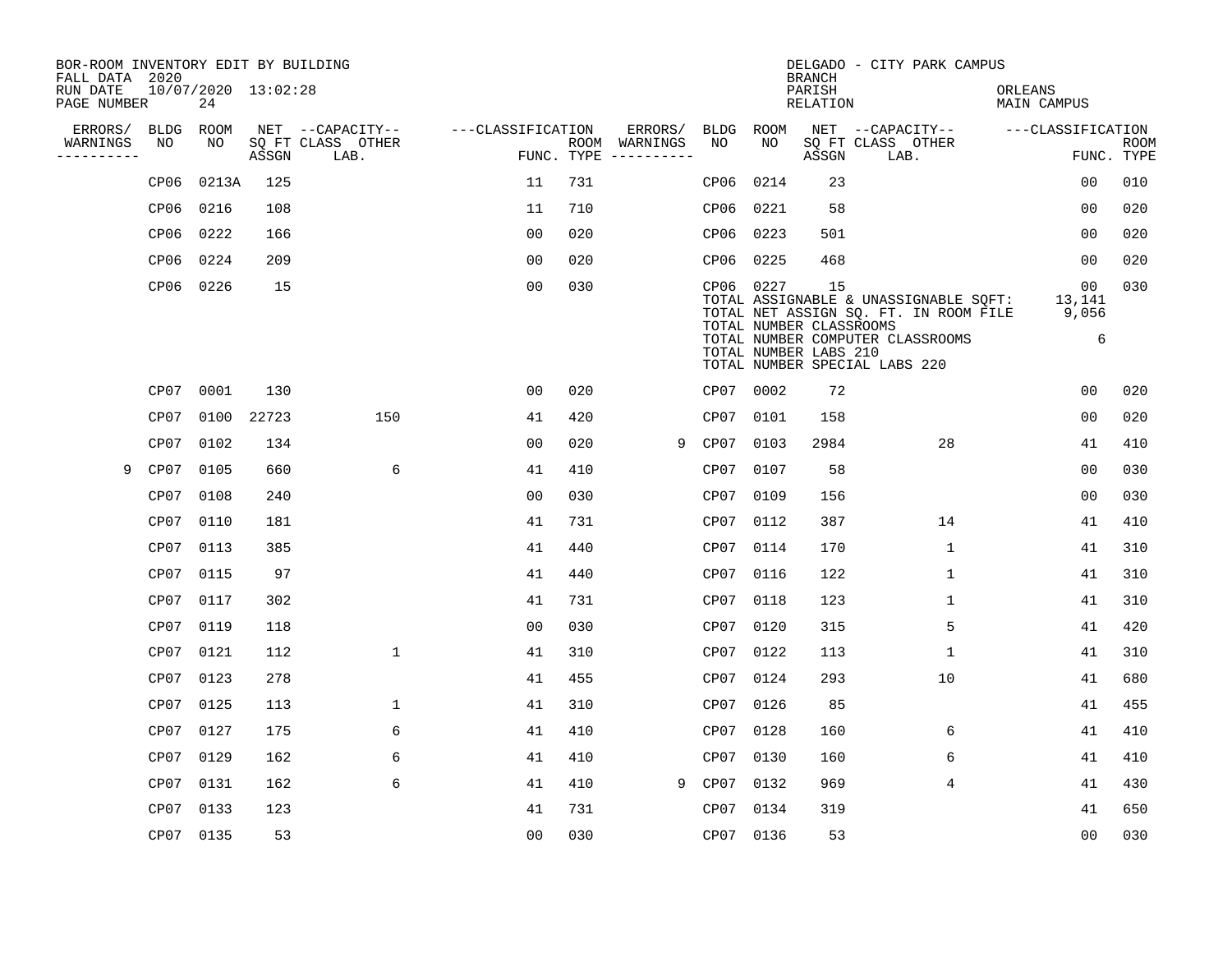| BOR-ROOM INVENTORY EDIT BY BUILDING<br>FALL DATA 2020 |            |            |                     |                           |                                    |     |                                                      |           |            | <b>BRANCH</b>      | DELGADO - CITY PARK CAMPUS                                                                                      |                        |                           |
|-------------------------------------------------------|------------|------------|---------------------|---------------------------|------------------------------------|-----|------------------------------------------------------|-----------|------------|--------------------|-----------------------------------------------------------------------------------------------------------------|------------------------|---------------------------|
| RUN DATE<br>PAGE NUMBER                               |            | 25         | 10/07/2020 13:02:28 |                           |                                    |     |                                                      |           |            | PARISH<br>RELATION |                                                                                                                 | ORLEANS<br>MAIN CAMPUS |                           |
| ERRORS/<br>WARNINGS<br>----------                     | BLDG<br>NO | ROOM<br>NO | ASSGN               | SQ FT CLASS OTHER<br>LAB. | NET --CAPACITY-- ---CLASSIFICATION |     | ERRORS/ BLDG<br>ROOM WARNINGS<br>FUNC. TYPE $------$ | NO        | ROOM<br>NO | ASSGN              | NET --CAPACITY--<br>SQ FT CLASS OTHER<br>LAB.                                                                   | ---CLASSIFICATION      | <b>ROOM</b><br>FUNC. TYPE |
|                                                       | CP07       | 0137       | 471                 |                           | 41                                 | 313 |                                                      | CP07      | 0138       | 154                | $\mathbf{1}$                                                                                                    | 41                     | 310                       |
|                                                       |            | CP07 0139  | 137                 | $\mathbf{1}$              | 41                                 | 310 |                                                      | CP07      | 0140       | 134                | $\mathbf{1}$                                                                                                    | 41                     | 310                       |
|                                                       | CP07       | 0141       | 503                 |                           | 41                                 | 313 |                                                      | CP07      | 0142       | 391                | 12                                                                                                              | 41                     | 350                       |
|                                                       | CP07       | 0143       | 25                  |                           | 41                                 | 731 |                                                      | CP07      | 0144       | 189                |                                                                                                                 | 41                     | 325                       |
|                                                       |            | CP07 0145  | 185                 | $\mathbf{1}$              | 41                                 | 310 |                                                      | CP07      | 0146       | 84                 |                                                                                                                 | 41                     | 731                       |
|                                                       | CP07       | 0147       | 835                 |                           | 41                                 | 315 |                                                      | CP07      | 0148       | 156                | $\mathbf{1}$                                                                                                    | 41                     | 310                       |
|                                                       | CP07       | 0149       | 137                 | 1                         | 41                                 | 310 |                                                      | CP07      | 0150       | 136                | $\mathbf{1}$                                                                                                    | 41                     | 310                       |
|                                                       |            | CP07 0151  | 90                  |                           | 41                                 | 731 |                                                      | CP07      | 0152       | 1019               |                                                                                                                 | 0 <sub>0</sub>         | 030                       |
|                                                       | CP07       | 0153       | 145                 |                           | 00                                 | 030 |                                                      | CP07      | 0154       | 3186               |                                                                                                                 | 0 <sub>0</sub>         | 020                       |
|                                                       |            | CP07 0155  | 284                 |                           | 00                                 | 030 |                                                      | CP07      | 0157       | 267                |                                                                                                                 | 0 <sub>0</sub>         | 030                       |
|                                                       | CP07       | 0159       | 1315                |                           | 41                                 | 240 |                                                      | CP07      | 0160       | 1419               |                                                                                                                 | 41                     | 240                       |
|                                                       | CP07       | 0161       | 1633                |                           | 00                                 | 030 |                                                      | CP07      | 0162       | 339                |                                                                                                                 | 0 <sub>0</sub>         | 030                       |
|                                                       |            | CP07 0163  | 135                 |                           | 00                                 | 010 |                                                      | CP07      | 0164       | 161                |                                                                                                                 | 0 <sub>0</sub>         | 030                       |
|                                                       | CP07       | 0165       | 1210                |                           | 41                                 | 240 |                                                      | CP07      | 0166       | 178                |                                                                                                                 | 41                     | 314                       |
|                                                       | CP07       | 0167       | 101                 |                           | 41                                 | 731 |                                                      | CP07      | 0168       | 1155               |                                                                                                                 | 41                     | 240                       |
|                                                       |            | CP07 0169  | 112                 |                           | 0 <sub>0</sub>                     | 020 |                                                      | CP07      | 0170       | 1196               |                                                                                                                 | 41                     | 314                       |
|                                                       | CP07       | 0171       | 190                 | 1                         | 41                                 | 310 |                                                      | CP07      | 0172       | 218                |                                                                                                                 | 0 <sub>0</sub>         | 030                       |
|                                                       | CP07       | 0173       | 247                 |                           | 0 <sub>0</sub>                     | 030 |                                                      | CP07      | 0175       | 842                |                                                                                                                 | 41                     | 240                       |
|                                                       |            | CP07 0176  | 1000                |                           | 41                                 | 240 |                                                      | CP07      | 0177       | 134                |                                                                                                                 | 41                     | 314                       |
|                                                       | CP07       | 0178       | 201                 |                           | 41                                 | 314 |                                                      | CP07      | 0179       | 990                |                                                                                                                 | 41                     | 240                       |
|                                                       | CP07       | 0180       | 149                 |                           | 41                                 | 314 |                                                      | CP07      | 0181       | 301                |                                                                                                                 | 0 <sub>0</sub>         | 020                       |
|                                                       | CP07       | 0182       | 933                 |                           | 41                                 | 240 |                                                      | CP07 0183 |            | 1290               |                                                                                                                 | 41                     | 240                       |
|                                                       |            | CP07 0184  | 120                 |                           | 41                                 | 731 |                                                      |           |            |                    | TOTAL ASSIGNABLE & UNASSIGNABLE SOFT:<br>TOTAL NET ASSIGN SQ. FT. IN ROOM FILE<br><b>TOTAL NUMBER OLACEOOMC</b> | 56,942<br>47,723       |                           |

TOTAL NUMBER CLASSROOMS TOTAL NUMBER COMPUTER CLASSROOMS TOTAL NUMBER LABS 210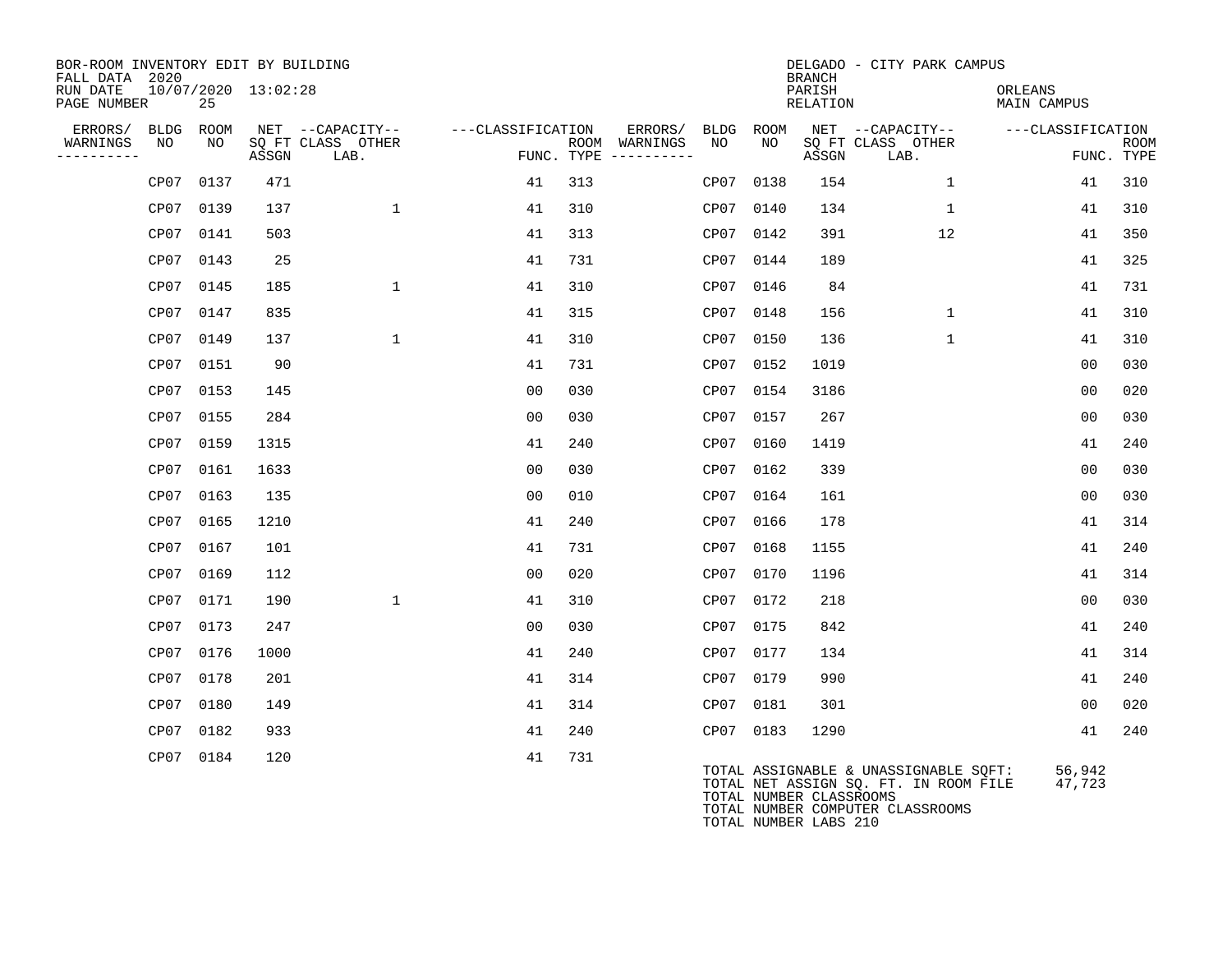| BOR-ROOM INVENTORY EDIT BY BUILDING<br>FALL DATA 2020 |            |                     |                                       |                   |     |                          |                  |                                                                                                | <b>BRANCH</b>      |    | DELGADO - CITY PARK CAMPUS                                                                                         |                               |                                           |             |
|-------------------------------------------------------|------------|---------------------|---------------------------------------|-------------------|-----|--------------------------|------------------|------------------------------------------------------------------------------------------------|--------------------|----|--------------------------------------------------------------------------------------------------------------------|-------------------------------|-------------------------------------------|-------------|
| RUN DATE<br>PAGE NUMBER                               | 26         | 10/07/2020 13:02:28 |                                       |                   |     |                          |                  |                                                                                                | PARISH<br>RELATION |    |                                                                                                                    | ORLEANS<br><b>MAIN CAMPUS</b> |                                           |             |
| ERRORS/<br>BLDG<br>NO<br>WARNINGS                     | ROOM<br>NO |                     | NET --CAPACITY--<br>SQ FT CLASS OTHER | ---CLASSIFICATION |     | ERRORS/<br>ROOM WARNINGS | BLDG<br>NO       | ROOM<br>NO                                                                                     |                    |    | NET --CAPACITY--<br>SQ FT CLASS OTHER                                                                              | ---CLASSIFICATION             |                                           | <b>ROOM</b> |
| ---------                                             |            | ASSGN               | LAB.                                  |                   |     | FUNC. TYPE $------$      |                  |                                                                                                | ASSGN              |    | LAB.                                                                                                               |                               |                                           | FUNC. TYPE  |
|                                                       |            |                     |                                       |                   |     |                          |                  | TOTAL NUMBER SPECIAL LABS 220                                                                  |                    |    |                                                                                                                    |                               |                                           |             |
| CP08                                                  | 0100       | 1461                |                                       | 00                | 020 |                          |                  | CP08 0101                                                                                      | 756                | 40 |                                                                                                                    |                               | 14                                        | 110         |
| CP08                                                  | 0102       | 99                  |                                       | 0 <sub>0</sub>    | 030 |                          | CP08             | 0103                                                                                           | 135                |    |                                                                                                                    |                               | 0 <sub>0</sub>                            | 030         |
| CP08                                                  | 0104       | 414                 |                                       | 14                | 314 |                          | CP08             | 0105                                                                                           | 412                | 16 |                                                                                                                    |                               | 14                                        | 110         |
| CP08                                                  | 0106       | 415                 | 16                                    | 14                | 240 |                          | CP08             | 0107                                                                                           | 573                |    | 24                                                                                                                 |                               | 14                                        | 240         |
| CP08                                                  | 0108       | 704                 | 20                                    | 14                | 110 |                          | CP08             | 0109                                                                                           | 702                | 15 |                                                                                                                    |                               | 14                                        | 140         |
| CP08                                                  | 0110       | 87                  |                                       | 0 <sub>0</sub>    | 030 |                          | CP08             | 0111                                                                                           | 92                 |    |                                                                                                                    |                               | 14                                        | 710         |
| CP08                                                  | 0112       | 113                 |                                       | 0 <sub>0</sub>    | 030 |                          | CP08             | 0113                                                                                           | 378                | 16 |                                                                                                                    |                               | 14                                        | 110         |
| CP08                                                  | 0114       | 373                 | 16                                    | 14                | 110 |                          | CP08             | 0115                                                                                           | 376                | 16 |                                                                                                                    |                               | 14                                        | 110         |
| CP08                                                  | 0116       | 375                 |                                       | 14                | 314 |                          |                  | CP08 0117<br>TOTAL NUMBER CLASSROOMS<br>TOTAL NUMBER LABS 210<br>TOTAL NUMBER SPECIAL LABS 220 | 759                | 40 | TOTAL ASSIGNABLE & UNASSIGNABLE SQFT:<br>TOTAL NET ASSIGN SQ. FT. IN ROOM FILE<br>TOTAL NUMBER COMPUTER CLASSROOMS |                               | 14<br>8,224<br>6,329<br>7<br>$\mathbf{1}$ | 110         |
| CP <sub>09</sub>                                      | 0101       | 53                  |                                       | 0 <sub>0</sub>    | 020 |                          |                  | CP09 0102                                                                                      | 121                |    |                                                                                                                    |                               | 00                                        | 020         |
| CP <sub>09</sub>                                      | 0103       | 232                 |                                       | 0 <sub>0</sub>    | 020 |                          | CP09             | 0104                                                                                           | 112                |    |                                                                                                                    |                               | 00                                        | 030         |
| CP <sub>09</sub>                                      | 0105       | 112                 |                                       | 0 <sub>0</sub>    | 030 |                          | CP <sub>09</sub> | 0106                                                                                           | 42                 |    |                                                                                                                    |                               | 0 <sub>0</sub>                            | 030         |
| CP <sub>09</sub>                                      | 0107       | 74                  |                                       | 14                | 315 |                          | CP09             | 0108                                                                                           | 42                 |    |                                                                                                                    |                               | 0 <sub>0</sub>                            | 010         |
| CP <sub>09</sub>                                      | 0109       | 80                  |                                       | 14                | 710 |                          | CP09             | 0110                                                                                           | 407                |    |                                                                                                                    |                               | 14                                        | 315         |
| CP <sub>09</sub>                                      | 0110A      | 76                  | $\mathbf{1}$                          | 14                | 310 |                          | CP09             | 0110B                                                                                          | 73                 |    | $\mathbf 1$                                                                                                        |                               | 14                                        | 310         |
| CP <sub>09</sub>                                      | 0111       | 128                 |                                       | 14                | 325 |                          | CP <sub>09</sub> | 0112                                                                                           | 115                |    |                                                                                                                    |                               | 14                                        | 325         |
| CP09                                                  | 0113       | 211                 | 1                                     | 12                | 310 |                          | CP09             | 0114                                                                                           | 113                |    | $\mathbf 1$                                                                                                        |                               | 14                                        | 310         |
| CP09                                                  | 0115       | 202                 |                                       | 14                | 313 |                          | CP <sub>09</sub> | 0116                                                                                           | 283                |    | 10                                                                                                                 |                               | 14                                        | 350         |
| CP09                                                  | 0117       | 211                 |                                       | 14                | 325 |                          | CP09             | 0118                                                                                           | 113                |    | $\mathbf 1$                                                                                                        |                               | 14                                        | 310         |
| CP <sub>09</sub>                                      | 0119       | 128                 | $\mathbf 1$                           | 14                | 310 |                          | CP09             | 0120                                                                                           | 115                |    | $\mathbf 1$                                                                                                        |                               | 14                                        | 310         |
| CP <sub>09</sub>                                      | 0121       | 249                 |                                       | 14                | 314 |                          | CP09             | 0122                                                                                           | 108                |    |                                                                                                                    |                               | 14                                        | 315         |
| CP09 0123                                             |            | 129                 | 6                                     | 14                | 350 |                          | CP09 0124        |                                                                                                | 15                 |    |                                                                                                                    |                               | 0 <sub>0</sub>                            | 020         |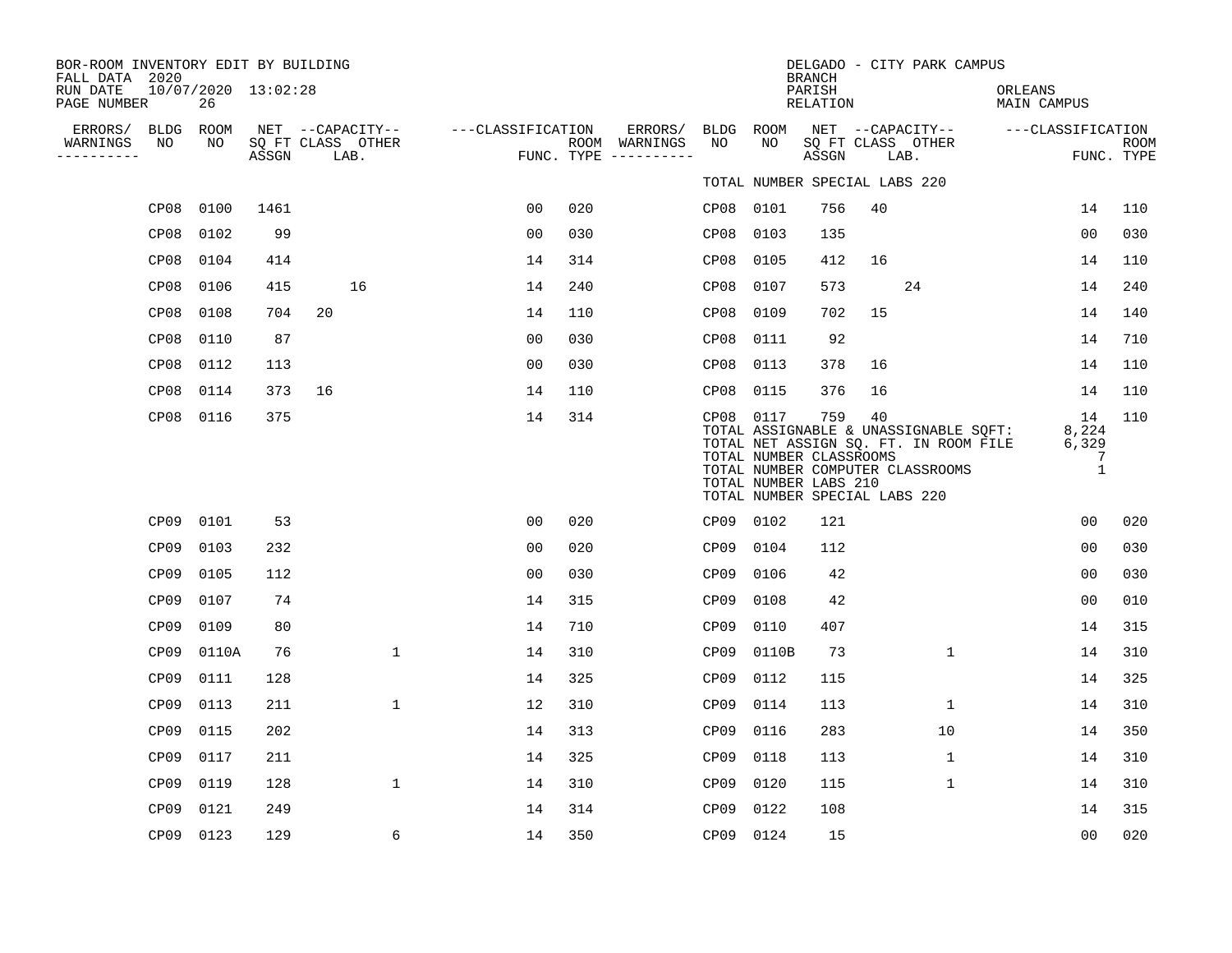| BOR-ROOM INVENTORY EDIT BY BUILDING<br>FALL DATA 2020      |                           |       |                                               |                   |     |                                                           |           |                 | DELGADO - CITY PARK CAMPUS<br>BRANCH                                                                                                                                                                    |              |                        |                |                           |
|------------------------------------------------------------|---------------------------|-------|-----------------------------------------------|-------------------|-----|-----------------------------------------------------------|-----------|-----------------|---------------------------------------------------------------------------------------------------------------------------------------------------------------------------------------------------------|--------------|------------------------|----------------|---------------------------|
| RUN DATE<br>PAGE NUMBER                                    | 10/07/2020 13:02:28<br>27 |       |                                               |                   |     |                                                           |           |                 | PARISH<br>RELATION                                                                                                                                                                                      |              | ORLEANS<br>MAIN CAMPUS |                |                           |
| ERRORS/ BLDG ROOM<br>WARNINGS<br>NO<br>. _ _ _ _ _ _ _ _ _ | NO                        | ASSGN | NET --CAPACITY--<br>SQ FT CLASS OTHER<br>LAB. | ---CLASSIFICATION |     | ERRORS/ BLDG ROOM<br>ROOM WARNINGS<br>FUNC. TYPE $------$ | NO        | NO              | NET --CAPACITY-- ---CLASSIFICATION<br>SQ FT CLASS OTHER<br>ASSGN                                                                                                                                        | LAB.         |                        |                | <b>ROOM</b><br>FUNC. TYPE |
|                                                            |                           |       |                                               |                   |     |                                                           |           |                 | TOTAL ASSIGNABLE & UNASSIGNABLE SQFT:<br>TOTAL NET ASSIGN SQ. FT. IN ROOM FILE<br>TOTAL NUMBER CLASSROOMS<br>TOTAL NUMBER COMPUTER CLASSROOMS<br>TOTAL NUMBER LABS 210<br>TOTAL NUMBER SPECIAL LABS 220 |              |                        | 3,544<br>2,815 |                           |
|                                                            | CP10 0100                 | 378   |                                               | 0 <sub>0</sub>    | 020 |                                                           |           | CP10 0100A 1412 |                                                                                                                                                                                                         |              |                        | 00             | 020                       |
| CP10                                                       | 0100B                     | 378   |                                               | 0 <sub>0</sub>    | 020 |                                                           | CP10      | 0100C           | 259                                                                                                                                                                                                     |              |                        | 0 <sub>0</sub> | 020                       |
| CP10                                                       | 0100D                     | 1412  |                                               | 00                | 020 |                                                           | CP10      | 0100E           | 66                                                                                                                                                                                                      |              |                        | 0 <sub>0</sub> | 020                       |
| CP10                                                       | 0100F                     | 66    |                                               | 0 <sub>0</sub>    | 020 |                                                           | CP10      | 0100G           | 66                                                                                                                                                                                                      |              |                        | 0 <sub>0</sub> | 020                       |
| CP10                                                       | 0105                      | 385   |                                               | 0 <sub>0</sub>    | 030 |                                                           | CP10      | 0106            | 385                                                                                                                                                                                                     |              |                        | 0 <sub>0</sub> | 030                       |
|                                                            | CP10 0107                 | 290   |                                               | 0 <sub>0</sub>    | 030 |                                                           | CP10      | 0108            | 72                                                                                                                                                                                                      |              |                        | 0 <sub>0</sub> | 020                       |
| CP10                                                       | 0109                      | 194   |                                               | 0 <sub>0</sub>    | 030 |                                                           | CP10      | 0110            | 56                                                                                                                                                                                                      |              |                        | 00             | 010                       |
| CP10                                                       | 0113                      | 205   |                                               | 72                | 315 |                                                           | CP10      | 0114            | 754                                                                                                                                                                                                     |              |                        | 00             | 030                       |
| CP10                                                       | 0115                      | 467   |                                               | 82                | 082 |                                                           | CP10      | 0115B           | 103                                                                                                                                                                                                     |              |                        | 82             | 082                       |
|                                                            | CP10 0115C                | 32    |                                               | 82                | 082 |                                                           |           | CP10 0115D      | 89                                                                                                                                                                                                      |              |                        | 60             | 710                       |
| CP10                                                       | 0116                      | 148   |                                               | 0 <sub>0</sub>    | 020 |                                                           | CP10      | 0116A           | 2437                                                                                                                                                                                                    |              |                        | 82             | 082                       |
| CP10                                                       | 0116B                     | 1003  |                                               | 82                | 082 |                                                           | CP10      | 0116C           | 847                                                                                                                                                                                                     |              |                        | 82             | 082                       |
| CP10                                                       | 0116D                     | 156   |                                               | 82                | 082 |                                                           | CP10      | 0116E           | 316                                                                                                                                                                                                     |              |                        | 0 <sub>0</sub> | 020                       |
| CP10                                                       | 0117                      | 608   | 3                                             | 72                | 313 |                                                           | CP10      | 0117B           | 195                                                                                                                                                                                                     | 9            |                        | 72             | 350                       |
|                                                            | CP10 0117C                | 198   |                                               | 72                | 325 |                                                           | CP10      | 0121            | 132                                                                                                                                                                                                     | $\mathbf 1$  |                        | 60             | 310                       |
| CP10                                                       | 0122                      | 123   | $\mathbf 1$                                   | 72                | 310 |                                                           | CP10      | 0123            | 123                                                                                                                                                                                                     | $\mathbf{1}$ |                        | 63             | 310                       |
| CP10                                                       | 0124                      | 129   | $\mathbf 1$                                   | 63                | 310 |                                                           | CP10      | 0125            | 126                                                                                                                                                                                                     | $\mathbf 1$  |                        | 63             | 310                       |
| CP10                                                       | 0126                      | 131   | $\mathbf{1}$                                  | 63                | 310 |                                                           | CP10      | 0127            | 203                                                                                                                                                                                                     | 1            |                        | 73             | 310                       |
| CP10                                                       | 0127B                     | 43    |                                               | 70                | 315 |                                                           | CP10      | 0128B           | 151                                                                                                                                                                                                     | 1            |                        | 76             | 310                       |
| CP10                                                       | 0128C                     | 152   | $\mathbf{1}$                                  | 60                | 310 |                                                           | CP10      | 0129            | 299                                                                                                                                                                                                     | 12           |                        | 70             | 350                       |
| CP10                                                       | 0129A                     | 114   | $\mathbf{1}$                                  | 70                | 310 |                                                           | CP10      | 0129B           | 76                                                                                                                                                                                                      |              |                        | 70             | 355                       |
| CP10                                                       | 0130                      | 331   |                                               | 63                | 325 |                                                           | CP10      | 0131            | 281                                                                                                                                                                                                     | 4            |                        | 63             | 350                       |
|                                                            | CP10 0131A                | 123   |                                               | 63                | 355 |                                                           | CP10 0132 |                 | 850                                                                                                                                                                                                     | 40           |                        | 63             | 660                       |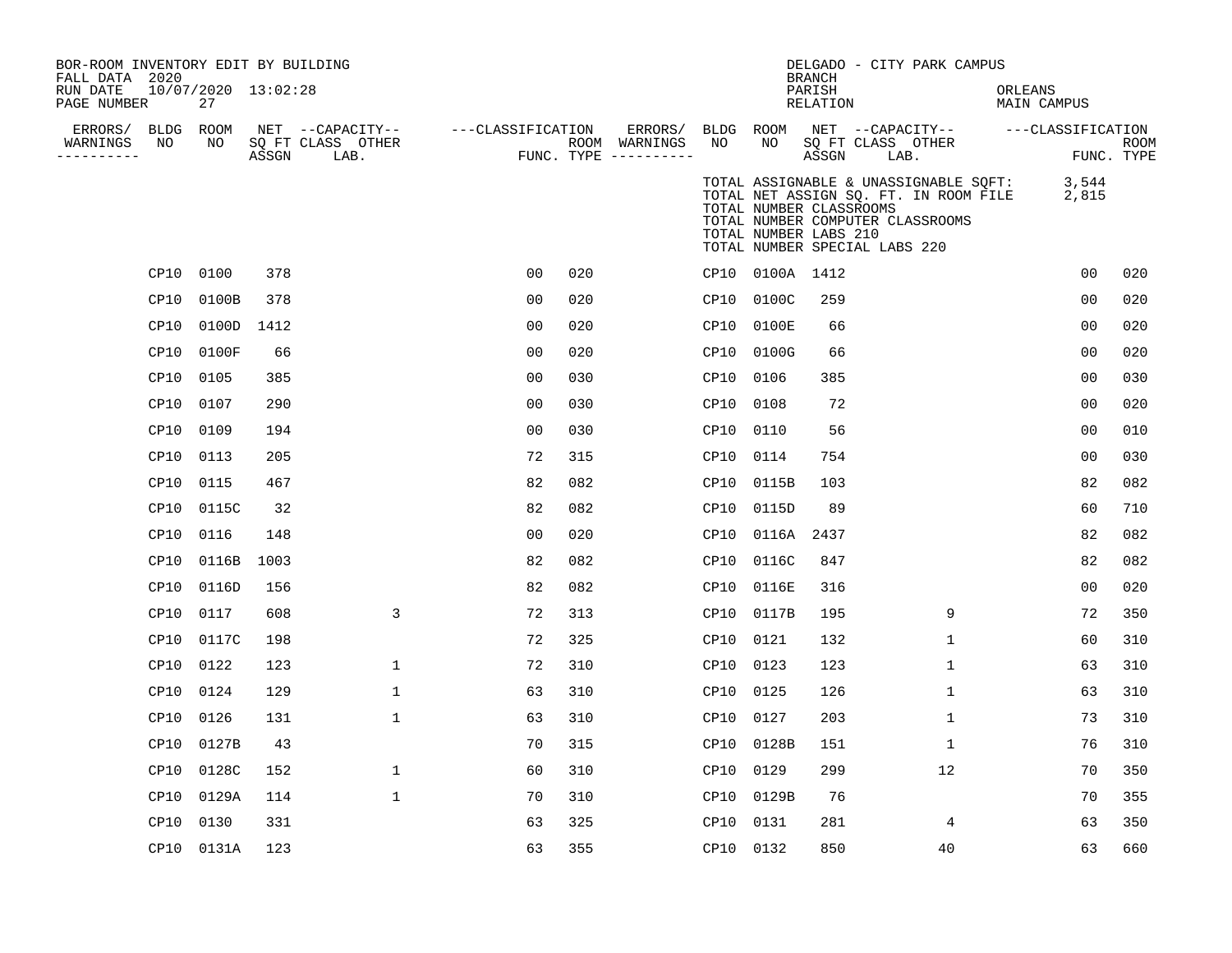| BOR-ROOM INVENTORY EDIT BY BUILDING<br>FALL DATA 2020 |                           |       |                           |                   |     |                                            |             | <b>BRANCH</b>             | DELGADO - CITY PARK CAMPUS |             |                               |                           |
|-------------------------------------------------------|---------------------------|-------|---------------------------|-------------------|-----|--------------------------------------------|-------------|---------------------------|----------------------------|-------------|-------------------------------|---------------------------|
| RUN DATE<br>PAGE NUMBER                               | 10/07/2020 13:02:28<br>28 |       |                           |                   |     |                                            |             | PARISH<br><b>RELATION</b> |                            |             | ORLEANS<br><b>MAIN CAMPUS</b> |                           |
| ERRORS/<br><b>BLDG</b>                                | ROOM                      |       | NET --CAPACITY--          | ---CLASSIFICATION |     | ERRORS/<br><b>BLDG</b>                     | <b>ROOM</b> |                           | NET --CAPACITY--           |             | ---CLASSIFICATION             |                           |
| WARNINGS<br>NO<br>----------                          | NO                        | ASSGN | SQ FT CLASS OTHER<br>LAB. |                   |     | ROOM WARNINGS<br>NO<br>FUNC. TYPE $------$ | NO          | ASSGN                     | SQ FT CLASS OTHER<br>LAB.  |             |                               | <b>ROOM</b><br>FUNC. TYPE |
| CP10                                                  | 0134                      | 785   | 25                        | 41                | 240 | CP10                                       | 0200        | 766                       |                            |             | 00                            | 020                       |
| CP10                                                  | 0201                      | 130   | $\mathbf{1}$              | 11                | 310 | CP10                                       | 0203        | 260                       |                            |             | 00                            | 020                       |
| CP10                                                  | 0204                      | 260   |                           | 0 <sub>0</sub>    | 020 | CP10                                       | 0205        | 385                       |                            |             | 0 <sub>0</sub>                | 030                       |
| CP10                                                  | 0206                      | 385   |                           | 0 <sub>0</sub>    | 030 | CP10                                       | 0207        | 290                       |                            |             | 0 <sub>0</sub>                | 030                       |
| CP10                                                  | 0208                      | 70    |                           | 0 <sub>0</sub>    | 020 | CP10                                       | 0209        | 195                       |                            |             | 0 <sub>0</sub>                | 030                       |
| CP10                                                  | 0210                      | 56    |                           | 0 <sub>0</sub>    | 010 |                                            | CP10 0211   | 2037                      |                            |             | 0 <sub>0</sub>                | 020                       |
| CP10                                                  | 0212                      | 117   | $\mathbf{1}$              | 11                | 310 | CP10                                       | 0213        | 117                       |                            | 1           | 11                            | 310                       |
| CP10                                                  | 0214                      | 116   | $\mathbf{1}$              | 11                | 310 |                                            | CP10 0215   | 606                       | 19                         |             | 11                            | 240                       |
| CP10                                                  | 0215A                     | 508   | 19                        | 11                | 240 | CP10                                       | 0216        | 1210                      | 21                         |             | 11                            | 210                       |
| CP10                                                  | 0217                      | 562   | 21                        | 11                | 240 | CP10                                       | 0218        | 566                       | 20                         |             | 11                            | 240                       |
| CP10                                                  | 0219A                     | 113   | $\mathbf{1}$              | 11                | 310 | CP10                                       | 0219B       | 114                       |                            | $\mathbf 1$ | 11                            | 310                       |
| CP10                                                  | 0219C                     | 121   |                           | 0 <sub>0</sub>    | 020 | CPI0                                       | 0220        | 245                       |                            | $\mathbf 1$ | 11                            | 310                       |
| CP10                                                  | 0221                      | 89    | 1                         | 11                | 310 | CP10                                       | 0222        | 61                        |                            | $\mathbf 1$ | 11                            | 310                       |
| CP10                                                  | 0223                      | 582   | 28                        | 11                | 210 |                                            | CP10 0224   | 570                       |                            |             | 64                            | 715                       |
| CP10                                                  | 0224A                     | 67    |                           | 64                | 710 | CP10                                       | 0225        | 95                        |                            | 1           | 64                            | 310                       |
| CP10                                                  | 0226                      | 530   | 1                         | 64                | 310 | CP10                                       | 0227        | 135                       |                            |             | 11                            | 314                       |
| CP10                                                  | 0228                      | 115   | $\mathbf{1}$              | 11                | 310 | CP10                                       | 0229        | 115                       |                            |             | 11                            | 270                       |
| CP10                                                  | 0230                      | 112   |                           | 11                | 270 | CP10                                       | 0231        | 370                       |                            | 1           | 64                            | 310                       |
| CP10                                                  | 0231A                     | 240   |                           | 64                | 731 | CP10                                       | 0231B       | 117                       |                            |             | 64                            | 731                       |
| CP10                                                  | 0233                      | 529   |                           | 11                | 270 | CP10                                       | 0233A       | 20                        |                            |             | 11                            | 115                       |
| CP10                                                  | 0233B                     | 75    |                           | 11                | 115 | CP10                                       | 0233C       | 411                       |                            |             | 11                            | 270                       |
| CP10                                                  | 0233D                     | 225   |                           | 11                | 115 | CP10                                       | 0240        | 143                       |                            | $\mathbf 1$ | 64                            | 310                       |
| CP10                                                  | 0241                      | 241   | 1                         | 64                | 310 | CP10                                       | 0242        | 250                       |                            |             | 64                            | 313                       |
| CP10                                                  | 0242B                     | 161   | $\mathbf{1}$              | 64                | 310 | CP10                                       | 0243        | 88                        |                            | $\mathbf 1$ | 64                            | 310                       |
| CP10                                                  | 0244                      | 267   |                           | 64                | 313 | CP10                                       | 0245        | 90                        |                            | 1           | 64                            | 310                       |
|                                                       | CP10 0246                 | 80    |                           | 64                | 315 |                                            | CP10 0247   | 213                       |                            |             | 64                            | 325                       |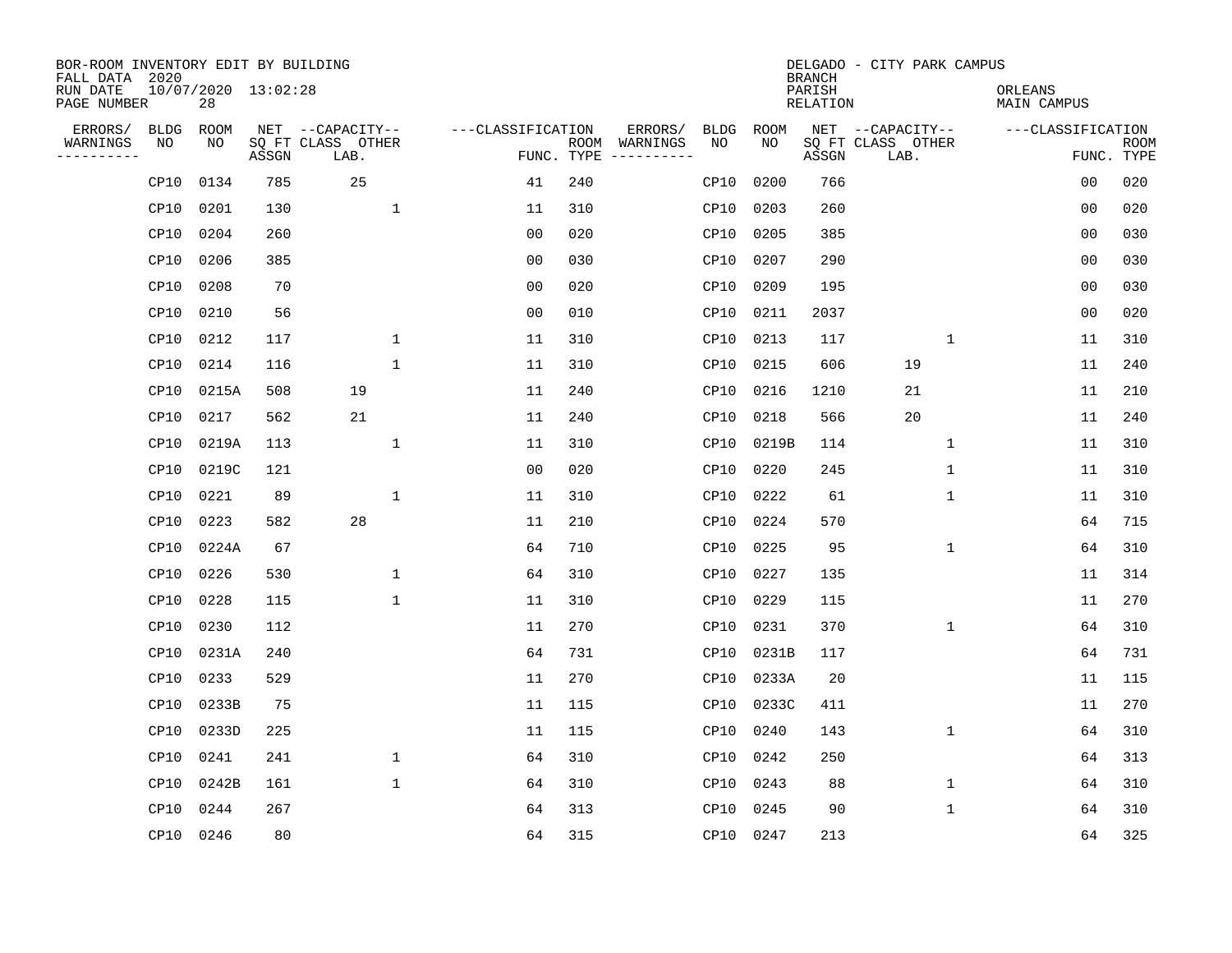| BOR-ROOM INVENTORY EDIT BY BUILDING<br>FALL DATA 2020 |           |                           |       |                           |                   |     |                                      |      |                                                               | <b>BRANCH</b>             | DELGADO - CITY PARK CAMPUS                                                                                                                                          |                               |                           |
|-------------------------------------------------------|-----------|---------------------------|-------|---------------------------|-------------------|-----|--------------------------------------|------|---------------------------------------------------------------|---------------------------|---------------------------------------------------------------------------------------------------------------------------------------------------------------------|-------------------------------|---------------------------|
| RUN DATE<br>PAGE NUMBER                               |           | 10/07/2020 13:02:28<br>29 |       |                           |                   |     |                                      |      |                                                               | PARISH<br><b>RELATION</b> |                                                                                                                                                                     | ORLEANS<br><b>MAIN CAMPUS</b> |                           |
| ERRORS/                                               | BLDG      | ROOM                      |       | NET --CAPACITY--          | ---CLASSIFICATION |     | ERRORS/                              | BLDG | ROOM                                                          |                           | NET --CAPACITY--                                                                                                                                                    | ---CLASSIFICATION             |                           |
| WARNINGS<br>----------                                | NO        | NO                        | ASSGN | SO FT CLASS OTHER<br>LAB. |                   |     | ROOM WARNINGS<br>FUNC. TYPE $------$ | NO   | NO                                                            | ASSGN                     | SQ FT CLASS OTHER<br>LAB.                                                                                                                                           |                               | <b>ROOM</b><br>FUNC. TYPE |
|                                                       | CP10      | 0249                      | 303   | 19                        | 64                | 350 |                                      | CP10 | 0250                                                          | 234                       |                                                                                                                                                                     | 64                            | 650                       |
|                                                       | CP10      | 0251                      | 172   | $\mathbf 1$               | 64                | 310 |                                      |      | CP10 0252                                                     | 107                       | $\mathbf{1}$                                                                                                                                                        | 64                            | 310                       |
|                                                       | CP10      | 0253                      | 272   | $\mathbf{1}$              | 64                | 310 |                                      |      | CP10 0254                                                     | 106                       | 1                                                                                                                                                                   | 64                            | 310                       |
|                                                       | CP10      | 0255                      | 1570  |                           | 64                | 710 |                                      |      | CP10 0256                                                     | 107                       | $\mathbf 1$                                                                                                                                                         | 64                            | 310                       |
|                                                       | CP10      | 0258                      | 107   | $\mathbf{1}$              | 64                | 310 |                                      |      | CP10 0260<br>TOTAL NUMBER CLASSROOMS<br>TOTAL NUMBER LABS 210 | 114                       | $\mathbf{1}$<br>TOTAL ASSIGNABLE & UNASSIGNABLE SQFT:<br>TOTAL NET ASSIGN SQ. FT. IN ROOM FILE<br>TOTAL NUMBER COMPUTER CLASSROOMS<br>TOTAL NUMBER SPECIAL LABS 220 | 64<br>35,461<br>23,999<br>2   | 310                       |
|                                                       |           | CP11 0100                 | 2800  |                           | 00                | 020 |                                      |      | CP11 0101                                                     | 541                       | 15                                                                                                                                                                  | 13                            | 830                       |
|                                                       | CP11 0102 |                           | 341   | 2                         | 55                | 310 |                                      |      | CP11 0103                                                     | 175                       | 1                                                                                                                                                                   | 13                            | 310                       |
|                                                       | CP11      | 0104                      | 559   | 20                        | 11                | 260 |                                      |      | CP11 0105                                                     | 483                       | 6                                                                                                                                                                   | 52                            | 310                       |
|                                                       |           | CP11 0105A                | 209   |                           | 52                | 315 |                                      |      | CP11 0105B                                                    | 116                       | 2                                                                                                                                                                   | 52                            | 310                       |
|                                                       | CP11      | 0106                      | 88    |                           | 11                | 315 |                                      |      | CP11 0106A                                                    | 116                       |                                                                                                                                                                     | 0 <sub>0</sub>                | 020                       |
|                                                       | CP11      | 0107                      | 487   | 25                        | 13                | 220 |                                      |      | CP11 0110                                                     | 473                       | 16                                                                                                                                                                  | 52                            | 350                       |
|                                                       | CP11      | 0111                      | 222   | $\mathbf 1$               | 52                | 310 |                                      |      | CP11 0112                                                     | 120                       |                                                                                                                                                                     | 0 <sub>0</sub>                | 010                       |
|                                                       | CP11      | 0112A                     | 231   | $\mathbf 1$               | 52                | 310 |                                      |      | CP11 0112B                                                    | 126                       | 2                                                                                                                                                                   | 32                            | 310                       |
|                                                       |           | CP11 0112C                | 88    | $\mathbf{1}$              | 11                | 310 |                                      |      | CP11 0116                                                     | 1247                      |                                                                                                                                                                     | 0 <sub>0</sub>                | 020                       |
|                                                       |           | CP11 0116A                | 38    |                           | 11                | 670 |                                      |      | CP11 0117                                                     | 34                        |                                                                                                                                                                     | 00                            | 020                       |
|                                                       | CP11 0118 |                           | 260   |                           | 11                | 630 |                                      |      | CP11 0119                                                     | 180                       | 2                                                                                                                                                                   | 55                            | 310                       |
|                                                       | CP11 0123 |                           | 1717  |                           | 0 <sub>0</sub>    | 030 |                                      |      | CP11 0123A                                                    | 121                       |                                                                                                                                                                     | 32                            | 635                       |
|                                                       | CP11 0124 |                           | 110   |                           | 0 <sub>0</sub>    | 030 |                                      |      | CP11 0124A                                                    | 62                        |                                                                                                                                                                     | 00                            | 030                       |
|                                                       | CP11 0125 |                           | 180   |                           | 00                | 010 |                                      |      | CP11 0125A                                                    | 180                       |                                                                                                                                                                     | 0 <sub>0</sub>                | 010                       |
|                                                       |           | CP11 0125B                | 140   |                           | 0 <sub>0</sub>    | 030 |                                      |      | CP11 0127                                                     | 2279                      | 15                                                                                                                                                                  | 32                            | 310                       |
|                                                       |           | CP11 0127A                | 78    |                           | 11                | 215 |                                      |      | CP11 0127B                                                    | 101                       |                                                                                                                                                                     | 13                            | 215                       |
|                                                       |           | CP11 0127C                | 101   |                           | 13                | 215 |                                      |      | CP11 0127D                                                    | 67                        |                                                                                                                                                                     | 13                            | 730                       |
|                                                       |           | CP11 0127E                | 40    |                           | 0 <sub>0</sub>    | 020 |                                      |      | CP11 0127F                                                    | 487                       |                                                                                                                                                                     | 11                            | 635                       |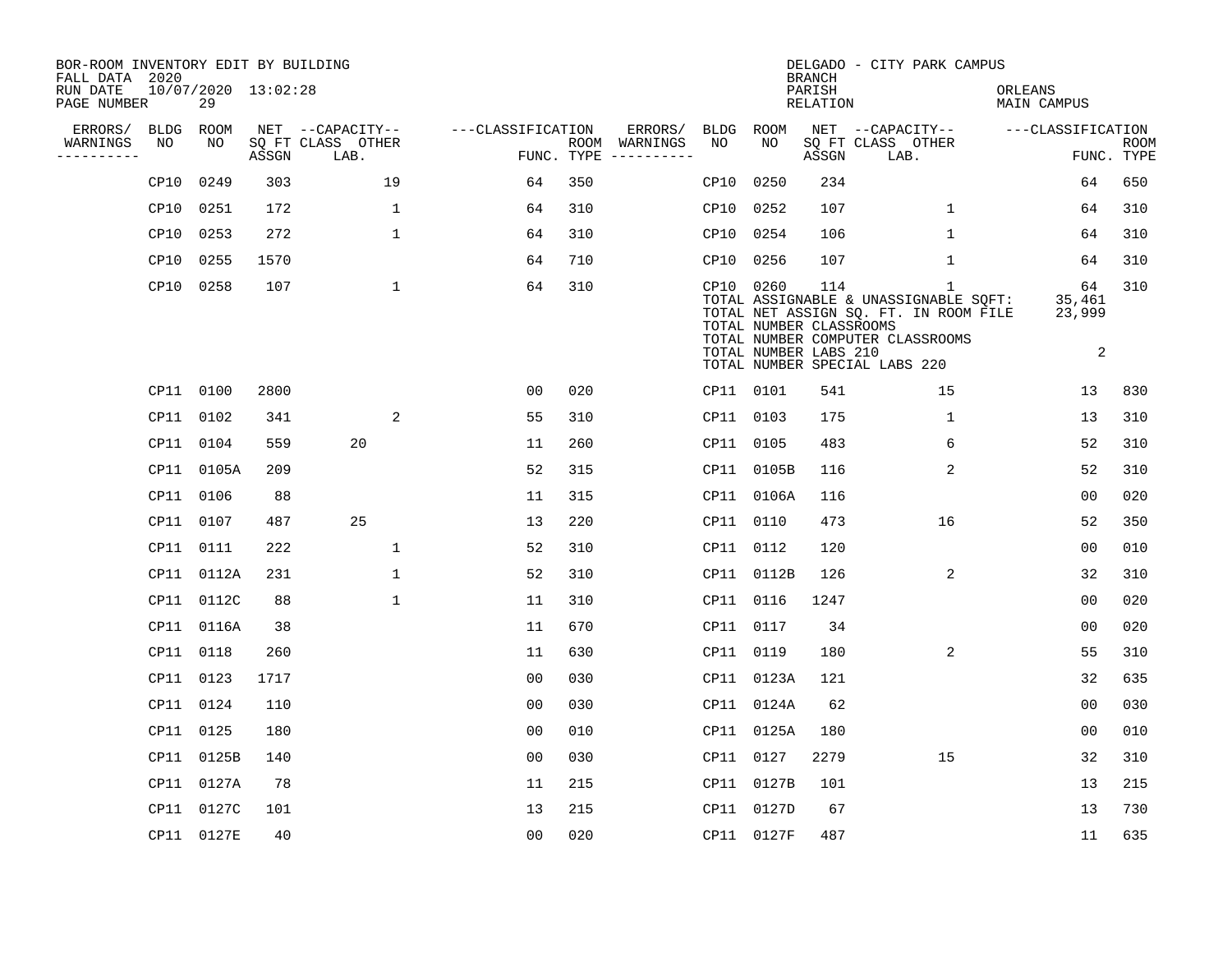| BOR-ROOM INVENTORY EDIT BY BUILDING<br>FALL DATA 2020 |           |                           |       |                           |                |                   |     |                                      |           |                                                               | <b>BRANCH</b>      |                               | DELGADO - CITY PARK CAMPUS                                                                |                                       |                            |             |
|-------------------------------------------------------|-----------|---------------------------|-------|---------------------------|----------------|-------------------|-----|--------------------------------------|-----------|---------------------------------------------------------------|--------------------|-------------------------------|-------------------------------------------------------------------------------------------|---------------------------------------|----------------------------|-------------|
| RUN DATE<br>PAGE NUMBER                               |           | 10/07/2020 13:02:28<br>30 |       |                           |                |                   |     |                                      |           |                                                               | PARISH<br>RELATION |                               |                                                                                           | ORLEANS<br>MAIN CAMPUS                |                            |             |
| ERRORS/                                               | BLDG ROOM |                           |       | NET --CAPACITY--          |                | ---CLASSIFICATION |     | ERRORS/                              | BLDG ROOM |                                                               |                    |                               |                                                                                           | NET --CAPACITY-- ---CLASSIFICATION    |                            |             |
| WARNINGS<br>----------                                | NO        | NO                        | ASSGN | SQ FT CLASS OTHER<br>LAB. |                |                   |     | ROOM WARNINGS<br>FUNC. TYPE $------$ | NO.       | NO.                                                           | ASSGN              |                               | SQ FT CLASS OTHER<br>LAB.                                                                 |                                       | FUNC. TYPE                 | <b>ROOM</b> |
|                                                       |           | CP11 0128                 | 274   | 13                        |                | 11                | 110 |                                      | CP11 0129 |                                                               | 363                |                               | 20                                                                                        |                                       | 11                         | 220         |
|                                                       |           | CP11 0130                 | 160   |                           |                | 0 <sub>0</sub>    | 030 |                                      | CP11 0131 |                                                               | 160                |                               |                                                                                           |                                       | 0 <sub>0</sub>             | 010         |
|                                                       |           | CP11 0132                 | 28    |                           |                | 0 <sub>0</sub>    | 010 |                                      | CP11 0133 |                                                               | 147                |                               |                                                                                           |                                       | 00                         | 030         |
|                                                       |           | CP11 0134                 | 220   |                           | 4              | 11                | 310 |                                      | CP11 0135 |                                                               | 287                | 6                             |                                                                                           |                                       | 11                         | 110         |
|                                                       |           | CP11 0135A                | 287   |                           | $\overline{4}$ | 11                | 310 |                                      | CP11 0136 |                                                               | 487                |                               | 25                                                                                        |                                       | 13                         | 220         |
|                                                       |           | CP11 0136A                | 530   | 20                        |                | 11                | 110 |                                      | CP11 0137 |                                                               | 484                |                               |                                                                                           |                                       | 11                         | 630         |
|                                                       | CP11 0138 |                           | 971   | 50                        |                | 13                | 110 |                                      | CP11 0139 |                                                               | 486                |                               | 20                                                                                        |                                       | 11                         | 220         |
|                                                       | CP11 0140 |                           | 212   |                           |                | 0 <sub>0</sub>    | 010 |                                      | CP11 0142 |                                                               | 50                 |                               |                                                                                           |                                       | 0 <sub>0</sub>             | 030         |
|                                                       |           | CP11 0143                 | 144   |                           |                | 93                | 525 |                                      | CP11 0144 |                                                               | 255                |                               | 4                                                                                         |                                       | 11                         | 310         |
|                                                       |           | CP11 0145                 | 209   |                           | 4              | 11                | 310 |                                      |           | CP11 0145A                                                    | 204                |                               | 4                                                                                         |                                       | 11                         | 310         |
|                                                       |           | CP11 0145B                | 203   |                           | 4              | 11                | 310 |                                      | CP11 0146 |                                                               | 134                |                               |                                                                                           |                                       | 0 <sub>0</sub>             | 030         |
|                                                       |           | CP11 0147                 | 210   |                           |                | 0 <sub>0</sub>    | 030 |                                      | CP11 0148 |                                                               | 95                 |                               |                                                                                           |                                       | 00                         | 020         |
|                                                       | CP11 0149 |                           | 1350  |                           | 10             | 52                | 520 |                                      |           | CP11 0150                                                     | 11264              |                               |                                                                                           |                                       | 52                         | 520         |
|                                                       | CP11 0151 |                           | 1101  |                           |                | 32                | 255 |                                      | CP11 0152 |                                                               | 1101               |                               |                                                                                           |                                       | 00                         | 030         |
|                                                       | CP11 0200 |                           | 1254  |                           |                | 0 <sub>0</sub>    | 030 |                                      |           | TOTAL NUMBER CLASSROOMS<br>TOTAL NUMBER LABS 210              |                    | TOTAL NUMBER SPECIAL LABS 220 | TOTAL NET ASSIGN SQ. FT. IN ROOM FILE<br>TOTAL NUMBER COMPUTER CLASSROOMS                 | TOTAL ASSIGNABLE & UNASSIGNABLE SQFT: | 37,267<br>26,970<br>4<br>4 |             |
|                                                       |           | CP12 0100                 | 5545  |                           |                | 0 <sub>0</sub>    | 030 |                                      | CP12 0101 |                                                               | 164                |                               | 2                                                                                         |                                       | 74                         | 310         |
|                                                       |           | CP12 0102                 | 136   |                           |                | 0 <sub>0</sub>    | 030 |                                      |           | CP12 0103<br>TOTAL NUMBER CLASSROOMS<br>TOTAL NUMBER LABS 210 | 56                 | TOTAL NUMBER SPECIAL LABS 220 | $\mathbf{1}$<br>TOTAL NET ASSIGN SQ. FT. IN ROOM FILE<br>TOTAL NUMBER COMPUTER CLASSROOMS | TOTAL ASSIGNABLE & UNASSIGNABLE SQFT: | 74<br>5,901<br>220         | 310         |
|                                                       | CP22 0101 |                           | 345   |                           |                | 11                | 315 |                                      | CP22 0102 |                                                               | 345                |                               |                                                                                           |                                       | 00                         | 020         |
|                                                       | CP22      | 0103                      | 706   | 20                        |                | 11                | 220 |                                      | CP22 0104 |                                                               | 705                |                               | 41                                                                                        |                                       | 11                         | 210         |
|                                                       |           | CP22 0105                 | 502   | 15                        |                | 11                | 110 |                                      | CP22 0106 |                                                               | 705                |                               | 22                                                                                        |                                       | 11                         | 210         |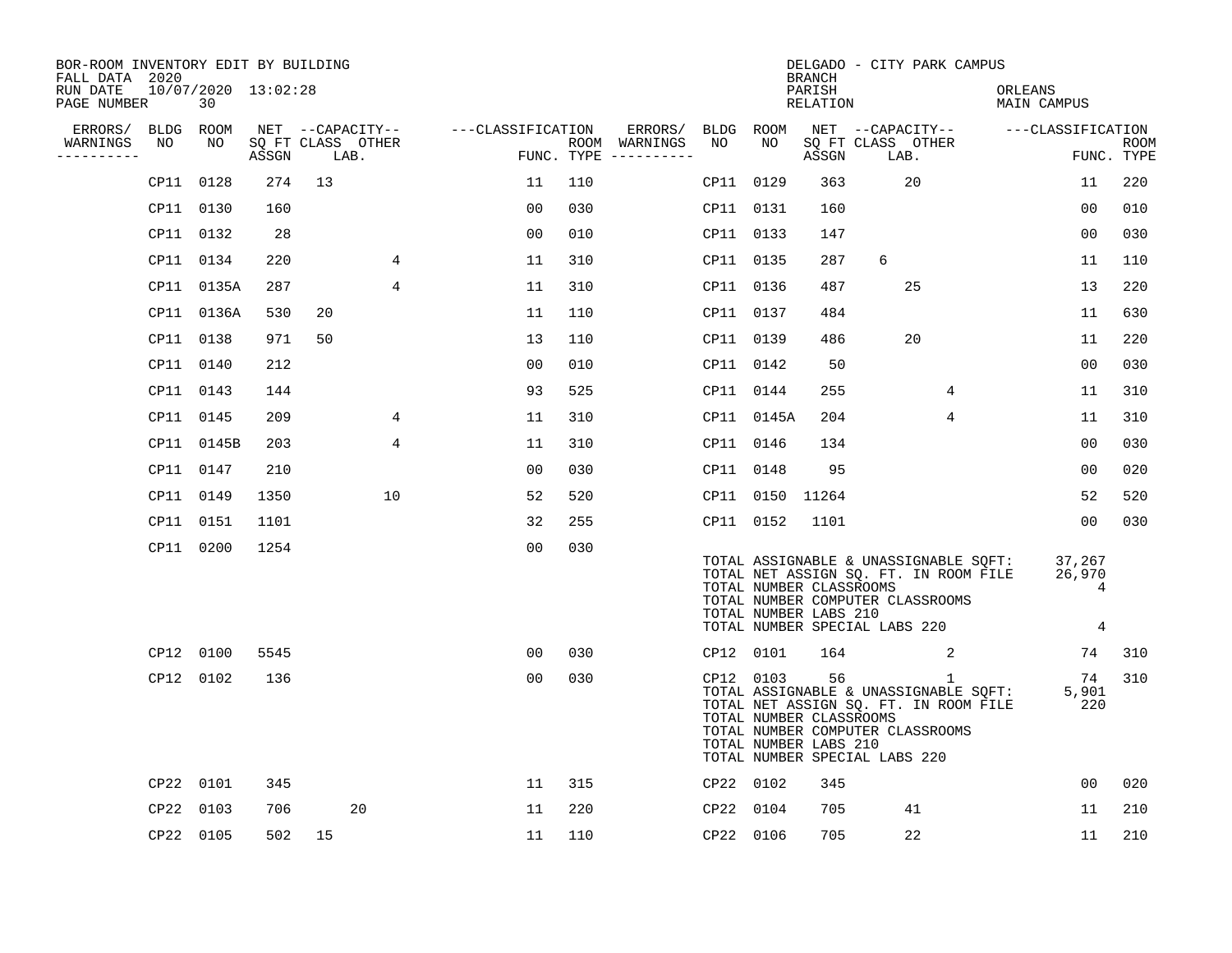| BOR-ROOM INVENTORY EDIT BY BUILDING<br>FALL DATA 2020 |             |                           |       |                           |              |                   |     |                                      |             |            | <b>BRANCH</b>             | DELGADO - CITY PARK CAMPUS |                               |            |             |
|-------------------------------------------------------|-------------|---------------------------|-------|---------------------------|--------------|-------------------|-----|--------------------------------------|-------------|------------|---------------------------|----------------------------|-------------------------------|------------|-------------|
| RUN DATE<br>PAGE NUMBER                               |             | 10/07/2020 13:02:28<br>31 |       |                           |              |                   |     |                                      |             |            | PARISH<br><b>RELATION</b> |                            | ORLEANS<br><b>MAIN CAMPUS</b> |            |             |
| ERRORS/                                               | <b>BLDG</b> | ROOM                      |       | NET --CAPACITY--          |              | ---CLASSIFICATION |     | ERRORS/                              | <b>BLDG</b> | ROOM       |                           | NET --CAPACITY--           | ---CLASSIFICATION             |            |             |
| WARNINGS<br>----------                                | NO          | NO                        | ASSGN | SQ FT CLASS OTHER<br>LAB. |              |                   |     | ROOM WARNINGS<br>FUNC. TYPE $------$ | NO          | NO         | ASSGN                     | SQ FT CLASS OTHER<br>LAB.  |                               | FUNC. TYPE | <b>ROOM</b> |
|                                                       | CP22        | 0107                      | 527   |                           | 12           | 11                | 310 |                                      | CP22        | 0108       | 132                       | $\mathbf 1$                | 11                            |            | 310         |
|                                                       | CP22        | 0109                      | 100   |                           | $\mathbf 1$  | 11                | 310 |                                      |             | CP22 0110  | 200                       | 1                          | 11                            |            | 310         |
|                                                       | CP22        | 0111                      | 100   |                           | $\mathbf 1$  | 11                | 310 |                                      |             | CP22 0112  | 100                       | $\mathbf 1$                | 11                            |            | 310         |
|                                                       | CP22        | 0113                      | 100   |                           | $\mathbf{1}$ | 11                | 310 |                                      |             | CP22 0114  | 100                       | 1                          | 11                            |            | 310         |
|                                                       | CP22        | 0115                      | 100   |                           | $\mathbf{1}$ | 11                | 310 |                                      |             | CP22 0116  | 100                       | $\mathbf 1$                | 11                            |            | 310         |
|                                                       | CP22        | 0117                      | 100   |                           | $\mathbf{1}$ | 11                | 310 |                                      |             | CP22 0118  | 100                       |                            | 0 <sub>0</sub>                |            | 030         |
|                                                       | CP22        | 0119                      | 105   |                           | $\mathbf{1}$ | 11                | 310 |                                      |             | CP22 0119A | 90                        |                            | 0 <sub>0</sub>                |            | 030         |
|                                                       | CP22        | 0119B                     | 77    |                           |              | 0 <sub>0</sub>    | 030 |                                      |             | CP22 0119C | 413                       |                            | 0 <sub>0</sub>                |            | 020         |
|                                                       | CP22        | 0119D                     | 140   |                           | 2            | 11                | 310 |                                      | CP22        | 0120       | 100                       |                            | 0 <sub>0</sub>                |            | 010         |
|                                                       | CP22        | 0121                      | 105   |                           | $\mathbf{1}$ | 11                | 310 |                                      |             | CP22 0121A | 18                        |                            | 0 <sub>0</sub>                |            | 010         |
|                                                       | CP22        | 0121B                     | 18    |                           |              | 00                | 010 |                                      | CP22        | 0122       | 100                       | $\mathbf 1$                | 11                            |            | 310         |
|                                                       | CP22        | 0123                      | 100   |                           | 1            | 11                | 310 |                                      | CP22        | 0124       | 100                       | $\mathbf{1}$               | 11                            |            | 310         |
|                                                       | CP22        | 0125                      | 100   |                           | 1            | 11                | 310 |                                      | CP22        | 0126       | 709                       | 34                         | 11                            |            | 110         |
|                                                       | CP22        | 0127                      | 709   | 38                        |              | 11                | 110 |                                      | CP22        | 0128       | 708                       | 36                         | 11                            |            | 110         |
|                                                       | CP22        | 0129                      | 679   | 40                        |              | 11                | 110 |                                      | CP22        | 0130       | 339                       |                            | 11                            |            | 590         |
|                                                       | CP22        | 0131                      | 724   |                           | 15           | 11                | 220 |                                      |             | CP22 0132  | 604                       |                            | 0 <sub>0</sub>                |            | 020         |
|                                                       | CP22        | 0133                      | 1777  |                           | 25           | 11                | 210 |                                      |             | CP22 0133A | 80                        |                            | 48                            |            | 215         |
|                                                       | CP22        | 0134                      | 1550  |                           | 24           | 11                | 210 |                                      |             | CP22 0134A | 65                        |                            | 48                            |            | 215         |
|                                                       | CP22        | 0135                      | 1686  |                           | 24           | 11                | 210 |                                      |             | CP22 0135A | 189                       |                            | 48                            |            | 215         |
|                                                       | CP22        | 0135B                     | 29    |                           |              | 48                | 215 |                                      |             | CP22 0135C | 65                        |                            | 48                            |            | 215         |
|                                                       | CP22        | 0136                      | 1306  | 42                        |              | 11                | 110 |                                      |             | CP22 0136A | 65                        |                            | 48                            |            | 215         |
|                                                       | CP22        | 0137                      | 1305  | 54                        |              | 11                | 110 |                                      | CP22        | 0137A      | 65                        |                            | 48                            |            | 215         |
| 9                                                     | CP22        | 0138                      | 1356  | 24                        |              | 11                | 110 |                                      | CP22        | 0138A      | 64                        |                            | 48                            |            | 115         |
|                                                       | CP22        | 0138B                     | 50    |                           |              | 0 <sub>0</sub>    | 030 |                                      | CP22        | 0138C      | 139                       |                            | 0 <sub>0</sub>                |            | 030         |
|                                                       | CP22        | 0138D                     | 344   |                           |              | 0 <sub>0</sub>    | 030 |                                      | CP22        | 0139       | 474                       | 25                         | 11                            |            | 110         |
|                                                       | CP22 0140   |                           | 1701  | 37                        |              | 11                | 110 |                                      |             | CP22 0140A | 80                        |                            | 11                            |            | 115         |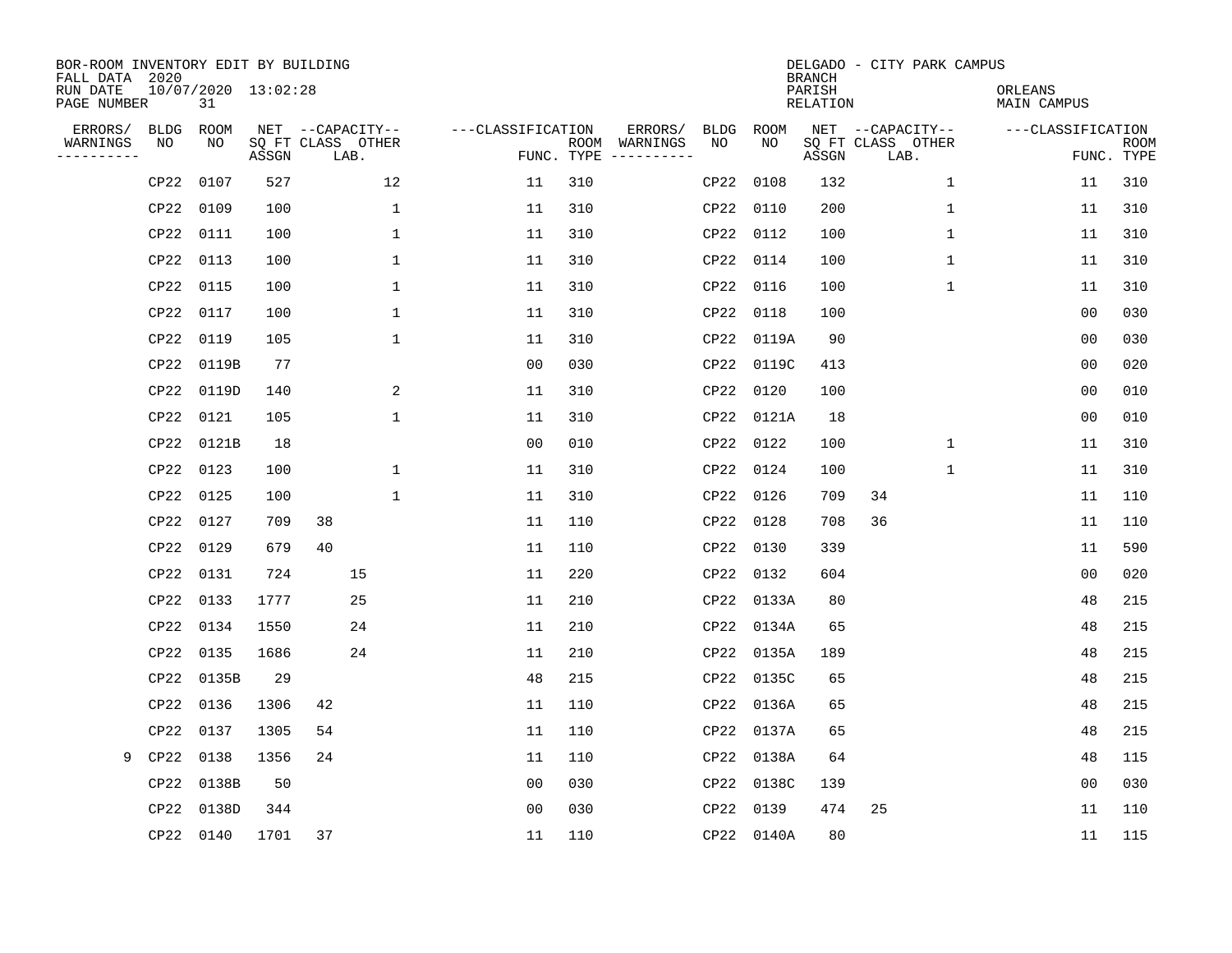| BOR-ROOM INVENTORY EDIT BY BUILDING<br>FALL DATA 2020 |           |                           |       |                           |                   |     |                                      |           |                                                                | <b>BRANCH</b>      | DELGADO - CITY PARK CAMPUS                                                                                                                          |                                                      |                           |
|-------------------------------------------------------|-----------|---------------------------|-------|---------------------------|-------------------|-----|--------------------------------------|-----------|----------------------------------------------------------------|--------------------|-----------------------------------------------------------------------------------------------------------------------------------------------------|------------------------------------------------------|---------------------------|
| RUN DATE<br>PAGE NUMBER                               |           | 10/07/2020 13:02:28<br>32 |       |                           |                   |     |                                      |           |                                                                | PARISH<br>RELATION |                                                                                                                                                     | ORLEANS<br><b>MAIN CAMPUS</b>                        |                           |
| ERRORS/                                               | BLDG ROOM |                           |       | NET --CAPACITY--          | ---CLASSIFICATION |     | ERRORS/                              | BLDG ROOM |                                                                |                    | NET --CAPACITY-- ----CLASSIFICATION                                                                                                                 |                                                      |                           |
| WARNINGS<br>----------                                | NO        | NO                        | ASSGN | SO FT CLASS OTHER<br>LAB. |                   |     | ROOM WARNINGS<br>FUNC. TYPE $------$ | NO        | NO                                                             | ASSGN              | SQ FT CLASS OTHER<br>LAB.                                                                                                                           |                                                      | <b>ROOM</b><br>FUNC. TYPE |
|                                                       | CP22      | 0141                      | 706   | 30                        | 11                | 220 |                                      |           | CP22 0141A                                                     | 65                 |                                                                                                                                                     | 11                                                   | 215                       |
|                                                       | CP22 0142 |                           | 664   | 12                        | 11                | 220 |                                      | CP22 0143 |                                                                | 9414               |                                                                                                                                                     | 00                                                   | 020                       |
|                                                       | CP22      | 0148                      | 710   | 22                        | 11                | 210 |                                      | CP22 0149 |                                                                | 659                | 21                                                                                                                                                  | 11                                                   | 220                       |
|                                                       |           | CP22 0149A                | 160   | 4                         | 11                | 210 |                                      |           | CP22 0149B<br>TOTAL NUMBER CLASSROOMS<br>TOTAL NUMBER LABS 210 | 61                 | TOTAL ASSIGNABLE & UNASSIGNABLE SOFT:<br>TOTAL NET ASSIGN SQ. FT. IN ROOM FILE<br>TOTAL NUMBER COMPUTER CLASSROOMS<br>TOTAL NUMBER SPECIAL LABS 220 | 11<br>35,834<br>24,122<br>10<br>$7\phantom{.0}$<br>5 | 115                       |
|                                                       | CP23 0101 |                           | 758   |                           | 0 <sub>0</sub>    | 030 |                                      |           | CP23 0101A                                                     | 61                 |                                                                                                                                                     | 0 <sub>0</sub>                                       | 020                       |
|                                                       | CP23      | 0101B                     | 47    |                           | 0 <sub>0</sub>    | 020 |                                      | CP23 0102 |                                                                | 83                 |                                                                                                                                                     | 0 <sub>0</sub>                                       | 030                       |
|                                                       | CP23      | 0103                      | 99    |                           | 0 <sub>0</sub>    | 030 |                                      | CP23 0104 |                                                                | 248                |                                                                                                                                                     | 52                                                   | 590                       |
|                                                       | CP23      | 0105                      | 495   |                           | 0 <sub>0</sub>    | 020 |                                      | CP23 0106 |                                                                | 349                |                                                                                                                                                     | 0 <sub>0</sub>                                       | 030                       |
|                                                       | CP23      | 0107                      | 246   |                           | 0 <sub>0</sub>    | 030 |                                      | CP23 0108 |                                                                | 218                | $\overline{4}$                                                                                                                                      | 52                                                   | 310                       |
|                                                       | CP23      | 0109                      | 219   |                           | 52                | 730 |                                      | CP23      | 0110                                                           | 286                |                                                                                                                                                     | 0 <sub>0</sub>                                       | 020                       |
|                                                       | CP23      | 0111                      | 443   |                           | 0 <sub>0</sub>    | 030 |                                      | CP23 0112 |                                                                | 70                 |                                                                                                                                                     | 52                                                   | 630                       |
|                                                       | CP23      | 0113                      | 4350  |                           | 52                | 630 |                                      | CP23 0114 |                                                                | 2100               |                                                                                                                                                     | 0 <sub>0</sub>                                       | 020                       |
|                                                       | CP23      | 0115                      | 597   |                           | 0 <sub>0</sub>    | 020 |                                      | CP23 0116 |                                                                | 215                |                                                                                                                                                     | 52                                                   | 630                       |
|                                                       | CP23      | 0116A                     | 138   |                           | 0 <sub>0</sub>    | 020 |                                      | CP23 0117 |                                                                | 3646               |                                                                                                                                                     | 0 <sub>0</sub>                                       | 020                       |
|                                                       | CP23      | 0118                      | 215   |                           | 0 <sub>0</sub>    | 030 |                                      | CP23 0119 |                                                                | 216                |                                                                                                                                                     | 0 <sub>0</sub>                                       | 020                       |
|                                                       | CP23      | 0120                      | 467   |                           | 52                | 670 |                                      | CP23 0121 |                                                                | 1507               |                                                                                                                                                     | 52                                                   | 670                       |
|                                                       | CP23      | 0122                      | 371   |                           | 52                | 650 |                                      | CP23 0123 |                                                                | 2880               |                                                                                                                                                     | 52                                                   | 670                       |
|                                                       | CP23      | 0124                      | 439   |                           | 52                | 650 |                                      | CP23 0125 |                                                                | 967                |                                                                                                                                                     | 52                                                   | 630                       |
|                                                       | CP23      | 0126                      | 604   |                           | 0 <sub>0</sub>    | 010 |                                      | CP23 0127 |                                                                | 60                 |                                                                                                                                                     | 0 <sub>0</sub>                                       | 020                       |
|                                                       | CP23 0128 |                           | 212   |                           | 52                | 660 |                                      | CP23 0129 |                                                                | 605                |                                                                                                                                                     | 0 <sub>0</sub>                                       | 020                       |
|                                                       | CP23      | 0130                      | 414   |                           | 00                | 030 |                                      | CP23 0131 |                                                                | 35                 |                                                                                                                                                     | 00                                                   | 020                       |
|                                                       | CP23      | 0201                      | 790   |                           | 52                | 635 |                                      |           | CP23 0201A                                                     | 61                 |                                                                                                                                                     | 00                                                   | 020                       |
|                                                       |           | CP23 0201B                | 47    |                           | 0 <sub>0</sub>    | 020 |                                      | CP23 0202 |                                                                | 173                |                                                                                                                                                     | 52                                                   | 680                       |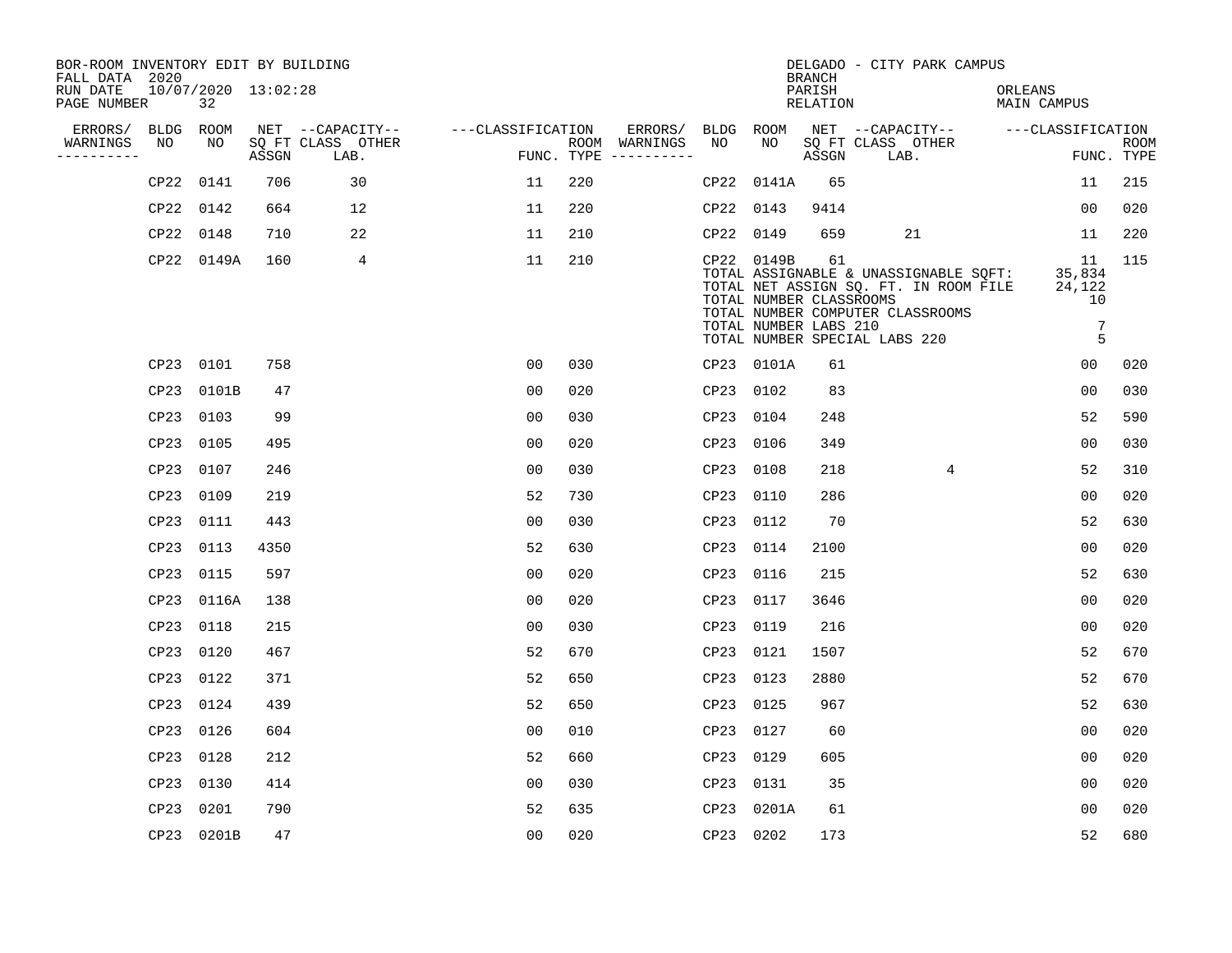| BOR-ROOM INVENTORY EDIT BY BUILDING<br>FALL DATA 2020 |             |                           |                |                           |                   |     |                                      |           |                   | <b>BRANCH</b>                                    | DELGADO - CITY PARK CAMPUS                                                                                                                          |                        |                           |
|-------------------------------------------------------|-------------|---------------------------|----------------|---------------------------|-------------------|-----|--------------------------------------|-----------|-------------------|--------------------------------------------------|-----------------------------------------------------------------------------------------------------------------------------------------------------|------------------------|---------------------------|
| RUN DATE<br>PAGE NUMBER                               |             | 10/07/2020 13:02:28<br>33 |                |                           |                   |     |                                      |           |                   | PARISH<br>RELATION                               |                                                                                                                                                     | ORLEANS<br>MAIN CAMPUS |                           |
| ERRORS/                                               | <b>BLDG</b> | ROOM                      |                | NET --CAPACITY--          | ---CLASSIFICATION |     | ERRORS/                              | BLDG ROOM |                   |                                                  | NET --CAPACITY--                                                                                                                                    | ---CLASSIFICATION      |                           |
| WARNINGS<br>----------                                | NO          | NO                        | ASSGN          | SQ FT CLASS OTHER<br>LAB. |                   |     | ROOM WARNINGS<br>FUNC. TYPE $------$ | NO        | NO                | ASSGN                                            | SQ FT CLASS OTHER<br>LAB.                                                                                                                           |                        | <b>ROOM</b><br>FUNC. TYPE |
|                                                       | CP23        | 0203                      | 1608           |                           | 52                | 680 |                                      | CP23      | 0204              | 1609                                             |                                                                                                                                                     | 52                     | 680                       |
|                                                       | CP23        | 0205                      | 1609           |                           | 0 <sub>0</sub>    | 020 |                                      | CP23      | 0206              | 956                                              |                                                                                                                                                     | 0 <sub>0</sub>         | 030                       |
|                                                       | CP23        | 0207                      | 84             |                           | 0 <sub>0</sub>    | 020 |                                      | CP23      | 0207A             | 28                                               |                                                                                                                                                     | 52                     | 730                       |
|                                                       | CP23        | 0207B                     | 126            |                           | 0 <sub>0</sub>    | 010 |                                      | CP23      | 0207C             | 7                                                |                                                                                                                                                     | 52                     | 730                       |
|                                                       | CP23        | 0208                      | 226            |                           | 52                | 680 |                                      | CP23      | 0209              | 226                                              |                                                                                                                                                     | 0 <sub>0</sub>         | 030                       |
|                                                       | CP23        | 0210                      | 275            |                           | 0 <sub>0</sub>    | 030 |                                      | CP23      | 0211              | 207                                              |                                                                                                                                                     | 52                     | 680                       |
|                                                       | CP23        | 0212                      | 226            |                           | 52                | 680 |                                      | CP23      | 0213              | 226                                              |                                                                                                                                                     | 0 <sub>0</sub>         | 030                       |
|                                                       | CP23        | 0214                      | $\overline{4}$ |                           | 52                | 680 |                                      | CP23      | 0215              | 2260                                             |                                                                                                                                                     | 0 <sub>0</sub>         | 020                       |
|                                                       | CP23        | 0216                      | 132            |                           | 0 <sub>0</sub>    | 020 |                                      | CP23      | 0217              | 204                                              |                                                                                                                                                     | 0 <sub>0</sub>         | 020                       |
|                                                       | CP23        | 0218                      | 1912           |                           | 0 <sub>0</sub>    | 020 |                                      | CP23      | 0219              | 204                                              |                                                                                                                                                     | 0 <sub>0</sub>         | 020                       |
|                                                       | CP23        | 0220                      | 156            |                           | 0 <sub>0</sub>    | 020 |                                      | CP23      | 0221              | 126                                              |                                                                                                                                                     | 00                     | 020                       |
|                                                       | CP23        | 0222                      | 167            |                           | 0 <sub>0</sub>    | 020 |                                      | CP23 0223 |                   | 41                                               |                                                                                                                                                     | 0 <sub>0</sub>         | 020                       |
|                                                       | CP23        | 0224                      | 36             |                           | 0 <sub>0</sub>    | 030 |                                      |           |                   | TOTAL NUMBER CLASSROOMS<br>TOTAL NUMBER LABS 210 | TOTAL ASSIGNABLE & UNASSIGNABLE SQFT:<br>TOTAL NET ASSIGN SQ. FT. IN ROOM FILE<br>TOTAL NUMBER COMPUTER CLASSROOMS<br>TOTAL NUMBER SPECIAL LABS 220 | 37,386<br>17,041       |                           |
|                                                       | CP37 AB01   |                           | 386            |                           | 0 <sub>0</sub>    | 020 |                                      | CP37 AB02 |                   | 209                                              |                                                                                                                                                     | 0 <sub>0</sub>         | 020                       |
|                                                       | CP37 AB03   |                           | 209            |                           | 0 <sub>0</sub>    | 020 |                                      | CP37 AD01 |                   | 434                                              |                                                                                                                                                     | 0 <sub>0</sub>         | 030                       |
|                                                       | CP37 AD02   |                           | 170            |                           | 0 <sub>0</sub>    | 030 |                                      | CP37 AD03 |                   | 131                                              |                                                                                                                                                     | 0 <sub>0</sub>         | 030                       |
|                                                       | CP37        | BC01                      | 278            |                           | 62                | 315 |                                      | CP37 BC02 |                   | 141                                              | $\mathbf{1}$                                                                                                                                        | 62                     | 310                       |
|                                                       | CP37        | BC03                      | 141            | 7                         | 62                | 350 |                                      | CP37      | BC04              | 120                                              |                                                                                                                                                     | 0 <sub>0</sub>         | 030                       |
|                                                       | CP37        | BC05                      | 120            |                           | 0 <sub>0</sub>    | 030 |                                      | CP37      | CD01              | 215                                              |                                                                                                                                                     | 0 <sub>0</sub>         | 030                       |
|                                                       | CP37        | CD02                      | 110            |                           | 00                | 030 |                                      | CP37      | CD <sub>0</sub> 3 | 86                                               |                                                                                                                                                     | 00                     | 030                       |
|                                                       | CP37        | CD04                      | 483            | 20                        | 62                | 350 |                                      | CP37      | 0A01              | 584                                              |                                                                                                                                                     | 0 <sub>0</sub>         | 020                       |
|                                                       | CP37        | 0A04                      | 104            |                           | 61                | 315 |                                      | CP37      | 0A05              | 141                                              | 8                                                                                                                                                   | 61                     | 350                       |
|                                                       | CP37        | 0A06                      | 149            | 1                         | 61                | 310 |                                      | CP37      | 0A07              | 42                                               |                                                                                                                                                     | 61                     | 315                       |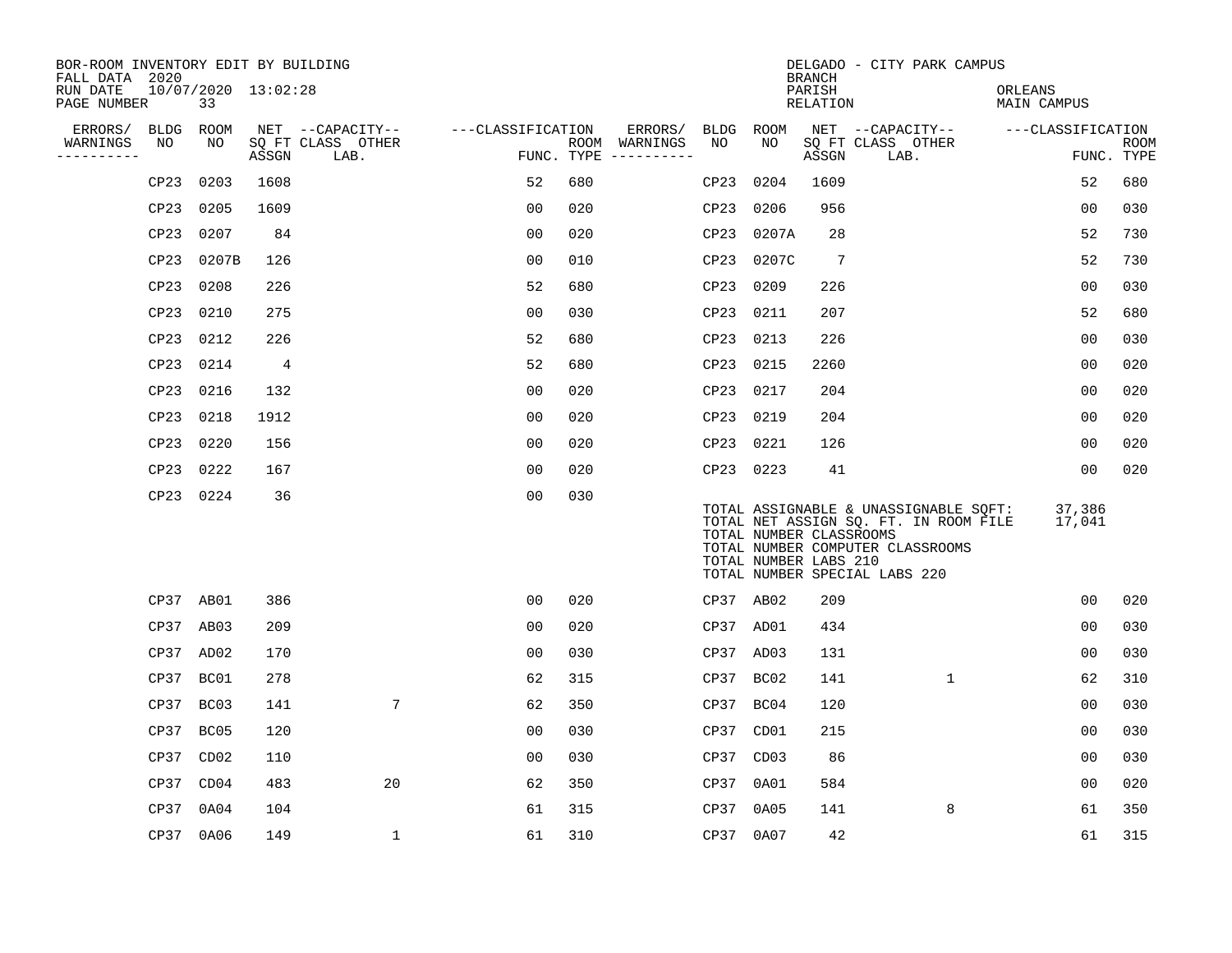| BOR-ROOM INVENTORY EDIT BY BUILDING<br>FALL DATA 2020 |             |                  |                     |                           |                   |     |                                      |             |           | <b>BRANCH</b>             | DELGADO - CITY PARK CAMPUS |                               |                           |
|-------------------------------------------------------|-------------|------------------|---------------------|---------------------------|-------------------|-----|--------------------------------------|-------------|-----------|---------------------------|----------------------------|-------------------------------|---------------------------|
| RUN DATE<br>PAGE NUMBER                               |             | 34               | 10/07/2020 13:02:28 |                           |                   |     |                                      |             |           | PARISH<br><b>RELATION</b> |                            | ORLEANS<br><b>MAIN CAMPUS</b> |                           |
| ERRORS/                                               | <b>BLDG</b> | ROOM             |                     | NET --CAPACITY--          | ---CLASSIFICATION |     | ERRORS/                              | <b>BLDG</b> | ROOM      |                           | NET --CAPACITY--           | ---CLASSIFICATION             |                           |
| WARNINGS<br>----------                                | NO          | NO               | ASSGN               | SQ FT CLASS OTHER<br>LAB. |                   |     | ROOM WARNINGS<br>FUNC. TYPE $------$ | NO          | NO        | ASSGN                     | SQ FT CLASS OTHER<br>LAB.  |                               | <b>ROOM</b><br>FUNC. TYPE |
|                                                       | CP37        | 0A08             | 79                  |                           | 64                | 715 |                                      | CP37        | 0A10      | 429                       |                            | 64                            | 325                       |
|                                                       | CP37        | 0A11             | 904                 |                           | 62                | 314 |                                      | CP37        | 0A12      | 91                        | $\mathbf 1$                | 62                            | 310                       |
|                                                       | CP37        | 0A13             | 133                 | 1                         | 62                | 310 |                                      | CP37        | 0A14      | 142                       | 1                          | 62                            | 310                       |
|                                                       | CP37        | 0A15             | 142                 | $\mathbf 1$               | 62                | 310 |                                      |             | CP37 0A16 | 142                       | 1                          | 62                            | 310                       |
|                                                       | CP37        | 0A17             | 142                 | $\mathbf 1$               | 62                | 310 |                                      | CP37        | 0A18      | 142                       | $\mathbf 1$                | 62                            | 310                       |
|                                                       | CP37        | 0A19             | 142                 | $\mathbf 1$               | 62                | 310 |                                      |             | CP37 0A20 | 133                       | 1                          | 62                            | 310                       |
|                                                       | CP37        | 0A20A            | 8                   | $\mathbf{1}$              | 62                | 310 |                                      | CP37        | 0A21      | 145                       | $\mathbf{1}$               | 62                            | 310                       |
|                                                       | CP37        | 0A22             | 227                 |                           | 62                | 325 |                                      | CP37        | 0A22A     | 65                        |                            | 62                            | 315                       |
|                                                       | CP37        | 0A22B            | 52                  |                           | 62                | 325 |                                      | CP37        | 0A22C     | 6                         |                            | 62                            | 325                       |
|                                                       | CP37        | 0B01             | 333                 |                           | 62                | 325 |                                      | CP37        | 0B01A     | 258                       | $\mathbf 1$                | 62                            | 310                       |
|                                                       | CP37        | 0B01B            | 183                 |                           | 62                | 325 |                                      | CP37        | 0B01C     | 45                        |                            | 62                            | 315                       |
|                                                       | CP37        | 0B02             | 672                 | $\mathbf 1$               | 62                | 310 |                                      | CP37        | 0B02A     | 175                       |                            | 62                            | 325                       |
|                                                       | CP37        | 0B02B            | 37                  |                           | 62                | 315 |                                      | CP37        | 0B02C     | 142                       | 1                          | 62                            | 310                       |
|                                                       | CP37        | 0B03             | 465                 | 1                         | 62                | 310 |                                      | CP37        | 0B04      | 672                       |                            | 62                            | 315                       |
|                                                       | CP37        | 0B04A            | 142                 | 1                         | 62                | 310 |                                      | CP37        | 0B04B     | 142                       | 1                          | 62                            | 310                       |
|                                                       | CP37        | 0B04C            | 142                 | $\mathbf{1}$              | 62                | 310 |                                      | CP37        | 0B04D     | 142                       | 1                          | 62                            | 310                       |
|                                                       | CP37        | 0B04E            | 142                 |                           | 62                | 325 |                                      | CP37        | 0B04F     | 174                       |                            | 62                            | 325                       |
|                                                       | CP37        | 0B04G            | 45                  |                           | 62                | 315 |                                      | CP37        | 0B06      | 18                        |                            | 62                            | 731                       |
|                                                       | CP37        | 0B07             | 142                 |                           | 62                | 731 |                                      | CP37        | 0C01      | 165                       | 1                          | 62                            | 310                       |
|                                                       | CP37        | 0C <sub>02</sub> | 148                 |                           | 62                | 630 |                                      | CP37        | 0C03      | 165                       | $\mathbf 1$                | 62                            | 310                       |
|                                                       | CP37        | 0C04             | 122                 |                           | 62                | 325 |                                      | CP37        | 0C05      | 3469                      |                            | 62                            | 314                       |
|                                                       | CP37        | 0D01             | 469                 |                           | 00                | 030 |                                      | CP37        | 0D01A     | 77                        |                            | 0 <sub>0</sub>                | 030                       |
|                                                       | CP37        | OD02             | 262                 | 1                         | 62                | 310 |                                      | CP37        | 0D02A     | 117                       | 1                          | 62                            | 310                       |
|                                                       | CP37        | OD02B            | 141                 | $\mathbf 1$               | 62                | 310 |                                      | CP37        | 0D02C     | 141                       | $\mathbf{1}$               | 62                            | 310                       |
|                                                       | CP37        | OD02D            | 137                 | $\mathbf{1}$              | 62                | 310 |                                      | CP37        | OD02E     | 47                        |                            | 62                            | 315                       |
|                                                       |             | CP37 0D02F       | 46                  |                           | 62                | 315 |                                      |             | CP37 0D03 | 266                       | $\mathbf 1$                | 62                            | 310                       |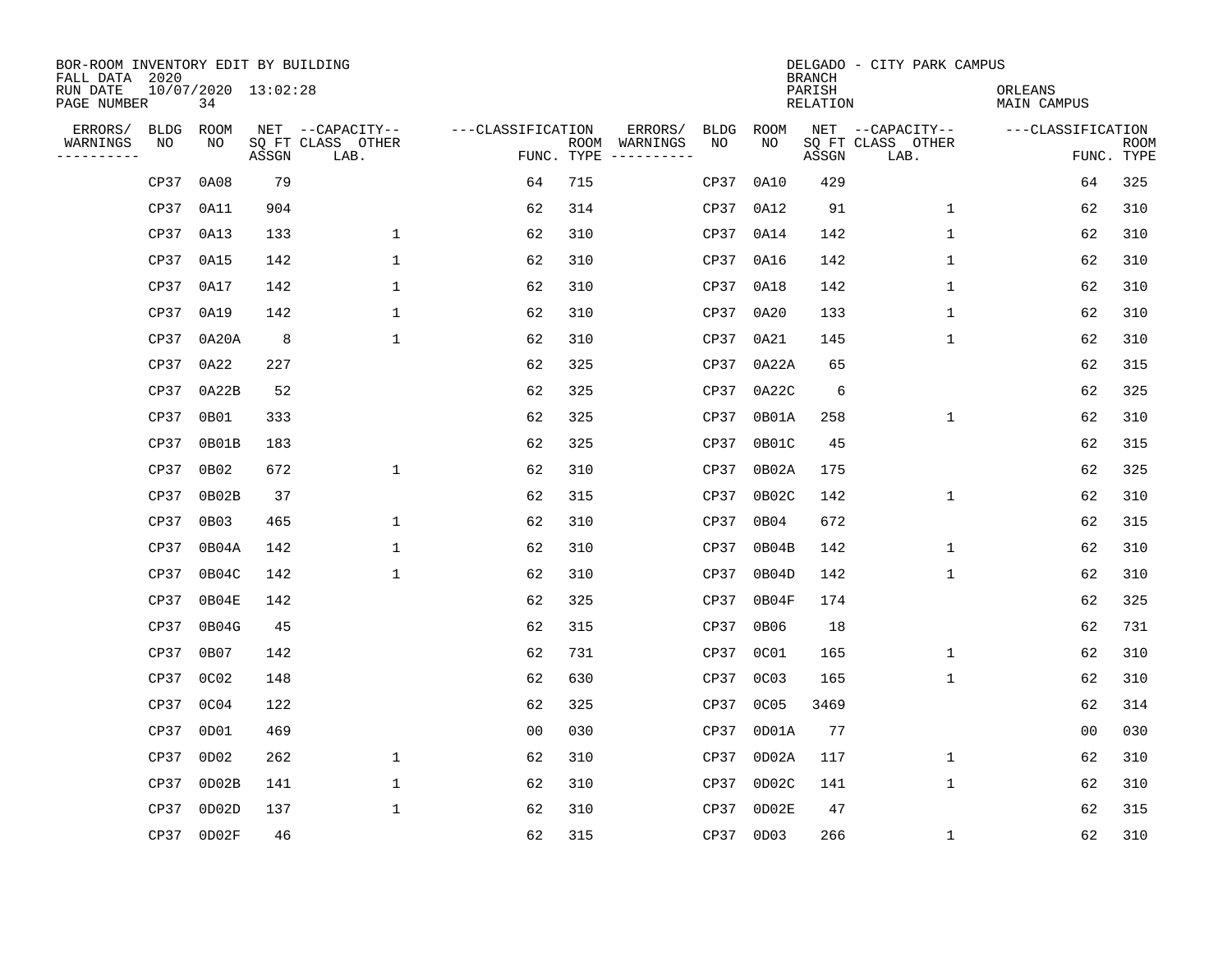| BOR-ROOM INVENTORY EDIT BY BUILDING<br>FALL DATA 2020 |             |                           |       |                           |                   |     |                                                                                         |           |                                                                  | <b>BRANCH</b>             | DELGADO - CITY PARK CAMPUS                                                                                                                          |                        |                           |
|-------------------------------------------------------|-------------|---------------------------|-------|---------------------------|-------------------|-----|-----------------------------------------------------------------------------------------|-----------|------------------------------------------------------------------|---------------------------|-----------------------------------------------------------------------------------------------------------------------------------------------------|------------------------|---------------------------|
| RUN DATE<br>PAGE NUMBER                               |             | 10/07/2020 13:02:28<br>35 |       |                           |                   |     |                                                                                         |           |                                                                  | PARISH<br><b>RELATION</b> |                                                                                                                                                     | ORLEANS<br>MAIN CAMPUS |                           |
| ERRORS/                                               | <b>BLDG</b> | ROOM                      |       | NET --CAPACITY--          | ---CLASSIFICATION |     | ERRORS/                                                                                 | BLDG      | ROOM                                                             |                           | NET --CAPACITY--                                                                                                                                    | ---CLASSIFICATION      |                           |
| WARNINGS<br>----------                                | NO          | NO                        | ASSGN | SQ FT CLASS OTHER<br>LAB. |                   |     | ROOM WARNINGS<br>$\texttt{FUNC.}\quad \texttt{TYPE}\quad \texttt{-----} \texttt{-----}$ | NO        | NO                                                               | ASSGN                     | SQ FT CLASS OTHER<br>LAB.                                                                                                                           |                        | <b>ROOM</b><br>FUNC. TYPE |
|                                                       | CP37        | 0D03A                     | 141   | 1                         | 62                | 310 |                                                                                         | CP37      | OD03B                                                            | 141                       | $\mathbf 1$                                                                                                                                         | 62                     | 310                       |
|                                                       | CP37        | 0D03C                     | 141   | $\mathbf{1}$              | 62                | 310 |                                                                                         | CP37      | OD03D                                                            | 141                       | $\mathbf{1}$                                                                                                                                        | 62                     | 310                       |
|                                                       | CP37        | OD03E                     | 28    |                           | 62                | 315 |                                                                                         | CP37      | OD03F                                                            | 123                       |                                                                                                                                                     | 62                     | 315                       |
|                                                       | CP37        | OD03G                     | 37    |                           | 62                | 315 |                                                                                         | CP37      | OD04                                                             | 449                       |                                                                                                                                                     | 62                     | 315                       |
|                                                       | CP37        | 0D04A                     | 143   | $\mathbf 1$               | 62                | 310 |                                                                                         | CP37      | OD04B                                                            | 112                       | $\mathbf{1}$                                                                                                                                        | 62                     | 310                       |
|                                                       | CP37        | 0D04C                     | 125   | $\mathbf{1}$              | 62                | 310 |                                                                                         | CP37      | 0D04D                                                            | 362                       |                                                                                                                                                     | 62                     | 325                       |
|                                                       |             | CP37 0D04E                | 66    |                           | 62                | 315 |                                                                                         |           | $CP37$ 0D04F<br>TOTAL NUMBER CLASSROOMS<br>TOTAL NUMBER LABS 210 | 100                       | TOTAL ASSIGNABLE & UNASSIGNABLE SQFT:<br>TOTAL NET ASSIGN SQ. FT. IN ROOM FILE<br>TOTAL NUMBER COMPUTER CLASSROOMS<br>TOTAL NUMBER SPECIAL LABS 220 | 62<br>19,329<br>16,009 | 315                       |
|                                                       | CP38        | 0100                      | 3543  |                           | 63                | 750 |                                                                                         | CP38 0101 |                                                                  | 98                        |                                                                                                                                                     | 0 <sub>0</sub>         | 030                       |
|                                                       | CP38        | 0102                      | 97    |                           | 0 <sub>0</sub>    | 030 |                                                                                         | CP38      | 0103                                                             | 235                       |                                                                                                                                                     | 63                     | 731                       |
|                                                       | CP38        | 0104                      | 428   |                           | 63                | 314 |                                                                                         | CP38      | 0105                                                             | 88                        |                                                                                                                                                     | 75                     | 740                       |
|                                                       | CP38        | 0106                      | 22    |                           | 0 <sub>0</sub>    | 010 |                                                                                         | CP38      | 0107                                                             | 67                        |                                                                                                                                                     | 0 <sub>0</sub>         | 030                       |
|                                                       | CP38        | 0108                      | 1508  |                           | 63                | 750 |                                                                                         | CP38      | 0109                                                             | 56                        |                                                                                                                                                     | 63                     | 731                       |
|                                                       | CP38        | 0110                      | 614   |                           | 63                | 731 |                                                                                         | CP38      | 0111                                                             | 162                       |                                                                                                                                                     | 0 <sub>0</sub>         | 020                       |
|                                                       | CP38        | 0112                      | 137   |                           | 0 <sub>0</sub>    | 020 |                                                                                         | CP38      | 0113                                                             | 97                        |                                                                                                                                                     | 0 <sub>0</sub>         | 020                       |
|                                                       | CP38        | 0200                      | 236   |                           | 65                | 530 |                                                                                         | CP38      | 0201                                                             | 36                        |                                                                                                                                                     | 65                     | 315                       |
|                                                       | CP38        | 0202                      | 66    |                           | 64                | 710 |                                                                                         | CP38      | 0203                                                             | 375                       | $\mathbf{1}$                                                                                                                                        | 81                     | 310                       |
|                                                       | CP38        | 0204                      | 389   | $\mathbf 1$               | 81                | 310 |                                                                                         | CP38      | 0205                                                             | 282                       |                                                                                                                                                     | 81                     | 313                       |
|                                                       | CP38        | 0206                      | 154   |                           | 81                | 325 |                                                                                         | CP38      | 0207                                                             | 154                       |                                                                                                                                                     | 81                     | 325                       |
|                                                       | CP38        | 0208                      | 75    | $\mathbf 1$               | 81                | 310 |                                                                                         | CP38      | 0209                                                             | 31                        |                                                                                                                                                     | 81                     | 731                       |
|                                                       | CP38        | 0210                      | 32    |                           | 81                | 731 |                                                                                         | CP38      | 0211                                                             | 129                       | $\mathbf{1}$                                                                                                                                        | 81                     | 310                       |
|                                                       | CP38        | 0212                      | 510   |                           | 81                | 314 |                                                                                         | CP38      | 0213                                                             | 618                       | 30                                                                                                                                                  | 81                     | 610                       |
|                                                       | CP38        | 0214                      | 233   |                           | 81                | 731 |                                                                                         | CP38      | 0215                                                             | 492                       |                                                                                                                                                     | 63                     | 730                       |
|                                                       | CP38 0216   |                           | 129   |                           | 00                | 020 |                                                                                         | CP38 0217 |                                                                  | 124                       |                                                                                                                                                     | 0 <sub>0</sub>         | 020                       |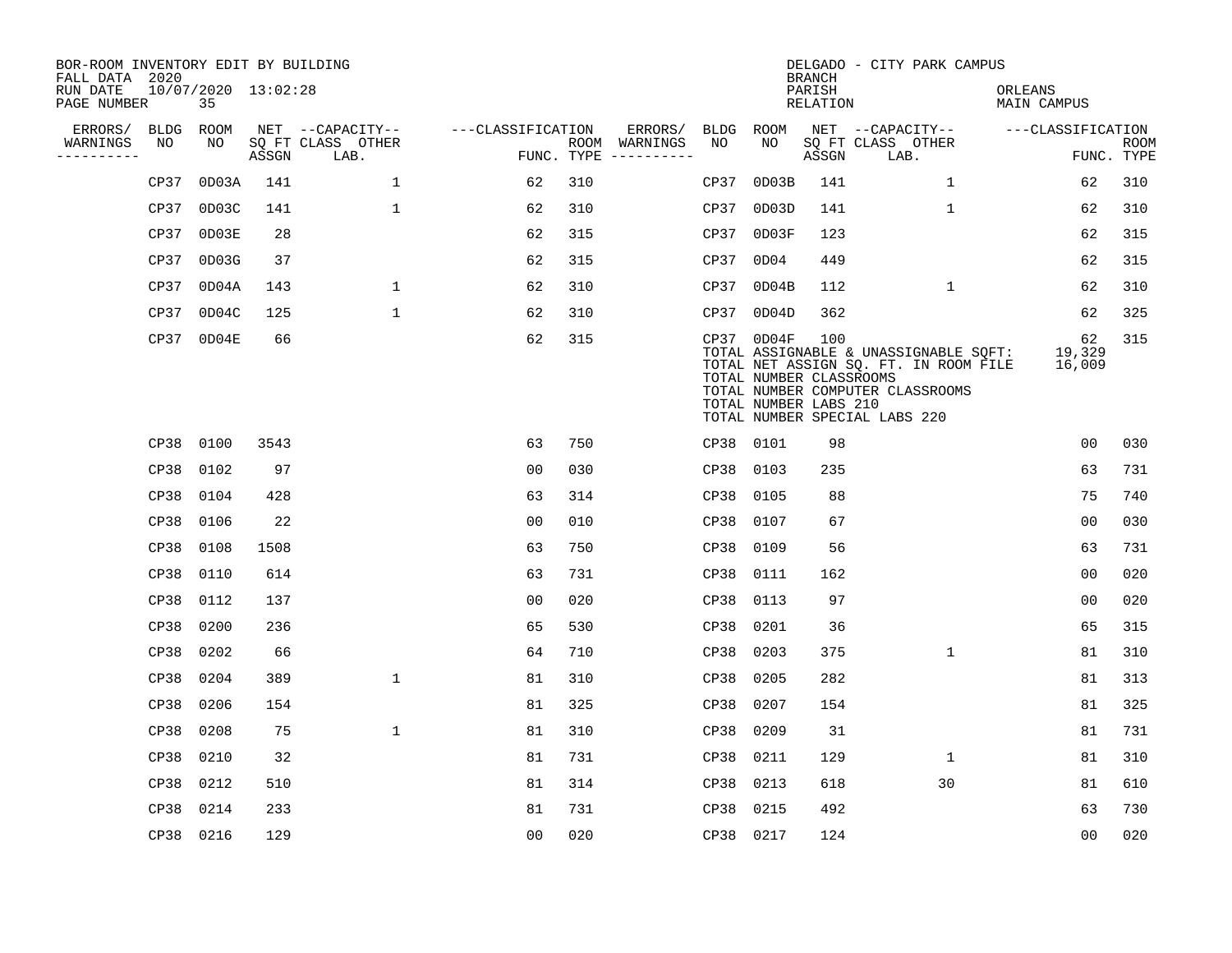| BOR-ROOM INVENTORY EDIT BY BUILDING<br>FALL DATA 2020 |                     |      |       |                           |                                    |     |                                                           |           |           | <b>BRANCH</b>                                           | DELGADO - CITY PARK CAMPUS                                                                                                                                        |              |                        |                |             |
|-------------------------------------------------------|---------------------|------|-------|---------------------------|------------------------------------|-----|-----------------------------------------------------------|-----------|-----------|---------------------------------------------------------|-------------------------------------------------------------------------------------------------------------------------------------------------------------------|--------------|------------------------|----------------|-------------|
| RUN DATE<br>PAGE NUMBER                               | 10/07/2020 13:02:28 | 36   |       |                           |                                    |     |                                                           |           |           | PARISH<br>RELATION                                      |                                                                                                                                                                   |              | ORLEANS<br>MAIN CAMPUS |                |             |
| ERRORS/<br>WARNINGS<br>----------                     | BLDG ROOM<br>NO     | NO   | ASSGN | SQ FT CLASS OTHER<br>LAB. | NET --CAPACITY-- ---CLASSIFICATION |     | ERRORS/ BLDG ROOM<br>ROOM WARNINGS<br>FUNC. TYPE $------$ | NO        | NO        | ASSGN                                                   | NET --CAPACITY-- ---CLASSIFICATION<br>SQ FT CLASS OTHER<br>LAB.                                                                                                   |              |                        | FUNC. TYPE     | <b>ROOM</b> |
|                                                       | CP38 0218           |      | 82    |                           | 00                                 | 020 |                                                           |           | CP38 0219 | 192<br>TOTAL NUMBER CLASSROOMS<br>TOTAL NUMBER LABS 210 | TOTAL ASSIGNABLE & UNASSIGNABLE SOFT: 11,491<br>TOTAL NET ASSIGN SQ. FT. IN ROOM FILE 10,284<br>TOTAL NUMBER COMPUTER CLASSROOMS<br>TOTAL NUMBER SPECIAL LABS 220 |              |                        | 00             | 020         |
|                                                       | CP39 0100           |      | 4680  | 40                        | 12                                 | 260 |                                                           | CP39 0101 |           | 5529                                                    | 40                                                                                                                                                                |              |                        | 12             | 260         |
|                                                       | CP39                | 0102 | 320   |                           | 12                                 | 731 |                                                           | CP39      | 0103      | 294                                                     |                                                                                                                                                                   | $\mathbf{1}$ |                        | 12             | 310         |
|                                                       | CP39                | 0104 | 128   |                           | 00                                 | 020 |                                                           | CP39      | 0105      | 110                                                     |                                                                                                                                                                   |              |                        | 00             | 030         |
|                                                       | CP39                | 0106 | 110   |                           | 0 <sub>0</sub>                     | 030 |                                                           | CP39      | 0107      | 161                                                     |                                                                                                                                                                   |              |                        | 12             | 731         |
|                                                       | CP39                | 0108 | 377   | 12                        | 12                                 | 110 |                                                           | CP39 0109 |           | 139                                                     |                                                                                                                                                                   |              |                        | 12             | 731         |
|                                                       | CP39                | 0110 | 157   |                           | 12                                 | 731 |                                                           | CP39      | 0111      | 110                                                     |                                                                                                                                                                   |              |                        | 0 <sub>0</sub> | 030         |
|                                                       | CP39                | 0112 | 189   |                           | 12                                 | 731 |                                                           | CP39 0113 |           | 297                                                     |                                                                                                                                                                   |              |                        | 12             | 260         |
|                                                       | CP39                | 0114 | 30    |                           | 00                                 | 020 |                                                           | CP39      | 0115      | 42                                                      |                                                                                                                                                                   |              |                        | 00             | 020         |
|                                                       | CP39                | 0200 | 498   | 22                        | 12                                 | 110 |                                                           | CP39      | 0201      | 322                                                     | 14                                                                                                                                                                |              |                        | 12             | 240         |
|                                                       | CP39                | 0202 | 409   | 16                        | 12                                 | 110 |                                                           | CP39      | 0203      | 43                                                      |                                                                                                                                                                   |              |                        | 0 <sub>0</sub> | 030         |
|                                                       | CP39                | 0204 | 43    |                           | 0 <sub>0</sub>                     | 030 |                                                           | CP39 0205 |           | 424                                                     |                                                                                                                                                                   | $\mathbf 1$  |                        | 12             | 310         |
|                                                       | CP39                | 0206 | 322   |                           | 12                                 | 325 |                                                           | CP39 0207 |           | 498                                                     | 20                                                                                                                                                                |              |                        | 12             | 110         |
|                                                       | CP39                | 0208 | 172   |                           | 00                                 | 020 |                                                           | CP39 0209 |           | 172                                                     |                                                                                                                                                                   |              |                        | 00             | 020         |
|                                                       | CP39 0210           |      | 35    |                           | 12                                 | 731 |                                                           | CP39 0211 |           | 22<br>TOTAL NUMBER CLASSROOMS<br>TOTAL NUMBER LABS 210  | TOTAL ASSIGNABLE & UNASSIGNABLE SQFT: 15,633<br>TOTAL NET ASSIGN SQ. FT. IN ROOM FILE 14,673<br>TOTAL NUMBER COMPUTER CLASSROOMS<br>TOTAL NUMBER SPECIAL LABS 220 |              |                        | 12<br>4        | 731         |
|                                                       | CP40                | 0100 | 3389  | 40                        | 12                                 | 260 |                                                           | CP40 0101 |           | 169                                                     |                                                                                                                                                                   |              |                        | 12             | 731         |
|                                                       | CP40                | 0102 | 102   |                           | 00                                 | 030 |                                                           | CP40 0103 |           | 946                                                     | 25                                                                                                                                                                |              |                        | 12             | 260         |
|                                                       | CP40 0104           |      | 586   | 20                        | 12                                 | 110 |                                                           | CP40 0105 |           | 586                                                     |                                                                                                                                                                   |              |                        | 12             | 731         |
|                                                       | CP40                | 0106 | 554   | 30                        | 12                                 | 110 |                                                           | CP40      | 0107      | 76                                                      |                                                                                                                                                                   |              |                        | 0 <sub>0</sub> | 030         |
|                                                       | CP40 0108           |      | 92    |                           | 0 <sub>0</sub>                     | 030 |                                                           | CP40 0109 |           | 20                                                      |                                                                                                                                                                   |              |                        | 0 <sub>0</sub> | 020         |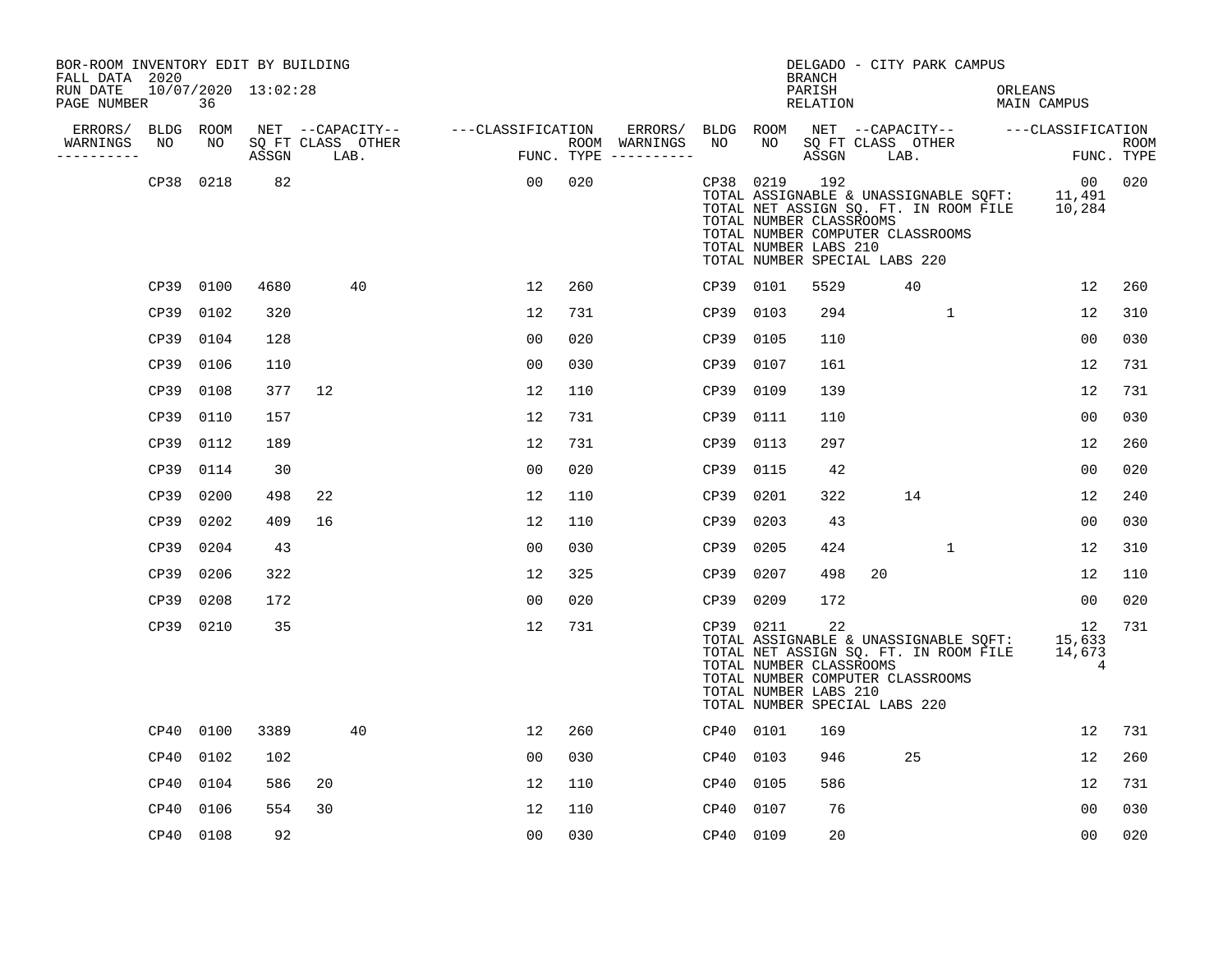| BOR-ROOM INVENTORY EDIT BY BUILDING<br>FALL DATA 2020 |           |                           |       |                                       |                   |     |                                    |           |            | <b>BRANCH</b>                                           | DELGADO - CITY PARK CAMPUS                                                                                                                          |         |                                          |             |
|-------------------------------------------------------|-----------|---------------------------|-------|---------------------------------------|-------------------|-----|------------------------------------|-----------|------------|---------------------------------------------------------|-----------------------------------------------------------------------------------------------------------------------------------------------------|---------|------------------------------------------|-------------|
| RUN DATE<br>PAGE NUMBER                               |           | 10/07/2020 13:02:28<br>37 |       |                                       |                   |     |                                    |           |            | PARISH<br>RELATION                                      |                                                                                                                                                     | ORLEANS | MAIN CAMPUS                              |             |
| ERRORS/ BLDG ROOM<br>WARNINGS                         | NO        | NO                        |       | NET --CAPACITY--<br>SQ FT CLASS OTHER | ---CLASSIFICATION |     | ERRORS/ BLDG ROOM<br>ROOM WARNINGS | NO        | NO         |                                                         | NET --CAPACITY-- ---CLASSIFICATION<br>SQ FT CLASS OTHER                                                                                             |         |                                          | <b>ROOM</b> |
| ----------                                            |           |                           | ASSGN | LAB.                                  |                   |     | FUNC. TYPE $------$                |           |            | ASSGN                                                   | LAB.                                                                                                                                                |         |                                          | FUNC. TYPE  |
|                                                       | CP40      | 0110                      | 2241  | 25                                    | 12                | 260 |                                    | CP40      | 0111       | 71                                                      |                                                                                                                                                     |         | 12                                       | 731         |
|                                                       | CP40      | 0112                      | 70    |                                       | 12                | 731 |                                    | CP40      | 0113       | 260                                                     | 25                                                                                                                                                  |         | 12                                       | 260         |
|                                                       | CP40      | 0114                      | 162   |                                       | 00                | 020 |                                    | CP40      | 0200       | 529                                                     | 30                                                                                                                                                  |         | 12                                       | 110         |
|                                                       | CP40      | 0201                      | 522   | 30                                    | 12                | 110 |                                    | CP40      | 0202       | 588                                                     |                                                                                                                                                     |         | 12                                       | 314         |
|                                                       | CP40 0203 |                           | 41    |                                       | 12                | 315 |                                    |           | CP40 0204  | 505<br>TOTAL NUMBER CLASSROOMS<br>TOTAL NUMBER LABS 210 | TOTAL ASSIGNABLE & UNASSIGNABLE SQFT:<br>TOTAL NET ASSIGN SQ. FT. IN ROOM FILE<br>TOTAL NUMBER COMPUTER CLASSROOMS<br>TOTAL NUMBER SPECIAL LABS 220 |         | 00 <sub>o</sub><br>11,509<br>10,552<br>4 | 020         |
|                                                       | CP41 0100 |                           | 241   |                                       | 12                | 650 |                                    | CP41 0101 |            | 17                                                      |                                                                                                                                                     |         | 00                                       | 030         |
|                                                       | CP41 0102 |                           | 81    |                                       | 0 <sub>0</sub>    | 030 |                                    | CP41 0103 |            | 103                                                     |                                                                                                                                                     |         | 0 <sub>0</sub>                           | 030         |
|                                                       | CP41 0104 |                           | 126   |                                       | 0 <sub>0</sub>    | 020 |                                    | CP41 0105 |            | 220                                                     |                                                                                                                                                     |         | 12                                       | 325         |
|                                                       | CP41 0106 |                           | 1036  |                                       | 12                | 260 |                                    |           | CP41 0106A | 70                                                      |                                                                                                                                                     |         | 12                                       | 731         |
|                                                       | CP41 0107 |                           | 568   |                                       | 12                | 731 |                                    |           | CP41 0107A | 40                                                      |                                                                                                                                                     |         | 0 <sub>0</sub>                           | 030         |
|                                                       | CP41 0108 |                           | 1110  |                                       | 12                | 260 |                                    |           | CP41 0108A | 32                                                      |                                                                                                                                                     |         | 00                                       | 020         |
|                                                       | CP41 0109 |                           | 576   |                                       | 12                | 731 |                                    |           | CP41 0109A | 67                                                      |                                                                                                                                                     |         | 12                                       | 731         |
|                                                       | CP41 0110 |                           | 1167  |                                       | 12                | 260 |                                    |           | CP41 0201  | 843                                                     |                                                                                                                                                     |         | 12                                       | 215         |
|                                                       |           | CP41 0201A                | 71    |                                       | 0 <sub>0</sub>    | 020 |                                    | CP41 0202 |            | 576                                                     |                                                                                                                                                     |         | 12                                       | 215         |
|                                                       |           | CP41 0202A                | 67    |                                       | 0 <sub>0</sub>    | 020 |                                    |           | CP41 0203  | 576                                                     |                                                                                                                                                     |         | 12                                       | 215         |
|                                                       |           | CP41 0203A                | 67    |                                       | 0 <sub>0</sub>    | 020 |                                    |           |            | TOTAL NUMBER CLASSROOMS<br>TOTAL NUMBER LABS 210        | TOTAL ASSIGNABLE & UNASSIGNABLE SQFT:<br>TOTAL NET ASSIGN SQ. FT. IN ROOM FILE<br>TOTAL NUMBER COMPUTER CLASSROOMS<br>TOTAL NUMBER SPECIAL LABS 220 |         | 7,654<br>7,050                           |             |
|                                                       | CP42 0100 |                           | 7784  |                                       | 77                | 750 |                                    |           | CP42 0101  | 813                                                     |                                                                                                                                                     |         | 73                                       | 720         |
|                                                       | CP42 0102 |                           | 55    |                                       | 0 <sub>0</sub>    | 030 |                                    | CP42      | 0103       | 117                                                     |                                                                                                                                                     |         | 0 <sub>0</sub>                           | 030         |
|                                                       | CP42 0104 |                           | 63    |                                       | 0 <sub>0</sub>    | 030 |                                    | CP42 0105 |            | 550                                                     |                                                                                                                                                     |         | 75                                       | 720         |
|                                                       | CP42 0106 |                           | 4402  |                                       | 77                | 750 |                                    |           |            |                                                         | TOTAL ASSIGNABLE & UNASSIGNABLE SQFT:                                                                                                               |         | 13,784                                   |             |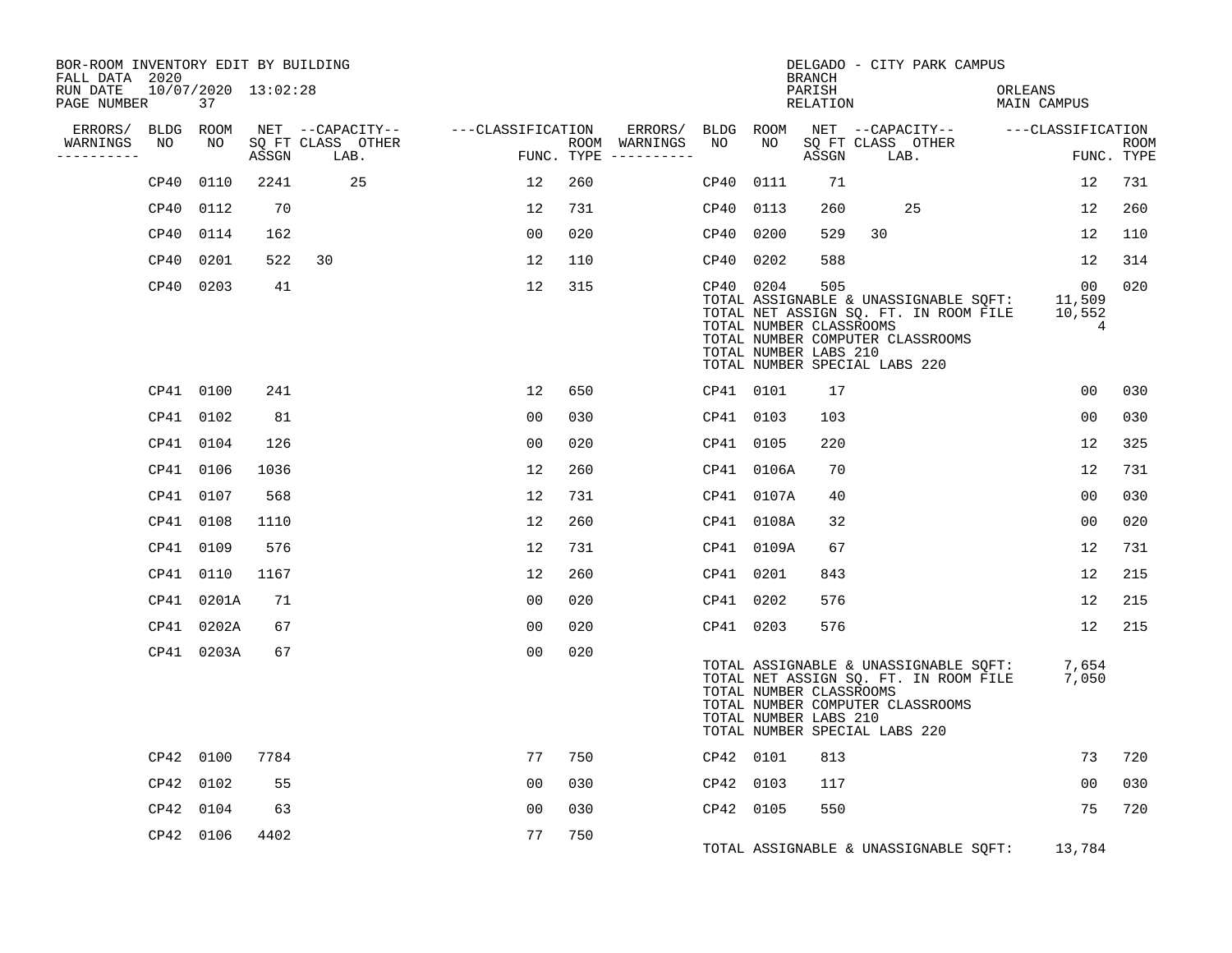| BOR-ROOM INVENTORY EDIT BY BUILDING<br>FALL DATA 2020 |      |                           |       |                           |                  |                   |    |     |                                                   |    |                                                                                   | <b>BRANCH</b>              |      | DELGADO - CITY PARK CAMPUS                                                                                         |         |                                                  |      |
|-------------------------------------------------------|------|---------------------------|-------|---------------------------|------------------|-------------------|----|-----|---------------------------------------------------|----|-----------------------------------------------------------------------------------|----------------------------|------|--------------------------------------------------------------------------------------------------------------------|---------|--------------------------------------------------|------|
| RUN DATE<br>PAGE NUMBER                               |      | 10/07/2020 13:02:28<br>38 |       |                           |                  |                   |    |     |                                                   |    |                                                                                   | PARISH<br>RELATION         |      |                                                                                                                    | ORLEANS | MAIN CAMPUS                                      |      |
| ERRORS/<br>WARNINGS<br>----------                     | NO   | BLDG ROOM<br>NO           | ASSGN | SQ FT CLASS OTHER<br>LAB. | NET --CAPACITY-- | ---CLASSIFICATION |    |     | ERRORS/<br>ROOM WARNINGS<br>FUNC. TYPE ---------- | NO | BLDG ROOM<br>NO                                                                   | SQ FT CLASS OTHER<br>ASSGN | LAB. |                                                                                                                    |         | NET --CAPACITY-- ---CLASSIFICATION<br>FUNC. TYPE | ROOM |
|                                                       |      |                           |       |                           |                  |                   |    |     |                                                   |    | TOTAL NUMBER CLASSROOMS<br>TOTAL NUMBER LABS 210<br>TOTAL NUMBER SPECIAL LABS 220 |                            |      | TOTAL NUMBER COMPUTER CLASSROOMS                                                                                   |         | TOTAL NET ASSIGN SQ. FT. IN ROOM FILE 13,549     |      |
|                                                       |      | CP43 0100                 | 681   |                           |                  |                   | 72 | 720 |                                                   |    | CP43 0101                                                                         | 603                        |      |                                                                                                                    |         | 72                                               | 720  |
|                                                       | CP43 | 0102                      | 604   |                           |                  |                   | 72 | 720 |                                                   |    | CP43 0103                                                                         | 792                        |      |                                                                                                                    |         | 72                                               | 720  |
|                                                       |      | CP43 0104                 | 490   |                           |                  |                   | 72 | 725 |                                                   |    | CP43 0105                                                                         | 747                        |      |                                                                                                                    |         | 0 <sub>0</sub>                                   | 020  |
|                                                       | CP43 | 0106                      | 1559  |                           |                  |                   | 72 | 731 |                                                   |    | CP43 0107                                                                         | 142                        |      | $\mathbf{1}$                                                                                                       |         | 72                                               | 310  |
|                                                       |      | CP43 0108                 | 142   |                           | $\mathbf{1}$     |                   | 72 | 310 |                                                   |    | CP43 0109                                                                         | 139                        |      | $\mathbf{1}$                                                                                                       |         | 72                                               | 310  |
|                                                       | CP43 | 0110                      | 44    |                           |                  |                   | 00 | 030 |                                                   |    | CP43 0111                                                                         | 40                         |      |                                                                                                                    |         | 0 <sub>0</sub>                                   | 030  |
|                                                       |      | CP43 0112                 | 63    |                           |                  |                   | 00 | 020 |                                                   |    | TOTAL NUMBER CLASSROOMS<br>TOTAL NUMBER LABS 210<br>TOTAL NUMBER SPECIAL LABS 220 |                            |      | TOTAL ASSIGNABLE & UNASSIGNABLE SQFT:<br>TOTAL NET ASSIGN SQ. FT. IN ROOM FILE<br>TOTAL NUMBER COMPUTER CLASSROOMS |         | 6,046<br>5,152                                   |      |
|                                                       |      | EJ01 0037                 | 810   | 20                        |                  |                   | 12 | 110 |                                                   |    | EJ01 A0001                                                                        | 129                        |      | 1                                                                                                                  |         | 11                                               | 310  |
|                                                       |      | EJ01 A0002                | 200   |                           | 2                |                   | 61 | 313 |                                                   |    | EJ01 A0002A                                                                       | 102                        |      | 1                                                                                                                  |         | 61                                               | 310  |
|                                                       |      | EJ01 A0002B               | 97    |                           | $\mathbf{1}$     |                   | 61 | 310 |                                                   |    | EJ01 A0002C                                                                       | 402                        |      | $\mathbf{1}$                                                                                                       |         | 61                                               | 310  |
|                                                       |      | EJ01 A0003                | 929   | 20                        |                  |                   | 12 | 110 |                                                   |    | EJ01 A0003A                                                                       | 133                        |      |                                                                                                                    |         | 12                                               | 731  |
|                                                       |      | EJ01 A0003B               | 114   |                           |                  |                   | 12 | 731 |                                                   |    | EJ01 A0003C                                                                       | 79                         |      |                                                                                                                    |         | 12                                               | 731  |
|                                                       |      | EJ01 A0003D               | 149   |                           | 1                |                   | 12 | 310 |                                                   |    | EJ01 A0003E                                                                       | 111                        |      | $\mathbf 1$                                                                                                        |         | 12                                               | 310  |
|                                                       |      | EJ01 A0003F               | 112   |                           | 6                |                   | 12 | 350 |                                                   |    | EJ01 A0003G                                                                       | 112                        |      | $\mathbf{1}$                                                                                                       |         | 12                                               | 310  |
|                                                       |      | EJ01 A0003H               | 92    |                           |                  |                   | 12 | 731 |                                                   |    | EJ01 A0003I                                                                       | 69                         |      |                                                                                                                    |         | 12                                               | 731  |
|                                                       |      | EJ01 A0003J               | 156   |                           |                  |                   | 12 | 731 |                                                   |    | EJ01 A0005                                                                        | 825                        |      | 20                                                                                                                 |         | 12                                               | 240  |
|                                                       |      | EJ01 A0006                | 1586  | 50                        |                  |                   | 12 | 110 |                                                   |    | EJ01 A0006A                                                                       | 623                        |      |                                                                                                                    |         | 12                                               | 115  |
|                                                       |      | EJ01 A0007                | 786   | 20                        |                  |                   | 12 | 110 |                                                   |    | EJ01 A0007A                                                                       | 645                        |      | 20                                                                                                                 |         | 12                                               | 210  |
|                                                       |      | EJ01 A0008                | 266   |                           | 1                |                   | 12 | 310 |                                                   |    | EJ01 A0009                                                                        | 866                        |      | 20                                                                                                                 |         | 12                                               | 240  |
|                                                       |      | EJ01 A0010                | 73    |                           | 1                |                   | 63 | 310 |                                                   |    | EJ01 A0011                                                                        | 54                         |      | $\mathbf{1}$                                                                                                       |         | 12                                               | 310  |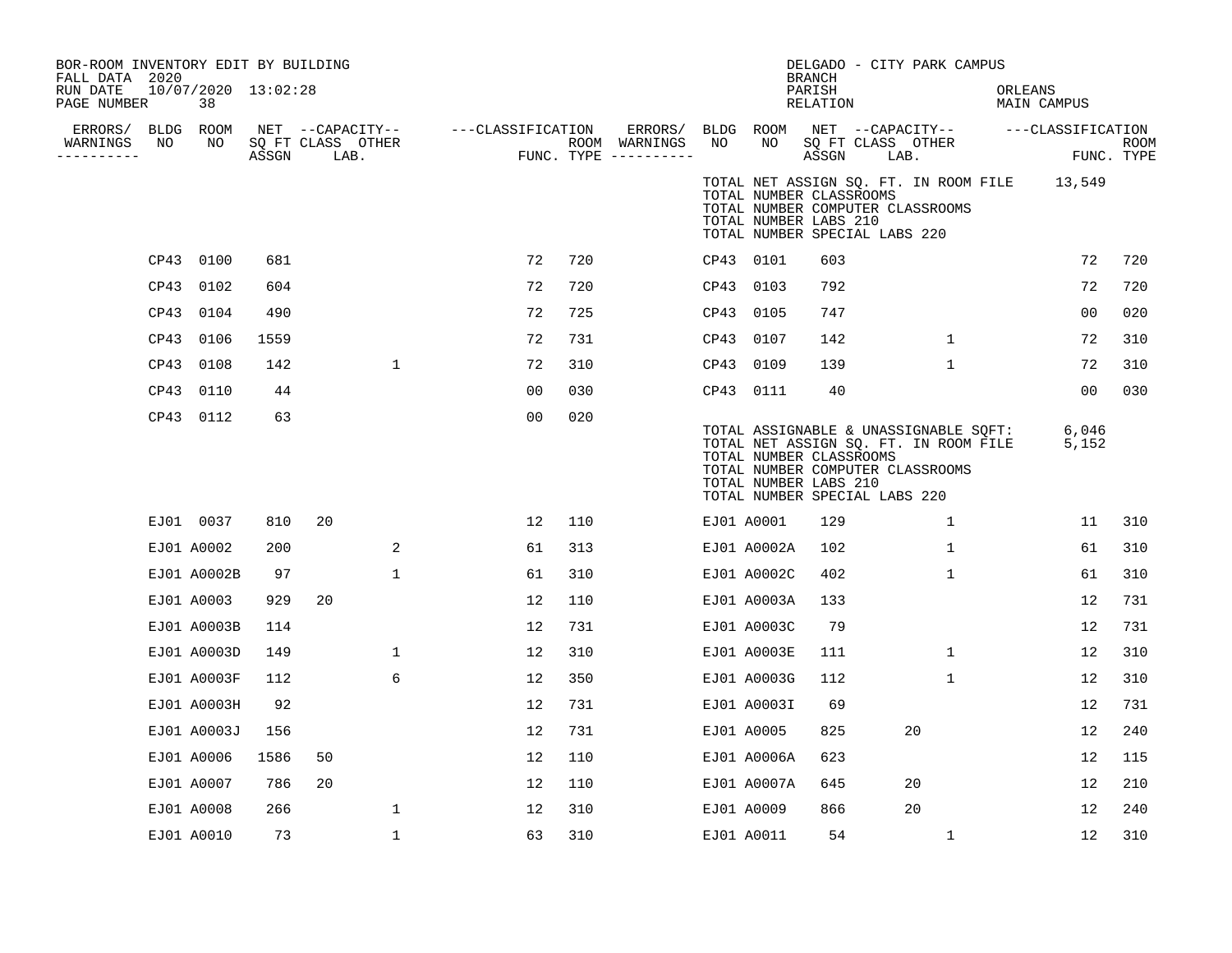| BOR-ROOM INVENTORY EDIT BY BUILDING<br>FALL DATA 2020 |    |                           |                            |                  |      |              |                   |     |                                      |      |             | <b>BRANCH</b>      | DELGADO - CITY PARK CAMPUS |    |   |                        |                |      |
|-------------------------------------------------------|----|---------------------------|----------------------------|------------------|------|--------------|-------------------|-----|--------------------------------------|------|-------------|--------------------|----------------------------|----|---|------------------------|----------------|------|
| RUN DATE<br>PAGE NUMBER                               |    | 10/07/2020 13:02:28<br>39 |                            |                  |      |              |                   |     |                                      |      |             | PARISH<br>RELATION |                            |    |   | ORLEANS<br>MAIN CAMPUS |                |      |
| ERRORS/                                               |    | BLDG ROOM                 |                            | NET --CAPACITY-- |      |              | ---CLASSIFICATION |     | ERRORS/                              | BLDG | ROOM        |                    | NET --CAPACITY--           |    |   | ---CLASSIFICATION      |                |      |
| WARNINGS<br>----------                                | NO | NO                        | SQ FT CLASS OTHER<br>ASSGN |                  | LAB. |              |                   |     | ROOM WARNINGS<br>FUNC. TYPE $------$ | NO   | NO          | ASSGN              | SQ FT CLASS OTHER<br>LAB.  |    |   |                        | FUNC. TYPE     | ROOM |
|                                                       |    | EJ01 A0012                | 591                        | 20               |      |              | 12                | 110 |                                      |      | EJ01 A0012A | 110                |                            |    |   |                        | 12             | 731  |
|                                                       |    | EJ01 A0013                | 907                        |                  | 20   |              | 12                | 210 |                                      |      | EJ01 A0014  | 459                |                            |    | 1 |                        | 12             | 325  |
|                                                       |    | EJ01 A0014A               | 47                         |                  |      |              | 12                | 315 |                                      |      | EJ01 A0015  | 495                |                            |    |   |                        | 12             | 315  |
|                                                       |    | EJ01 A0015A               | 81                         |                  |      |              | 0 <sub>0</sub>    | 030 |                                      |      | EJ01 A0015B | 84                 |                            |    |   |                        | 0 <sub>0</sub> | 030  |
|                                                       |    | EJ01 A0016                | 2116                       |                  |      | 40           | 12                | 420 |                                      |      | EJ01 A0016A | 59                 |                            |    |   |                        | 12             | 710  |
|                                                       |    | EJ01 A0016B               | 115                        |                  |      | 1            | 12                | 310 |                                      |      | EJ01 A0017  | 994                |                            | 20 |   |                        | 12             | 240  |
|                                                       |    | EJ01 A0018                | 414                        |                  |      | 2            | 51                | 314 |                                      |      | EJ01 A0019  | 422                |                            |    | 2 |                        | 55             | 314  |
|                                                       |    | EJ01 A0019A               | 136                        |                  |      | $\mathbf{1}$ | 12                | 310 |                                      |      | EJ01 A0019B | 363                |                            |    |   |                        | 12             | 731  |
|                                                       |    | EJ01 A0019C               | 120                        |                  |      |              | 12                | 315 |                                      |      | EJ01 A0020  | 416                |                            | 20 |   |                        | 12             | 210  |
|                                                       |    | EJ01 A0021                | 930                        |                  | 20   |              | 12                | 210 |                                      |      | EJ01 A0022  | 2499               |                            |    |   |                        | 31             | 314  |
|                                                       |    | EJ01 A0022A               | 551                        | 20               |      |              | 12                | 110 |                                      |      | EJ01 A0022B | 722                |                            |    |   |                        | 81             | 081  |
|                                                       |    | EJ01 A0022C               | 81                         |                  |      |              | 12                | 115 |                                      |      | EJ01 A0022D | 40                 |                            |    |   |                        | 12             | 115  |
|                                                       |    | EJ01 A0022E               | 293                        |                  |      |              | 31                | 731 |                                      |      | EJ01 A0023  | 66                 |                            |    |   |                        | 0 <sub>0</sub> | 030  |
|                                                       |    | EJ01 A0024                | 110                        |                  |      |              | 0 <sub>0</sub>    | 030 |                                      |      | EJ01 A0025  | 1045               |                            | 20 |   |                        | 12             | 210  |
|                                                       |    | EJ01 A0025A               | 97                         |                  |      | 2            | 12                | 310 |                                      |      | EJ01 A0025B | 146                |                            |    |   |                        | 12             | 215  |
|                                                       |    | EJ01 A0025C               | 22                         |                  |      |              | 00                | 030 |                                      |      | EJ01 A0025D | 67                 |                            |    |   |                        | 0 <sub>0</sub> | 030  |
|                                                       |    | EJ01 A0025E               | 40                         |                  |      |              | 0 <sub>0</sub>    | 010 |                                      |      | EJ01 A0025F | 171                |                            |    |   |                        | 0 <sub>0</sub> | 010  |
|                                                       |    | EJ01 A0026                | 1542                       |                  | 20   |              | 12                | 240 |                                      |      | EJ01 A0026A | 85                 |                            | 20 |   |                        | 12             | 215  |
|                                                       |    | EJ01 A0027                | 450                        | 18               |      |              | 12                | 110 |                                      |      | EJ01 A0027A | 340                | 18                         |    |   |                        | 12             | 110  |
|                                                       |    | EJ01 A0028                | 1815                       | 36               |      |              | 12                | 110 |                                      |      | EJ01 A0028A | 148                |                            |    | 1 |                        | 12             | 310  |
|                                                       |    | EJ01 A0029                | 653                        | 20               |      |              | 12                | 110 |                                      |      | EJ01 A0030  | 437                | 16                         |    |   |                        | 12             | 110  |
|                                                       |    | EJ01 A0030A               | 941                        |                  | 20   |              | 12                | 210 |                                      |      | EJ01 A0030B | 229                |                            |    |   |                        | 12             | 215  |
|                                                       |    | EJ01 A0030C               | 1110                       |                  | 20   |              | 12                | 210 |                                      |      | EJ01 A0031  | 1257               | 32                         |    |   |                        | 15             | 110  |
|                                                       |    | EJ01 A0031A               | 910                        |                  | 14   |              | 15                | 240 |                                      |      | EJ01 A0031B | 849                | 22                         |    |   |                        | 14             | 110  |
|                                                       |    | EJ01 A0031C               | 174                        |                  |      |              | 15                | 315 |                                      |      | EJ01 A0031D | 159                |                            |    |   |                        | 0 <sub>0</sub> | 030  |
|                                                       |    | EJ01 A0032                | 446                        |                  |      | 6            | 12                | 310 |                                      |      | EJ01 A0033  | 201                |                            |    |   |                        | 0 <sub>0</sub> | 030  |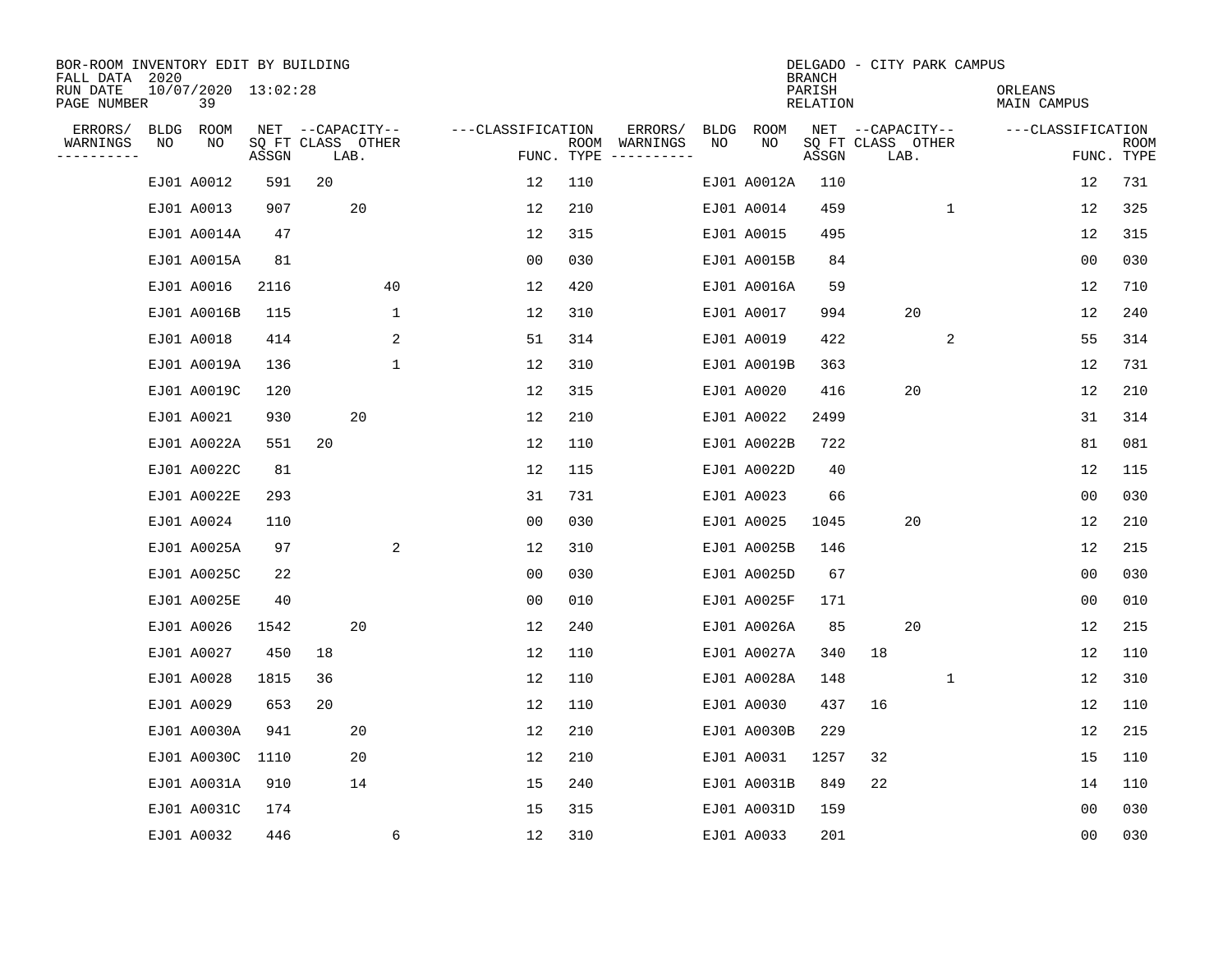| BOR-ROOM INVENTORY EDIT BY BUILDING<br>FALL DATA 2020 |    |                           |       |                           |             |                   |      |                                 |      |             | <b>BRANCH</b>      | DELGADO - CITY PARK CAMPUS |              |                        |                           |
|-------------------------------------------------------|----|---------------------------|-------|---------------------------|-------------|-------------------|------|---------------------------------|------|-------------|--------------------|----------------------------|--------------|------------------------|---------------------------|
| RUN DATE<br>PAGE NUMBER                               |    | 10/07/2020 13:02:28<br>40 |       |                           |             |                   |      |                                 |      |             | PARISH<br>RELATION |                            |              | ORLEANS<br>MAIN CAMPUS |                           |
| ERRORS/                                               |    | BLDG ROOM                 |       | NET --CAPACITY--          |             | ---CLASSIFICATION |      | ERRORS/                         | BLDG | ROOM        |                    | NET --CAPACITY--           |              | ---CLASSIFICATION      |                           |
| WARNINGS<br>$- - - - - - - -$                         | NO | NO                        | ASSGN | SQ FT CLASS OTHER<br>LAB. |             |                   | ROOM | WARNINGS<br>FUNC. TYPE $------$ | NO   | NO          | ASSGN              | SQ FT CLASS OTHER<br>LAB.  |              |                        | <b>ROOM</b><br>FUNC. TYPE |
|                                                       |    | EJ01 A0034                | 231   |                           |             | 0 <sub>0</sub>    | 030  |                                 |      | EJ01 A0035  | 1747               |                            | 40           | 91                     | 650                       |
|                                                       |    | EJ01 A0036                | 368   |                           |             | 91                | 630  |                                 |      | EJ01 A0036A | 66                 |                            |              | 91                     | 630                       |
|                                                       |    | EJ01 A0037A 1820          |       |                           |             | 81                | 081  |                                 |      | EJ01 A0037B | 60                 |                            |              | 81                     | 081                       |
|                                                       |    | EJ01 A0037C               | 92    |                           |             | 81                | 081  |                                 |      | EJ01 A0037D | 82                 |                            |              | 81                     | 081                       |
|                                                       |    | EJ01 A0037E               | 144   |                           |             | 81                | 081  |                                 |      | EJ01 A0037F | 171                |                            |              | 81                     | 081                       |
|                                                       |    | EJ01 A0037G               | 80    |                           |             | 81                | 081  |                                 |      | EJ01 A0037H | 52                 |                            |              | 81                     | 081                       |
|                                                       |    | EJ01 A0037I               | 102   |                           |             | 81                | 081  |                                 |      | EJ01 A0037J | 78                 |                            |              | 81                     | 081                       |
|                                                       |    | EJ01 A0037K               | 22    |                           |             | 81                | 081  |                                 |      | EJ01 A0037L | 23                 |                            |              | 81                     | 081                       |
|                                                       |    | EJ01 A0037M               | 61    |                           |             | 81                | 081  |                                 |      | EJ01 A0038  | 269                |                            | $\mathbf{1}$ | 12                     | 310                       |
|                                                       |    | EJ01 A0039                | 423   | 8                         |             | 12                | 210  |                                 |      | EJ01 A0040  | 293                |                            |              | 12                     | 731                       |
|                                                       |    | EJ01 A0041                | 142   |                           |             | 00                | 030  |                                 |      | EJ01 A0043  | 616                |                            |              | 0 <sub>0</sub>         | 020                       |
|                                                       |    | EJ01 A0043A               | 195   |                           | 8           | 12                | 350  |                                 |      | EJ01 A0043B | 101                |                            | $\mathbf 1$  | 12                     | 310                       |
|                                                       |    | EJ01 A0043C               | 90    |                           | $\mathbf 1$ | 12                | 310  |                                 |      | EJ01 A0043D | 91                 |                            |              | 12                     | 315                       |
|                                                       |    | EJ01 A0043E               | 90    |                           | 1           | 12                | 310  |                                 |      | EJ01 A0043F | 88                 |                            | $\mathbf 1$  | 12                     | 310                       |
|                                                       |    | EJ01 A0043G               | 152   |                           | 1           | 12                | 325  |                                 |      | EJ01 A0043H | 93                 |                            | 1            | 12                     | 310                       |
|                                                       |    | EJ01 A0043I               | 93    |                           | 1           | 12                | 310  |                                 |      | EJ01 A0043J | 89                 |                            | 1            | 12                     | 310                       |
|                                                       |    | EJ01 A0043K               | 90    |                           | 1           | 12                | 310  |                                 |      | EJ01 A0043L | 1881               | 38                         |              | 12                     | 210                       |
|                                                       |    | EJ01 A0043M               | 209   | 4                         |             | 12                | 210  |                                 |      | EJ01 A0043N | 127                |                            |              | 12                     | 731                       |
|                                                       |    | EJ01 A00430               | 18    |                           |             | 12                | 731  |                                 |      | EJ01 A0043P | 93                 |                            |              | 12                     | 315                       |
|                                                       |    | EJ01 A0044                | 131   |                           |             | 0 <sub>0</sub>    | 030  |                                 |      | EJ01 A0045  | 548                | 12                         |              | 12                     | 210                       |
|                                                       |    | EJ01 A0047                | 439   | 40                        |             | 12                | 110  |                                 |      | EJ01 A0048A | 138                |                            | 1            | 12                     | 310                       |
|                                                       |    | EJ01 A0048B               | 132   |                           | $\mathbf 1$ | 12                | 310  |                                 |      | EJ01 A0048C | 132                |                            | 1            | 12                     | 310                       |
|                                                       |    | EJ01 A0048D               | 132   |                           | $\mathbf 1$ | 12                | 310  |                                 |      | EJ01 A0048E | 128                |                            |              | 12                     | 315                       |
|                                                       |    | EJ01 A0048F               | 133   |                           |             | 12                | 315  |                                 |      | EJ01 A0048G | 792                |                            |              | 0 <sub>0</sub>         | 020                       |
|                                                       |    | EJ01 A0049                | 47    |                           |             | 0 <sub>0</sub>    | 010  |                                 |      | EJ01 A0050  | 3261               |                            |              | 0 <sub>0</sub>         | 020                       |
|                                                       |    | EJ01 A0051                | 4502  |                           |             | 0 <sub>0</sub>    | 020  |                                 |      | EJ01 A0052  | 772                |                            |              | 0 <sub>0</sub>         | 020                       |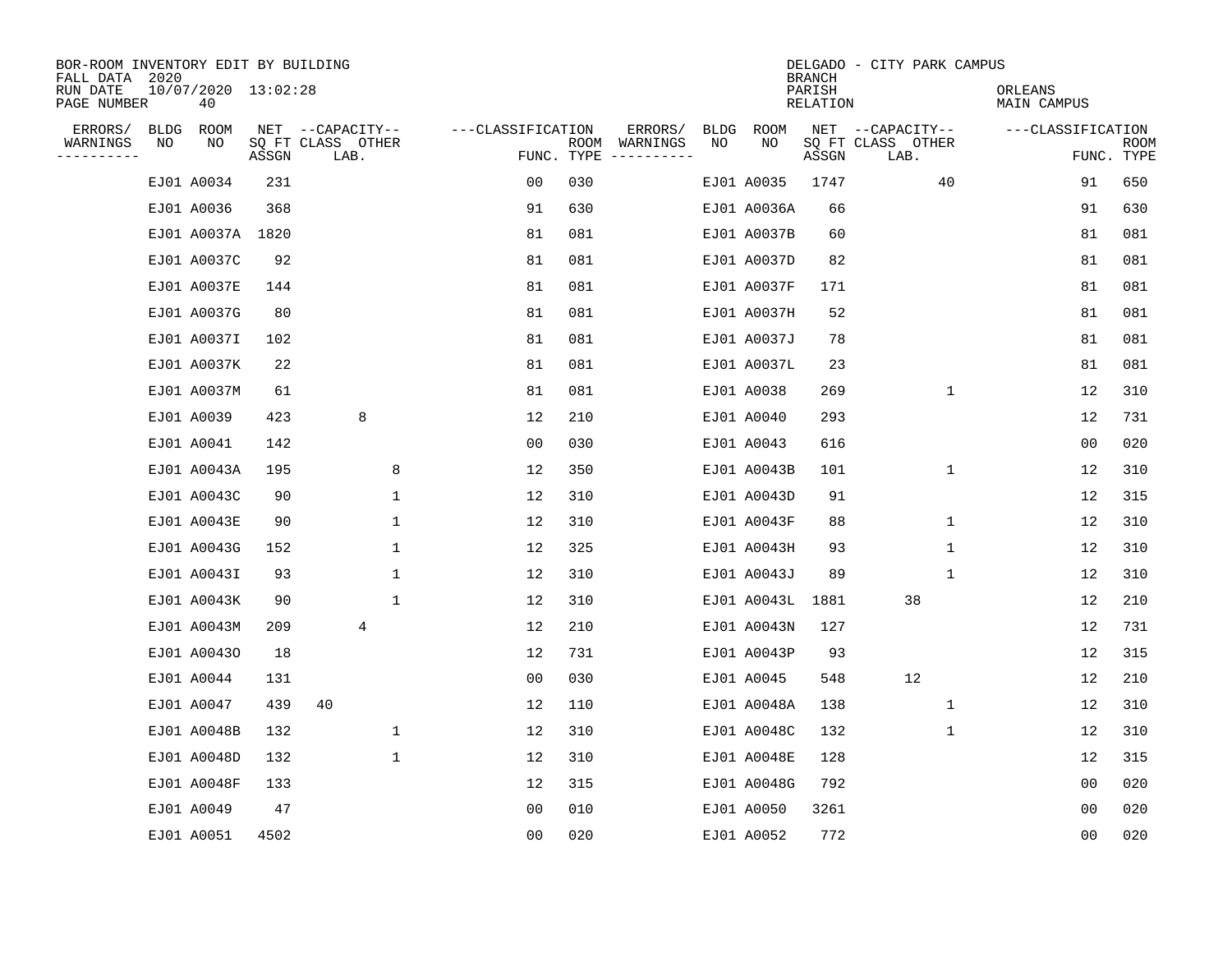| BOR-ROOM INVENTORY EDIT BY BUILDING<br>FALL DATA 2020 |    |                           |       |    |                           |                   |                |            |               |    |                                                                | <b>BRANCH</b>             | DELGADO - CITY PARK CAMPUS                                                                                                                          |                                    |                           |
|-------------------------------------------------------|----|---------------------------|-------|----|---------------------------|-------------------|----------------|------------|---------------|----|----------------------------------------------------------------|---------------------------|-----------------------------------------------------------------------------------------------------------------------------------------------------|------------------------------------|---------------------------|
| RUN DATE<br>PAGE NUMBER                               |    | 10/07/2020 13:02:28<br>41 |       |    |                           |                   |                |            |               |    |                                                                | PARISH<br><b>RELATION</b> |                                                                                                                                                     | ORLEANS<br><b>MAIN CAMPUS</b>      |                           |
| ERRORS/                                               |    | BLDG ROOM                 |       |    | NET --CAPACITY--          | ---CLASSIFICATION |                |            | ERRORS/       |    | BLDG ROOM                                                      |                           | NET --CAPACITY--                                                                                                                                    | ---CLASSIFICATION                  |                           |
| WARNINGS                                              | NO | NO                        | ASSGN |    | SQ FT CLASS OTHER<br>LAB. |                   |                | FUNC. TYPE | ROOM WARNINGS | NO | NO                                                             | ASSGN                     | SQ FT CLASS OTHER<br>LAB.                                                                                                                           |                                    | <b>ROOM</b><br>FUNC. TYPE |
|                                                       |    | EJ01 A0053                | 931   |    |                           |                   | 00             | 020        |               |    | EJ01 A0054                                                     | 43                        |                                                                                                                                                     | 0 <sub>0</sub>                     | 030                       |
|                                                       |    | EJ01 A0055                | 43    |    |                           |                   | 00             | 030        |               |    | EJ01 A0056                                                     | 67                        |                                                                                                                                                     | 00                                 | 030                       |
|                                                       |    | EJ01 A0057                | 67    |    |                           |                   | 12             | 731        |               |    | EJ01 A0058                                                     | 44                        |                                                                                                                                                     | 00                                 | 030                       |
|                                                       |    | EJ01 A0059                | 44    |    |                           |                   | 0 <sub>0</sub> | 030        |               |    | EJ01 A0060<br>TOTAL NUMBER CLASSROOMS<br>TOTAL NUMBER LABS 210 | 43                        | TOTAL ASSIGNABLE & UNASSIGNABLE SQFT:<br>TOTAL NET ASSIGN SQ. FT. IN ROOM FILE<br>TOTAL NUMBER COMPUTER CLASSROOMS<br>TOTAL NUMBER SPECIAL LABS 220 | 00<br>59,086<br>46,376<br>14<br>11 | 030                       |
|                                                       |    | EJ02 B0001                | 422   | 12 |                           |                   | 12             | 110        |               |    | EJ02 B0001A                                                    | 71                        |                                                                                                                                                     | 12                                 | 115                       |
|                                                       |    | EJ02 B0001B               | 71    |    |                           |                   | 12             | 115        |               |    | EJ02 B0002                                                     | 3765                      | 15                                                                                                                                                  | 12                                 | 210                       |
|                                                       |    | EJ02 B0002A               | 25    |    |                           |                   | 00             | 030        |               |    | EJ02 B0002B                                                    | 146                       |                                                                                                                                                     | 12                                 | 215                       |
|                                                       |    | EJ02 B0004                | 244   |    |                           |                   | 0 <sub>0</sub> | 030        |               |    | EJ02 B0005                                                     | 192                       |                                                                                                                                                     | 0 <sub>0</sub>                     | 030                       |
|                                                       |    | EJ02 B0006                | 52    |    |                           |                   | 0 <sub>0</sub> | 030        |               |    | 9 EJ02 B0007                                                   | 6530                      | 15                                                                                                                                                  | 12                                 | 210                       |
|                                                       |    | EJ02 B0007A               | 102   |    | 1                         |                   | 12             | 310        |               |    | EJ02 B0007B                                                    | 50                        |                                                                                                                                                     | 12                                 | 315                       |
|                                                       |    | EJ02 B0007C               | 51    |    | 1                         |                   | 12             | 310        |               |    | EJ02 B0007D                                                    | 36                        |                                                                                                                                                     | 00                                 | 030                       |
|                                                       |    | EJ02 B0008                | 427   | 15 |                           |                   | 12             | 110        |               |    | EJ02 B0011                                                     | 4281                      | 42                                                                                                                                                  | 12                                 | 210                       |
|                                                       |    | EJ02 B0011A               | 67    |    | 1                         |                   | 12             | 310        |               |    | EJ02 B0011B                                                    | 134                       |                                                                                                                                                     | 12                                 | 215                       |
|                                                       |    | EJ02 B0011C               | 53    |    | $\mathbf{1}$              |                   | 12             | 310        |               |    | EJ02 B0011D                                                    | 140                       |                                                                                                                                                     | 12                                 | 215                       |
|                                                       |    | EJ02 B0012                | 420   | 15 |                           |                   | 12             | 110        |               |    | EJ02 B0013                                                     | 1305                      | 12                                                                                                                                                  | 12                                 | 210                       |
|                                                       |    | EJ02 B0013B 1305          |       |    | 10                        |                   | 12             | 210        |               |    | EJ02 B0013C                                                    | 26                        |                                                                                                                                                     | 12                                 | 215                       |
|                                                       |    | EJ02 B0013D               | 25    |    |                           |                   | 12             | 215        |               |    | EJ02 B0013E                                                    | 25                        |                                                                                                                                                     | 12                                 | 215                       |
|                                                       |    | EJ02 B0013F               | 25    |    |                           |                   | 12             | 215        |               |    | EJ02 B0013G                                                    | 25                        |                                                                                                                                                     | 00                                 | 030                       |
| 9                                                     |    | EJ02 B0014                | 8422  |    | 15                        |                   | 12             | 210        |               |    | EJ02 B0014A                                                    | 51                        |                                                                                                                                                     | 12                                 | 215                       |
|                                                       |    | EJ02 B0014B               | 414   |    | 8                         |                   | 12             | 210        |               |    | EJ02 B0014C                                                    | 50                        |                                                                                                                                                     | 12                                 | 215                       |
|                                                       |    | EJ02 B0014D               | 50    |    |                           |                   | 12             | 215        |               |    | EJ02 B0014E                                                    | 69                        | 10                                                                                                                                                  | 12                                 | 310                       |
|                                                       |    | EJ02 B0014F               | 320   |    |                           |                   | 12             | 215        |               |    | EJ02 B0014G                                                    | 180                       |                                                                                                                                                     | 12                                 | 215                       |
|                                                       |    | EJ02 B0014H               | 135   |    |                           |                   | 12             | 215        |               |    | EJ02 B0015                                                     | 462                       | 25                                                                                                                                                  | 12                                 | 110                       |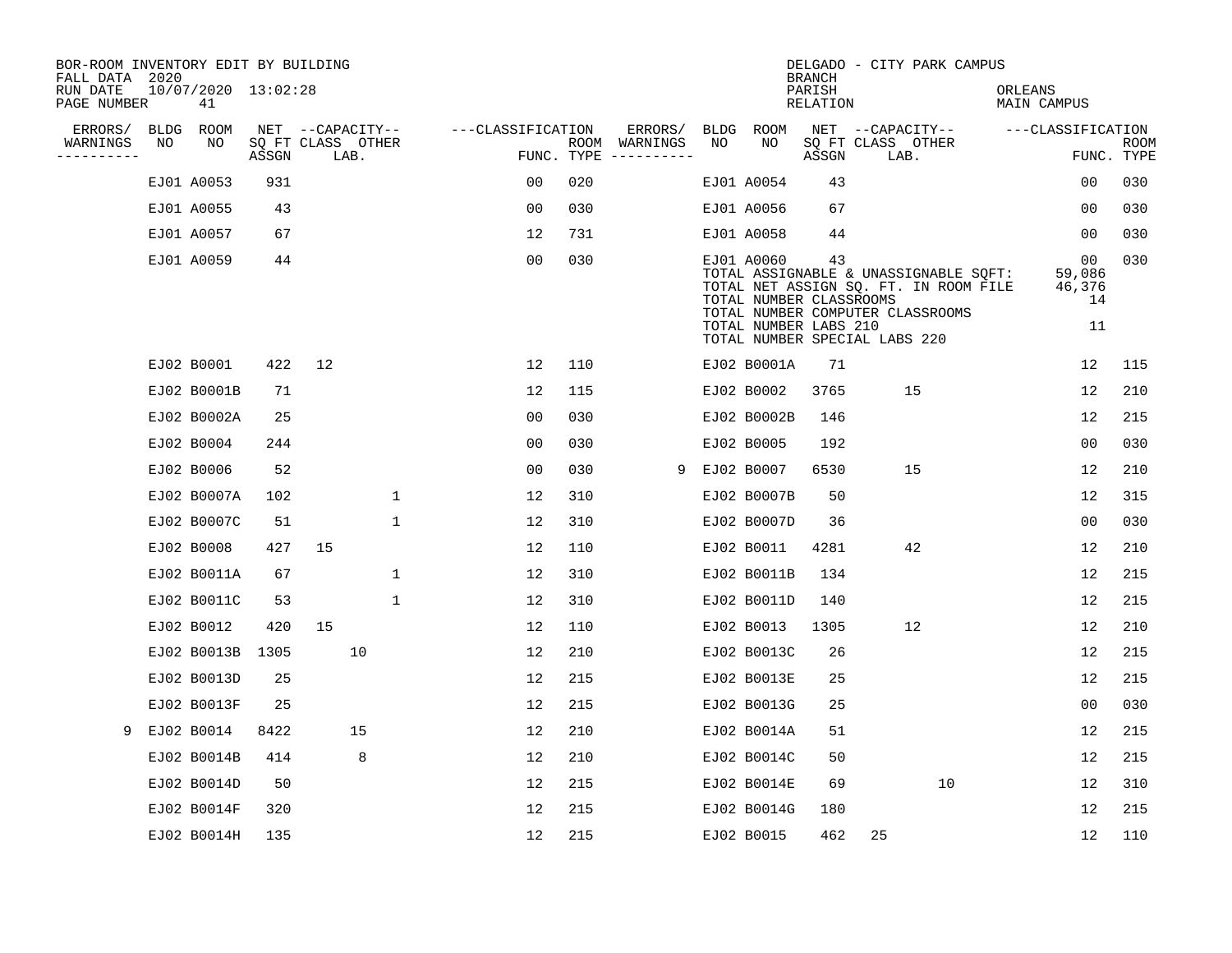| 42                                                           |                                                                                                                                                                                                                                                                                    |    |                     |                                                                  |                |     |                                    |               |                           |                                                                                                                                                                                                                                                  |                  |                                                                                                                           |                                                                                                                           |                                                                                                    |                                                                                                                                                                                                                                                |
|--------------------------------------------------------------|------------------------------------------------------------------------------------------------------------------------------------------------------------------------------------------------------------------------------------------------------------------------------------|----|---------------------|------------------------------------------------------------------|----------------|-----|------------------------------------|---------------|---------------------------|--------------------------------------------------------------------------------------------------------------------------------------------------------------------------------------------------------------------------------------------------|------------------|---------------------------------------------------------------------------------------------------------------------------|---------------------------------------------------------------------------------------------------------------------------|----------------------------------------------------------------------------------------------------|------------------------------------------------------------------------------------------------------------------------------------------------------------------------------------------------------------------------------------------------|
|                                                              |                                                                                                                                                                                                                                                                                    |    |                     |                                                                  |                |     | ERRORS/                            |               |                           |                                                                                                                                                                                                                                                  |                  |                                                                                                                           |                                                                                                                           |                                                                                                    |                                                                                                                                                                                                                                                |
|                                                              | ASSGN                                                                                                                                                                                                                                                                              |    |                     |                                                                  |                |     |                                    |               |                           |                                                                                                                                                                                                                                                  |                  |                                                                                                                           |                                                                                                                           |                                                                                                    | <b>ROOM</b><br>FUNC. TYPE                                                                                                                                                                                                                      |
|                                                              | 462                                                                                                                                                                                                                                                                                | 25 |                     |                                                                  | 12             | 110 |                                    |               |                           | 34                                                                                                                                                                                                                                               |                  |                                                                                                                           |                                                                                                                           | 64                                                                                                 | 710                                                                                                                                                                                                                                            |
|                                                              | 1090                                                                                                                                                                                                                                                                               |    |                     |                                                                  | 00             | 020 |                                    |               |                           | 880                                                                                                                                                                                                                                              |                  |                                                                                                                           |                                                                                                                           | 00                                                                                                 | 020                                                                                                                                                                                                                                            |
|                                                              | 728                                                                                                                                                                                                                                                                                |    |                     |                                                                  | 0 <sub>0</sub> | 030 |                                    |               |                           | 426                                                                                                                                                                                                                                              | 15               |                                                                                                                           |                                                                                                                           | 12                                                                                                 | 140                                                                                                                                                                                                                                            |
|                                                              | 140                                                                                                                                                                                                                                                                                |    | $\mathbf{1}$        |                                                                  | 12             | 310 |                                    |               |                           |                                                                                                                                                                                                                                                  |                  |                                                                                                                           |                                                                                                                           | 33,928<br>30,656<br>5<br>$\mathbf{1}$<br>7                                                         |                                                                                                                                                                                                                                                |
|                                                              | 456                                                                                                                                                                                                                                                                                | 15 |                     |                                                                  | 12             | 110 |                                    |               |                           | 13                                                                                                                                                                                                                                               |                  |                                                                                                                           |                                                                                                                           | 00                                                                                                 | 030                                                                                                                                                                                                                                            |
|                                                              | 232                                                                                                                                                                                                                                                                                | 10 |                     |                                                                  | 12             | 110 |                                    |               |                           | 428                                                                                                                                                                                                                                              | 15               |                                                                                                                           |                                                                                                                           | 12                                                                                                 | 110                                                                                                                                                                                                                                            |
|                                                              | 179                                                                                                                                                                                                                                                                                |    | $\mathbf 1$         |                                                                  | 12             | 310 |                                    |               |                           | 155                                                                                                                                                                                                                                              |                  | $\mathbf{1}$                                                                                                              |                                                                                                                           | 12                                                                                                 | 310                                                                                                                                                                                                                                            |
|                                                              | 456                                                                                                                                                                                                                                                                                | 15 |                     |                                                                  | 12             | 110 |                                    |               |                           | 103                                                                                                                                                                                                                                              |                  |                                                                                                                           |                                                                                                                           | 12                                                                                                 | 731                                                                                                                                                                                                                                            |
|                                                              | 9                                                                                                                                                                                                                                                                                  |    |                     |                                                                  | 0 <sub>0</sub> | 030 |                                    |               |                           | 80                                                                                                                                                                                                                                               |                  |                                                                                                                           |                                                                                                                           | 0 <sub>0</sub>                                                                                     | 030                                                                                                                                                                                                                                            |
|                                                              | 389                                                                                                                                                                                                                                                                                |    |                     |                                                                  | 0 <sub>0</sub> | 020 |                                    |               |                           | 225                                                                                                                                                                                                                                              |                  |                                                                                                                           |                                                                                                                           | 00                                                                                                 | 030                                                                                                                                                                                                                                            |
|                                                              | 216                                                                                                                                                                                                                                                                                |    |                     |                                                                  | 0 <sub>0</sub> | 030 |                                    |               |                           | 18                                                                                                                                                                                                                                               |                  |                                                                                                                           |                                                                                                                           | 00                                                                                                 | 010                                                                                                                                                                                                                                            |
|                                                              | 49                                                                                                                                                                                                                                                                                 |    |                     |                                                                  | 0 <sub>0</sub> | 010 |                                    |               |                           |                                                                                                                                                                                                                                                  |                  |                                                                                                                           |                                                                                                                           | 2,009                                                                                              |                                                                                                                                                                                                                                                |
|                                                              | 1916                                                                                                                                                                                                                                                                               |    |                     |                                                                  | 12             | 650 |                                    |               |                           | 167                                                                                                                                                                                                                                              |                  |                                                                                                                           |                                                                                                                           | 12                                                                                                 | 655                                                                                                                                                                                                                                            |
|                                                              | 138                                                                                                                                                                                                                                                                                |    |                     |                                                                  | 12             | 660 |                                    |               |                           | 271                                                                                                                                                                                                                                              |                  |                                                                                                                           |                                                                                                                           | 0 <sub>0</sub>                                                                                     | 030                                                                                                                                                                                                                                            |
|                                                              | 182                                                                                                                                                                                                                                                                                |    |                     |                                                                  | 00             | 030 |                                    |               |                           | 637                                                                                                                                                                                                                                              |                  |                                                                                                                           |                                                                                                                           | 12                                                                                                 | 210                                                                                                                                                                                                                                            |
| 0107                                                         | 66                                                                                                                                                                                                                                                                                 |    |                     |                                                                  | 12             | 215 |                                    |               | 0108                      | 603                                                                                                                                                                                                                                              |                  |                                                                                                                           |                                                                                                                           | 12                                                                                                 | 210                                                                                                                                                                                                                                            |
|                                                              | 61                                                                                                                                                                                                                                                                                 |    |                     |                                                                  | 12             | 215 |                                    |               |                           | 970                                                                                                                                                                                                                                              |                  |                                                                                                                           |                                                                                                                           | 12                                                                                                 | 210                                                                                                                                                                                                                                            |
|                                                              | 29                                                                                                                                                                                                                                                                                 |    |                     |                                                                  | 12             | 215 |                                    |               | 0112                      | 883                                                                                                                                                                                                                                              |                  |                                                                                                                           |                                                                                                                           | 12                                                                                                 | 210                                                                                                                                                                                                                                            |
|                                                              | 96                                                                                                                                                                                                                                                                                 |    |                     |                                                                  | 12             | 215 |                                    |               | 0114                      | 978                                                                                                                                                                                                                                              |                  |                                                                                                                           |                                                                                                                           | 12                                                                                                 | 210                                                                                                                                                                                                                                            |
|                                                              | 273                                                                                                                                                                                                                                                                                |    |                     |                                                                  | 12             | 215 |                                    |               |                           | 140                                                                                                                                                                                                                                              |                  |                                                                                                                           |                                                                                                                           | 12                                                                                                 | 731                                                                                                                                                                                                                                            |
| FALL DATA 2020<br>PAGE NUMBER<br>ERRORS/<br>NO<br>---------- | BLDG ROOM<br>NO<br>EJ02 B0016<br>EJ02 B0020<br>EJ02 B0025<br>EJ02 B013A<br>FS01 0101<br>FS01 0102<br>FS01 0103<br>FS01 0105<br>FS01 0107<br>FS01 0109<br>FS01 0111<br>FS01 0113<br>FS02 0101<br>FS02 0103<br>FS02 0105<br>FS02<br>FS02 0109<br>FS02 0111<br>FS02 0113<br>FS02 0115 |    | 10/07/2020 13:02:28 | BOR-ROOM INVENTORY EDIT BY BUILDING<br>SQ FT CLASS OTHER<br>LAB. |                |     | NET --CAPACITY-- ---CLASSIFICATION | ROOM WARNINGS | NO<br>FUNC. TYPE $------$ | BLDG ROOM<br>NO.<br>EJ02 B0018<br>EJ02 B0021<br>EJ02 B008A<br>FS01 0101A<br>FS01 0102A<br>FS01 0104<br>FS01 0106<br>FS01 0108<br>FS01 0110<br>FS01 0112<br>FS02 0102<br>FS02 0104<br>FS02 0106<br>FS02<br>FS02 0110<br>FS02<br>FS02<br>FS02 0116 | BRANCH<br>PARISH | RELATION<br>ASSGN<br>TOTAL NUMBER CLASSROOMS<br>TOTAL NUMBER LABS 210<br>TOTAL NUMBER CLASSROOMS<br>TOTAL NUMBER LABS 210 | SQ FT CLASS OTHER<br>LAB.<br>TOTAL NUMBER SPECIAL LABS 220<br>TOTAL NUMBER SPECIAL LABS 220<br>24<br>24<br>45<br>24<br>45 | DELGADO - CITY PARK CAMPUS<br>TOTAL NUMBER COMPUTER CLASSROOMS<br>TOTAL NUMBER COMPUTER CLASSROOMS | ORLEANS<br>MAIN CAMPUS<br>NET --CAPACITY-- ---CLASSIFICATION<br>TOTAL ASSIGNABLE & UNASSIGNABLE SQFT:<br>TOTAL NET ASSIGN SQ. FT. IN ROOM FILE<br>TOTAL ASSIGNABLE & UNASSIGNABLE SOFT:<br>3,008<br>TOTAL NET ASSIGN SQ. FT. IN ROOM FILE<br>4 |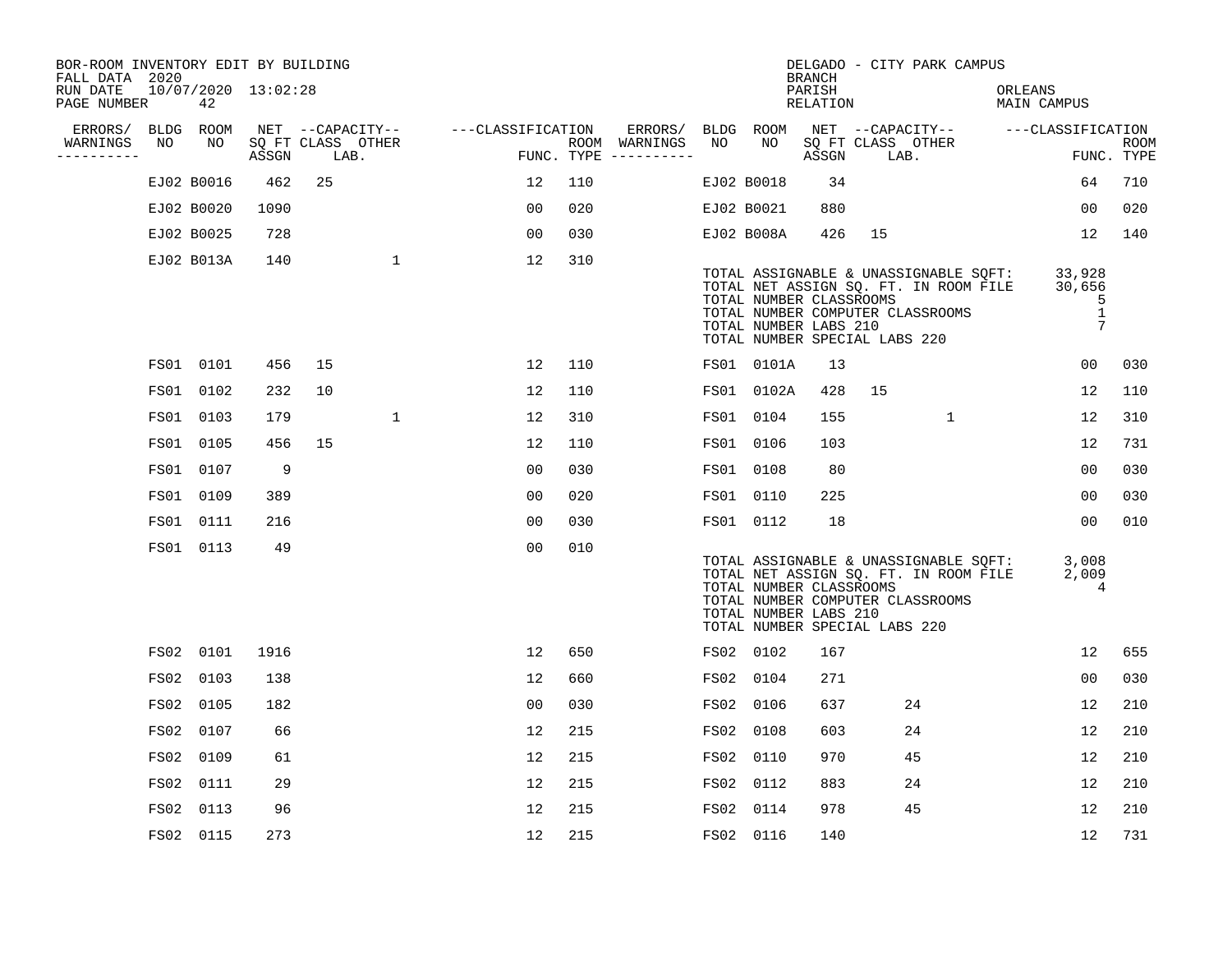| BOR-ROOM INVENTORY EDIT BY BUILDING<br>FALL DATA 2020 |           |    |                     |                           |                                     |     |                                      |           |           | BRANCH                                           | DELGADO - CITY PARK CAMPUS                                                                                                                                        |                        |                   |             |
|-------------------------------------------------------|-----------|----|---------------------|---------------------------|-------------------------------------|-----|--------------------------------------|-----------|-----------|--------------------------------------------------|-------------------------------------------------------------------------------------------------------------------------------------------------------------------|------------------------|-------------------|-------------|
| RUN DATE<br>PAGE NUMBER                               |           | 43 | 10/07/2020 13:02:28 |                           |                                     |     |                                      |           |           | PARISH<br>RELATION                               |                                                                                                                                                                   | ORLEANS<br>MAIN CAMPUS |                   |             |
| ERRORS/ BLDG ROOM                                     |           |    |                     |                           | NET --CAPACITY-- ----CLASSIFICATION |     | ERRORS/ BLDG ROOM                    |           |           |                                                  | NET --CAPACITY-- ---CLASSIFICATION                                                                                                                                |                        |                   |             |
| WARNINGS<br>-----------                               | NO        | NO | ASSGN               | SQ FT CLASS OTHER<br>LAB. |                                     |     | ROOM WARNINGS<br>FUNC. TYPE $------$ | NO        | NO .      | ASSGN                                            | SQ FT CLASS OTHER<br>LAB.                                                                                                                                         |                        | FUNC. TYPE        | <b>ROOM</b> |
|                                                       | FS02 0117 |    | 63                  |                           | 12                                  | 731 |                                      | FS02 0118 |           | 119                                              |                                                                                                                                                                   |                        | 0 <sub>0</sub>    | 030         |
|                                                       | FS02 0119 |    | 152                 |                           | 00                                  | 030 |                                      | FS02 0120 |           | 941                                              |                                                                                                                                                                   |                        | 00                | 020         |
|                                                       | FS02 0121 |    | 24                  |                           | 0 <sub>0</sub>                      | 010 |                                      |           | FS02 0122 | 219                                              |                                                                                                                                                                   |                        | 0 <sub>0</sub>    | 020         |
|                                                       | FS02 0123 |    | 217                 |                           | 00                                  | 020 |                                      |           | FS02 0124 | 47                                               |                                                                                                                                                                   |                        | 0 <sub>0</sub>    | 020         |
|                                                       | FS02 0200 |    | 235                 |                           | 0 <sub>0</sub>                      | 020 |                                      |           | FS02 0201 | 321                                              |                                                                                                                                                                   |                        | 12                | 313         |
|                                                       | FS02 0202 |    | 141                 | $\mathbf{1}$              | 12                                  | 310 |                                      | FS02 0203 |           | 592                                              |                                                                                                                                                                   |                        | 12                | 314         |
|                                                       | FS02 0204 |    | 400                 |                           | 12                                  | 325 |                                      |           | FS02 0205 | 154                                              | $\mathbf{1}$                                                                                                                                                      |                        | 12                | 310         |
|                                                       | FS02 0206 |    | 156                 | 1                         | 12                                  | 310 |                                      | FS02 0207 |           | 137                                              | $\mathbf{1}$                                                                                                                                                      |                        | 12                | 310         |
|                                                       | FS02 0208 |    | 288                 |                           | 12                                  | 315 |                                      | FS02 0210 |           | 210                                              |                                                                                                                                                                   |                        | 12                | 355         |
|                                                       | FS02 0211 |    | 447                 | 22                        | 12                                  | 350 |                                      | FS02 0212 |           | 246                                              |                                                                                                                                                                   |                        | 12                | 315         |
|                                                       | FS02 0213 |    | 165                 | 1                         | 12                                  | 310 |                                      |           | FS02 0216 | 633                                              | 16                                                                                                                                                                |                        | $12 \overline{ }$ | 240         |
|                                                       | FS02 0217 |    | 591                 | 16                        | 12                                  | 240 |                                      |           | FS02 0218 | 576                                              | 16                                                                                                                                                                |                        | 12                | 240         |
|                                                       | FS02 0219 |    | 156                 |                           | 00                                  | 030 |                                      | FS02 0220 |           | 250                                              | 5                                                                                                                                                                 |                        | $12 \overline{ }$ | 260         |
|                                                       | FS02 0221 |    | 407                 | 5                         | 12                                  | 260 |                                      | FS02 0222 |           | 294                                              | 5                                                                                                                                                                 |                        | 12                | 260         |
|                                                       | FS02 0223 |    | 294                 | 5                         | 12                                  | 260 |                                      |           | FS02 0224 | 122                                              |                                                                                                                                                                   |                        | 00                | 030         |
|                                                       | FS02 0225 |    | 40                  |                           | 12                                  | 225 |                                      |           | FS02 0226 | 217                                              |                                                                                                                                                                   |                        | 0 <sub>0</sub>    | 020         |
|                                                       | FS02 0227 |    | 839                 |                           | 0 <sub>0</sub>                      | 020 |                                      |           | FS02 0228 | 24                                               |                                                                                                                                                                   |                        | 0 <sub>0</sub>    | 010         |
|                                                       | FS02 0229 |    | 162                 |                           | 00                                  | 030 |                                      |           | FS02 0230 | 121                                              |                                                                                                                                                                   |                        | 00                | 030         |
|                                                       | FS02 0231 |    | 30                  |                           | 00                                  | 030 |                                      |           | FS02 0232 | 220                                              |                                                                                                                                                                   |                        | 0 <sub>0</sub>    | 020         |
|                                                       | FS02 0233 |    | 47                  |                           | 0 <sub>0</sub>                      | 020 |                                      |           | FS02 0242 | 207                                              |                                                                                                                                                                   |                        | 12                | 314         |
|                                                       | FS02 0243 |    | 142                 |                           | 00                                  | 020 |                                      |           |           | TOTAL NUMBER CLASSROOMS<br>TOTAL NUMBER LABS 210 | TOTAL ASSIGNABLE & UNASSIGNABLE SQFT: 18,056<br>TOTAL NET ASSIGN SO. FT. IN ROOM FILE 13,569<br>TOTAL NUMBER COMPUTER CLASSROOMS<br>TOTAL NUMBER SPECIAL LABS 220 |                        | 5                 |             |
|                                                       | FS03 0100 |    | 75                  |                           | 12                                  | 731 |                                      |           | FS03 0200 | 75                                               | TOTAL ASSIGNABLE & UNASSIGNABLE SQFT:                                                                                                                             |                        | 12<br>150         | 260         |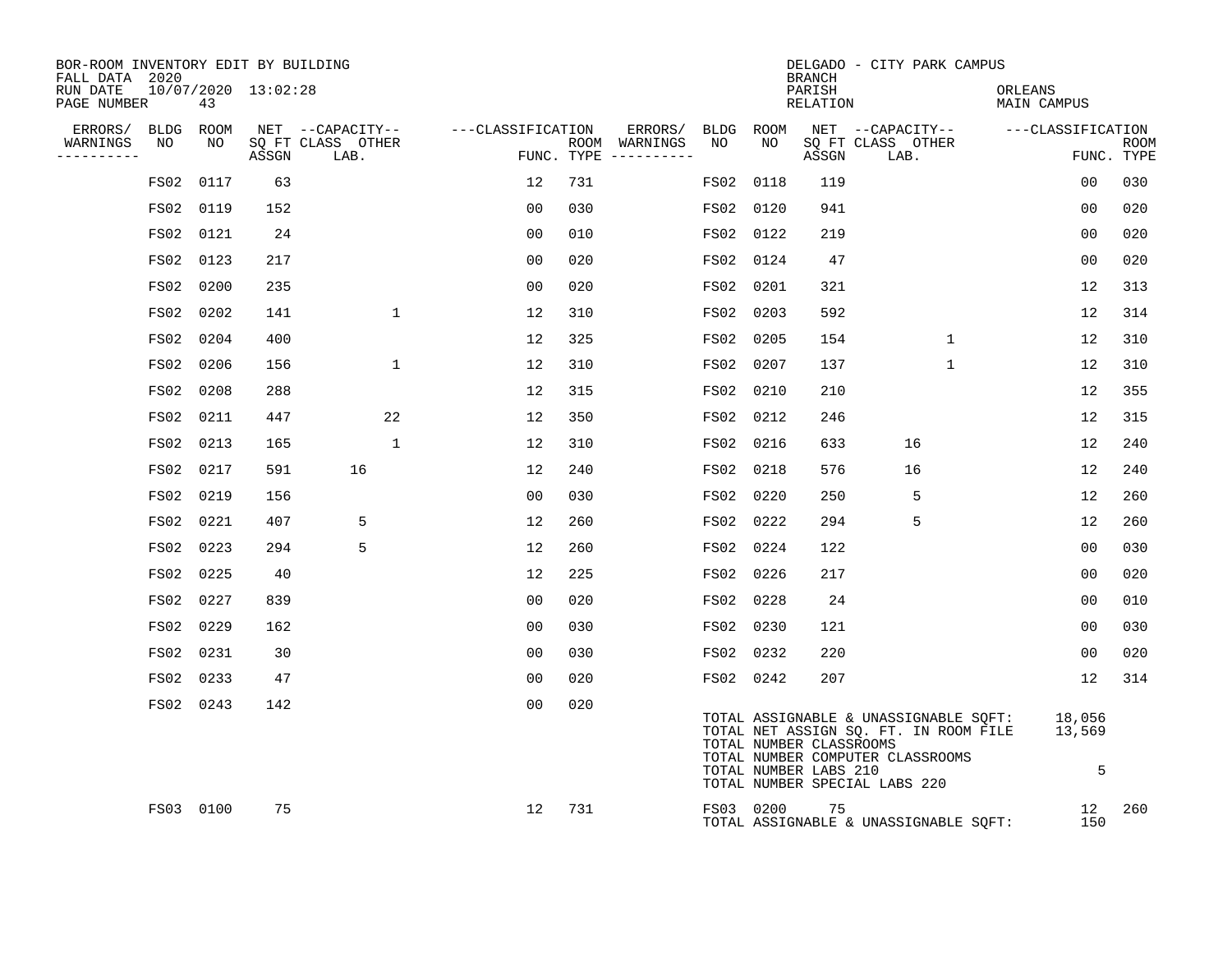| BOR-ROOM INVENTORY EDIT BY BUILDING<br>FALL DATA 2020 |           |                           |       |                           |             |                   |     |                                        |           |                                                                                                                                                                | DELGADO - CITY PARK CAMPUS<br><b>BRANCH</b> |    |      |             |         |                   |                    |
|-------------------------------------------------------|-----------|---------------------------|-------|---------------------------|-------------|-------------------|-----|----------------------------------------|-----------|----------------------------------------------------------------------------------------------------------------------------------------------------------------|---------------------------------------------|----|------|-------------|---------|-------------------|--------------------|
| RUN DATE<br>PAGE NUMBER                               |           | 10/07/2020 13:02:28<br>44 |       |                           |             |                   |     |                                        |           |                                                                                                                                                                | PARISH<br>RELATION                          |    |      |             | ORLEANS | MAIN CAMPUS       |                    |
| ERRORS/                                               |           | BLDG ROOM                 |       | NET --CAPACITY--          |             | ---CLASSIFICATION |     | ERRORS/                                | BLDG ROOM |                                                                                                                                                                | NET --CAPACITY--                            |    |      |             |         | ---CLASSIFICATION |                    |
| WARNINGS<br>----------                                | NO        | NO                        | ASSGN | SO FT CLASS OTHER<br>LAB. |             |                   |     | ROOM WARNINGS<br>FUNC. TYPE ---------- | NO        | NO                                                                                                                                                             | SO FT CLASS OTHER<br>ASSGN                  |    | LAB. |             |         |                   | ROOM<br>FUNC. TYPE |
|                                                       |           |                           |       |                           |             |                   |     |                                        |           | TOTAL NET ASSIGN SQ. FT. IN ROOM FILE<br>TOTAL NUMBER CLASSROOMS<br>TOTAL NUMBER COMPUTER CLASSROOMS<br>TOTAL NUMBER LABS 210<br>TOTAL NUMBER SPECIAL LABS 220 |                                             |    |      |             |         | 150               |                    |
|                                                       |           | RC01 0100                 | 1732  |                           |             | 0 <sub>0</sub>    | 020 |                                        | RC01 0101 |                                                                                                                                                                | 82                                          |    |      |             |         | 0 <sub>0</sub>    | 020                |
|                                                       | RC01      | 0102                      | 99    |                           | $\mathbf 1$ | 63                | 310 |                                        | RC01 0103 |                                                                                                                                                                | 689                                         |    | 10   |             |         | 53                | 315                |
|                                                       |           | RC01 0103A                | 80    |                           |             | 53                | 731 |                                        | RC01 0104 |                                                                                                                                                                | 132                                         |    |      | $\mathbf 1$ |         | 55                | 310                |
|                                                       | RC01      | 0105                      | 103   |                           | $\mathbf 1$ | 55                | 315 |                                        | RC01 0106 |                                                                                                                                                                | 88                                          |    |      | $\mathbf 1$ |         | 55                | 310                |
|                                                       | RC01      | 0107                      | 94    |                           | 2           | 55                | 310 |                                        | RC01 0108 |                                                                                                                                                                | 1221                                        |    | 20   |             |         | 12                | 210                |
|                                                       | RC01      | 0108A                     | 116   |                           |             | 12                | 731 |                                        | RC01      | 0109                                                                                                                                                           | 884                                         |    | 16   |             |         | 12                | 210                |
|                                                       | RC01      | 0109A                     | 166   |                           |             | 12                | 731 |                                        | RC01 0110 |                                                                                                                                                                | 1236                                        |    | 20   |             |         | 12                | 310                |
|                                                       | RC01      | 0111                      | 50    |                           |             | 00                | 030 |                                        | RC01      | 0112                                                                                                                                                           | 1577                                        |    |      |             |         | 0 <sub>0</sub>    | 020                |
|                                                       | RC01      | 0113                      | 543   |                           | 20          | 12                | 310 |                                        | RC01      | 0114                                                                                                                                                           | 872                                         |    | 26   |             |         | 12                | 210                |
|                                                       | RC01      | 0115                      | 548   | 24                        |             | 12                | 110 |                                        | RC01      | 0116                                                                                                                                                           | 536                                         | 24 |      |             |         | 12                | 110                |
|                                                       | RC01      | 0117                      | 548   | 20                        |             | 12                | 110 |                                        | RC01 0118 |                                                                                                                                                                | 543                                         | 24 |      |             |         | 12                | 110                |
|                                                       | RC01      | 0119                      | 551   | 20                        |             | 12                | 110 |                                        | RC01 0121 |                                                                                                                                                                | 1194                                        |    | 16   |             |         | 12                | 210                |
|                                                       |           | RC01 0121A                | 141   |                           | 24          | 12                | 731 |                                        | RC01 0122 |                                                                                                                                                                | 2391                                        |    | 64   |             |         | 12                | 210                |
|                                                       | RC01      | 0123                      | 106   |                           |             | 12                | 731 |                                        | RC01 0124 |                                                                                                                                                                | 56                                          |    |      |             |         | 0 <sub>0</sub>    | 030                |
|                                                       | RC01 0125 |                           | 57    |                           |             | 00                | 030 |                                        | RC01 0126 |                                                                                                                                                                | 543                                         |    | 8    |             |         | 12                | 210                |
|                                                       | RC01 0127 |                           | 108   |                           |             | 0 <sub>0</sub>    | 030 |                                        | RC01 0128 |                                                                                                                                                                | 1358                                        |    | 16   |             |         | 12                | 210                |
|                                                       | RC01 0129 |                           | 2172  |                           | 20          | 12                | 210 |                                        | RC01 0130 |                                                                                                                                                                | 1009                                        |    | 10   |             |         | 12                | 215                |
|                                                       | RC01 0131 |                           | 3228  |                           | 25          | 12                | 210 |                                        | RC01 0132 |                                                                                                                                                                | 53                                          |    |      |             |         | 12                | 731                |
|                                                       | RC01      | 0133                      | 51    |                           |             | 12                | 731 |                                        | RC01 0136 |                                                                                                                                                                | 51                                          |    |      |             |         | 0 <sub>0</sub>    | 030                |
|                                                       | RC01 0137 |                           | 61    |                           |             | 0 <sub>0</sub>    | 020 |                                        | RC01 0138 |                                                                                                                                                                | 1690                                        |    | 49   |             |         | 90                | 630                |
|                                                       | RC01      | 0139                      | 273   |                           | 6           | 0 <sub>0</sub>    | 030 |                                        | RC01 0140 |                                                                                                                                                                | 268                                         |    |      | 6           |         | 00                | 030                |
|                                                       | RC01      | 0141                      | 119   |                           |             | 90                | 635 |                                        |           | RC01 0141A 1470                                                                                                                                                |                                             |    |      |             |         | 0 <sub>0</sub>    | 020                |
|                                                       |           | RC01 0141B                | 987   |                           |             | 0 <sub>0</sub>    | 020 |                                        | RC01 0142 |                                                                                                                                                                | 169                                         |    |      |             |         | 90                | 635                |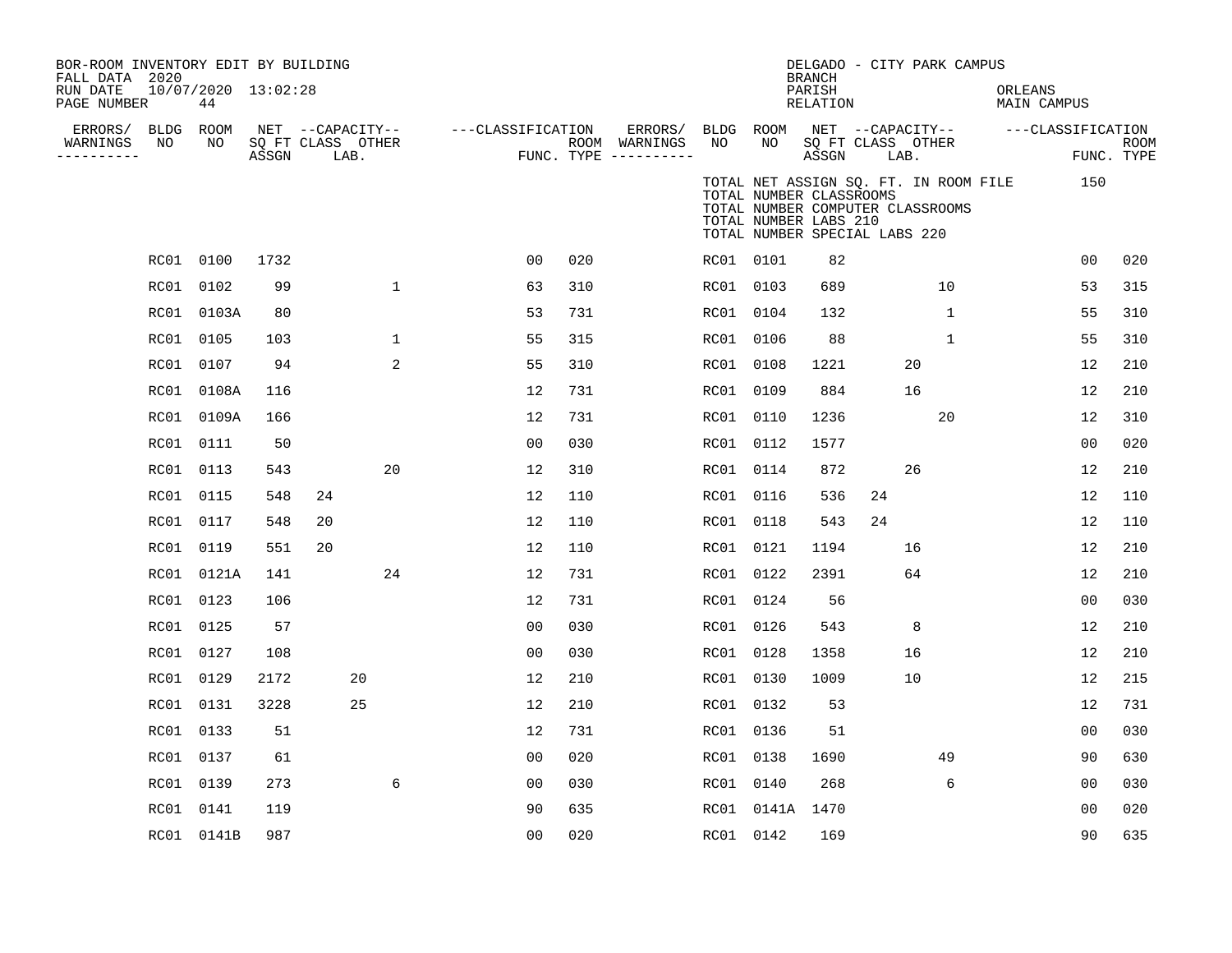| BOR-ROOM INVENTORY EDIT BY BUILDING<br>FALL DATA 2020 |             |                           |       |                           |              |                   |            |                                                                                                                  |             |            | <b>BRANCH</b>             | DELGADO - CITY PARK CAMPUS |              |                               |                   |                           |
|-------------------------------------------------------|-------------|---------------------------|-------|---------------------------|--------------|-------------------|------------|------------------------------------------------------------------------------------------------------------------|-------------|------------|---------------------------|----------------------------|--------------|-------------------------------|-------------------|---------------------------|
| RUN DATE<br>PAGE NUMBER                               |             | 10/07/2020 13:02:28<br>45 |       |                           |              |                   |            |                                                                                                                  |             |            | PARISH<br><b>RELATION</b> |                            |              | ORLEANS<br><b>MAIN CAMPUS</b> |                   |                           |
| ERRORS/                                               | <b>BLDG</b> | ROOM                      |       | NET --CAPACITY--          |              | ---CLASSIFICATION |            | ERRORS/                                                                                                          | <b>BLDG</b> | ROOM       |                           | NET --CAPACITY--           |              |                               | ---CLASSIFICATION |                           |
| WARNINGS<br>.                                         | NO          | NO                        | ASSGN | SQ FT CLASS OTHER<br>LAB. |              |                   | FUNC. TYPE | ROOM WARNINGS<br>$\begin{tabular}{cccccc} - & - & - & - & - & - & - \\ & - & - & - & - & - & - \\ \end{tabular}$ | NO          | NO.        | ASSGN                     | SQ FT CLASS OTHER<br>LAB.  |              |                               |                   | <b>ROOM</b><br>FUNC. TYPE |
|                                                       | RC01        | 0142A                     | 351   |                           |              | 90                | 635        |                                                                                                                  | RC01        | 0142B      | 113                       |                            |              |                               | 90                | 635                       |
|                                                       | RC01        | 0143                      | 59    | 4                         |              | 73                | 110        |                                                                                                                  | RC01        | 0144       | 552                       | 37                         |              |                               | 74                | 110                       |
|                                                       | RC01        | 0145                      | 92    |                           | $\mathbf{1}$ | 12                | 310        |                                                                                                                  | RC01        | 0146       | 92                        |                            | $\mathbf 1$  |                               | 12                | 310                       |
|                                                       | RC01        | 0147                      | 96    |                           | $\mathbf{1}$ | 12                | 310        |                                                                                                                  | RC01        | 0148       | 140                       |                            | $\mathbf{1}$ |                               | 12                | 310                       |
|                                                       | RC01        | 0149                      | 777   |                           |              | 12                | 215        |                                                                                                                  | RC01        | 0150       | 599                       |                            | 6            |                               | 12                | 210                       |
|                                                       | RC01        | 0151                      | 1205  | 12                        |              | 12                | 210        |                                                                                                                  |             | RC01 0152  | 590                       |                            | 8            |                               | 12                | 210                       |
|                                                       | RC01        | 0153                      | 49    |                           |              | 0 <sub>0</sub>    | 030        |                                                                                                                  | RC01        | 0154       | 549                       | 20                         |              |                               | 12                | 110                       |
|                                                       | RC01        | 0155                      | 203   |                           |              | 12                | 215        |                                                                                                                  |             | RC01 0155A | 59                        |                            |              |                               | 12                | 731                       |
|                                                       | RC01        | 0156                      | 989   | 24                        |              | 12                | 210        |                                                                                                                  | RC01        | 0157       | 1175                      |                            | 20           |                               | 12                | 210                       |
|                                                       | RC01        | 0158                      | 900   | 20                        |              | 12                | 210        |                                                                                                                  |             | RC01 0158A | 220                       |                            |              |                               | 12                | 731                       |
|                                                       | RC01        | 0159                      | 640   |                           |              | 12                | 215        |                                                                                                                  | RC01        | 0161       | 568                       | 20                         |              |                               | 12                | 110                       |
|                                                       | RC01        | 0162                      | 576   | 20                        |              | 12                | 110        |                                                                                                                  | RC01        | 0163       | 55                        |                            |              |                               | 0 <sub>0</sub>    | 030                       |
|                                                       | RC01        | 0164                      | 5149  | 20                        |              | 12                | 210        |                                                                                                                  | RC01        | 0165       | 2099                      |                            | $\mathbf{1}$ |                               | 12                | 215                       |
|                                                       | RC01        | 0200                      | 902   |                           |              | 0 <sub>0</sub>    | 020        |                                                                                                                  |             | RC01 0201  | 79                        |                            |              |                               | 0 <sub>0</sub>    | 030                       |
|                                                       | RC01        | 0202                      | 377   |                           | 1            | 12                | 310        |                                                                                                                  | RC01        | 0203       | 135                       |                            | $\mathbf 1$  |                               | 60                | 310                       |
|                                                       | RC01        | 0204                      | 43    |                           |              | 0 <sub>0</sub>    | 030        |                                                                                                                  | RC01        | 0205       | 173                       |                            | $\mathbf 1$  |                               | 60                | 310                       |
|                                                       | RC01        | 0206                      | 94    |                           |              | 60                | 315        |                                                                                                                  | RC01        | 0207       | 127                       |                            | $\mathbf 1$  |                               | 60                | 310                       |
|                                                       | RC01        | 0208                      | 76    |                           |              | 60                | 315        |                                                                                                                  | RC01        | 0209       | 272                       |                            | 1            |                               | 61                | 325                       |
|                                                       | RC01        | 0210                      | 399   |                           | 20           | 60                | 350        |                                                                                                                  | RC01        | 0211       | 1246                      |                            |              |                               | 0 <sub>0</sub>    | 020                       |
|                                                       | RC01        | 0212                      | 783   |                           | 10           | 41                | 420        |                                                                                                                  | RC01        | 0212A      | 110                       |                            | 4            |                               | 41                | 410                       |
|                                                       | RC01        | 0212B                     | 110   |                           | 4            | 41                | 410        |                                                                                                                  | RC01        | 0212C      | 201                       |                            | 8            |                               | 41                | 410                       |
|                                                       | RC01        | 0212D                     | 109   |                           | 1            | 41                | 310        |                                                                                                                  | RC01        | 0212E      | 30                        |                            |              |                               | 41                | 731                       |
|                                                       | RC01        | 0213                      | 118   |                           | $\mathbf{1}$ | 64                | 310        |                                                                                                                  | RC01        | 0214       | 159                       |                            |              |                               | 64                | 710                       |
|                                                       | RC01        | 0214A                     | 81    |                           |              | 64                | 715        |                                                                                                                  | RC01        | 0215       | 95                        |                            |              |                               | 0 <sub>0</sub>    | 030                       |
|                                                       | RC01        | 0216                      | 547   |                           | 15           | 50                | 410        |                                                                                                                  | RC01        | 0217       | 676                       |                            |              |                               | 12                | 240                       |
|                                                       |             | RC01 0218                 | 818   | 55                        |              | 12                | 110        |                                                                                                                  |             | RC01 0219  | 509                       |                            |              |                               | 60                | 650                       |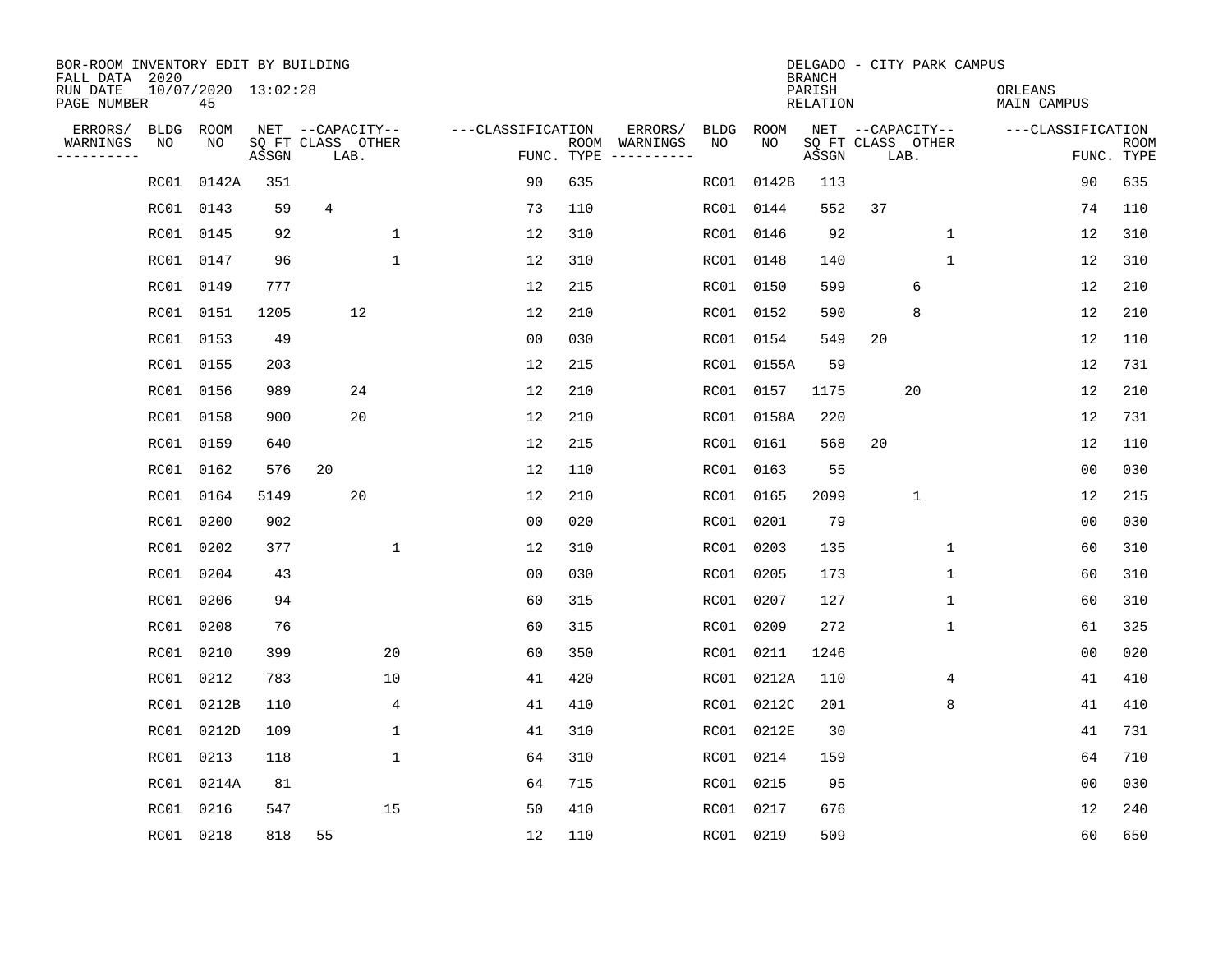| BOR-ROOM INVENTORY EDIT BY BUILDING<br>FALL DATA 2020 |           |                           |       |                           |              |                   |     |                                      |           |                                                                                                | <b>BRANCH</b>      |    | DELGADO - CITY PARK CAMPUS                                                                                         |                        |                                                 |                           |
|-------------------------------------------------------|-----------|---------------------------|-------|---------------------------|--------------|-------------------|-----|--------------------------------------|-----------|------------------------------------------------------------------------------------------------|--------------------|----|--------------------------------------------------------------------------------------------------------------------|------------------------|-------------------------------------------------|---------------------------|
| RUN DATE<br>PAGE NUMBER                               |           | 10/07/2020 13:02:28<br>46 |       |                           |              |                   |     |                                      |           |                                                                                                | PARISH<br>RELATION |    |                                                                                                                    | ORLEANS<br>MAIN CAMPUS |                                                 |                           |
| ERRORS/                                               | BLDG      | ROOM                      |       | NET --CAPACITY--          |              | ---CLASSIFICATION |     | ERRORS/                              | BLDG      | ROOM                                                                                           |                    |    | NET --CAPACITY--                                                                                                   | ---CLASSIFICATION      |                                                 |                           |
| WARNINGS<br>----------                                | NO        | NO                        | ASSGN | SQ FT CLASS OTHER<br>LAB. |              |                   |     | ROOM WARNINGS<br>FUNC. TYPE $------$ | NO        | NO                                                                                             | ASSGN              |    | SQ FT CLASS OTHER<br>LAB.                                                                                          |                        |                                                 | <b>ROOM</b><br>FUNC. TYPE |
|                                                       | RC01 0220 |                           | 818   | 55                        |              | 12                | 110 |                                      | RC01      | 0221                                                                                           | 512                |    |                                                                                                                    |                        | 12                                              | 314                       |
|                                                       | RC01 0222 |                           | 817   | 54                        |              | 12                | 110 |                                      | RC01 0223 |                                                                                                | 731                |    |                                                                                                                    |                        | 12                                              | 240                       |
|                                                       | RC01 0224 |                           | 379   |                           |              | 0 <sub>0</sub>    | 030 |                                      |           | RC01 0225                                                                                      | 50                 |    |                                                                                                                    |                        | 00                                              | 010                       |
|                                                       | RC01 0226 |                           | 61    |                           |              | 0 <sub>0</sub>    | 020 |                                      |           | RC01 0227                                                                                      | 277                |    | $\mathbf{1}$                                                                                                       |                        | 12                                              | 310                       |
|                                                       | RC01 0228 |                           | 224   |                           |              | 60                | 315 |                                      |           | RC01 0229                                                                                      | 227                |    |                                                                                                                    |                        | 60                                              | 315                       |
|                                                       | RC01 0230 |                           | 172   |                           | $\mathbf 1$  | 60                | 310 |                                      |           | RC01 0231                                                                                      | 268                |    |                                                                                                                    |                        | 60                                              | 325                       |
|                                                       | RC01 0232 |                           | 48    |                           |              | 0 <sub>0</sub>    | 030 |                                      |           | RC01 0233                                                                                      | 450                |    |                                                                                                                    |                        | 60                                              | 350                       |
|                                                       | RC01 0234 |                           | 273   |                           |              | 0 <sub>0</sub>    | 030 |                                      |           | RC01 0235                                                                                      | 268                |    |                                                                                                                    |                        | 0 <sub>0</sub>                                  | 030                       |
|                                                       | RC01 0236 |                           | 119   |                           |              | 90                | 630 |                                      |           | RC01 0237                                                                                      | 796                | 53 |                                                                                                                    |                        | 12                                              | 110                       |
|                                                       | RC01 0238 |                           | 660   |                           |              | 50                | 315 |                                      |           | RC01 0238A                                                                                     | 137                |    | $\mathbf{1}$                                                                                                       |                        | 50                                              | 310                       |
|                                                       |           | RC01 0238B                | 43    |                           |              | 50                | 731 |                                      | RC01      | 0239                                                                                           | 831                | 55 |                                                                                                                    |                        | 12                                              | 110                       |
|                                                       | RC01 0240 |                           | 224   |                           |              | 53                | 315 |                                      |           | RC01 0240A                                                                                     | 84                 |    | 1                                                                                                                  |                        | 53                                              | 310                       |
|                                                       |           | RC01 0240B                | 10    |                           |              | 53                | 731 |                                      | RC01      | 0240C                                                                                          | 92                 |    | 1                                                                                                                  |                        | 53                                              | 310                       |
|                                                       |           | RC01 0240D                | 92    |                           | $\mathbf{1}$ | 53                | 310 |                                      |           | RC01 0241                                                                                      | 666                |    |                                                                                                                    |                        | 12                                              | 240                       |
|                                                       | RC01 0242 |                           | 1617  |                           |              | 0 <sub>0</sub>    | 020 |                                      |           | RC01 0243                                                                                      | 755                | 50 |                                                                                                                    |                        | 12                                              | 110                       |
|                                                       | RC01 0244 |                           | 1650  |                           |              | 50                | 315 |                                      |           | RC01 0244A                                                                                     | 175                |    | $\mathbf{1}$                                                                                                       |                        | 12                                              | 310                       |
|                                                       |           | RC01 0244B                | 176   |                           | 1            | 12                | 310 |                                      |           | RC01 0245                                                                                      | 768                | 51 |                                                                                                                    |                        | 12                                              | 110                       |
|                                                       | RC01 0246 |                           | 637   |                           |              | 12                | 240 |                                      |           | RC01 0247                                                                                      | 615                |    |                                                                                                                    |                        | 12                                              | 240                       |
|                                                       | RC01 0248 |                           | 790   | 53                        |              | 12                | 110 |                                      |           | RC01 0249                                                                                      | 103                |    |                                                                                                                    |                        | 64                                              | 715                       |
|                                                       |           | RC01 0249A                | 103   |                           |              | 0 <sub>0</sub>    | 030 |                                      |           | RC01 0250<br>TOTAL NUMBER CLASSROOMS<br>TOTAL NUMBER LABS 210<br>TOTAL NUMBER SPECIAL LABS 220 | 289                |    | TOTAL ASSIGNABLE & UNASSIGNABLE SQFT:<br>TOTAL NET ASSIGN SQ. FT. IN ROOM FILE<br>TOTAL NUMBER COMPUTER CLASSROOMS |                        | 00 <sub>o</sub><br>73,218<br>60,889<br>18<br>16 | 030                       |
|                                                       |           | SC01 0102                 | 266   |                           |              | 11                | 660 |                                      |           | SC01 0103                                                                                      | 810                | 25 |                                                                                                                    |                        | 11                                              | 110                       |
|                                                       |           | SC01 0104                 | 805   | 25                        |              | 11                | 110 |                                      |           | SC01 0105                                                                                      | 235                |    |                                                                                                                    |                        | 0 <sub>0</sub>                                  | 030                       |
|                                                       |           | SC01 0106                 | 111   |                           | $\mathbf{1}$ | 11                | 310 |                                      |           | SC01 0107                                                                                      | 59                 |    |                                                                                                                    |                        | 00                                              | 020                       |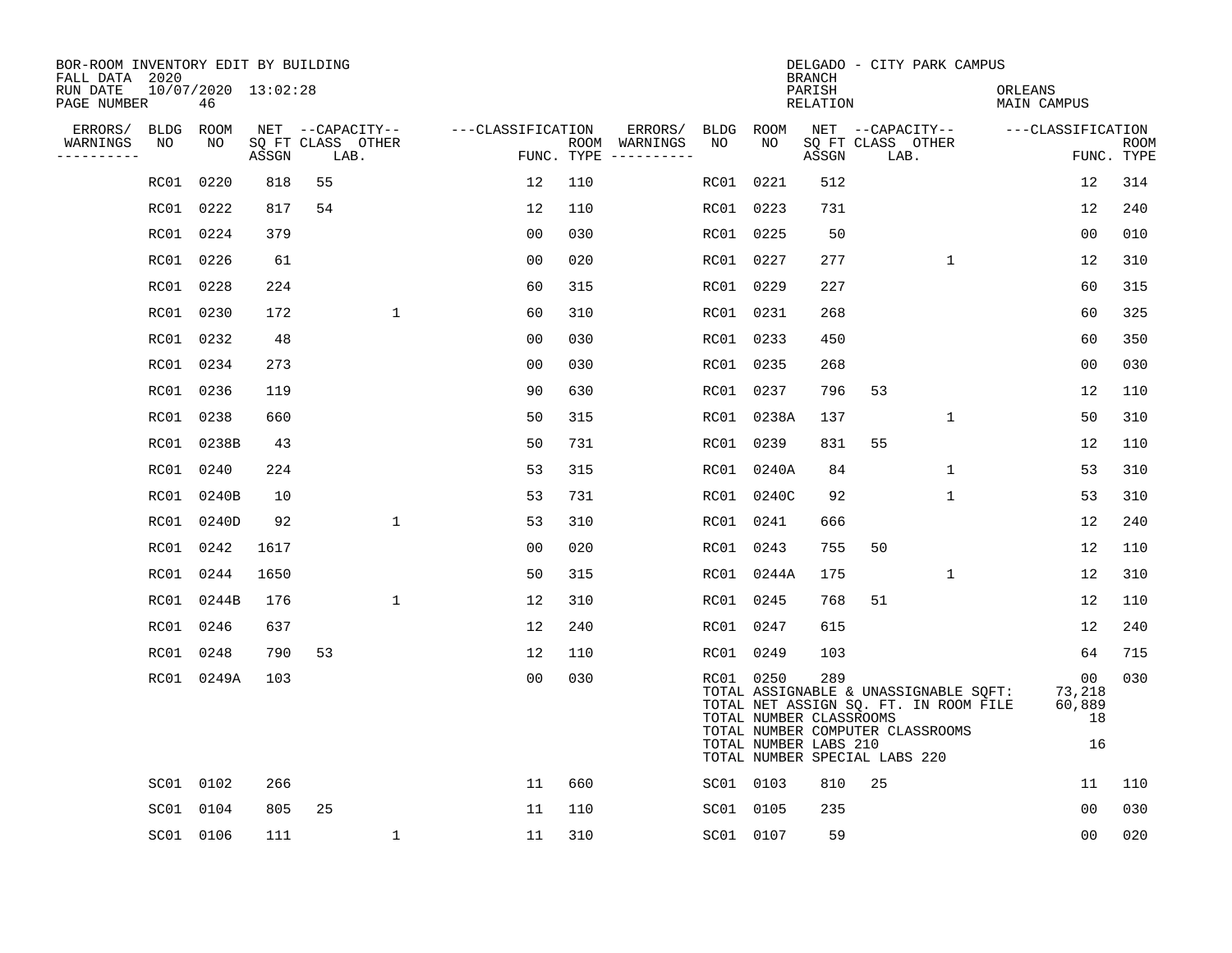| BOR-ROOM INVENTORY EDIT BY BUILDING<br>FALL DATA 2020 |                  |                           |       |                           |              |                   |                    |          |             |           | <b>BRANCH</b>                                                                           |                           | DELGADO - CITY PARK CAMPUS                                                                                         |                               |   |                           |
|-------------------------------------------------------|------------------|---------------------------|-------|---------------------------|--------------|-------------------|--------------------|----------|-------------|-----------|-----------------------------------------------------------------------------------------|---------------------------|--------------------------------------------------------------------------------------------------------------------|-------------------------------|---|---------------------------|
| RUN DATE<br>PAGE NUMBER                               |                  | 10/07/2020 13:02:28<br>47 |       |                           |              |                   |                    |          |             |           | PARISH<br><b>RELATION</b>                                                               |                           |                                                                                                                    | ORLEANS<br><b>MAIN CAMPUS</b> |   |                           |
| ERRORS/                                               | BLDG             | ROOM                      |       | NET --CAPACITY--          |              | ---CLASSIFICATION |                    | ERRORS/  | <b>BLDG</b> | ROOM      |                                                                                         |                           | NET --CAPACITY--                                                                                                   | ---CLASSIFICATION             |   |                           |
| WARNINGS<br>----------                                | NO               | NO                        | ASSGN | SQ FT CLASS OTHER<br>LAB. |              |                   | ROOM<br>FUNC. TYPE | WARNINGS | NO          | NO        | ASSGN                                                                                   | SQ FT CLASS OTHER<br>LAB. |                                                                                                                    |                               |   | <b>ROOM</b><br>FUNC. TYPE |
|                                                       |                  | SC01 0108                 | 527   |                           |              | 0 <sub>0</sub>    | 020                |          | SC01        | 0109      | 536                                                                                     |                           |                                                                                                                    | 0 <sub>0</sub>                |   | 020                       |
|                                                       |                  | SC01 0200                 | 696   |                           |              | 0 <sub>0</sub>    | 020                |          |             | SC01 0201 | 378                                                                                     |                           |                                                                                                                    | 0 <sub>0</sub>                |   | 020                       |
|                                                       |                  | SC01 0202                 | 300   |                           |              | 11                | 350                |          | SC01 0203   |           | 279                                                                                     |                           |                                                                                                                    | 11                            |   | 325                       |
|                                                       | SC01 0204        |                           | 149   |                           | $\mathbf{1}$ | 11                | 310                |          |             | SC01 0205 | 189                                                                                     |                           |                                                                                                                    | 11                            |   | 315                       |
|                                                       |                  | SC01 0206                 | 135   |                           |              | 0 <sub>0</sub>    | 030                |          |             | SC01 0207 | 65                                                                                      |                           |                                                                                                                    | 0 <sub>0</sub>                |   | 010                       |
|                                                       |                  | SC01 0208                 | 93    |                           | $\mathbf{1}$ | 11                | 310                |          |             | SC01 0210 | 55                                                                                      |                           |                                                                                                                    | 0 <sub>0</sub>                |   | 030                       |
|                                                       |                  | SC01 0211                 | 48    |                           |              | 0 <sub>0</sub>    | 030                |          |             | SC01 0212 | 527                                                                                     |                           |                                                                                                                    | 0 <sub>0</sub>                |   | 020                       |
|                                                       |                  | SC01 0213                 | 218   |                           | $\mathbf 1$  | 11                | 310                |          |             | SC01 0214 | 98                                                                                      |                           | $\mathbf{1}$                                                                                                       | 11                            |   | 310                       |
|                                                       |                  | SC01 0215                 | 43    |                           |              | 0 <sub>0</sub>    | 030                |          |             | SC01 0216 | 125                                                                                     |                           | $\mathbf 1$                                                                                                        | 11                            |   | 310                       |
|                                                       |                  | SC01 0217                 | 536   |                           |              | 0 <sub>0</sub>    | 020                |          |             | SC01 0218 | 59<br>TOTAL NUMBER CLASSROOMS<br>TOTAL NUMBER LABS 210<br>TOTAL NUMBER SPECIAL LABS 220 |                           | TOTAL ASSIGNABLE & UNASSIGNABLE SQFT:<br>TOTAL NET ASSIGN SQ. FT. IN ROOM FILE<br>TOTAL NUMBER COMPUTER CLASSROOMS | 00<br>7,342<br>3,443          | 2 | 020                       |
|                                                       |                  | SC02 0100                 | 2373  |                           |              | 0 <sub>0</sub>    | 020                |          | SC02 0101   |           | 281                                                                                     |                           |                                                                                                                    | 0 <sub>0</sub>                |   | 020                       |
|                                                       | SC02             | 0102                      | 74    |                           |              | 11                | 215                |          | SC02        | 0103A     | 213                                                                                     |                           |                                                                                                                    | 0 <sub>0</sub>                |   | 030                       |
|                                                       |                  | SC02 0103B                | 213   |                           |              | 0 <sub>0</sub>    | 030                |          | SC02        | 0105      | 1140                                                                                    |                           | 23                                                                                                                 | 11                            |   | 210                       |
|                                                       | SC02             | 0106                      | 51    |                           |              | 11                | 731                |          | SC02        | 0107      | 770                                                                                     |                           | 15                                                                                                                 | 11                            |   | 210                       |
|                                                       | SC02             | 0107A                     | 144   |                           |              | 11                | 215                |          | SC02        | 0108      | 794                                                                                     |                           | 16                                                                                                                 | 11                            |   | 210                       |
|                                                       | SC02             | 0109                      | 46    |                           |              | 11                | 215                |          | SC02        | 0110      | 838                                                                                     | 30                        |                                                                                                                    | 11                            |   | 110                       |
|                                                       | SC02             | 0111                      | 318   |                           |              | 0 <sub>0</sub>    | 030                |          | SC02        | 0112      | 123                                                                                     |                           |                                                                                                                    | 0 <sub>0</sub>                |   | 010                       |
|                                                       | SC02             | 0113                      | 86    |                           |              | 0 <sub>0</sub>    | 010                |          | SC02        | 0114      | 220                                                                                     |                           |                                                                                                                    | 11                            |   | 731                       |
|                                                       | SC02             | 0115                      | 911   | 30                        |              | 11                | 110                |          | SC02        | 0116      | 1407                                                                                    |                           |                                                                                                                    | 0 <sub>0</sub>                |   | 030                       |
|                                                       | SC02             | 0117                      | 189   |                           | $\mathbf 1$  | 11                | 310                |          | SC02        | 0118      | 431                                                                                     | 15                        |                                                                                                                    | 11                            |   | 110                       |
|                                                       | SC02             | 0119                      | 198   |                           |              | 11                | 215                |          | SC02        | 0120      | 194                                                                                     |                           |                                                                                                                    | 11                            |   | 215                       |
|                                                       | SC <sub>02</sub> | 0122                      | 1273  | 25                        |              | 11                | 210                |          | SC02 0123   |           | 191                                                                                     |                           | 1                                                                                                                  | 11                            |   | 310                       |
|                                                       |                  | SC02 0124                 | 200   |                           |              | 11                | 731                |          | SC02 0125   |           | 268                                                                                     |                           |                                                                                                                    | 00                            |   | 020                       |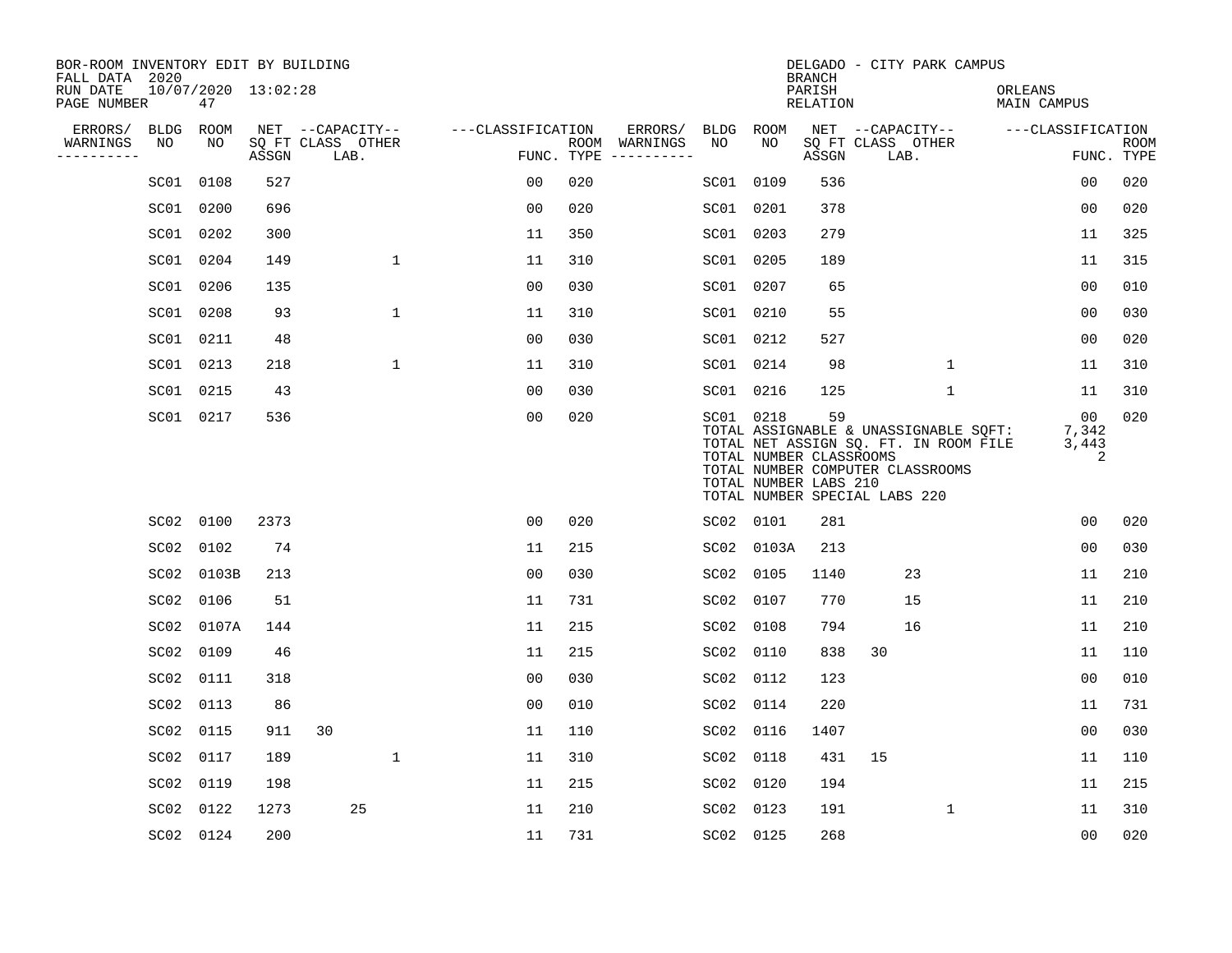| BOR-ROOM INVENTORY EDIT BY BUILDING<br>FALL DATA 2020 |                           |       |                           |                   |     |                                      |           |                                      | <b>BRANCH</b>             |      | DELGADO - CITY PARK CAMPUS                                                     |                               |                             |             |
|-------------------------------------------------------|---------------------------|-------|---------------------------|-------------------|-----|--------------------------------------|-----------|--------------------------------------|---------------------------|------|--------------------------------------------------------------------------------|-------------------------------|-----------------------------|-------------|
| RUN DATE<br>PAGE NUMBER                               | 10/07/2020 13:02:28<br>48 |       |                           |                   |     |                                      |           |                                      | PARISH<br><b>RELATION</b> |      |                                                                                | ORLEANS<br><b>MAIN CAMPUS</b> |                             |             |
| ERRORS/                                               | BLDG<br>ROOM              |       | NET --CAPACITY--          | ---CLASSIFICATION |     | ERRORS/                              | BLDG      | ROOM                                 |                           |      | NET --CAPACITY--                                                               | ---CLASSIFICATION             |                             |             |
| WARNINGS<br>NO<br>---------                           | NO                        | ASSGN | SQ FT CLASS OTHER<br>LAB. |                   |     | ROOM WARNINGS<br>FUNC. TYPE $------$ | NO        | NO.                                  | ASSGN                     | LAB. | SQ FT CLASS OTHER                                                              |                               | FUNC. TYPE                  | <b>ROOM</b> |
|                                                       | 0126<br>SC02              | 431   | 15                        | 11                | 210 |                                      | SC02      | 0127                                 | 756                       |      | 15                                                                             |                               | 11                          | 210         |
|                                                       | SC02 0132                 | 155   | 3                         | 11                | 210 |                                      | SC02      | 0133                                 | 197                       |      |                                                                                |                               | 11                          | 215         |
|                                                       | SC02 0134                 | 166   | 3                         | 11                | 210 |                                      | SC02      | 0200                                 | 2022                      |      |                                                                                |                               | 0 <sub>0</sub>              | 020         |
|                                                       | 0201<br>SC02              | 62    |                           | 0 <sub>0</sub>    | 010 |                                      | SC02      | 0202A                                | 212                       |      |                                                                                |                               | 0 <sub>0</sub>              | 030         |
|                                                       | SC02 0202B                | 217   |                           | 0 <sub>0</sub>    | 030 |                                      | SC02      | 0203                                 | 58                        |      |                                                                                |                               | 0 <sub>0</sub>              | 030         |
|                                                       | SC02 0204                 | 845   | 56                        | 11                | 110 |                                      | SC02      | 0205                                 | 838                       | 25   |                                                                                |                               | 11                          | 110         |
|                                                       | SC02 0206                 | 316   |                           | 0 <sub>0</sub>    | 030 |                                      | SC02      | 0207                                 | 872                       |      | 17                                                                             |                               | 11                          | 210         |
|                                                       | SC02 0208                 | 199   |                           | 11                | 215 |                                      | SC02      | 0208A                                | 61                        |      |                                                                                |                               | 11                          | 215         |
|                                                       | SC02 0209                 | 851   | 15                        | 11                | 210 |                                      | SC02      | 0210                                 | 778                       |      | 16                                                                             |                               | 11                          | 220         |
|                                                       | SC02 0211                 | 598   | 12                        | 11                | 210 |                                      | SC02      | 0212                                 | 733                       |      | 15                                                                             |                               | 11                          | 210         |
|                                                       | SC02 0213                 | 774   | 15                        | 11                | 210 |                                      | SC02      | 0214                                 | 1016                      |      | 24                                                                             |                               | 11                          | 240         |
|                                                       | SC02 0215                 | 219   | $\mathbf{1}$              | 11                | 310 |                                      | SC02      | 0216                                 | 97                        |      | $\mathbf 1$                                                                    |                               | 11                          | 310         |
|                                                       | SC02 0217                 | 100   | $\mathbf{1}$              | 11                | 310 |                                      |           | SC02 0218                            | 98                        |      | $\mathbf{1}$                                                                   |                               | 11                          | 310         |
|                                                       | SC02 0219                 | 102   | $\mathbf{1}$              | 11                | 310 |                                      | SC02      | 0220                                 | 105                       |      | $\mathbf{1}$                                                                   |                               | 11                          | 310         |
|                                                       | SC02 0221                 | 98    | $\mathbf 1$               | 11                | 310 |                                      | SC02      | 0222                                 | 118                       |      |                                                                                |                               | 11                          | 314         |
|                                                       | SC02 0223                 | 101   | $\mathbf{1}$              | 11                | 310 |                                      | SC02      | 0224                                 | 121                       |      |                                                                                |                               | 11                          | 314         |
|                                                       | SC02 0225                 | 95    | $\mathbf 1$               | 11                | 310 |                                      |           | SC02 0226                            | 122                       |      | $\mathbf{1}$                                                                   |                               | 11                          | 310         |
|                                                       | SC02 0227                 | 97    | $\mathbf 1$               | 11                | 310 |                                      | SC02      | 0228                                 | 61                        |      |                                                                                |                               | 11                          | 315         |
|                                                       | SC02 0229                 | 104   | $\mathbf{1}$              | 11                | 310 |                                      |           | SC02 0230                            | 93                        |      | $\mathbf{1}$                                                                   |                               | 11                          | 310         |
|                                                       | SC02 0231                 | 205   |                           | 11                | 350 |                                      |           | SC02 0232                            | 105                       |      | $\mathbf{1}$                                                                   |                               | 11                          | 310         |
|                                                       | SC02 0233                 | 87    | $\mathbf{1}$              | 11                | 310 |                                      |           | SC02 0234                            | 100                       |      | $\mathbf{1}$                                                                   |                               | 11                          | 310         |
|                                                       | SC02 0235                 | 93    | $\mathbf{1}$              | 11                | 310 |                                      |           | SC02 0236                            | 314                       |      |                                                                                |                               | 11                          | 315         |
|                                                       | SC02 0237                 | 91    |                           | 11                | 710 |                                      | SC02 0238 |                                      | 290                       |      |                                                                                |                               | 11                          | 315         |
|                                                       | SC02 0240                 | 272   |                           | 0 <sub>0</sub>    | 020 |                                      |           | SC02 0241<br>TOTAL NUMBER CLASSROOMS | 604                       |      | TOTAL ASSIGNABLE & UNASSIGNABLE SQFT:<br>TOTAL NET ASSIGN SQ. FT. IN ROOM FILE |                               | 00<br>28,995<br>19,950<br>5 | 020         |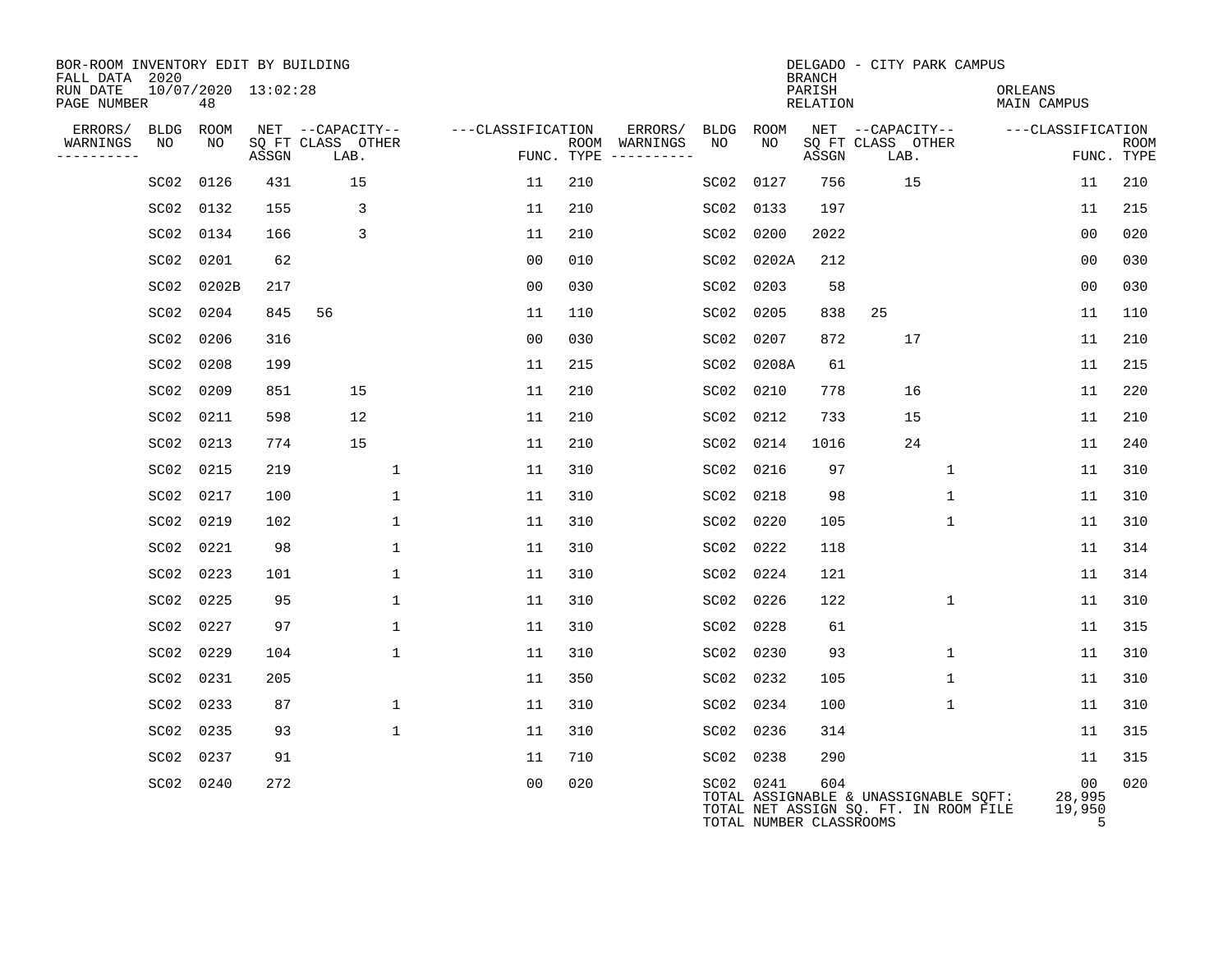| BOR-ROOM INVENTORY EDIT BY BUILDING<br>FALL DATA 2020<br>RUN DATE<br>PAGE NUMBER |                   | 10/07/2020 13:02:28<br>49 |       |                                               |                   |     |                                                 |                  |                       | <b>BRANCH</b><br>PARISH<br><b>RELATION</b> | DELGADO - CITY PARK CAMPUS                                        | ORLEANS<br><b>MAIN CAMPUS</b> |                           |
|----------------------------------------------------------------------------------|-------------------|---------------------------|-------|-----------------------------------------------|-------------------|-----|-------------------------------------------------|------------------|-----------------------|--------------------------------------------|-------------------------------------------------------------------|-------------------------------|---------------------------|
| ERRORS/<br>WARNINGS<br>---------                                                 | BLDG ROOM<br>NO   | NO                        | ASSGN | NET --CAPACITY--<br>SQ FT CLASS OTHER<br>LAB. | ---CLASSIFICATION |     | ERRORS/<br>ROOM WARNINGS<br>FUNC. TYPE $------$ | BLDG ROOM<br>NO  | NO                    | ASSGN                                      | NET --CAPACITY--<br>SQ FT CLASS OTHER<br>LAB.                     | ---CLASSIFICATION             | <b>ROOM</b><br>FUNC. TYPE |
|                                                                                  |                   |                           |       |                                               |                   |     |                                                 |                  | TOTAL NUMBER LABS 210 |                                            | TOTAL NUMBER COMPUTER CLASSROOMS<br>TOTAL NUMBER SPECIAL LABS 220 | 13<br>1                       |                           |
|                                                                                  | SC <sub>03</sub>  | 0100C 1929                |       |                                               | 0 <sub>0</sub>    | 020 |                                                 |                  | SC03 0101A            | 151                                        |                                                                   | 00                            | 030                       |
|                                                                                  | SC <sub>03</sub>  | 0102A                     | 173   |                                               | 0 <sub>0</sub>    | 030 |                                                 |                  | SC03 0103A            | 35                                         |                                                                   | 0 <sub>0</sub>                | 030                       |
|                                                                                  | SC03              | 0104A                     | 53    |                                               | 00                | 030 |                                                 | SC03             | 0105                  | 38                                         |                                                                   | 0 <sub>0</sub>                | 030                       |
|                                                                                  | SC <sub>03</sub>  | 0106C                     | 224   |                                               | 0 <sub>0</sub>    | 020 |                                                 |                  | SC03 0107B            | 461                                        |                                                                   | 0 <sub>0</sub>                | 030                       |
|                                                                                  | SC <sub>03</sub>  | 0108B                     | 104   |                                               | 00                | 030 |                                                 |                  | SC03 0109E            | 1304                                       |                                                                   | 50                            | 315                       |
|                                                                                  | SC <sub>03</sub>  | 0110E                     | 21    | $\mathbf{1}$                                  | 11                | 310 |                                                 |                  | SC03 0111E            | 121                                        | $\mathbf{1}$                                                      | 11                            | 310                       |
|                                                                                  | SC <sub>03</sub>  | 0112E                     | 122   | $\mathbf 1$                                   | 11                | 310 |                                                 | SC03             | 0113E                 | 120                                        | $\mathbf 1$                                                       | 11                            | 310                       |
|                                                                                  | SC <sub>03</sub>  | 0114E                     | 141   | $\mathbf{1}$                                  | 11                | 310 |                                                 | SC03             | 0115E                 | 127                                        | 1                                                                 | 11                            | 310                       |
|                                                                                  | SC <sub>03</sub>  | 0116E                     | 94    | 1                                             | 11                | 310 |                                                 | SC03             | 0117                  | 269                                        |                                                                   | 0 <sub>0</sub>                | 020                       |
|                                                                                  | SC <sub>0</sub> 3 | 0118E                     | 222   |                                               | 11                | 350 |                                                 |                  | SC03 0119E            | 155                                        |                                                                   | 11                            | 731                       |
|                                                                                  | SC <sub>03</sub>  | 0120E                     | 153   |                                               | 11                | 731 |                                                 | SC03             | 0121E                 | 225                                        | $\mathbf{1}$                                                      | 11                            | 310                       |
|                                                                                  | SC <sub>03</sub>  | 0122E                     | 119   | 1                                             | 11                | 310 |                                                 | SC03             | 0123E                 | 522                                        | 30                                                                | 11                            | 240                       |
|                                                                                  | SC <sub>03</sub>  | 0124E                     | 490   | 30                                            | 11                | 240 |                                                 |                  | SC03 0126             | 46                                         |                                                                   | 11                            | 731                       |
|                                                                                  | SC <sub>03</sub>  | 0127E                     | 150   | 1                                             | 11                | 310 |                                                 |                  | SC03 0128D            | 1126                                       |                                                                   | 90                            | 630                       |
|                                                                                  | SC <sub>03</sub>  | 0129E                     | 343   |                                               | 11                | 680 |                                                 |                  | SC03 0130E            | 623                                        |                                                                   | 11                            | 240                       |
|                                                                                  | SC <sub>03</sub>  | 0131E                     | 740   | 33                                            | 41                | 410 |                                                 |                  | SC03 0132E            | 800                                        | 30                                                                | 41                            | 420                       |
|                                                                                  | SC03              | 0133E                     | 251   |                                               | 41                | 313 |                                                 |                  | SC03 0134E            | 216                                        | $\mathbf{1}$                                                      | 41                            | 310                       |
|                                                                                  | SC03              | 0135E                     | 89    |                                               | 41                | 731 | 9                                               |                  | SC03 0136E            | 105                                        | 40                                                                | 11                            | 410                       |
| 9                                                                                | SC <sub>03</sub>  | 0137E                     | 105   | 40                                            | 11                | 410 |                                                 | SC03             | 0138E                 | 105                                        | 1                                                                 | 43                            | 310                       |
|                                                                                  | SC03              | 0139E                     | 101   | $\mathbf 1$                                   | 43                | 310 |                                                 | SC03             | 0140E                 | 105                                        | $\mathbf{1}$                                                      | 41                            | 310                       |
|                                                                                  | SC <sub>03</sub>  | 0141E                     | 105   | 1                                             | 41                | 310 |                                                 |                  | SC03 0142D            | 87                                         | $\mathbf{1}$                                                      | 64                            | 310                       |
|                                                                                  | SC03              | 0144F                     | 564   | 3                                             | 90                | 630 |                                                 | SC03             | 0200C                 | 2024                                       |                                                                   | 00                            | 020                       |
|                                                                                  | SC <sub>03</sub>  | 0201A                     | 151   |                                               | 0 <sub>0</sub>    | 030 |                                                 | SC <sub>03</sub> | 0202                  | 1708                                       | 26                                                                | 11                            | 240                       |
|                                                                                  |                   | SC03 0202A                | 173   |                                               | 0 <sub>0</sub>    | 030 |                                                 |                  | SC03 0203             | 30                                         |                                                                   | 00                            | 010                       |
|                                                                                  |                   |                           |       |                                               |                   |     |                                                 |                  |                       |                                            |                                                                   |                               |                           |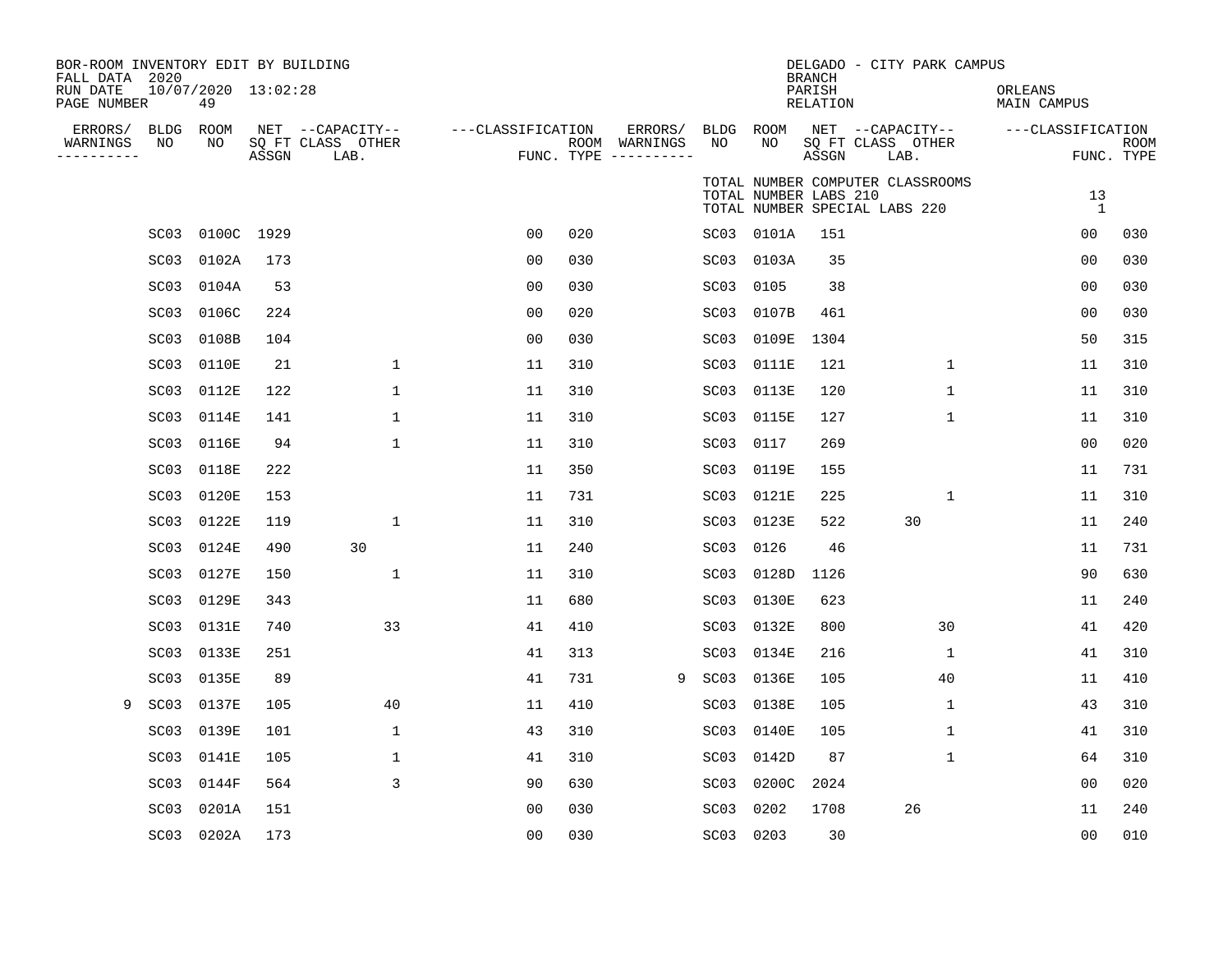| BOR-ROOM INVENTORY EDIT BY BUILDING<br>2020<br>FALL DATA |                           |                     |                                               |                   |                    |                                                     |            |                                                  | <b>BRANCH</b> | DELGADO - CITY PARK CAMPUS                                                                                                                          |                       |                           |  |
|----------------------------------------------------------|---------------------------|---------------------|-----------------------------------------------|-------------------|--------------------|-----------------------------------------------------|------------|--------------------------------------------------|---------------|-----------------------------------------------------------------------------------------------------------------------------------------------------|-----------------------|---------------------------|--|
| RUN DATE<br>PAGE NUMBER                                  | 50                        | 10/07/2020 13:02:28 |                                               |                   |                    | PARISH<br>ORLEANS<br>RELATION<br><b>MAIN CAMPUS</b> |            |                                                  |               |                                                                                                                                                     |                       |                           |  |
| ERRORS/<br>WARNINGS                                      | ROOM<br>BLDG<br>NO<br>NO  | ASSGN               | NET --CAPACITY--<br>SQ FT CLASS OTHER<br>LAB. | ---CLASSIFICATION | ROOM<br>FUNC. TYPE | ERRORS/<br>WARNINGS<br>----------                   | BLDG<br>NO | ROOM<br>NO.                                      | ASSGN         | NET --CAPACITY--<br>SQ FT CLASS OTHER<br>LAB.                                                                                                       | ---CLASSIFICATION     | <b>ROOM</b><br>FUNC. TYPE |  |
|                                                          | SC03 0204                 | 1442                | 26                                            | 11                | 240                |                                                     | SC03       | 0204A                                            | 53            |                                                                                                                                                     | 00                    | 030                       |  |
|                                                          | 0205<br>SC <sub>0</sub> 3 | 37                  |                                               | 00                | 030                |                                                     | SC03       | 0206                                             | 1425          | 26                                                                                                                                                  | 11                    | 240                       |  |
|                                                          | 0206C<br>SC <sub>03</sub> | 224                 |                                               | 00                | 020                |                                                     | SC03       | 0207                                             | 197           |                                                                                                                                                     | 00                    | 020                       |  |
|                                                          | 0209E<br>SC <sub>03</sub> | 105                 | $\mathbf{1}$                                  | 11                | 310                |                                                     | SC03       | 0211                                             | 1102          | 35                                                                                                                                                  | 11                    | 110                       |  |
|                                                          | 0211D<br>SC <sub>03</sub> | 117                 |                                               | 11                | 731                |                                                     | SC03       | 0213                                             | 870           | 14                                                                                                                                                  | 11                    | 210                       |  |
|                                                          | 0213D<br>SC03             | 177                 |                                               | 11                | 731                |                                                     | SC03       | 0215                                             | 872           | 14                                                                                                                                                  | 11                    | 210                       |  |
|                                                          | SC03 0215E                | 105                 | $\mathbf{1}$                                  | 11                | 310                |                                                     | SC03       | 0217                                             | 1365          | 20                                                                                                                                                  | 11                    | 240                       |  |
|                                                          | SC03 0218D                | 290                 |                                               | 11                | 731                |                                                     |            | SC03 0220E                                       | 126           | $\mathbf{1}$                                                                                                                                        | 11                    | 310                       |  |
|                                                          | SC03 0221E                | 107                 | $\mathbf{1}$                                  | 11                | 310                |                                                     |            | SC03 0222E                                       | 107           | $\mathbf{1}$                                                                                                                                        | 11                    | 310                       |  |
|                                                          | 0223E<br>SC03             | 109                 | $\mathbf 1$                                   | 11                | 310                |                                                     |            | SC03 0224                                        | 37            |                                                                                                                                                     | 0 <sub>0</sub>        | 010                       |  |
| SC <sub>0</sub> 3                                        | 0225                      | 234                 |                                               | 00                | 020                |                                                     |            | TOTAL NUMBER CLASSROOMS<br>TOTAL NUMBER LABS 210 |               | TOTAL ASSIGNABLE & UNASSIGNABLE SOFT:<br>TOTAL NET ASSIGN SO. FT. IN ROOM FILE<br>TOTAL NUMBER COMPUTER CLASSROOMS<br>TOTAL NUMBER SPECIAL LABS 220 | 26,221<br>19,624<br>2 |                           |  |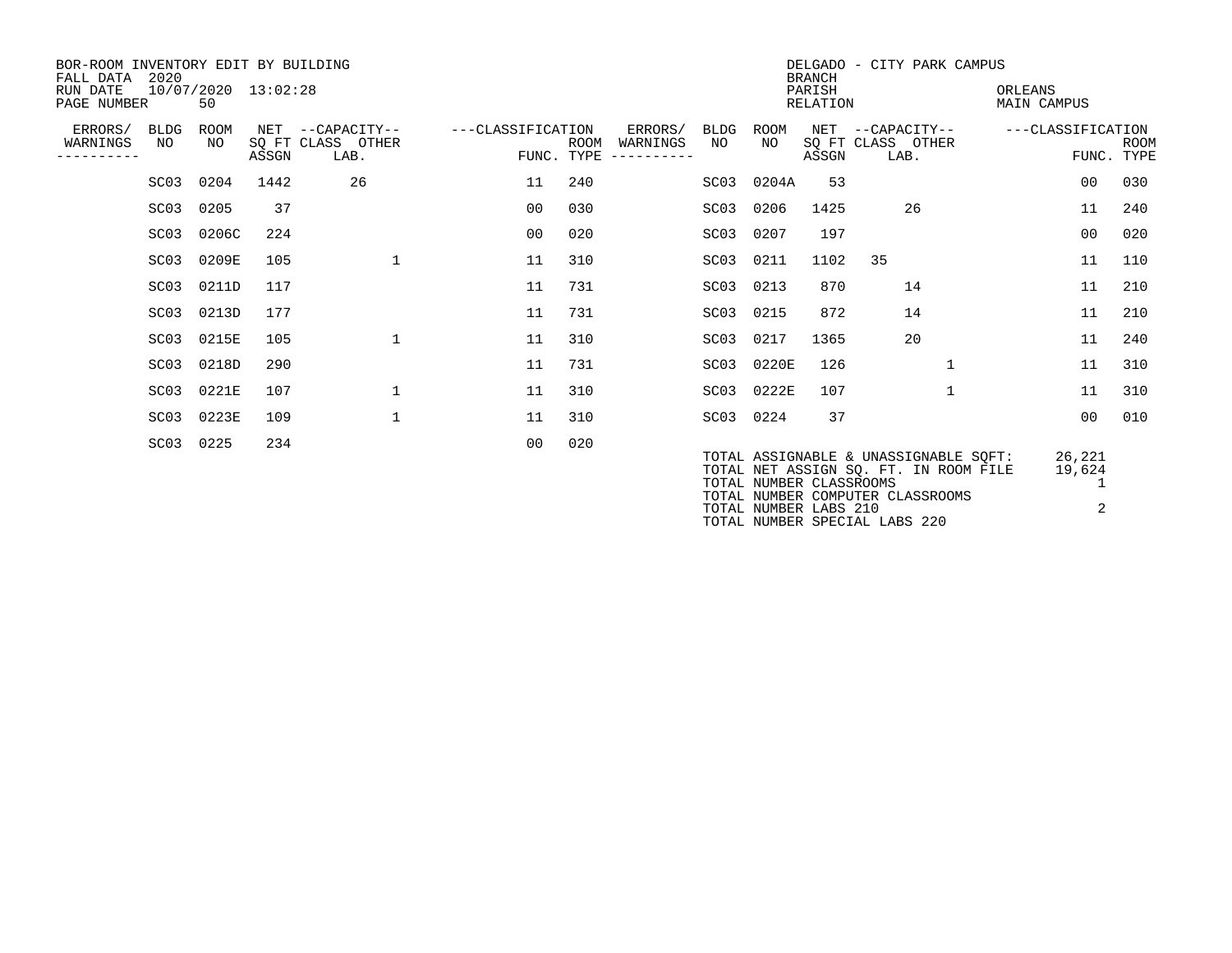BOR-ROOM INVENTORY EDIT BY BUILDING DELGADO - CITY PARK CAMPUS FALL DATA 2020 RUN DATE 10/07/2020 13:02:28

| 1 = ERROR - BLD NUMBER OF THE ROOM FILE DOES NOT MATCH THE BLD NUMBER OF THE BLD FILE. ----------------<br>THE BUILDING NUMBERS SHOULD BE EXACTLY THE SAME ON THE BUILDING FILE AND THE ROOM FILE.<br>2 = ERROR - DUPLICATE RECORD IN THE ROOM FILE.<br>4 = ERROR - CAPACITY IS NOT ENTERED FOR ROOM TYPE 110, 210, 220, 230, 250, 410, 430, 610, 910, 920. - - - - - - - - -<br>IF THE BUILDING IS A WAREHOUSE, BARN, ETC. WITH NO ROOMS, CODE ONE ROOM WITH THE GROSS AND NET EOUAL.<br>6 = ERROR - FUNCTION USE OF ROOMS IS 00 AND ROOM TYPE NOT 010, 020, 030, 051, 052, OR 053. - - - - - - - - - - - - - - -<br>7 = ERROR - ROOM TYPE IS NOT A VALID ROOM USE CODE OR PCS FUNCTION USE CODE IS NOT A VALID CODE - - - - - - - - - - - -<br>9 = WARNING -- RATIO OF NET ASSIGN SQ. FT. TO CAPACITY IS NOT 5 TO 50 SQ. FT. FOR ROOM TYPES 110 410 430<br>OR IS NOT 10 TO 400 SO. FT. FOR ROOM TYPES 210 220 230 250<br>OR IS NOT 5 TO 25 SQ. FT. FOR ROOM TYPE $610. - - - - - - - - -$<br>12<br>2,372<br>6,008<br>TOTAL CLASSROOM CAPACITY<br>TOTAL LAB CAPACITY<br>4,618<br>TOTAL OTHER CAPACITY<br>2,946<br>273,283<br>TOTAL UNASSIGNED AREA - ROOMS (FUNCT 81, 82, 83)<br>15,841<br>759,913<br>TOTAL ASSIGNABLE AREA - ROOMS (FUNCT 10 THROUGH 83)<br>775,754<br>691<br>TOTAL NUMBER OF INSTRUCTIONAL, RESEARCH, ACADEMIC SUPPORT, AND STUDENT SERVICE ROOMS (FUNCTS 10, 20, 40 AND 50)<br>1,371<br>TOTAL NUMBER OF PUBLIC SERVICE, INSTITUTIONAL SUPPORT AND INDEPENDENT OPERATIONS ROOMS (FUNCTS 30, 60 AND 70) -----<br>245<br>TOTAL NUMBER OF UNASSIGNED ROOMS (FUNCT 81, 82, 83)<br>34<br>1,681<br>TOTAL NUMBER OF CLASSROOMS (110)<br>169<br>- 8<br>116<br>TOTAL NUMBER OF LABS (210)<br>13 | DESCRIPTION AND SUMMARY OF ERRORS & WARNINGS |
|-----------------------------------------------------------------------------------------------------------------------------------------------------------------------------------------------------------------------------------------------------------------------------------------------------------------------------------------------------------------------------------------------------------------------------------------------------------------------------------------------------------------------------------------------------------------------------------------------------------------------------------------------------------------------------------------------------------------------------------------------------------------------------------------------------------------------------------------------------------------------------------------------------------------------------------------------------------------------------------------------------------------------------------------------------------------------------------------------------------------------------------------------------------------------------------------------------------------------------------------------------------------------------------------------------------------------------------------------------------------------------------------------------------------------------------------------------------------------------------------------------------------------------------------------------------------------------------------------------------------------------------------------------------------------------------------------------------|----------------------------------------------|
|                                                                                                                                                                                                                                                                                                                                                                                                                                                                                                                                                                                                                                                                                                                                                                                                                                                                                                                                                                                                                                                                                                                                                                                                                                                                                                                                                                                                                                                                                                                                                                                                                                                                                                           |                                              |
|                                                                                                                                                                                                                                                                                                                                                                                                                                                                                                                                                                                                                                                                                                                                                                                                                                                                                                                                                                                                                                                                                                                                                                                                                                                                                                                                                                                                                                                                                                                                                                                                                                                                                                           |                                              |
|                                                                                                                                                                                                                                                                                                                                                                                                                                                                                                                                                                                                                                                                                                                                                                                                                                                                                                                                                                                                                                                                                                                                                                                                                                                                                                                                                                                                                                                                                                                                                                                                                                                                                                           |                                              |
|                                                                                                                                                                                                                                                                                                                                                                                                                                                                                                                                                                                                                                                                                                                                                                                                                                                                                                                                                                                                                                                                                                                                                                                                                                                                                                                                                                                                                                                                                                                                                                                                                                                                                                           |                                              |
|                                                                                                                                                                                                                                                                                                                                                                                                                                                                                                                                                                                                                                                                                                                                                                                                                                                                                                                                                                                                                                                                                                                                                                                                                                                                                                                                                                                                                                                                                                                                                                                                                                                                                                           |                                              |
|                                                                                                                                                                                                                                                                                                                                                                                                                                                                                                                                                                                                                                                                                                                                                                                                                                                                                                                                                                                                                                                                                                                                                                                                                                                                                                                                                                                                                                                                                                                                                                                                                                                                                                           |                                              |
|                                                                                                                                                                                                                                                                                                                                                                                                                                                                                                                                                                                                                                                                                                                                                                                                                                                                                                                                                                                                                                                                                                                                                                                                                                                                                                                                                                                                                                                                                                                                                                                                                                                                                                           |                                              |
|                                                                                                                                                                                                                                                                                                                                                                                                                                                                                                                                                                                                                                                                                                                                                                                                                                                                                                                                                                                                                                                                                                                                                                                                                                                                                                                                                                                                                                                                                                                                                                                                                                                                                                           |                                              |
|                                                                                                                                                                                                                                                                                                                                                                                                                                                                                                                                                                                                                                                                                                                                                                                                                                                                                                                                                                                                                                                                                                                                                                                                                                                                                                                                                                                                                                                                                                                                                                                                                                                                                                           |                                              |
|                                                                                                                                                                                                                                                                                                                                                                                                                                                                                                                                                                                                                                                                                                                                                                                                                                                                                                                                                                                                                                                                                                                                                                                                                                                                                                                                                                                                                                                                                                                                                                                                                                                                                                           |                                              |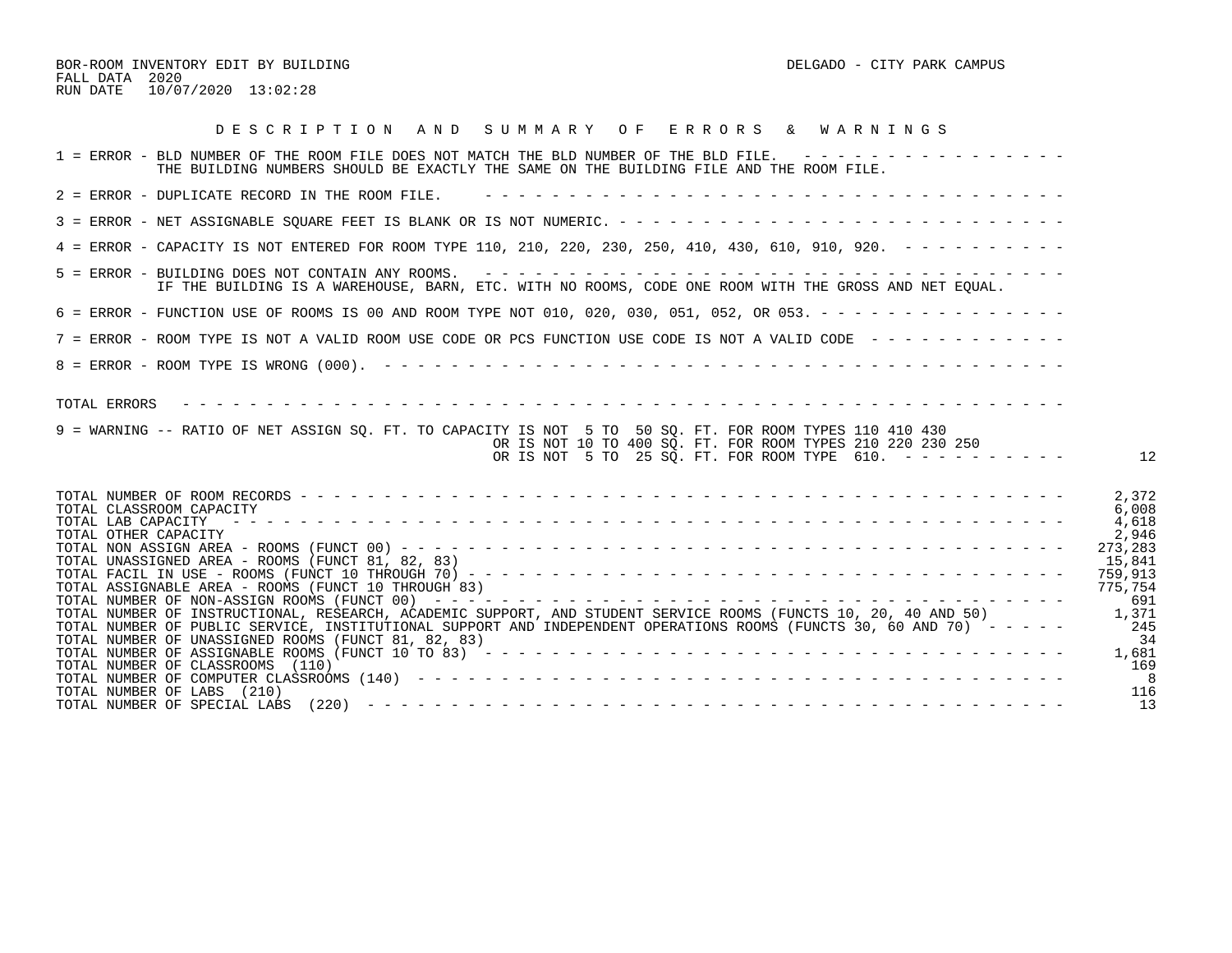| BOR-ROOM INVENTORY EDIT BY BUILDING<br>FALL DATA 2020 |           |                           |       |                           |                  |                   |     |                                      |           |            | <b>BRANCH</b>      |                           |                | DELGADO - WEST BANK CAMPUS            |                                         |                           |
|-------------------------------------------------------|-----------|---------------------------|-------|---------------------------|------------------|-------------------|-----|--------------------------------------|-----------|------------|--------------------|---------------------------|----------------|---------------------------------------|-----------------------------------------|---------------------------|
| RUN DATE<br>PAGE NUMBER                               |           | 10/07/2020 13:02:28<br>51 |       |                           |                  |                   |     |                                      |           |            | PARISH<br>RELATION |                           |                |                                       | <b>JEFFERSON</b><br>BRANCH FULL PROGRAM |                           |
| ERRORS/                                               | BLDG      | ROOM                      |       |                           | NET --CAPACITY-- | ---CLASSIFICATION |     | ERRORS/                              |           | BLDG ROOM  |                    | NET --CAPACITY--          |                |                                       | ---CLASSIFICATION                       |                           |
| WARNINGS<br>----------                                | NO        | NO                        | ASSGN | SQ FT CLASS OTHER<br>LAB. |                  |                   |     | ROOM WARNINGS<br>FUNC. TYPE $------$ | NO        | NO         | ASSGN              | SQ FT CLASS OTHER<br>LAB. |                |                                       |                                         | <b>ROOM</b><br>FUNC. TYPE |
|                                                       | WB01      | 0100                      | 1179  | 49                        |                  | 11                | 110 |                                      | WB01      | 0100A      | 298                |                           |                |                                       | 11                                      | 215                       |
|                                                       | WB01      | 0100B                     | 203   |                           | 2                | 11                | 310 |                                      | WB01      | 0100C      | 86                 |                           |                |                                       | 11                                      | 215                       |
|                                                       | WB01 0101 |                           | 256   |                           |                  | 0 <sub>0</sub>    | 030 |                                      |           | WB01 0102  | 601                | 26                        |                |                                       | 11                                      | 110                       |
|                                                       | WB01      | 0103                      | 65    |                           |                  | 0 <sub>0</sub>    | 030 |                                      | WB01      | 0104       | 313                |                           | 18             |                                       | 11                                      | 220                       |
|                                                       | WB01 0105 |                           | 170   |                           |                  | 0 <sub>0</sub>    | 030 |                                      |           | WB01 0106  | 558                |                           | 24             |                                       | 11                                      | 260                       |
|                                                       | WB01      | 0107                      | 1038  | 30                        |                  | 11                | 140 |                                      |           | WB01 0107A | 57                 |                           | $\mathbf 1$    |                                       | 11                                      | 310                       |
|                                                       | WB01      | 0107B                     | 52    |                           |                  | 0 <sub>0</sub>    | 030 |                                      |           | WB01 0108  | 512                |                           | 18             |                                       | 11                                      | 260                       |
|                                                       |           | WB01 0108A                | 65    |                           |                  | 00                | 030 |                                      |           | WB01 0108B | 119                |                           | $\overline{2}$ |                                       | 11                                      | 350                       |
|                                                       | WB01 0109 |                           | 726   |                           |                  | 0 <sub>0</sub>    | 030 |                                      |           | WB01 0110  | 213                |                           | 1              |                                       | 11                                      | 310                       |
|                                                       | WB01 0111 |                           | 110   |                           | $\mathbf 1$      | 11                | 310 |                                      |           | WB01 0111A | 100                |                           | 1              |                                       | 11                                      | 310                       |
|                                                       |           | WB01 0111B                | 100   |                           | $\mathbf{1}$     | 11                | 310 |                                      |           | WB01 0111C | 100                |                           | 1              |                                       | 11                                      | 310                       |
|                                                       |           | WB01 0111D                | 172   |                           |                  | 0 <sub>0</sub>    | 020 |                                      |           | WB01 0112  | 170                |                           | 1              |                                       | 11                                      | 325                       |
|                                                       | WB01      | 0114                      | 157   |                           | $\mathbf 1$      | 11                | 310 |                                      |           | WB01 0115  | 140                |                           |                |                                       | 11                                      | 315                       |
|                                                       | WB01 0116 |                           | 109   |                           |                  | 11                | 710 |                                      | WB01 0117 |            | 106                |                           |                |                                       | 11                                      | 315                       |
|                                                       | WB01      | 0118                      | 283   |                           | 3                | 11                | 310 |                                      | WB01      | 0119       | 101                |                           | 2              |                                       | 11                                      | 310                       |
|                                                       | WB01 0120 |                           | 558   | 47                        |                  | 11                | 110 |                                      | WB01      | 0121       | 366                | 15                        |                |                                       | 11                                      | 110                       |
|                                                       | WB01 0122 |                           | 562   | 55                        |                  | 11                | 110 |                                      | WB01      | 0123       | 831                |                           | 38             |                                       | 11                                      | 260                       |
|                                                       |           | WB01 0123A                | 126   |                           | 2                | 11                | 310 |                                      |           | WB01 0124  | 213                |                           | 1              |                                       | 11                                      | 310                       |
|                                                       | WB01      | 0125                      | 133   |                           | 2                | 11                | 310 |                                      |           | WB01 0126A | 588                |                           | 8              |                                       | 11                                      | 310                       |
|                                                       | WB01 0127 |                           | 576   | 32                        |                  | 11                | 140 |                                      |           | WB01 0128  | 275                |                           | 3              |                                       | 11                                      | 310                       |
|                                                       |           | WB01 0128A                | 60    |                           | $\mathbf{1}$     | 11                | 310 |                                      | WB01      | 0129       | 249                | 22                        |                |                                       | 11                                      | 110                       |
|                                                       |           | WB01 0129A                | 300   |                           |                  | 11                | 115 | 9                                    | WB01 0130 |            | 1702               | 26                        |                |                                       | 11                                      | 110                       |
|                                                       | WB01      | 0131                      | 2054  |                           |                  | 52                | 650 |                                      | WB01      | 0131A      | 119                |                           |                |                                       | 00                                      | 020                       |
|                                                       | WB01      | 0132                      | 501   |                           |                  | 0 <sub>0</sub>    | 020 |                                      |           | WB01 0133  | 346                |                           |                |                                       | 0 <sub>0</sub>                          | 020                       |
|                                                       | WB01 0134 |                           | 1246  |                           |                  | 0 <sub>0</sub>    | 020 |                                      |           | WB01 0135  | 1251               |                           |                | TOTAL ASSIGNABLE & UNASSIGNABLE SQFT: | 00<br>20,215                            | 020                       |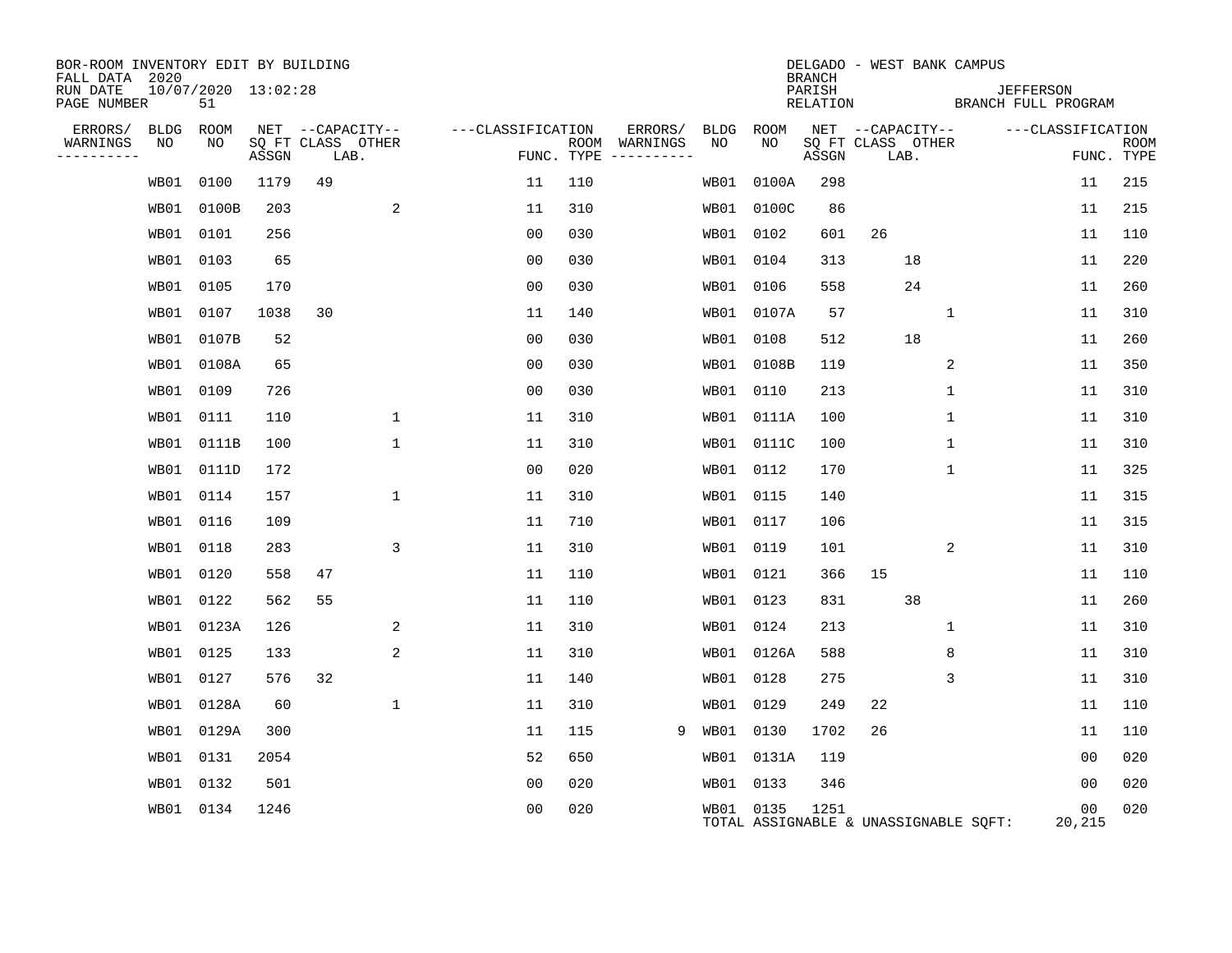| BOR-ROOM INVENTORY EDIT BY BUILDING<br>FALL DATA 2020<br>RUN DATE<br>PAGE NUMBER |           | 10/07/2020 13:02:28<br>52 |       |                           |              |                                                                             |     |                          |                 |                                                                                                                       | DELGADO - WEST BANK CAMPUS<br><b>BRANCH</b><br>PARISH<br>RELATION |      |              | <b>JEFFERSON</b><br>BRANCH FULL PROGRAM                                             |             |
|----------------------------------------------------------------------------------|-----------|---------------------------|-------|---------------------------|--------------|-----------------------------------------------------------------------------|-----|--------------------------|-----------------|-----------------------------------------------------------------------------------------------------------------------|-------------------------------------------------------------------|------|--------------|-------------------------------------------------------------------------------------|-------------|
| ERRORS/ BLDG ROOM<br>WARNINGS<br>---------                                       | NO        | NO                        | ASSGN | SQ FT CLASS OTHER<br>LAB. |              | NET --CAPACITY-- ---CLASSIFICATION<br>ROOM WARNINGS<br>FUNC. TYPE --------- |     | ERRORS/<br>ROOM WARNINGS | BLDG ROOM<br>NO | NO                                                                                                                    | SQ FT CLASS OTHER<br>ASSGN                                        | LAB. |              | NET --CAPACITY-- ----CLASSIFICATION<br>FUNC. TYPE                                   | <b>ROOM</b> |
|                                                                                  |           |                           |       |                           |              |                                                                             |     |                          |                 | TOTAL NUMBER CLASSROOMS<br>TOTAL NUMBER COMPUTER CLASSROOMS<br>TOTAL NUMBER LABS 210<br>TOTAL NUMBER SPECIAL LABS 220 |                                                                   |      |              | TOTAL NET ASSIGN SQ. FT. IN ROOM FILE 15,246<br>7<br>$\overline{2}$<br>$\mathbf{1}$ |             |
|                                                                                  |           | WB02 0101                 | 175   |                           |              | 11                                                                          | 325 |                          |                 | WB02 0101A                                                                                                            | 62                                                                |      |              | 11                                                                                  | 315         |
|                                                                                  |           | WB02 0102                 | 117   |                           | $\mathbf{1}$ | 11                                                                          | 310 |                          | WB02 0103       |                                                                                                                       | 413                                                               | 18   |              | 11                                                                                  | 110         |
|                                                                                  |           | WB02 0103A                | 86    |                           | $\mathbf{1}$ | 11                                                                          | 310 | 9                        | WB02 0104       |                                                                                                                       | 475                                                               |      | $\mathbf{1}$ | 11                                                                                  | 210         |
| 9                                                                                |           | WB02 0105                 | 428   |                           | 1            | 11                                                                          | 210 |                          | WB02            | 0106                                                                                                                  | 269                                                               |      |              | 11                                                                                  | 731         |
|                                                                                  |           | WB02 0107                 | 119   |                           |              | 11                                                                          | 315 |                          | WB02            | 0108                                                                                                                  | 87                                                                |      | $\mathbf 1$  | 11                                                                                  | 310         |
|                                                                                  |           | WB02 0109                 | 87    |                           |              | 11                                                                          | 731 |                          | WB02            | 0110                                                                                                                  | 87                                                                |      | $\mathbf 1$  | 11                                                                                  | 310         |
|                                                                                  |           | WB02 0111                 | 844   |                           | 20           | 11                                                                          | 270 |                          | WB02            | 0112                                                                                                                  | 216                                                               |      |              | 11                                                                                  | 215         |
|                                                                                  |           | WB02 0113                 | 112   |                           | 1            | 11                                                                          | 310 |                          | WB02            | 0114                                                                                                                  | 84                                                                |      | 1            | 11                                                                                  | 310         |
|                                                                                  |           | WB02 0115                 | 262   |                           | 10           | 11                                                                          | 210 |                          | WB02            | 0115A                                                                                                                 | 90                                                                |      | 1            | 11                                                                                  | 310         |
|                                                                                  |           | WB02 0116                 | 69    |                           |              | 11                                                                          | 315 |                          | WB02            | 0117                                                                                                                  | 91                                                                |      |              | 0 <sub>0</sub>                                                                      | 030         |
|                                                                                  |           | WB02 0118                 | 200   |                           |              | 0 <sub>0</sub>                                                              | 030 |                          | WB02            | 0119                                                                                                                  | 181                                                               |      |              | 0 <sub>0</sub>                                                                      | 030         |
|                                                                                  |           | WB02 0120                 | 21    |                           |              | 11                                                                          | 715 |                          | WB02            | 0121                                                                                                                  | 25                                                                |      |              | 91                                                                                  | 660         |
|                                                                                  |           | WB02 0122                 | 198   |                           |              | 00                                                                          | 030 |                          | WB02            | 0124                                                                                                                  | 78                                                                |      | 1            | 11                                                                                  | 310         |
|                                                                                  |           | WB02 0125                 | 273   |                           |              | 11                                                                          | 325 | 9                        | WB02            | 0126                                                                                                                  | 3973                                                              |      | 35           | 11                                                                                  | 430         |
|                                                                                  |           | WB02 0126A                | 404   | 16                        |              | 11                                                                          | 140 |                          | WB02            | 0127                                                                                                                  | 152                                                               |      | 1            | 11                                                                                  | 310         |
|                                                                                  |           | WB02 0128                 | 152   |                           |              | 11                                                                          | 731 |                          | WB02            | 0129                                                                                                                  | 104                                                               |      |              | 0 <sub>0</sub>                                                                      | 030         |
|                                                                                  |           | WB02 0130                 | 242   |                           |              | 11                                                                          | 315 |                          | WB02            | 0131                                                                                                                  | 99                                                                |      |              | 00                                                                                  | 020         |
|                                                                                  |           | WB02 0132                 | 710   |                           | 22           | 11                                                                          | 210 |                          | WB02            | 0133                                                                                                                  | 695                                                               | 22   |              | 11                                                                                  | 110         |
|                                                                                  |           | WB02 0134                 | 683   |                           | 18           | 11                                                                          | 210 |                          | WB02            | 0135                                                                                                                  | 784                                                               | 40   |              | 11                                                                                  | 110         |
|                                                                                  |           | WB02 0136                 | 784   | 40                        |              | 11                                                                          | 110 |                          | WB02            | 0137                                                                                                                  | 946                                                               |      | 25           | 81                                                                                  | 270         |
|                                                                                  |           | WB02 0138                 | 673   | 20                        |              | 11                                                                          | 110 |                          | WB02            | 0139                                                                                                                  | 697                                                               | 30   |              | 11                                                                                  | 110         |
|                                                                                  | WB02 0141 |                           | 1200  |                           | 25           | 11                                                                          | 210 |                          | WB02            | 0142                                                                                                                  | 517                                                               |      |              | 72                                                                                  | 731         |
|                                                                                  |           | WB02 0143                 | 138   |                           | $\mathbf{1}$ | 72                                                                          | 310 |                          | WB02 0150       |                                                                                                                       | 3471                                                              |      |              | 0 <sub>0</sub>                                                                      | 020         |
|                                                                                  |           |                           |       |                           |              |                                                                             |     |                          |                 |                                                                                                                       |                                                                   |      |              |                                                                                     |             |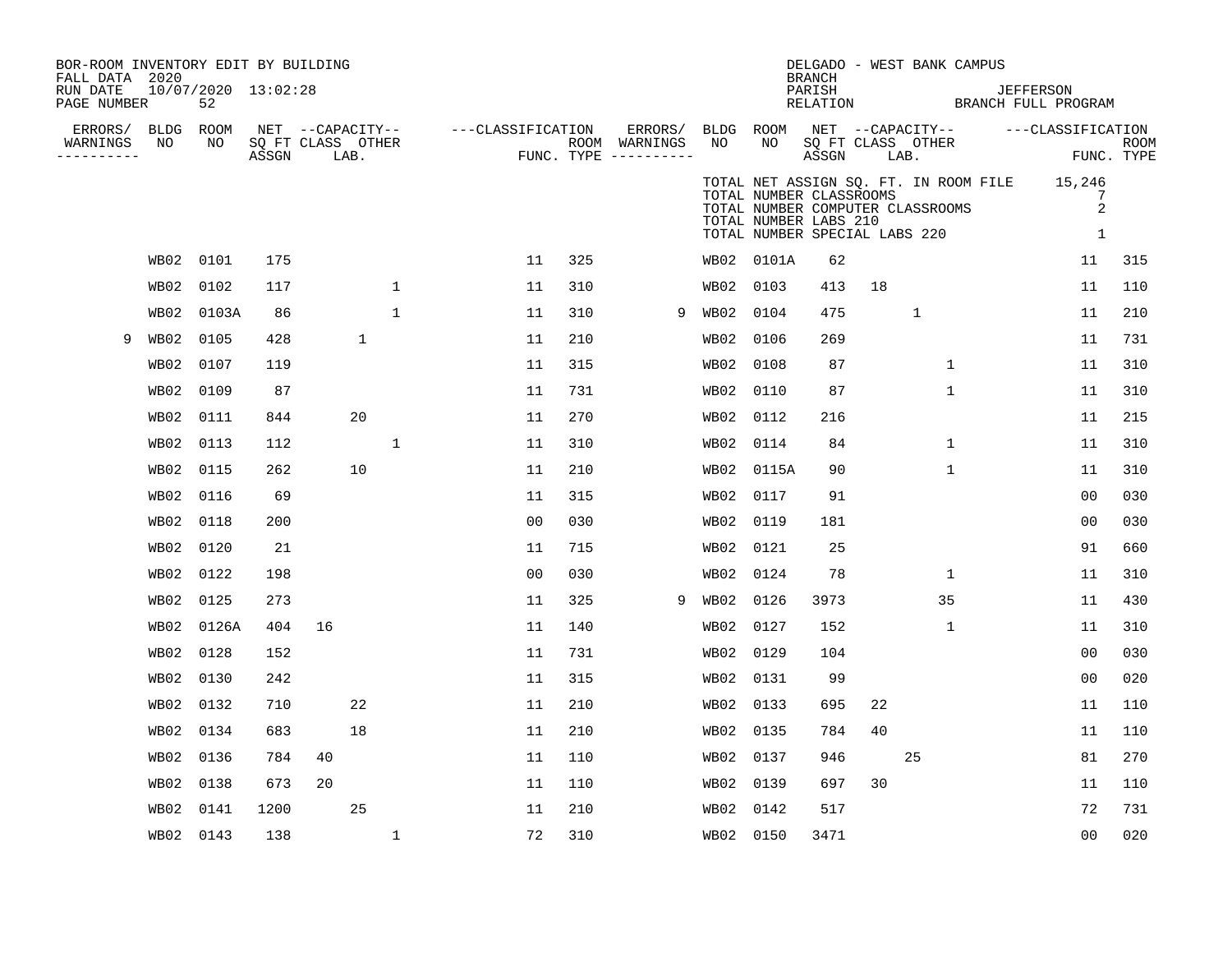| BOR-ROOM INVENTORY EDIT BY BUILDING<br>FALL DATA 2020<br>RUN DATE<br>PAGE NUMBER |      | 53         | $10/07/2020$ $13:02:28$ |                                               |                           |     |                                      |           |                                                  | BRANCH<br>PARISH<br>RELATION | DELGADO - WEST BANK CAMPUS                                                                                 |              | <b>JEFFERSON</b><br>BRANCH FULL PROGRAM                                          |                           |
|----------------------------------------------------------------------------------|------|------------|-------------------------|-----------------------------------------------|---------------------------|-----|--------------------------------------|-----------|--------------------------------------------------|------------------------------|------------------------------------------------------------------------------------------------------------|--------------|----------------------------------------------------------------------------------|---------------------------|
| ERRORS/ BLDG ROOM<br>WARNINGS<br>----------                                      | NO   | NO         | ASSGN                   | NET --CAPACITY--<br>SQ FT CLASS OTHER<br>LAB. | ---CLASSIFICATION ERRORS/ |     | ROOM WARNINGS<br>FUNC. TYPE $------$ | NO        | NO                                               | ASSGN                        | SQ FT CLASS OTHER<br>LAB.                                                                                  |              | BLDG ROOM NET --CAPACITY-- ---CLASSIFICATION                                     | <b>ROOM</b><br>FUNC. TYPE |
|                                                                                  |      |            |                         |                                               |                           |     |                                      |           | TOTAL NUMBER CLASSROOMS<br>TOTAL NUMBER LABS 210 |                              | TOTAL NET ASSIGN SQ. FT. IN ROOM FILE<br>TOTAL NUMBER COMPUTER CLASSROOMS<br>TOTAL NUMBER SPECIAL LABS 220 |              | TOTAL ASSIGNABLE & UNASSIGNABLE SQFT: 21,573<br>17,229<br>6<br>$\mathbf{1}$<br>6 |                           |
|                                                                                  |      | WB03 ELEV3 | 54                      |                                               | 0 <sub>0</sub>            | 020 |                                      |           | WB03 0101                                        | 162                          |                                                                                                            |              | 45                                                                               | 315                       |
|                                                                                  | WB03 | 0102       | 96                      |                                               | 00                        | 030 |                                      | WB03      | 0103                                             | 120                          |                                                                                                            | $\mathbf{1}$ | 11                                                                               | 310                       |
|                                                                                  | WB03 | 0104       | 324                     |                                               | 0 <sub>0</sub>            | 020 |                                      | WB03      | 0106                                             | 144                          |                                                                                                            |              | 00                                                                               | 020                       |
|                                                                                  | WB03 | 0107       | 170                     |                                               | 0 <sub>0</sub>            | 030 |                                      | WB03      | 0108                                             | 138                          |                                                                                                            |              | 0 <sub>0</sub>                                                                   | 020                       |
|                                                                                  | WB03 | 0109       | 331                     |                                               | 0 <sub>0</sub>            | 030 |                                      | WB03      | 0110                                             | 46                           |                                                                                                            |              | 0 <sub>0</sub>                                                                   | 020                       |
|                                                                                  | WB03 | 0111       | 186                     |                                               | 45                        | 660 |                                      | WB03      | 0112                                             | 672                          |                                                                                                            |              | 45                                                                               | 660                       |
|                                                                                  | WB03 | 0114       | 108                     |                                               | 0 <sub>0</sub>            | 020 |                                      | WB03      | 0115                                             | 169                          |                                                                                                            |              | 0 <sub>0</sub>                                                                   | 030                       |
|                                                                                  | WB03 | 0116       | 140                     |                                               | 0 <sub>0</sub>            | 030 |                                      | WB03      | 0117                                             | 154                          |                                                                                                            |              | 0 <sub>0</sub>                                                                   | 020                       |
|                                                                                  | WB03 | 0118       | 300                     |                                               | 0 <sub>0</sub>            | 020 |                                      | WB03      | 0119                                             | 80                           |                                                                                                            |              | 00                                                                               | 030                       |
|                                                                                  | WB03 | 0120       | 120                     |                                               | 0 <sub>0</sub>            | 030 |                                      | WB03      | 0121                                             | 120                          |                                                                                                            |              | 0 <sub>0</sub>                                                                   | 010                       |
|                                                                                  | WB03 | 0122       | 72                      |                                               | 0 <sub>0</sub>            | 010 |                                      | WB03      | 0123                                             | 72                           |                                                                                                            |              | 0 <sub>0</sub>                                                                   | 020                       |
|                                                                                  | WB03 | 0124       | 679                     |                                               | 0 <sub>0</sub>            | 020 |                                      | WB03      | 0125                                             | 295                          |                                                                                                            |              | 00                                                                               | 030                       |
|                                                                                  | WB03 | 0126       | 120                     |                                               | 0 <sub>0</sub>            | 030 |                                      | WB03      | 0127                                             | 831                          | 45                                                                                                         |              | 11                                                                               | 110                       |
|                                                                                  | WB03 | 0128       | 827                     | 44                                            | 11                        | 315 |                                      | WB03      | 0129                                             | 850                          | 55                                                                                                         |              | 11                                                                               | 110                       |
|                                                                                  | WB03 | 0131       | 96                      |                                               | 0 <sub>0</sub>            | 030 |                                      |           | WB03 0132                                        | 80                           |                                                                                                            |              | 0 <sub>0</sub>                                                                   | 020                       |
|                                                                                  | WB03 | 0133       | 500                     |                                               | 0 <sub>0</sub>            | 020 |                                      | WB03      | 0134                                             | 296                          |                                                                                                            |              | 0 <sub>0</sub>                                                                   | 030                       |
|                                                                                  | WB03 | 0135       | 240                     |                                               | 0 <sub>0</sub>            | 030 |                                      | WB03      | 0136                                             | 113                          |                                                                                                            |              | 0 <sub>0</sub>                                                                   | 030                       |
|                                                                                  | WB03 | 0137       | 135                     |                                               | 0 <sub>0</sub>            | 030 |                                      | WB03      | 0138                                             | 318                          |                                                                                                            |              | 00                                                                               | 020                       |
|                                                                                  | WB03 | 0139       | 144                     |                                               | 0 <sub>0</sub>            | 030 |                                      | WB03      | 0146                                             | 1409                         |                                                                                                            | $\mathbf{1}$ | 46                                                                               | 310                       |
|                                                                                  | WB03 | 0152       | 252                     |                                               | 56                        | 315 |                                      | WB03      | 0153                                             | 252                          |                                                                                                            |              | 52                                                                               | 660                       |
|                                                                                  | WB03 | 0154       | 954                     |                                               | 0 <sub>0</sub>            | 020 |                                      | WB03      | 0159                                             | 108                          |                                                                                                            |              | 11                                                                               | 590                       |
|                                                                                  | WB03 | 0163       | 108                     |                                               | 11                        | 730 |                                      | WB03      | 0164                                             | 49                           |                                                                                                            |              | 00                                                                               | 020                       |
|                                                                                  | WB03 | 0201       | 718                     | 47                                            | 11                        | 110 |                                      | WB03 0202 |                                                  | 516                          | 39                                                                                                         |              | 11                                                                               | 110                       |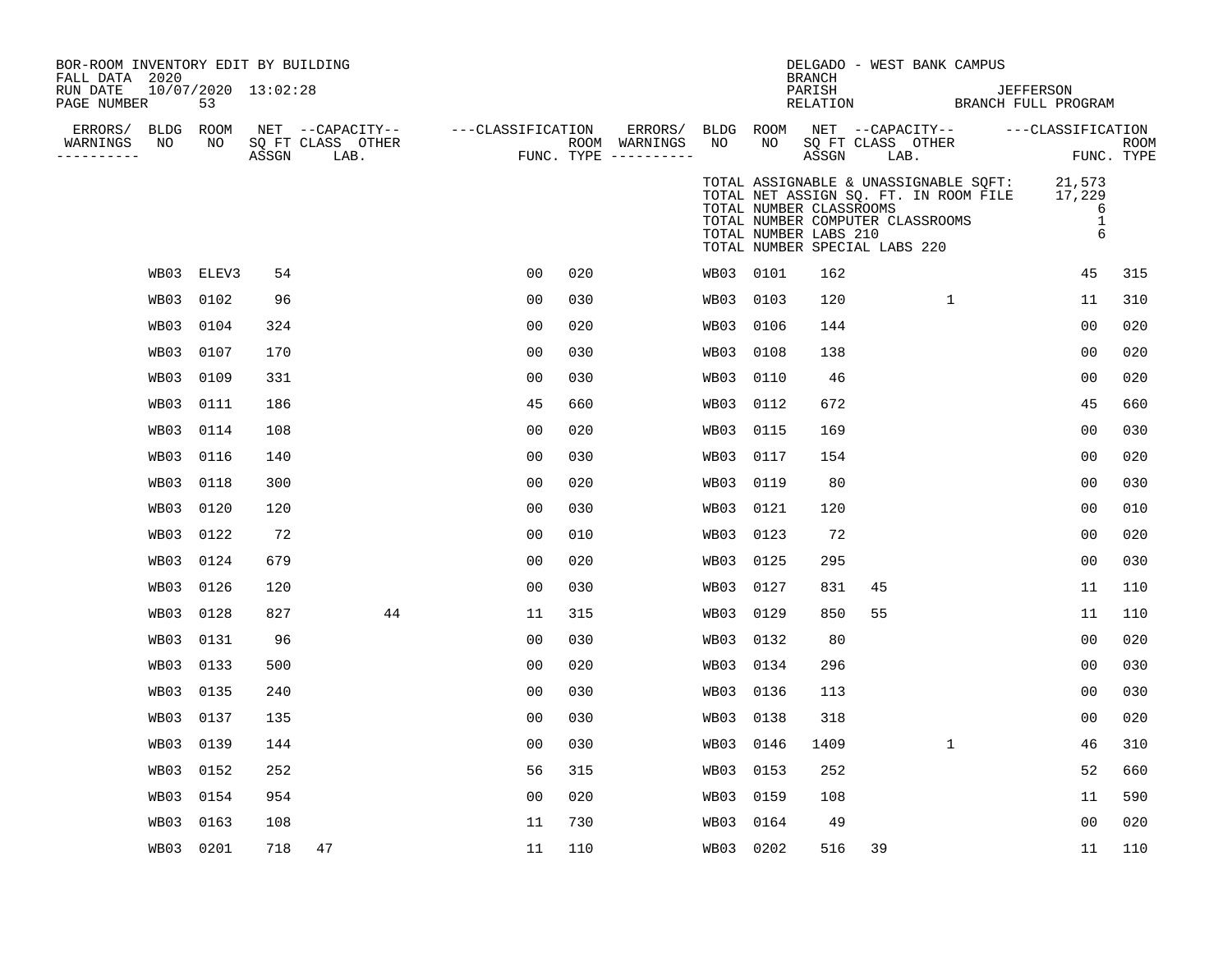| BOR-ROOM INVENTORY EDIT BY BUILDING<br>FALL DATA 2020 |             |                           |       |                           |              |                   |                |            |                                                                                                                                                                                                                                                                                                                                                                                                                                                                                                       |             |             | DELGADO - WEST BANK CAMPUS<br><b>BRANCH</b> |                           |              |                                         |                |             |
|-------------------------------------------------------|-------------|---------------------------|-------|---------------------------|--------------|-------------------|----------------|------------|-------------------------------------------------------------------------------------------------------------------------------------------------------------------------------------------------------------------------------------------------------------------------------------------------------------------------------------------------------------------------------------------------------------------------------------------------------------------------------------------------------|-------------|-------------|---------------------------------------------|---------------------------|--------------|-----------------------------------------|----------------|-------------|
| RUN DATE<br>PAGE NUMBER                               |             | 10/07/2020 13:02:28<br>54 |       |                           |              |                   |                |            |                                                                                                                                                                                                                                                                                                                                                                                                                                                                                                       |             |             | PARISH<br>RELATION                          |                           |              | <b>JEFFERSON</b><br>BRANCH FULL PROGRAM |                |             |
| ERRORS/                                               | <b>BLDG</b> | ROOM                      |       | NET --CAPACITY--          |              | ---CLASSIFICATION |                |            | ERRORS/                                                                                                                                                                                                                                                                                                                                                                                                                                                                                               | <b>BLDG</b> | <b>ROOM</b> |                                             | NET --CAPACITY--          |              | ---CLASSIFICATION                       |                |             |
| WARNINGS<br>----------                                | NO          | NO                        | ASSGN | SQ FT CLASS OTHER<br>LAB. |              |                   |                | FUNC. TYPE | ROOM WARNINGS<br>$\begin{tabular}{cccccc} \multicolumn{2}{c}{} & \multicolumn{2}{c}{} & \multicolumn{2}{c}{} & \multicolumn{2}{c}{} & \multicolumn{2}{c}{} & \multicolumn{2}{c}{} & \multicolumn{2}{c}{} & \multicolumn{2}{c}{} & \multicolumn{2}{c}{} & \multicolumn{2}{c}{} & \multicolumn{2}{c}{} & \multicolumn{2}{c}{} & \multicolumn{2}{c}{} & \multicolumn{2}{c}{} & \multicolumn{2}{c}{} & \multicolumn{2}{c}{} & \multicolumn{2}{c}{} & \multicolumn{2}{c}{} & \multicolumn{2}{c}{} & \mult$ | NO          | NO.         | ASSGN                                       | SQ FT CLASS OTHER<br>LAB. |              |                                         | FUNC. TYPE     | <b>ROOM</b> |
|                                                       | WB03        | 0203                      | 184   |                           |              |                   | 0 <sub>0</sub> | 020        |                                                                                                                                                                                                                                                                                                                                                                                                                                                                                                       | WB03        | 0204        | 144                                         |                           |              |                                         | 11             | 730         |
|                                                       | WB03        | 0205                      | 46    |                           |              |                   | 0 <sub>0</sub> | 020        |                                                                                                                                                                                                                                                                                                                                                                                                                                                                                                       | WB03        | 0206        | 181                                         |                           |              |                                         | 0 <sub>0</sub> | 020         |
|                                                       | WB03        | 0207                      | 184   |                           |              |                   | 0 <sub>0</sub> | 020        |                                                                                                                                                                                                                                                                                                                                                                                                                                                                                                       | WB03        | 0208        | 719                                         | 54                        |              |                                         | 11             | 110         |
|                                                       | WB03        | 0209                      | 522   | 37                        |              |                   | 11             | 110        |                                                                                                                                                                                                                                                                                                                                                                                                                                                                                                       | WB03        | 0211        | 81                                          |                           |              |                                         | 0 <sub>0</sub> | 020         |
|                                                       | WB03        | 0218                      | 81    |                           |              |                   | 0 <sub>0</sub> | 030        |                                                                                                                                                                                                                                                                                                                                                                                                                                                                                                       | WB03        | 0219        | 54                                          |                           |              |                                         | 00             | 030         |
|                                                       | WB03        | 0220                      | 252   |                           |              |                   | 0 <sub>0</sub> | 030        |                                                                                                                                                                                                                                                                                                                                                                                                                                                                                                       | WB03        | 0221        | 306                                         |                           |              |                                         | 0 <sub>0</sub> | 020         |
|                                                       | WB03        | 0222                      | 778   |                           |              |                   | 0 <sub>0</sub> | 020        |                                                                                                                                                                                                                                                                                                                                                                                                                                                                                                       | WB03        | 0223        | 180                                         |                           |              |                                         | 11             | 315         |
|                                                       | WB03        | 0226                      | 81    |                           |              |                   | 0 <sub>0</sub> | 020        |                                                                                                                                                                                                                                                                                                                                                                                                                                                                                                       | WB03        | 0227        | 498                                         |                           |              |                                         | 11             | 730         |
|                                                       | WB03        | 0228                      | 30    |                           |              |                   | 0 <sub>0</sub> | 010        |                                                                                                                                                                                                                                                                                                                                                                                                                                                                                                       | WB03        | 0230        | 81                                          |                           | $\mathbf{1}$ |                                         | 11             | 310         |
|                                                       | WB03        | 0231                      | 135   |                           | 1            |                   | 11             | 310        |                                                                                                                                                                                                                                                                                                                                                                                                                                                                                                       | WB03        | 0232        | 81                                          |                           | 1            |                                         | 11             | 310         |
|                                                       | WB03        | 0233                      | 81    |                           | $\mathbf{1}$ |                   | 11             | 310        |                                                                                                                                                                                                                                                                                                                                                                                                                                                                                                       | WB03        | 0234        | 81                                          |                           | $\mathbf 1$  |                                         | 11             | 310         |
|                                                       | WB03        | 0235                      | 81    |                           |              |                   | 0 <sub>0</sub> | 030        |                                                                                                                                                                                                                                                                                                                                                                                                                                                                                                       | WB03        | 0236        | 54                                          |                           |              |                                         | 0 <sub>0</sub> | 020         |
|                                                       | WB03        | 0237                      | 665   | 40                        |              |                   | 11             | 110        |                                                                                                                                                                                                                                                                                                                                                                                                                                                                                                       | WB03        | 0238        | 668                                         | 24                        |              |                                         | 11             | 110         |
|                                                       | WB03        | 0239                      | 574   | 52                        |              |                   | 11             | 110        |                                                                                                                                                                                                                                                                                                                                                                                                                                                                                                       | WB03        | 0240        | 512                                         | 38                        |              |                                         | 11             | 110         |
|                                                       | WB03        | 0241                      | 840   | 26                        |              |                   | 11             | 110        |                                                                                                                                                                                                                                                                                                                                                                                                                                                                                                       | WB03        | 0242        | 50                                          |                           |              |                                         | 00             | 020         |
|                                                       | WB03        | 0243                      | 162   |                           |              |                   | 0 <sub>0</sub> | 020        |                                                                                                                                                                                                                                                                                                                                                                                                                                                                                                       | WB03        | 0244        | 156                                         |                           |              |                                         | 0 <sub>0</sub> | 020         |
|                                                       | WB03        | 0245                      | 719   | 60                        |              |                   | 11             | 110        |                                                                                                                                                                                                                                                                                                                                                                                                                                                                                                       | WB03        | 0246        | 673                                         | 27                        |              |                                         | 11             | 110         |
|                                                       | WB03        | 0247                      | 676   | 46                        |              |                   | 11             | 110        |                                                                                                                                                                                                                                                                                                                                                                                                                                                                                                       | WB03        | 0248        | 511                                         | 40                        |              |                                         | 11             | 110         |
|                                                       | WB03        | 0249                      | 719   | 57                        |              |                   | 11             | 110        |                                                                                                                                                                                                                                                                                                                                                                                                                                                                                                       | WB03        | 0300        | 738                                         |                           | $\mathbf 1$  |                                         | 46             | 310         |
|                                                       | WB03        | 0301                      | 638   |                           |              |                   | 43             | 530        |                                                                                                                                                                                                                                                                                                                                                                                                                                                                                                       | WB03        | 0302        | 99                                          |                           | $\mathbf{1}$ |                                         | 46             | 310         |
|                                                       | WB03        | 0302A                     | 164   |                           |              |                   | 0 <sub>0</sub> | 020        |                                                                                                                                                                                                                                                                                                                                                                                                                                                                                                       | WB03        | 0303        | 100                                         |                           | 1            |                                         | 46             | 310         |
|                                                       | WB03        | 0303A                     | 94    |                           |              |                   | 0 <sub>0</sub> | 020        |                                                                                                                                                                                                                                                                                                                                                                                                                                                                                                       | WB03        | 0304        | 99                                          |                           | $\mathbf 1$  |                                         | 46             | 310         |
|                                                       | WB03        | 0305                      | 48    |                           | $\mathbf{1}$ |                   | 46             | 310        |                                                                                                                                                                                                                                                                                                                                                                                                                                                                                                       | WB03        | 0306        | 99                                          |                           | 1            |                                         | 46             | 310         |
|                                                       | WB03        | 0307                      | 99    |                           | 1            |                   | 46             | 310        |                                                                                                                                                                                                                                                                                                                                                                                                                                                                                                       | WB03        | 0308        | 100                                         |                           | 1            |                                         | 46             | 310         |
|                                                       | WB03        | 0309                      | 48    |                           | $\mathbf 1$  |                   | 46             | 310        |                                                                                                                                                                                                                                                                                                                                                                                                                                                                                                       | WB03        | 0310        | 48                                          |                           | $\mathbf{1}$ |                                         | 46             | 310         |
|                                                       | WB03        | 0311                      | 735   |                           | $\mathbf{1}$ |                   | 46             | 310        |                                                                                                                                                                                                                                                                                                                                                                                                                                                                                                       | WB03 0312   |             | 735                                         |                           | $\mathbf{1}$ |                                         | 46             | 310         |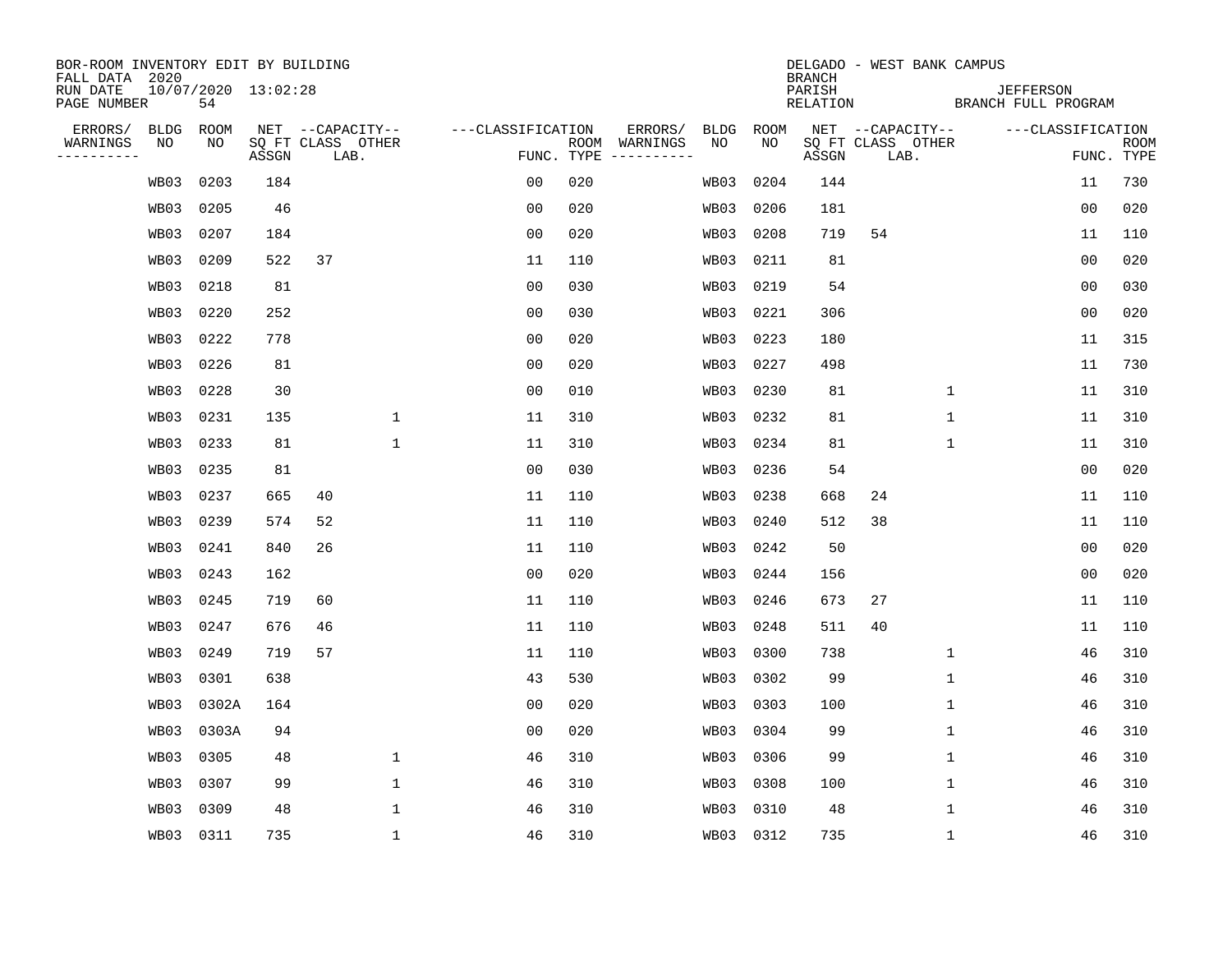| BOR-ROOM INVENTORY EDIT BY BUILDING<br>FALL DATA 2020 |           |            |                         |                                               |                   |      |                                 |           |                                                  | <b>BRANCH</b> | DELGADO - WEST BANK CAMPUS                                                                                                                          |                        |                           |
|-------------------------------------------------------|-----------|------------|-------------------------|-----------------------------------------------|-------------------|------|---------------------------------|-----------|--------------------------------------------------|---------------|-----------------------------------------------------------------------------------------------------------------------------------------------------|------------------------|---------------------------|
| RUN DATE<br>PAGE NUMBER                               |           | 55         | $10/07/2020$ $13:02:28$ |                                               |                   |      |                                 |           |                                                  | PARISH        | RELATION BRANCH FULL PROGRAM                                                                                                                        | JEFFERSON              |                           |
| ERRORS/ BLDG ROOM<br>WARNINGS<br>----------           | NO        | NO         | ASSGN                   | NET --CAPACITY--<br>SQ FT CLASS OTHER<br>LAB. | ---CLASSIFICATION | ROOM | WARNINGS<br>FUNC. TYPE $------$ | NO        | NO.                                              | ASSGN         | ERRORS/ BLDG ROOM NET --CAPACITY--<br>SQ FT CLASS OTHER<br>LAB.                                                                                     | ---CLASSIFICATION      | <b>ROOM</b><br>FUNC. TYPE |
|                                                       | WB03 0313 |            | 77                      |                                               | 00                | 020  |                                 | WB03      | 0314                                             | 81            |                                                                                                                                                     | 00                     | 020                       |
|                                                       | WB03 0315 |            | 59                      |                                               | 00                | 020  |                                 | WB03      | 0316                                             | 57            |                                                                                                                                                     | 46                     | 731                       |
|                                                       | WB03 0317 |            | 173                     |                                               | 0 <sub>0</sub>    | 020  |                                 | WB03 0322 |                                                  | 3421          |                                                                                                                                                     | 00                     | 030                       |
|                                                       | WB03 0323 |            | 3332                    |                                               | 00                | 030  |                                 |           | TOTAL NUMBER CLASSROOMS<br>TOTAL NUMBER LABS 210 |               | TOTAL ASSIGNABLE & UNASSIGNABLE SQFT:<br>TOTAL NET ASSIGN SQ. FT. IN ROOM FILE<br>TOTAL NUMBER COMPUTER CLASSROOMS<br>TOTAL NUMBER SPECIAL LABS 220 | 36,552<br>19,733<br>16 |                           |
|                                                       | WB05 0101 |            | 373                     |                                               | 52                | 670  |                                 | WB05 0102 |                                                  | 525           |                                                                                                                                                     | 52                     | 315                       |
|                                                       |           | WB05 0102A | 122                     | $\mathbf{1}$                                  | 52                | 310  |                                 |           | WB05 0102B                                       | 222           | $\mathbf{1}$                                                                                                                                        | 52                     | 310                       |
|                                                       |           | WB05 0102C | 222                     |                                               | 53                | 325  |                                 | WB05      | 0102D                                            | 228           | $\mathbf{1}$                                                                                                                                        | 52                     | 310                       |
|                                                       |           | WB05 0102E | 79                      |                                               | 0 <sub>0</sub>    | 030  |                                 | WB05      | 0103                                             | 2512          |                                                                                                                                                     | 52                     | 650                       |
|                                                       |           | WB05 0103A | 51                      |                                               | 0 <sub>0</sub>    | 0.30 |                                 | WB05      | 0103B                                            | 51            |                                                                                                                                                     | 0 <sub>0</sub>         | 030                       |
|                                                       | WB05 0104 |            | 143                     | $\mathbf{1}$                                  | 63                | 310  |                                 |           | WB05 0104A                                       | 15            |                                                                                                                                                     | 52                     | 315                       |
|                                                       | WB05 0105 |            | 134                     |                                               | 64                | 710  |                                 | WB05      | 0105A                                            | 14            |                                                                                                                                                     | 64                     | 715                       |
|                                                       |           | WB05 0105B | 14                      |                                               | 64                | 715  |                                 | WB05      | 0106                                             | 39            |                                                                                                                                                     | 52                     | 731                       |
|                                                       | WB05 0107 |            | 39                      |                                               | 52                | 731  |                                 | WB05      | 0108                                             | 226           | 12                                                                                                                                                  | 52                     | 350                       |
|                                                       | WB05 0109 |            | 76                      |                                               | 52                | 731  |                                 | WB05      | 0110                                             | 122           |                                                                                                                                                     | 0 <sub>0</sub>         | 030                       |
|                                                       | WB05 0111 |            | 122                     |                                               | 0 <sub>0</sub>    | 030  |                                 | WB05 0112 |                                                  | 1819          | 58                                                                                                                                                  | 52                     | 630                       |
|                                                       | WB05 0113 |            | 179                     |                                               | 00                | 030  |                                 | WB05      | 0114                                             | 68            |                                                                                                                                                     | 00                     | 030                       |
|                                                       | WB05 0115 |            | 1629                    |                                               | 0 <sub>0</sub>    | 020  |                                 | WB05      | 0116                                             | 196           |                                                                                                                                                     | 64                     | 710                       |
|                                                       | WB05 0117 |            | 62                      |                                               | 52                | 731  |                                 | WB05 0118 |                                                  | 14            |                                                                                                                                                     | 52                     | 731                       |
|                                                       | WB05 0119 |            | 75                      |                                               | 52                | 731  |                                 | WB05 0120 | TOTAL NUMBER CLASSROOMS                          | 156           | TOTAL ASSIGNABLE & UNASSIGNABLE SOFT:<br>TOTAL NET ASSIGN SQ. FT. IN ROOM FILE<br>TOTAL NUMBER COMPUTER CLASSROOMS                                  | 52<br>9,527<br>7,226   | 731                       |

TOTAL NUMBER LABS 210

TOTAL NUMBER SPECIAL LABS 220